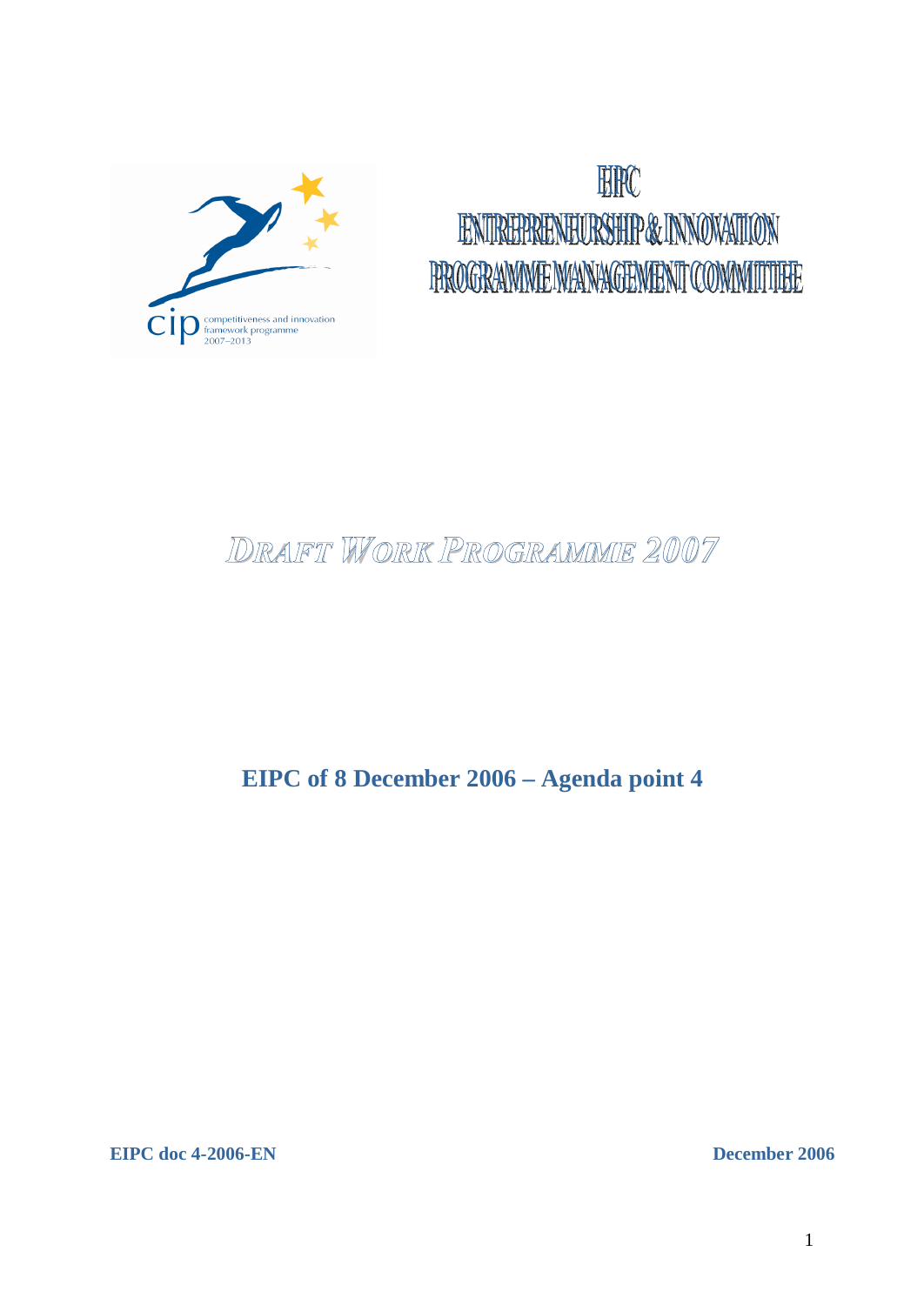# EIPC report

#### **(a) Access to finance for the start-up and growth of SMEs and investment in innovation activities \_\_\_\_\_\_\_\_\_\_\_\_\_\_\_\_\_\_\_\_\_\_\_\_\_\_\_\_\_\_\_\_\_\_\_\_\_\_\_\_\_\_\_\_\_\_\_\_\_\_\_\_\_\_\_\_\_\_\_\_\_\_\_\_\_\_\_\_\_\_ 4** Financing SME growth \_\_\_\_\_\_\_\_\_\_\_\_\_\_\_\_\_\_\_\_\_\_\_\_\_\_\_\_\_\_\_\_\_\_\_\_\_\_\_\_\_\_\_\_\_\_\_\_\_\_\_\_\_\_\_\_\_\_\_\_\_\_\_\_ 5 EIP Financial Instruments for SMEs \_\_\_\_\_\_\_\_\_\_\_\_\_\_\_\_\_\_\_\_\_\_\_\_\_\_\_\_\_\_\_\_\_\_\_\_\_\_\_\_\_\_\_\_\_\_\_\_\_\_\_\_\_\_ 8

| $\circ$ $\circ$                                                                                            |  |
|------------------------------------------------------------------------------------------------------------|--|
| (b) Creation of an environment favourable to SME co-operation, particularly in the field of                |  |
|                                                                                                            |  |
|                                                                                                            |  |
| Strengthening the IPR dimension of EU industry and SMEs                                                    |  |
|                                                                                                            |  |
|                                                                                                            |  |
| Supporting SME and Craft Enterprises Participation in the European Standardisation Process _________ 29    |  |
|                                                                                                            |  |
|                                                                                                            |  |
|                                                                                                            |  |
|                                                                                                            |  |
| $\overline{\phantom{a}100}$ 40                                                                             |  |
|                                                                                                            |  |
|                                                                                                            |  |
|                                                                                                            |  |
|                                                                                                            |  |
|                                                                                                            |  |
|                                                                                                            |  |
| Exchange of good practice under the European Charter for Small Enterprises _________________________ 59    |  |
|                                                                                                            |  |
|                                                                                                            |  |
|                                                                                                            |  |
| (f) Enterprise and innovation related economic and administrative reform<br>20                             |  |
| Conference on streamlining the implementation of environment-related regulatory requirements _______ 71    |  |
|                                                                                                            |  |
|                                                                                                            |  |
| Overview of family business relevant issues: research, networks, policy measures and existing studies _ 80 |  |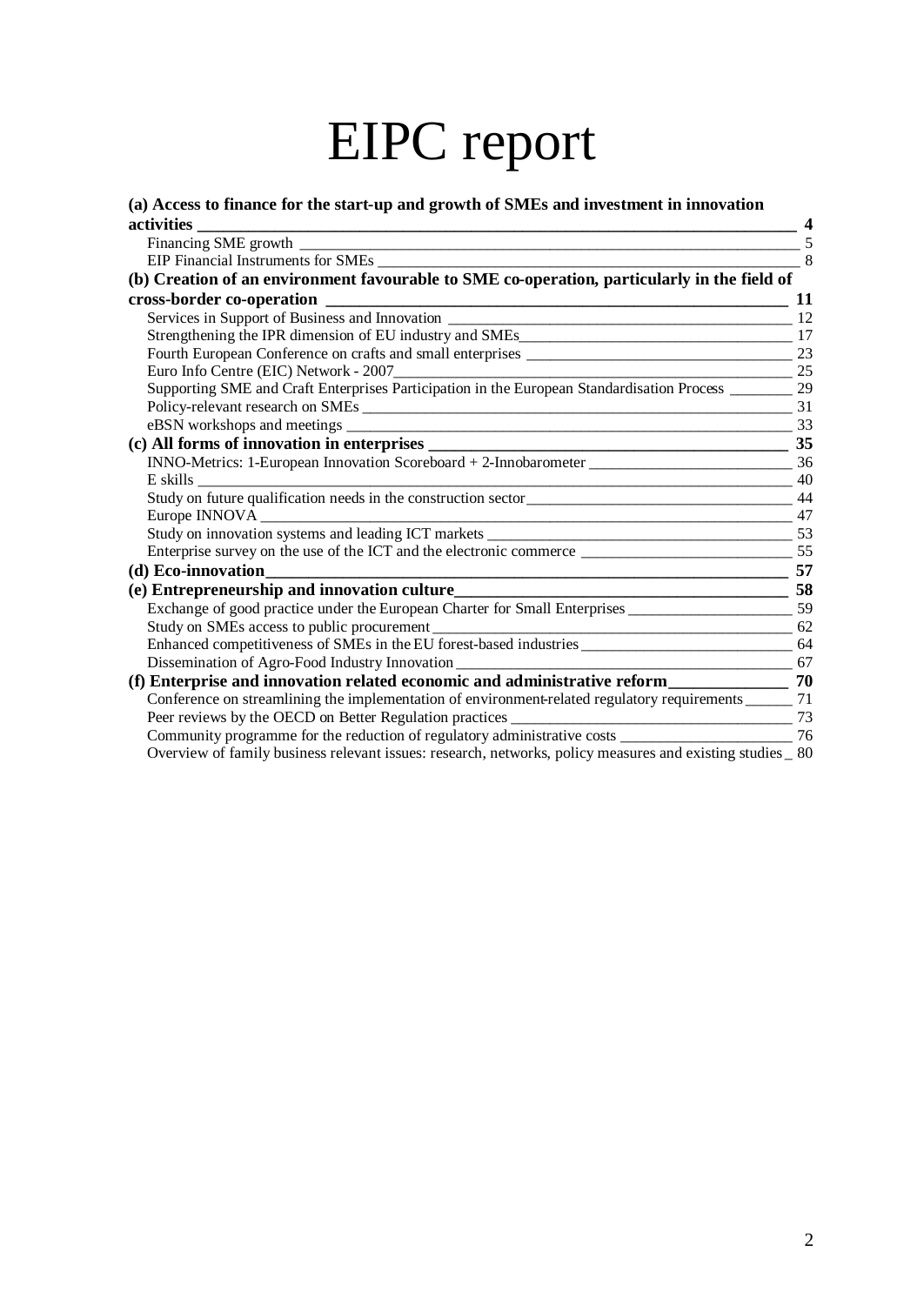# **INTRODUCTION**

The EIP work programme foresees 23 implementing measures for the year 2007. In terms of budget there are the following priorities:

- The **Financial instruments**, which will be managed by the European Investment Fund (EIF) with 142 Mio EUR. In this amount are included 23 Mio EUR for Eco-innovation via the Financial instruments.
- The **call for networks**, which will be launched in 2006, was discussed in depth during the meeting of the Ad hoc working group on 19 September 2006. In addition to the call for an amount of 73,8 Mio EUR, the EICs are prolonged for the year 2007 with an amount of 12,8 Mio EUR.
- **Eco-innovation:** 23 Mio EUR under the financial instruments are foreseen for actions in the area of eco-innovation. In 2007 there will be no calls for proposals specifically on ecoinnovation. Major implementation work will start in 2008.
- The **Community programme for the reduction of regulatory administrative costs** will deliver important information on administrative costs. This implementing measure will last until the end of 2008 with an annual amount of 10 Mio EUR.

The remaining 19 implementing measures with an amount of 26,7 Mio EUR cover all objectives of the legal base.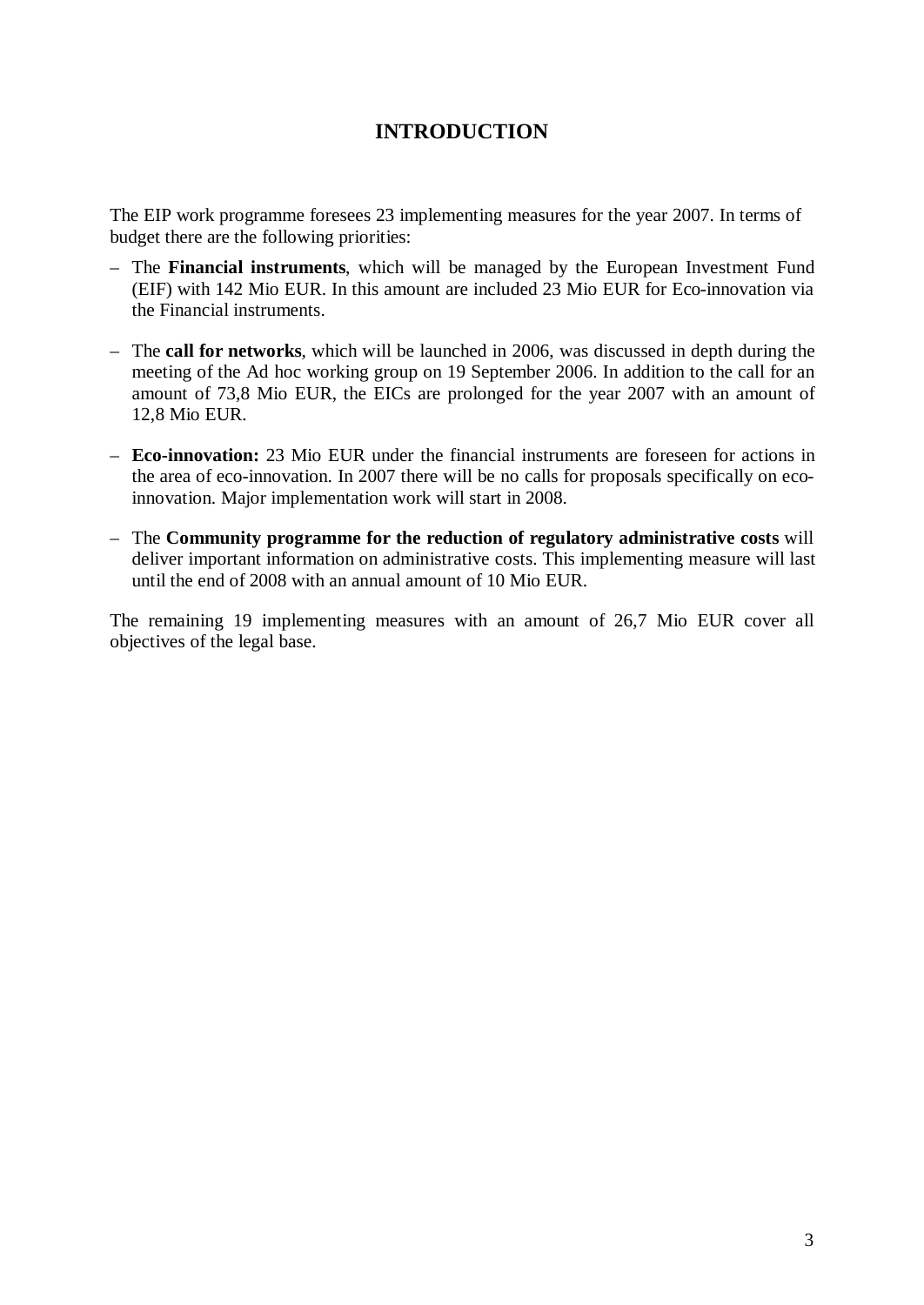# **(A) ACCESS TO FINANCE FOR THE START-UP AND GROWTH OF SMES AND INVESTMENT IN INNOVATION ACTIVITIES**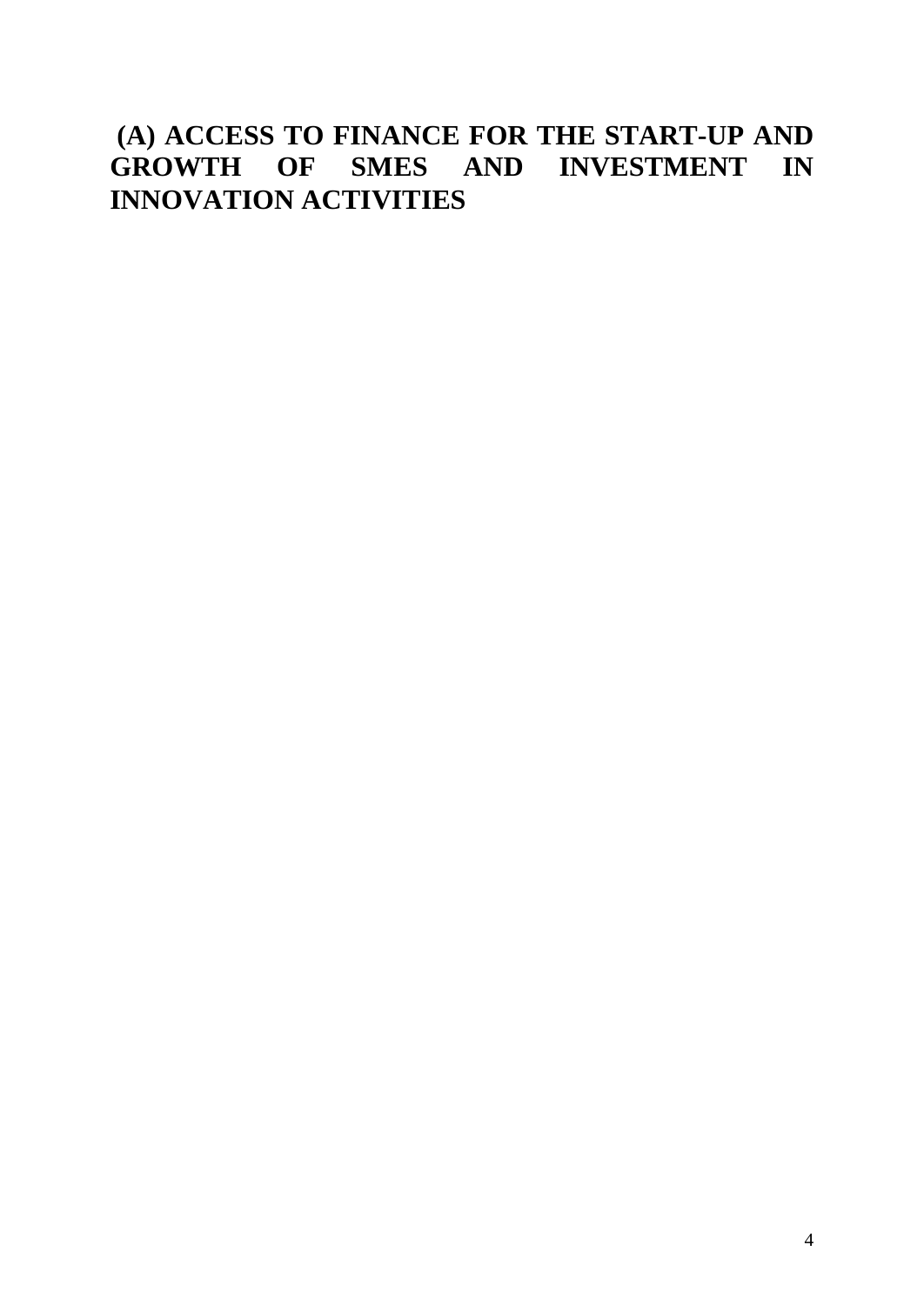# **FINANCING SME GROWTH**

# **YEAR**

2007

#### **IMPLEMENTING MEASURE NO**

ENT/CIP/07/A/

#### **POLITICAL PRIORITIES**

**SMEs** 

#### **OBJECTIVES OF THE IMPLEMENTING MEASURE**

To promote the Lisbon partnership and optimise EU activities in the area of access to finance by:

Following- up the Communication on "Financing SME growth"

Identifying and removing obstacles to cross-border investment

Creating a monitoring tool for SME finance based on a selected set of statistical data and surveys, including the 2nd SME finance survey

Promoting good practices on venture capital among regional authorities and SME guarantee schemes among international SME finance providers

- Assessing the potential of microcredit to become a Commission policy initiative in 2008

#### **INDICATORS**

Quantitative outputs

2 expert groups established

2 good practices projects set-up

1 feasibility study of a monitoring tool on SME finance launched

1 assessment of micro-credit potential available

Qualitative:

Number of DGs participating in the interservice group (expert group) on the follow-up of the Communication "Financing Growth" (target: encompasses at least 6 DGs out of 8 potentially interested)

Number of Member States taking action to remove obstacles to cross-border investments

Utility of the monitoring tool of access to finance conditions, as measured by its use in regular reports on access to finance

The assessment of potential on microcredit actions leads to a clear-cut orientation from the Commission to take(or not to take) a policy initiative.

NB: Ultimately, the effectiveness of access to finance actions would be evaluated to see to what extent the recommendations and good practices have been adopted as valid policy goals; to what extent have policies been changed due to the above mentioned outputs and to what extent have SMEs benefited from these policy changes.

#### **TYPE OF IMPLEMENTING MEASURE**

1. Call for tenders

2. Other: Open method of coordination tools: expert groups, workshops, good practice, dissemination.

#### **DESCRIPTION**

In the new financial environment (Basel II,...), the promotion of SME finance is a key area to achieve the revised Lisbon agenda, notably by implementing the actions identified in the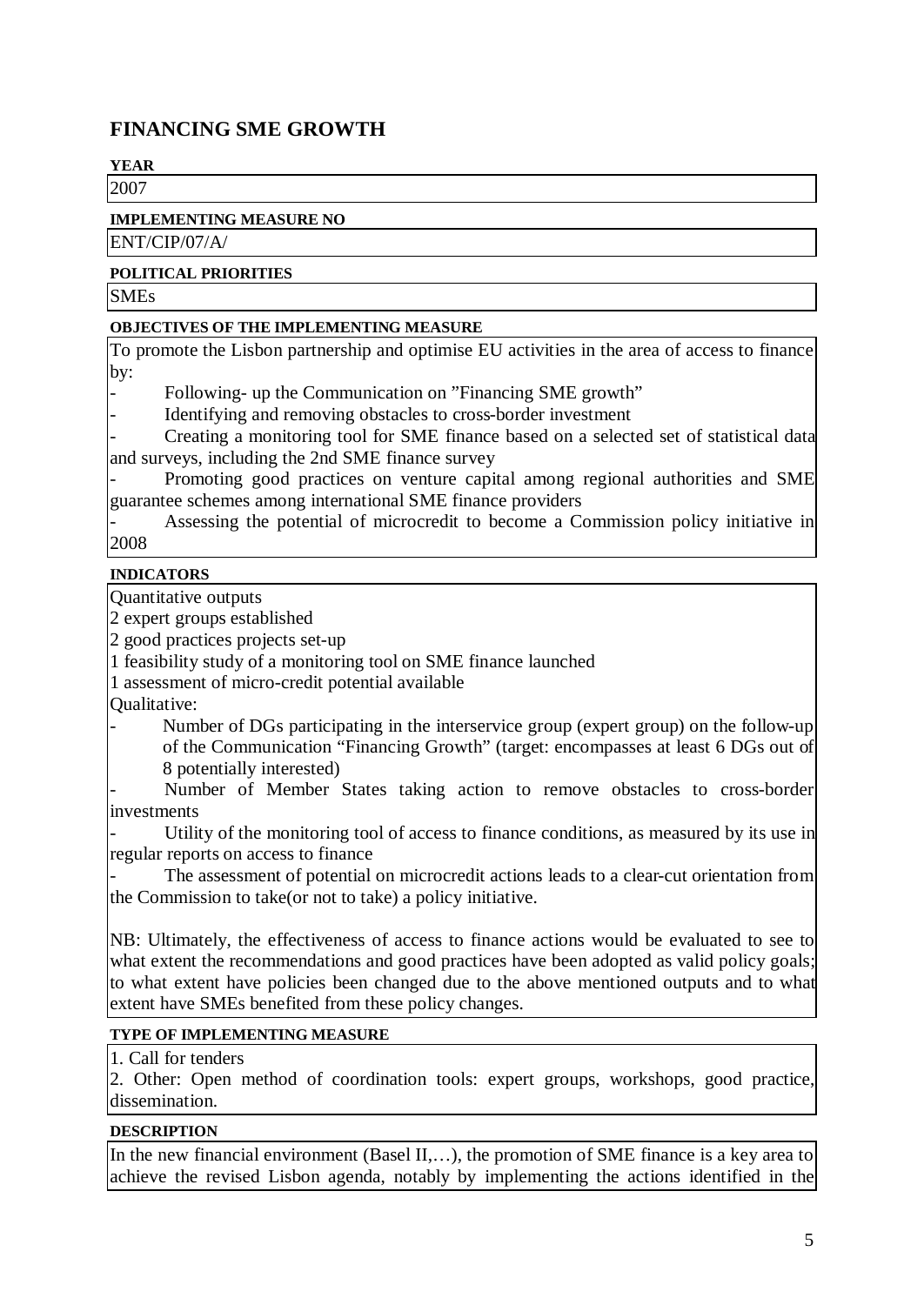Communication "Financing SME growth".

1. Expert group on enhancing the availability of seed finance, focusing in particular in the role of business angels and on investor and support provider cooperation. Publishing a report on good practices, follow-up of implementation of recommendations.

2. Expert group to identify and make recommendations on global good practices in using risk capital, including both the CIP instruments and regional finance in the context of JEREMIE. Follow-up of implementation.

3. Call for tender to do a feasibility study and possible implementation of a data processing tool that would help regularly monitoring and reporting developments in various areas of SMEs' access to finance.

#### **RELATED MEASURES**

Open method of coordination: expert groups, good practice projects, studies and surveys.

#### **PROGRAMME SUPPORT MEASURE**

No

• (d) Dissemination of appropriate information in relation to this programme.

#### **OPERATION TIMETABLE**

| <b>MILESTONE DESCRIPTION</b> | <b>INDICATIVE QUARTER</b> |
|------------------------------|---------------------------|
| Study                        | Q2/2007                   |
| Expert Group 1               | Q1/2007                   |
| Expert Group 2               | Q3/2007                   |

Total duration (months) 20

| <b>ACTION</b>                  | <b>YEAR</b> | <b>BUDGET TYPE</b> | <b>BUDGET</b> | ECO-<br><b>INNOVATION</b> | <b>DESCRIPTION</b> |
|--------------------------------|-------------|--------------------|---------------|---------------------------|--------------------|
| <b>Seminars</b>                | $2007$ B    |                    | 56,000        | No                        |                    |
| meetings of experts $ 2007 BA$ |             |                    | 90,000        | No                        |                    |
| services contracts             | $2007$ B    |                    | 100,000       | No                        |                    |
| other                          | $2007$ B    |                    | 26,000        | Yes                       | Dissemination      |
| seminars                       | $2007$ B    |                    | 28,000        | Yes                       |                    |

|                         | <b>TOTAL PER YEAR/CREDITS</b> |                  |                            | <b>TOTAL PER ACTION</b>                   |                  |
|-------------------------|-------------------------------|------------------|----------------------------|-------------------------------------------|------------------|
| Year                    | All                           | BA               | IВ                         | meetings of experts                       | 90,000           |
| 2007                    |                               |                  | 300,000   90,000   210,000 | technical assistance                      |                  |
| 2008                    | $\theta$                      | $\theta$         | O                          | stockage for publications                 | $\left( \right)$ |
| 2009                    | 0                             | $\theta$         | 0                          | services contracts                        | 100,000          |
| 2010                    | $\mathcal{O}$                 | $\left( \right)$ | $\vert$ ()                 | grants                                    |                  |
| 2011                    |                               | $\theta$         | 0                          | seminars                                  | 84,000           |
| 2012                    |                               | 0                | O                          | other                                     | 26,000           |
| 2013                    |                               | $\theta$         | 0                          |                                           |                  |
| <b>TOTAL</b><br>300,000 |                               |                  |                            | <b>TOTAL FOR ECO-INNOVATION</b><br>54,000 |                  |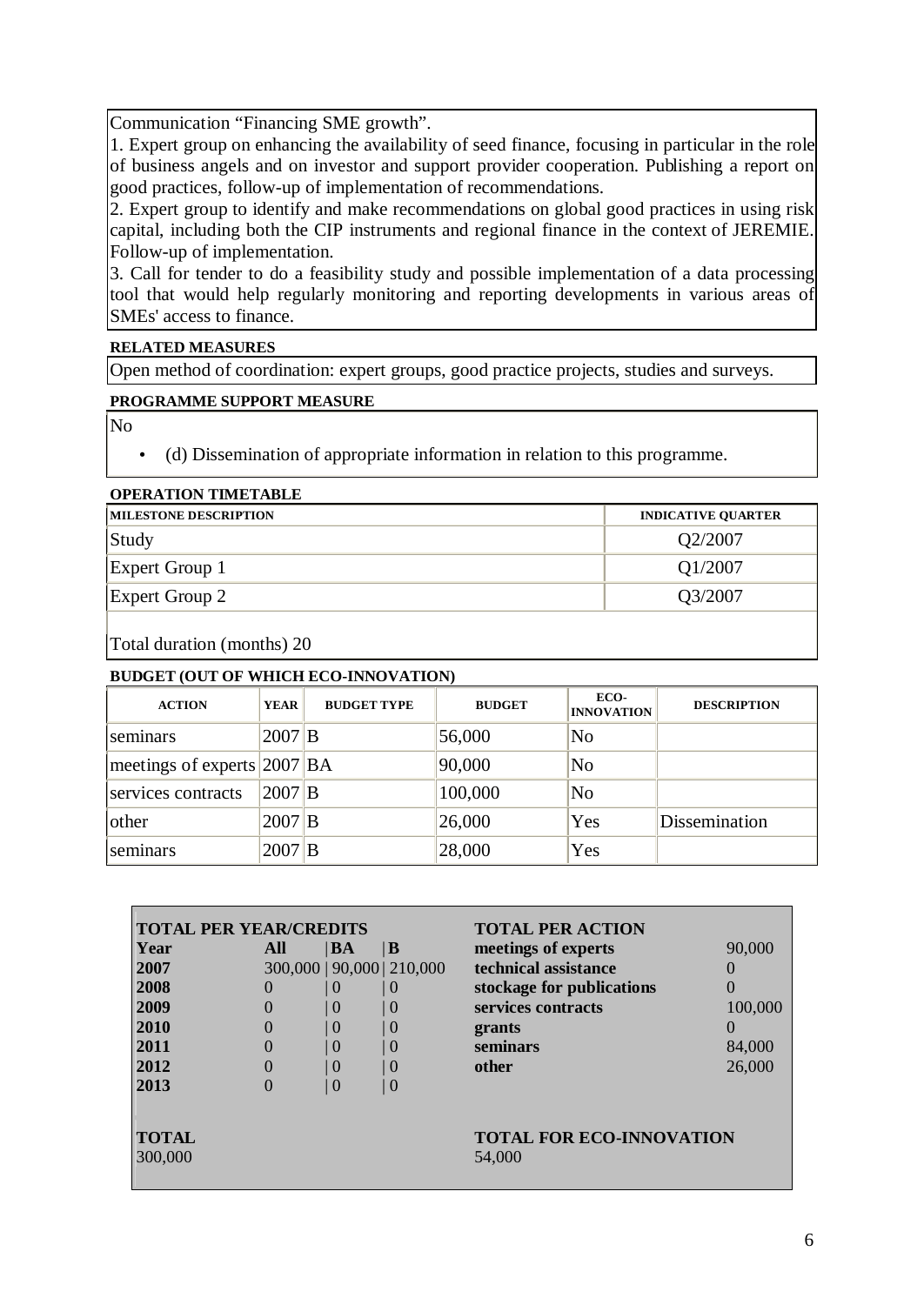#### CALL FOR TENDERS:

TIMETABLE FOR THE CALL

Publication of the call in second quarter 2007, selection of tenderer and signing the contract before the end of the year

Total indicative budget for the call

 $100000 €$ 

Description of the call

Call for tender to do a feasibility study and possible implementation of a data processing tool that would help regularly monitoring and reporting developments in various areas of SMEs' access to finance.

Indicative selection and evaluation criteria

1. Capacity to understand all aspects of SME finance. 2. Experience in policy evaluation and monitoring. 3. Knowledge of data sources. 4. Capacity to build a coherent tool to help the unit to organise and use the available data on access to finance.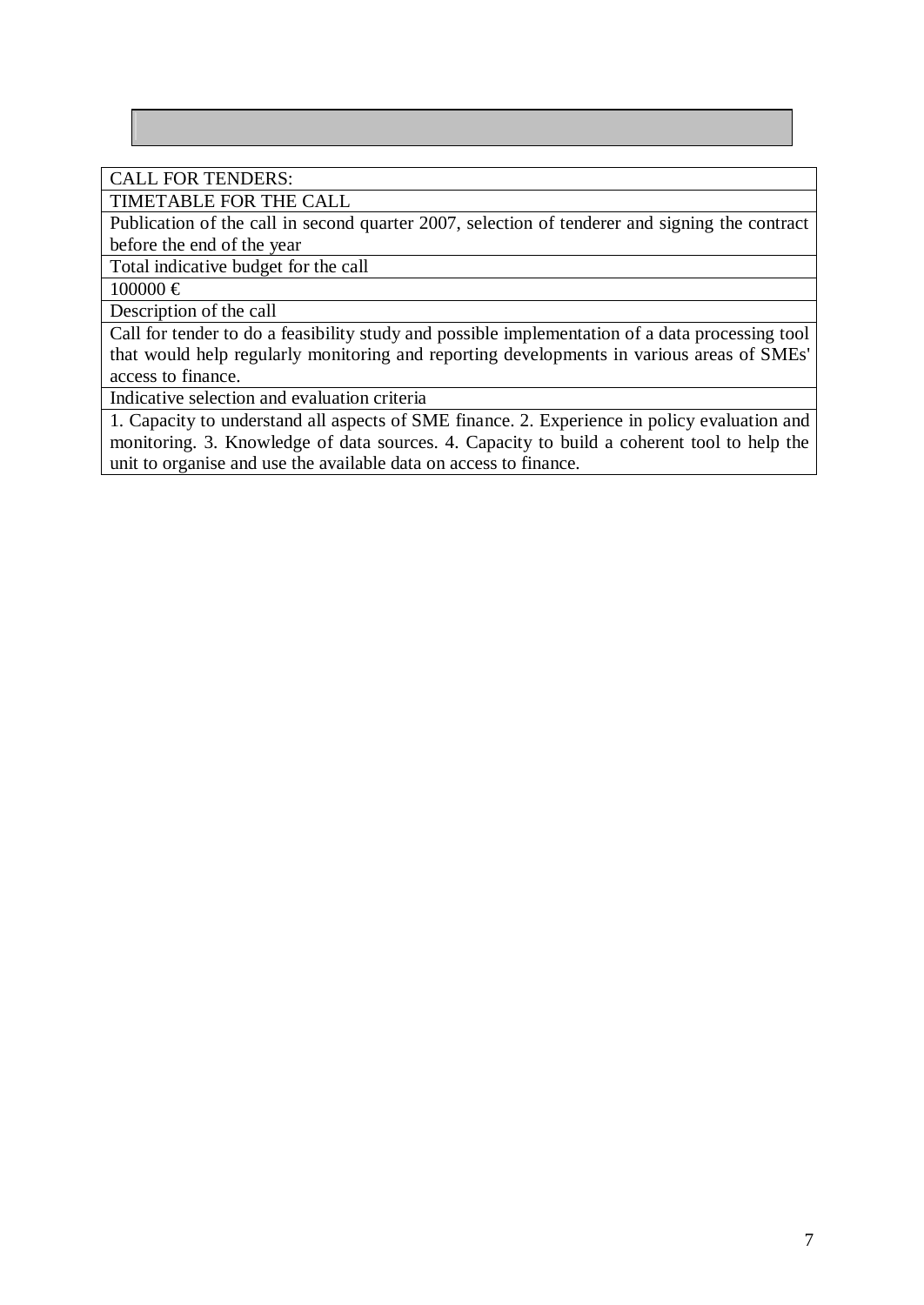# **EIP FINANCIAL INSTRUMENTS FOR SMES**

# **YEAR**

2007

#### **IMPLEMENTING MEASURE NO**

ENT/CIP/07/A/

#### **POLITICAL PRIORITIES**

**SMEs** 

#### **OBJECTIVES OF THE IMPLEMENTING MEASURE**

The overall objective of the financial instruments is to improve access to finance for the startup and growth of SMEs and investment in innovation activities, including eco-innovation, by:

increasing investment volumes of risk capital funds and investment vehicles promoted by business angels;

- providing leverage to SME debt financing instruments and thus increasing the supply of debt finance to SMEs.

#### **INDICATORS**

Indicators will include:

the degree of change in investment volumes of venture capital funds and investment vehicles promoted by business angels;

- the change in the volume of investment financing;
- the number of SMEs receiving new financing;
- the number of jobs created or maintained in SMEs receiving new financing;
- total net disbursement.

#### **TYPE OF IMPLEMENTING MEASURE**

Call for proposals: to remain open during the entire programme period ("open pipeline").

#### **DESCRIPTION**

Following the adoption by co-decision of the CIP legal base, guidelines for each financial instrument have to be made available and a Fiduciary and Management Agreement be signed by the Commission and the eligible International Financial Institutions. These International Financial Institutions will implement the SME financial instruments, on behalf of the Commission.

There are 3 Financial Instruments for SMEs, for which the implementation guidelines are attached:

1. The High Growth and Innovative SME Facility (GIF), which will increase the supply of equity for innovative SMEs in their early stages (GIF1) and in the expansion phase (GIF2). The contribution from GIF 1 or GIF2 in any fund or vehicle shall rank pari passu with the contribution of the investors operating in circumstances corresponding to the market economy investor principle. The majority of the capital invested in any fund or vehicle shall be provided by investors operating in circumstances corresponding to the market economy investor principle, irrespective of the legal nature and ownership structure of these investors. Special attention shall be given to eco-innovation.

GIF1 shall cover early stage investments. It shall invest in specialised venture capital funds such as early stage funds, funds likely to have a particularly strong catalytic role in the development of venture capital markets for a specific technology or in a specific region (multi-country funds) as well as multi purpose funds which include early stage companies in their investment programmes. It shall also invest in vehicles set up to perform technology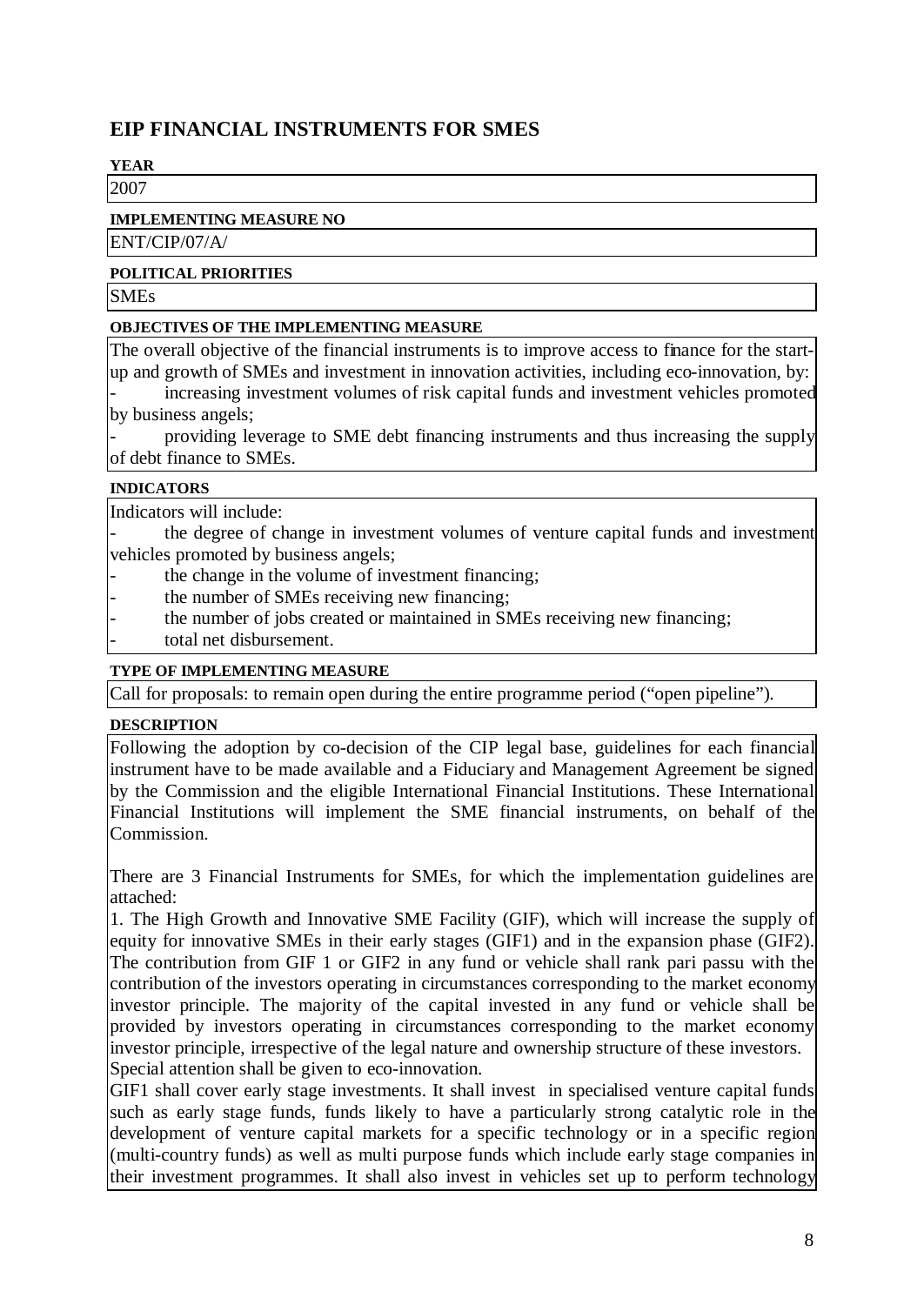transfer and may co-invest in funds and investment vehicles promoted by business angels. It will not invest in funds whose primary focus is on medium to late stage (pre-IPO or MBO and MBI transactions) or on replacement capital.

GIF 2 is a new instrument. GIF2 shall cover expansion stage investments and shall invest in specialized risk capital funds, which in turn shall provide quasi-equity or equity for innovative SMEs with high growth potential in their expansion phase. GIF2 investments shall avoid buyout or replacement capital intended for asset stripping.

However, GIF2 may invest in risk capital funds pursuing a "buy-and-build" strategy, whereby the fund commits to invest in and grow the business of the SME beneficiary to secure or create long term growth, employment and value rather than only paying out existing owners.

2. The SME Guarantee Facility, which will continue to provide counter or co-guarantees to guarantee schemes operating in eligible countries, and direct guarantees to financial intermediaries, in order to increase the supply of debt finance to SMEs. It will concentrate on addressing market failures in four areas:

The first window, debt financing via loans or leasing, shall reduce the particular difficulties SMEs face in accessing finance.

The second window, micro credit financing, shall encourage financial institutions to play a greater role in the provision of loans of a smaller amount which would normally involve proportionately higher unit handling costs for borrowers with insufficient collateral.

The third window, guarantees for equity or quasi-equity investments in SMEs, shall include investments which provide seed capital and/or capital in the start-up phase, as well as mezzanine financing, in order to reduce the particular difficulties which SMEs face because of their weak financial structure, and those arising from business transfers.

The fourth window, securitisation of SME debt finance portfolios, is a new window. It shall mobilise additional debt financing for SMEs under appropriate risk-sharing arrangements with the targeted institutions. Support for those transactions shall be made available upon an undertaking by the originating institutions to grant a significant part of the resulting liquidity of the mobilised capital for new SME lending in a reasonable period of time.

The amount of this new debt financing shall be calculated in relation to the amount of the guaranteed portfolio risk and shall be negotiated, together with the period of time, individually with each originating institution.

The guarantees issued on behalf of the Commission shall involve sharing the risk of certain securitised tranches which are senior to the first loss piece or leaving the risk of a significant part of the first loss piece to the originator and sharing the risk of the remaining part.

3. A Capacity Building Scheme will support the capacity of financial intermediaries by:

improving the investment and technology expertise of funds and other financial intermediaries investing in innovative SMEs or SMEs with growth potential;

stimulating the supply of credit to SMEs by enhancing the credit appraisal procedures for SME lending.

# 4. Promotion and visibility

Financial institutions participating in the CIP financial instruments will be required to incorporate in their promotional material clear references to the support provided by the European Commission and to ensure that each final beneficiary is made aware in writing of the origin of this support. The Commission will also build an appropriate strategy of visibility for the CIP financial instruments and implement it.

**RELATED MEASURES**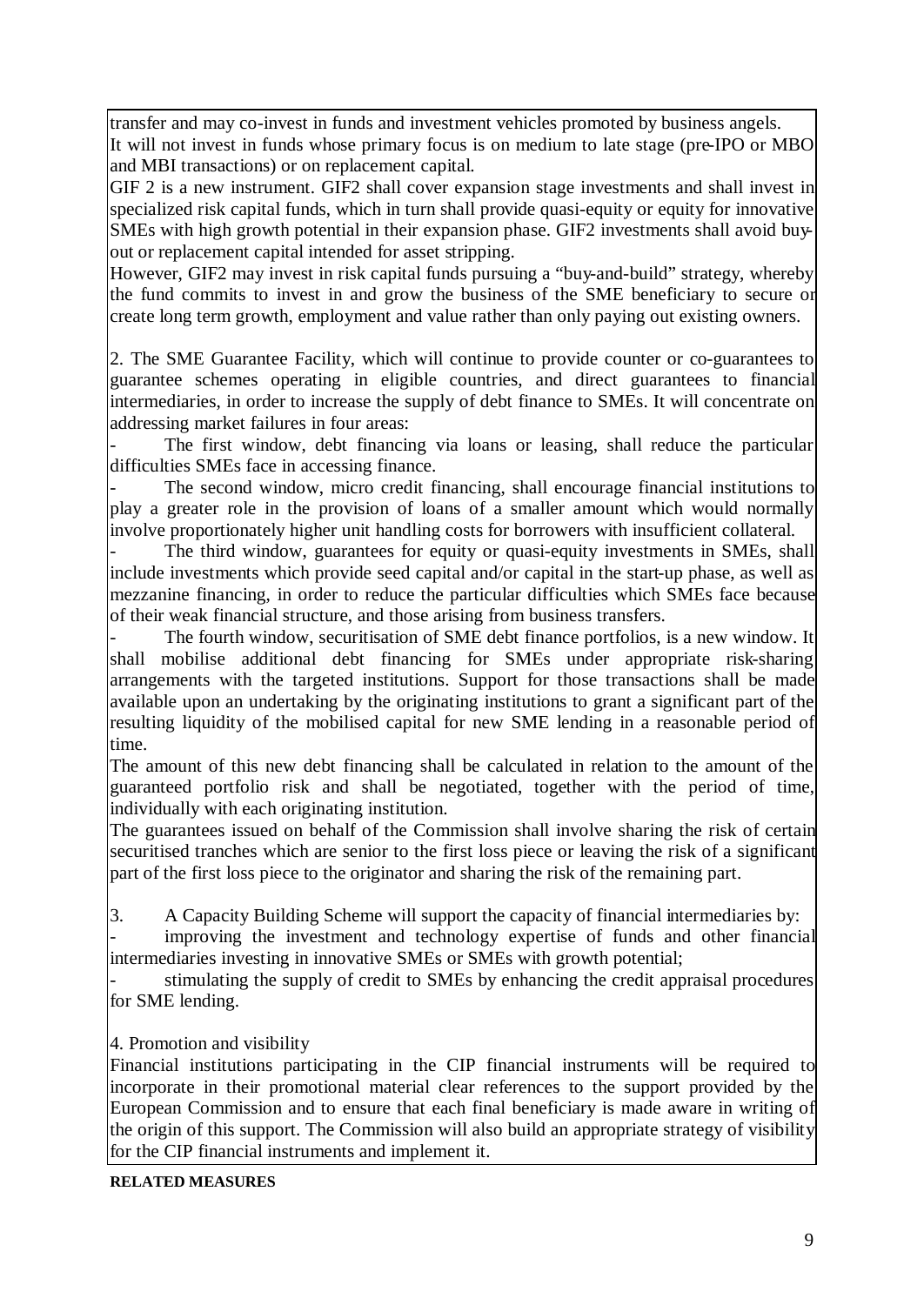Dissemination activities.

#### **PROGRAMME SUPPORT MEASURE**

No

|  |  |  | <b>OPERATION TIMETABLE</b> |  |
|--|--|--|----------------------------|--|
|--|--|--|----------------------------|--|

| <b>MILESTONE DESCRIPTION</b>                                                          | <b>INDICATIVE QUARTER</b> |
|---------------------------------------------------------------------------------------|---------------------------|
| Signature of Fiduciary and Management Agreements with the<br>European Investment Fund | Q1/2007                   |
|                                                                                       |                           |

Total duration (months) : 84

| <b>ACTION</b> | <b>YEAR</b> | <b>BUDGET TYPE</b> | <b>BUDGET</b> | ECO-<br><b>INNOVATION</b> | <b>DESCRIPTION</b>                                    |
|---------------|-------------|--------------------|---------------|---------------------------|-------------------------------------------------------|
| other         | $2007$ BA   |                    | 100,000       | No                        | dissemination activities                              |
| other         | 2007 B      |                    | 118,900,000   | No                        | <b>SME</b> financial instruments                      |
| other         | $2007$ B    |                    | 23,000,000    | Yes                       | eco-innovation<br><b>SME</b><br>financial instruments |
| other         | $2008$ B    |                    | 117,000,000   | No                        | <b>SME</b> financial instruments                      |
| other         | $2008$ B    |                    | 26,000,000    | Yes                       | eco-innovation<br><b>SME</b><br>financial instruments |

|                             | <b>TOTAL PER YEAR/CREDITS</b> |           |                                     | <b>TOTAL PER ACTION</b>                       |                  |
|-----------------------------|-------------------------------|-----------|-------------------------------------|-----------------------------------------------|------------------|
| Year                        | - All                         | <b>BA</b> | IВ                                  | meetings of experts                           |                  |
| 2007                        |                               |           | 142,000,000   100,000   141,900,000 | technical assistance                          |                  |
| <b>2008</b>                 | $143,000,000 \mid 0$          |           | 143,000,000                         | stockage for publications                     | $\left( \right)$ |
| 2009                        | $\theta$                      | $\theta$  | O                                   | services contracts                            |                  |
| <b>2010</b>                 | $\Omega$                      | $\theta$  | ()                                  | grants                                        |                  |
| 2011                        | $\Omega$                      | $\theta$  | ()                                  | seminars                                      |                  |
| 2012                        | $\Omega$                      | $\Omega$  | $\mid 0$                            | other                                         | 285,000,000      |
| 2013                        | $\Omega$                      | $\theta$  | -0                                  |                                               |                  |
|                             |                               |           |                                     |                                               |                  |
| <b>TOTAL</b><br>285,000,000 |                               |           |                                     | <b>TOTAL FOR ECO-INNOVATION</b><br>49,000,000 |                  |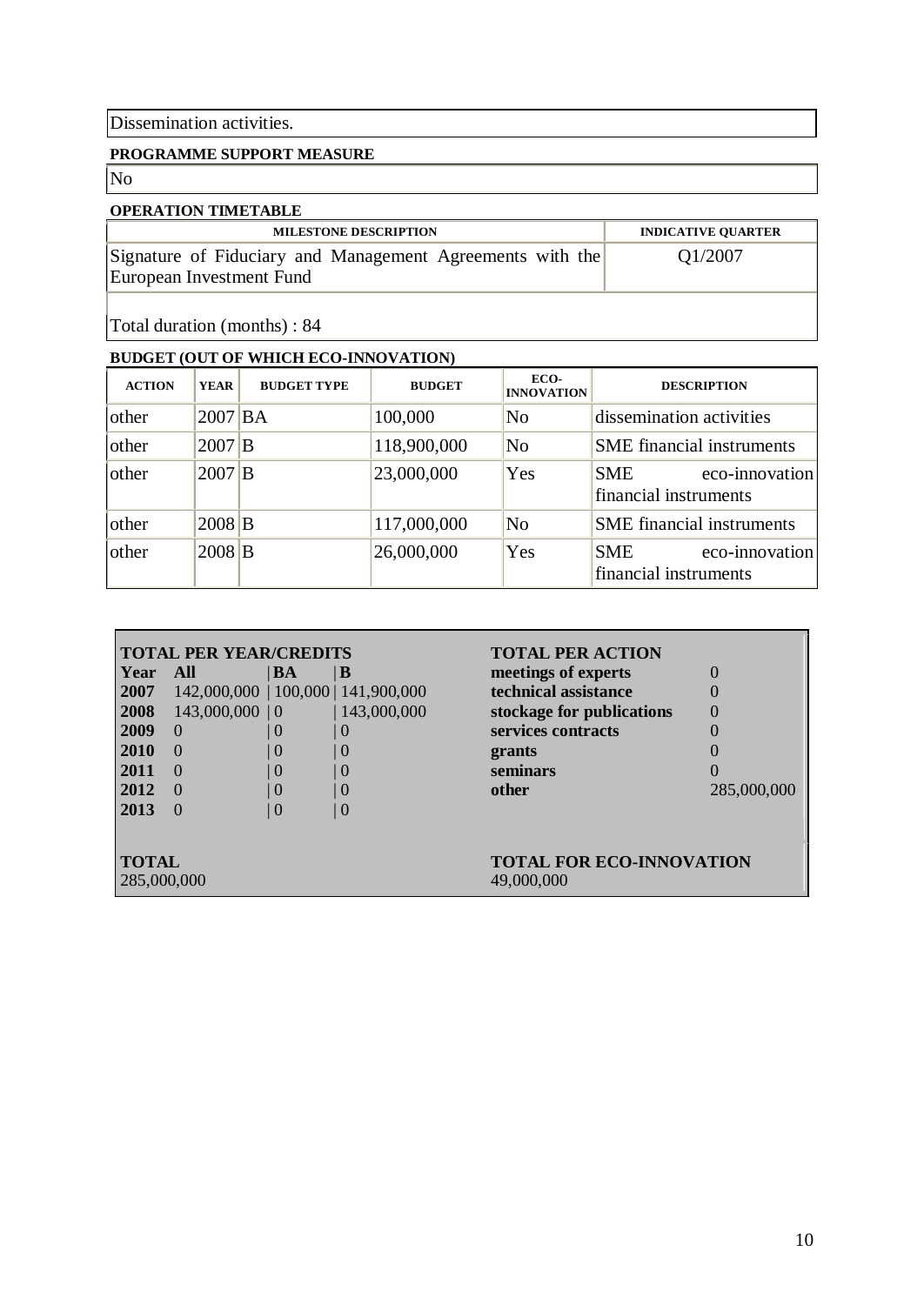# **(B) CREATION OF AN ENVIRONMENT FAVOURABLE TO SME CO-OPERATION, PARTICULARLY IN THE FIELD OF CROSS-BORDER CO-OPERATION**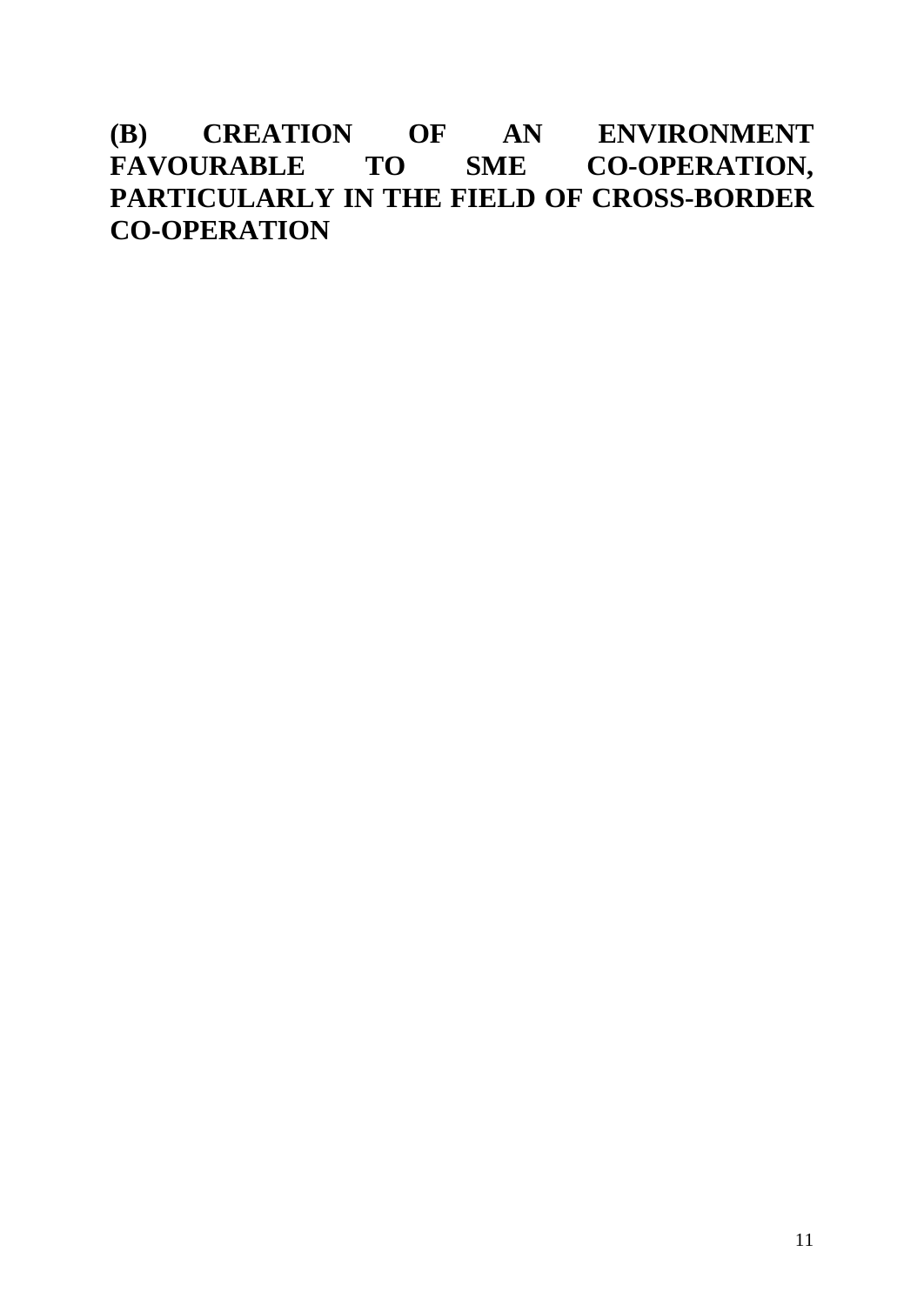# **SERVICES IN SUPPORT OF BUSINESS AND INNOVATION**

**YEAR** 2007

**IMPLEMENTING MEASURE NO**

ENT/CIP/07/B/

#### **POLITICAL PRIORITIES**

SMEs

Innovation

#### **OBJECTIVES OF THE IMPLEMENTING MEASURE**

- To establish a network in order to ensure the support of business and innovation - in particular for SMEs - offering information, feedback and business cooperation services, and innovation, technology and knowledge transfer services as well as services encouraging the participation of SMEs in the Community framework programmes for R&D.

- To increase synergies among network service providers, notably by providing joint services.

- To maintain and continually improve of the quality of the abovementioned business support network services.

- To raise awareness – in particular among SMEs – regarding Community policy issues and the services offered by the business support network

- To consult businesses and obtain their opinions on Community policy options, using panels of SMEs and the Interactive Policy Tool.

- To ensure that the network offers complementarities with relevant national and regional services providers, including the National Contact Points for support to SMEs to participate in FP7.

- To reduce the administrative burden for all parties compared to those experienced under the previous networks

#### **INDICATORS**

- Number of SMEs using the network's business-cooperation services (target: net incremental increase over time)

- Number of thematic assistance and advice services provided (target: net incremental increase over time)

- Number of technology co-operation partnerships built through network support (target: net incremental increase over time)

- The degree to which SMEs report improved access to network services (no wrong door concept), as shown in user satisfaction surveys

- Number and outreach of awareness-raising activities organised by the network (target: net incremental increase over time)

- Number of SME-panels and business feedback surveys carried out (target: corresponding numbers to those requested by the Commission)

- The proportion of organisations providing joint services, as compared to the total number of service providers (target: majority of organisations providing joint services)

- Change in administrative burden for network partners, as demonstrated by the number of contracts over the period (target: net reduction) and the number and magnitude of payment delays (target: no delays)

#### **TYPE OF IMPLEMENTING MEASURE**

Call for Proposals.

#### **DESCRIPTION**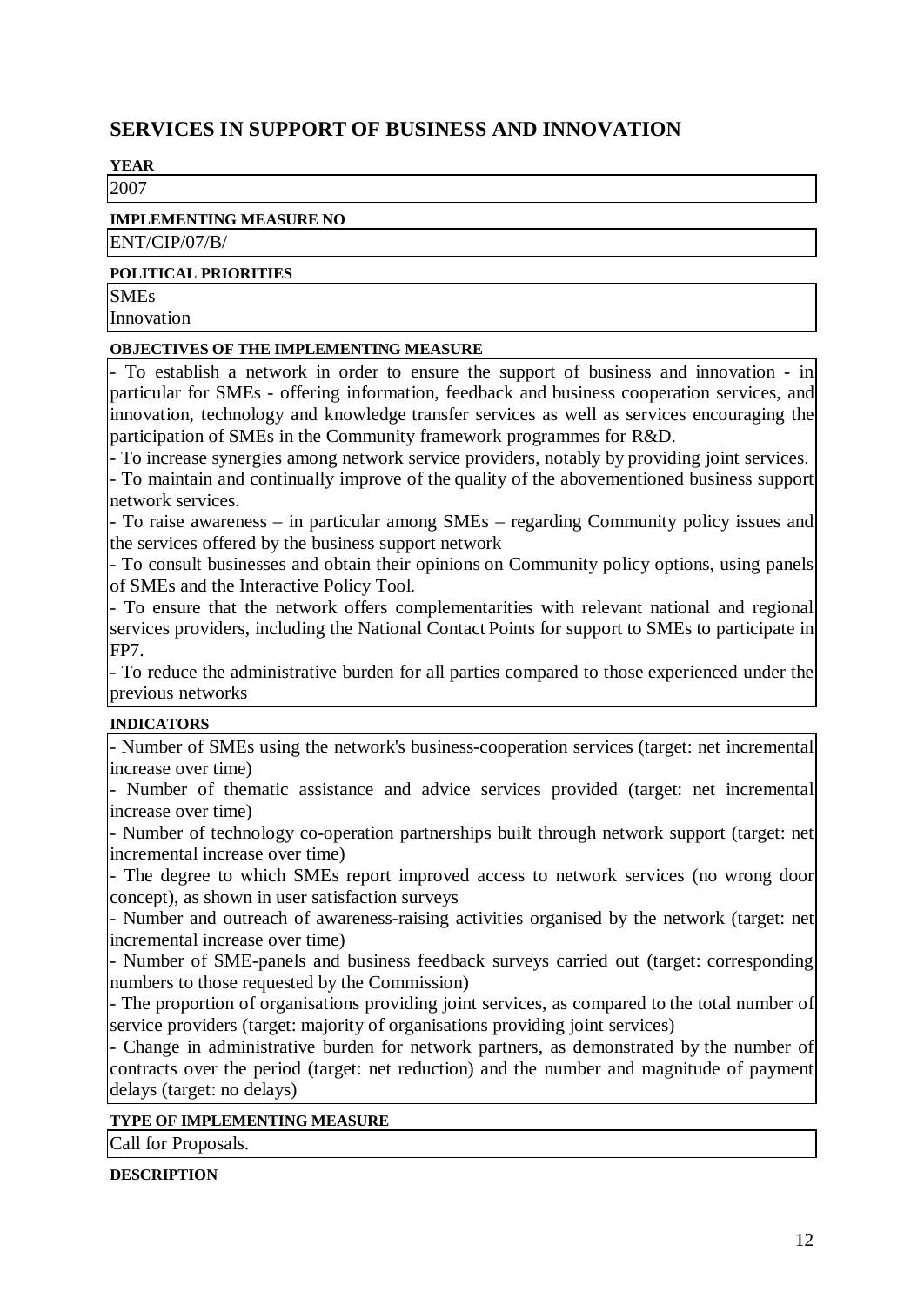The missions for future business support network partners will focus on the need to support European business, especially SMEs, as described in Article 21 (more detailed description is in annex III of the CIP proposal):

a) Information, Feedback and Business Cooperation services

b) Innovation, technology and Knowledge transfer services

c) Services encouraging the participation of SMEs in the Community RTD Framework Programme.

To implement Article 21, the Commission will launch a single call for proposals to deliver Business and Innovation support services.

An Info Day will be organised after the publication of the call to ensure understanding by existing and potential host organisations.

An extension of the Euro Info Centres on the existing basis will be proposed for 2007 in order not to interrupt the services by the network (see Article 50 of the CIP legal base)

All network partners will be obliged to offer :

- Basic support and sign posting services in order to facilitate the access by SMEs to the different types of services and to ensure coordination and cooperation among all network partners at regional level ( "no wrong door concept")

- Services encouraging the participation of SMEs in the Community RTD Framework Programme

- Services assisting SMEs to develop international cooperation partnerships

#### **RELATED MEASURES**

- prolongation of the existing EIC network in 2007 (see Article 50 of CIP legal base)

- for current networks: Multi-annual Programme for Enterprise and Entrepreneurship (MAP) and 6th R&D Framework Programme

- Future 7th R&D Framework Programme

#### **PROGRAMME SUPPORT MEASURE**

No

#### **OPERATION TIMETABLE**

| <b>MILESTONE DESCRIPTION</b>                           | <b>INDICATIVE QUARTER</b> |
|--------------------------------------------------------|---------------------------|
| Award Decision following the Call for Proposals        | Q3/2007                   |
| Framework Partnership Agreements / Specific Agreements | Q4/2007                   |

Total duration (months) 39

| <b>ACTION</b>                | <b>YEAR</b> | <b>BUDGET TYPE</b> | <b>BUDGET</b> | ECO-<br><b>INNOVATION</b> | <b>DESCRIPTION</b>           |
|------------------------------|-------------|--------------------|---------------|---------------------------|------------------------------|
| grants                       | $2007$ B    |                    | 68,600,000    | No                        |                              |
| other                        | $2007$ B    |                    | 4,500,000     | N <sub>0</sub>            | Administrative<br>Management |
| grants                       | $2008$ B    |                    | 74,200,000    | No                        |                              |
| other                        | $2008$ B    |                    | 4,600,000     | No                        | Administrative<br>Management |
| technical assistance 2007 BA |             |                    | 700,000       | No                        |                              |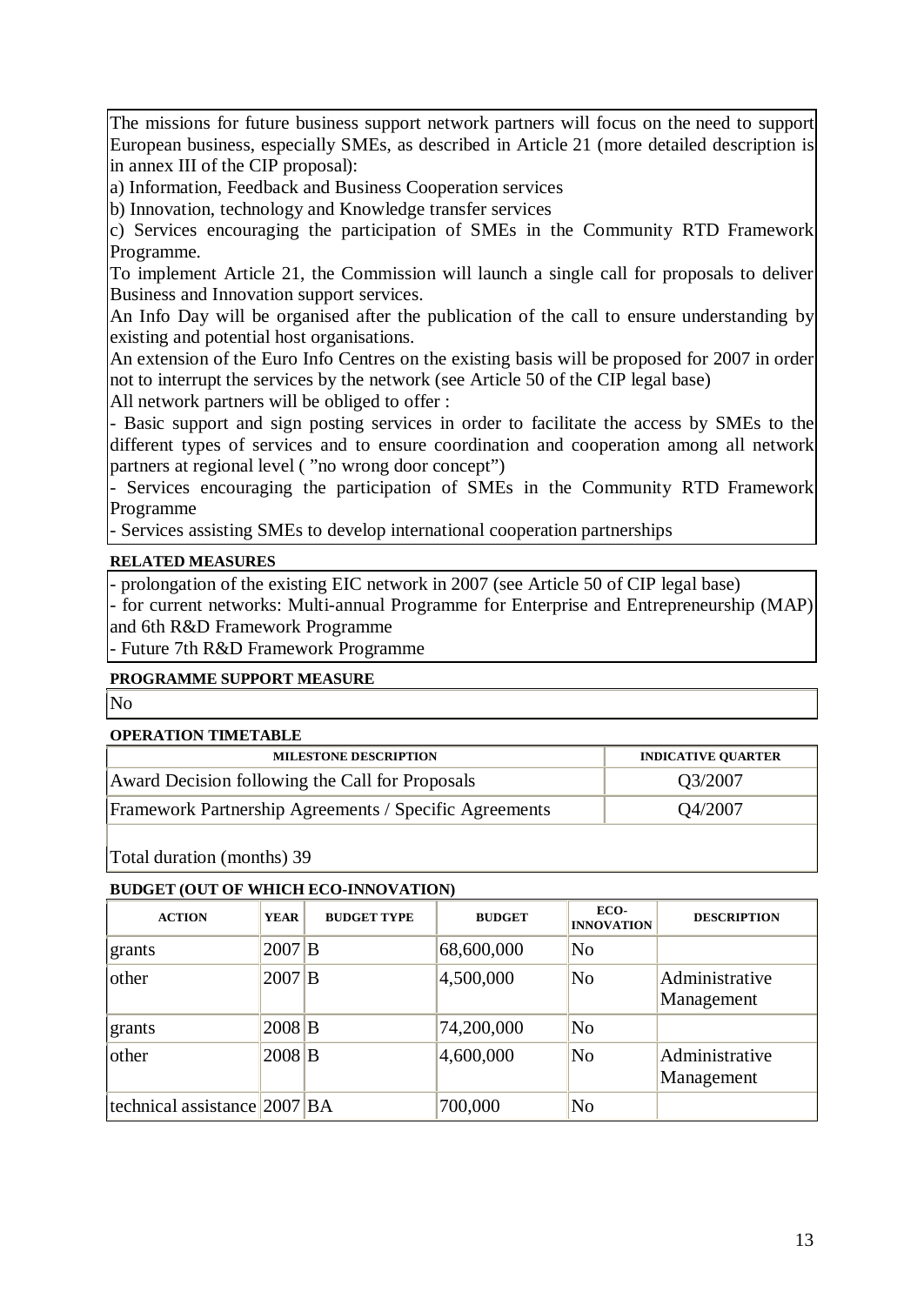|                             | <b>TOTAL PER YEAR/CREDITS</b> |          |                                   | <b>TOTAL PER ACTION</b>                          |                  |
|-----------------------------|-------------------------------|----------|-----------------------------------|--------------------------------------------------|------------------|
| <b>Year</b>                 | All                           | BA       | B                                 | meetings of experts                              | $\left( \right)$ |
| 2007                        |                               |          | 73,800,000   700,000   73,100,000 | technical assistance                             | 700,000          |
| 2008                        | 78,800,000   0                |          | 78,800,000                        | stockage for publications                        |                  |
| 2009                        | $\theta$                      | $\theta$ | -0                                | services contracts                               |                  |
| 2010                        | $\theta$                      | $\theta$ | $\theta$                          | grants                                           | 142,800,000      |
| 2011                        | $\theta$                      | $\bf{0}$ | 0                                 | seminars                                         |                  |
| 2012                        | $\theta$                      | $\Omega$ | $\overline{0}$                    | other                                            | 9,100,000        |
| 2013                        | $\left( \right)$              | $\theta$ | 0                                 |                                                  |                  |
| <b>TOTAL</b><br>152,600,000 |                               |          |                                   | <b>TOTAL FOR ECO-INNOVATION</b><br>$\mathcal{O}$ |                  |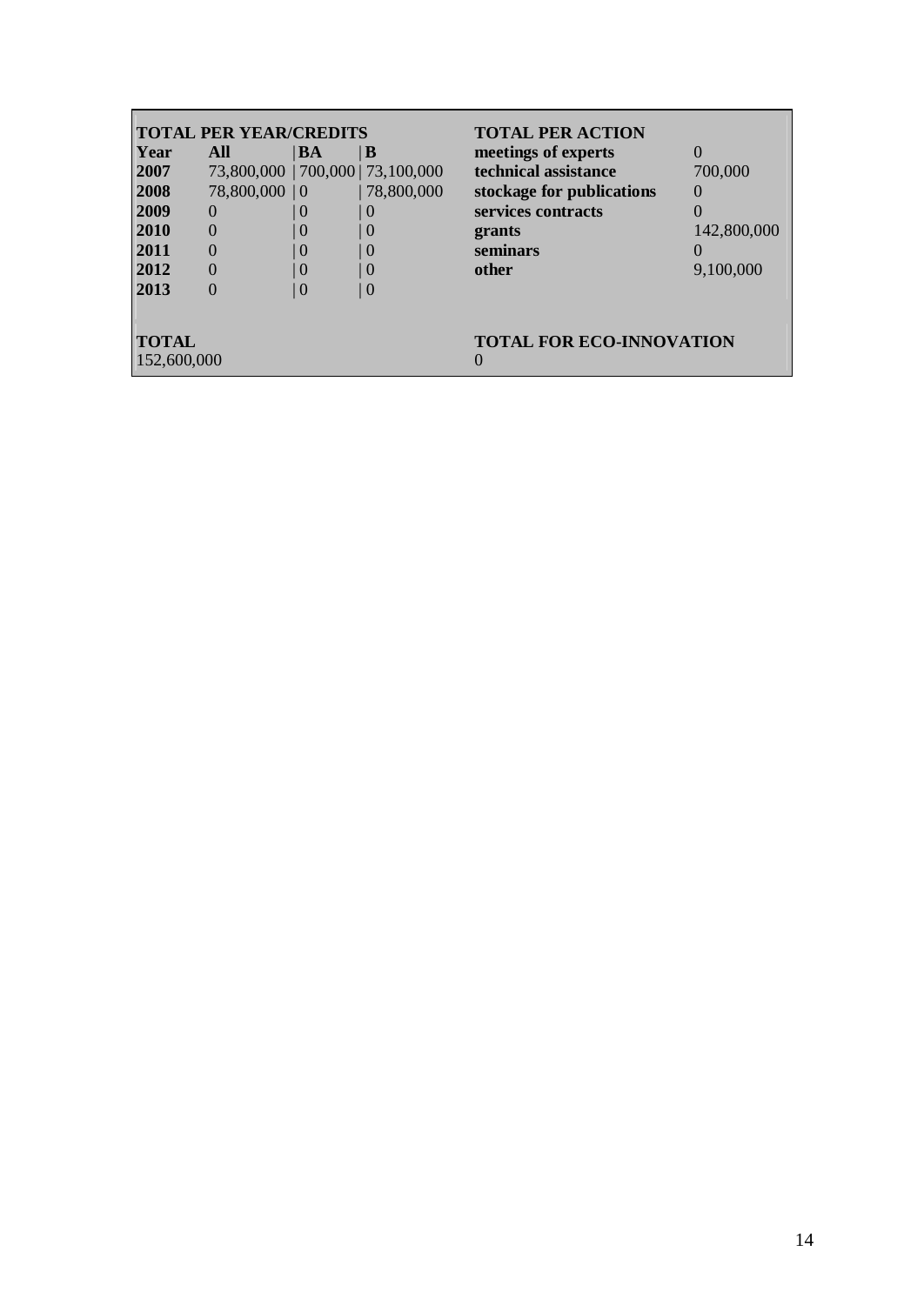# **CALL FOR PROPOSALS:**

#### **TIMETABLE FOR THE CALL**

INDICATIVE TIMETABLE

December 2006: Launching of the call

March 2007: Closing date for presentation of proposals

April-July 2007: Evaluation of proposals

3rd quarter 2007: Award decision

4th quarter 2007: Contracting

# **TOTAL INDICATIVE BUDGET FOR THE CALL**

#### 320000000 €

The publication is further subject to the adoption of the CIP legal base without substantial modifications and its entry into force, the formal opinion of the EIP management committee and the adoption of the 2007 budget.

#### **FINANCIAL MODALITIES/COMMUNITY CO-FINANCING RATE**

The Commission plans to apply the following ratio:

- Up to 60% of eligible costs

- A flat rate of 30% as overheads of personal costs

## **DESCRIPTION OF THE CALL AND EVALUATION PROCEDURE**

The objective of this call is to establish on the basis of Art. 21 (CIP) a network providing Competitiveness and Innovation Services. Applicants are invited to submit proposals to provide the following services:

- Information, feedback, business co-operation and internationalisation services (Art. 21.2, Module a),

- Services for innovation and for the transfer of both technology and knowledge (Art. 21.2, Module b),

- Services encouraging the participation of SMEs in the Community framework programme for RTD (Art 21.2, Module c).

In order to ensure services of highest quality for SMEs the following priorities for service provision are established:

- Implementing the 'No wrong door' concept

- Excellence and Professionalism of the service providers

The European Commission expects that proposals from organisations or consortia will provide integrated services of all service modules.

Proposals with integrated services for all modules will be given priority in the awarding decision based on the quality of the proposals.

#### EVALUATION PROCEDURE

According to Article 116 of the Financial Regulation and Articles 178 & 179 of the implementing rules. The Commission might evaluate proposals with the assistance of independent experts.

# **INDICATIVE SELECTION AND EVALUATION CRITERIA**

#### **SELECTION**

- financial capacity to complete the proposed operation;

- stable and sufficient sources of finance to ensure the continuity of their organisation throughout the project and, if necessary, to play a part in financing it;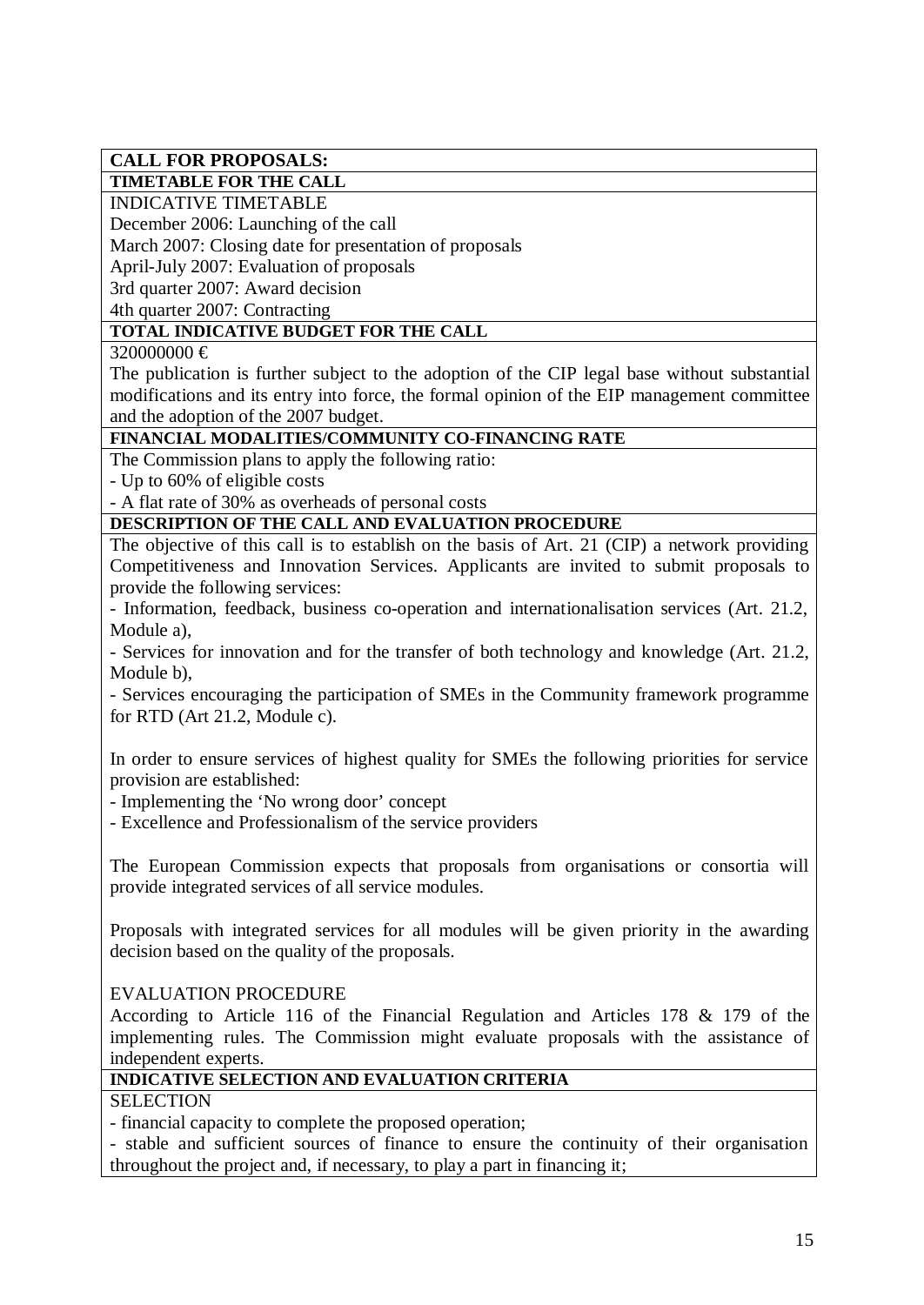- technical capacity to complete the proposed operation;

- operational (technical and management) capacity to complete the operation to be supported and must demonstrate their capacity to manage scale activity corresponding with the size of the project for which a grant is requested. In particular, the team responsible for the project/operation must have adequate professional qualifications and experience.

## AWARD

An evaluation of the quality of proposals, including the proposed budget, will be carried out in accordance with the following award criteria:

1. Relevance 2. Quality 3. Impact 4. Visibility 5. Budget and cost-effectiveness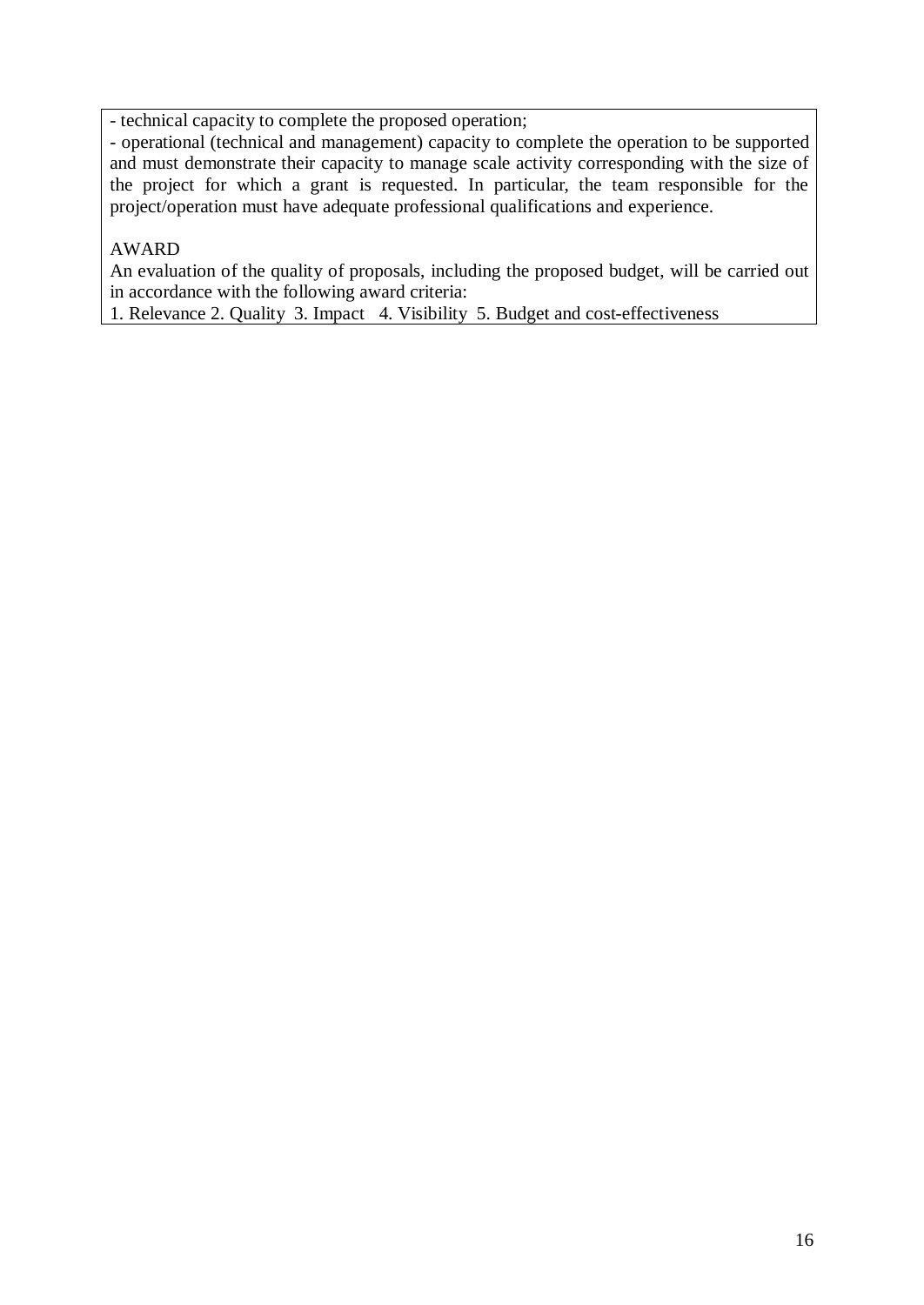# **STRENGTHENING THE IPR DIMENSION OF EU INDUSTRY AND SMES**

# **YEAR**

2007

#### **IMPLEMENTING MEASURE NO**

ENT/CIP/07/B/

#### **POLITICAL PRIORITIES**

Industrial policy

#### **OBJECTIVES OF THE IMPLEMENTING MEASURE**

In the context of the Lisbon goal of establishing a knowledge based society, the overall objective is to address EU industry needs in the area of IPR usage and enforcement issues, especially for SMEs and particular sectors.

The objectives of individual actions would be the following:

1. To improve SME awareness, use, and enforcement of IPR and their ability to fight counterfeiting. Developing new services for SMEs and enhancing existing ones, taking into account sectoral issues (textiles etc.) and the need to support EC-funded research and innovation projects.

2. Identify and exchange, with industry and Members States, best practices in support of industry IPR enforcement, especially outside the EU. This action might lead to the establishment of Public Private Partnerships for SMEs to improve IPR enforcement, initially in China.

3. Better understand the conditions for and the impact of compulsory licensing obligations on firm behaviour.

4. Participate in WHO activities aimed at addressing counterfeiting problems in the Pharmaceutical sector.

5. Organise the next PATINNOVA Conference, to discuss IPR related issues with patent professionals and the innovation community.

#### **INDICATORS**

The indicators for the first action:

• Number of local IPR partnerships developed

• range and quality of produced material;

• number of seminars run and numbers of participants to the seminars;

• number and type of questions answered by the helpline and number of users of website;

• Survey of users on the quality of material, seminars, and helpline;

• number of SME given advice on enforcement strategies;

• number and satisfaction of SME referred for legal advice service (through survey);

• Degree to which the provision of requested services is within the requested time and agreed budget.

The indicators for the second action:

• Ouput indicator: Establishing of inventory of best practices by Member States and private sector;

• Number and type of new actions triggered in this field by Member States and EU industry. The indicators for the third action:

• Timeliness and quality of the study, as well as usefulness of study results to be applied in the analysis of competition cases.

The indicators for the fourth action:

• Number of sector-specific agreements and development of tools to fight counterfeiting. The indicators for the fifth action: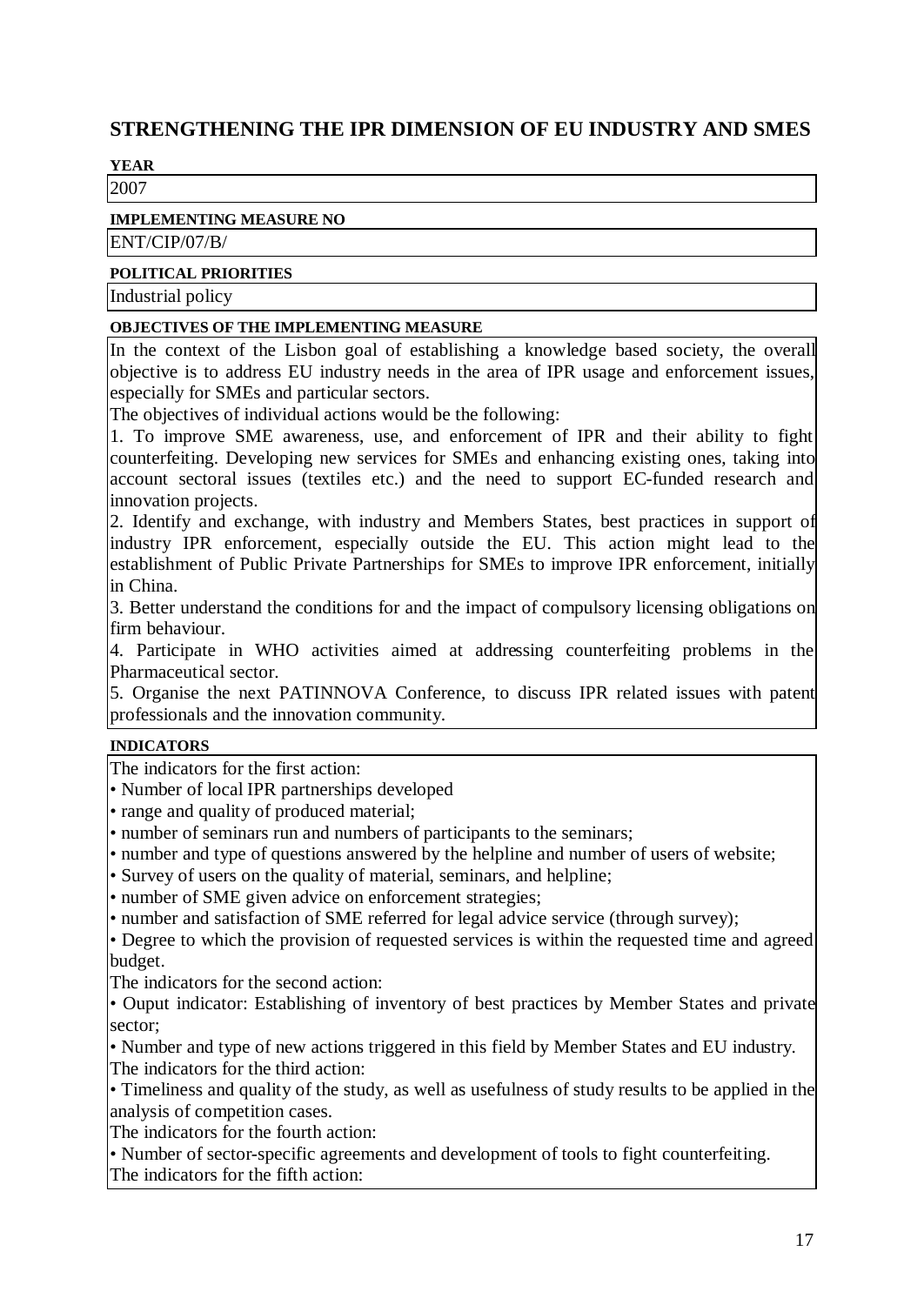• Number and type of participants in the conference

#### **TYPE OF IMPLEMENTING MEASURE**

Call for proposals for the IPR Awareness and Enforcement Programme;

Call for tender for the study: Inventory of best practices by Member States and private sector and organisation of meetings of experts to validate the results of the Inventory study, to share experience and to keep the inventory up-to-date;

Call for tenders for study on the impact of compulsory licensing obligations on competition, innovation, and competitiveness;

Ad hoc grant to WHO;

- Conference organisation with the support of the contractor in charge of conferences organisation (framework contract).

#### **DESCRIPTION**

First action: IPR Awareness and Enforcement Project (including IPR Helpdesk):

- Development of SME awareness strategies for IPR usage and enforcement at EU and local levels, bringing together the main existing institutions and services

- Development of a toolbox of materials on IPR and enforcement issues, including manuals and training materials;

Provision of training of multipliers, in particular EICs/IRCs; a wide range of SME awareness and enforcement actions; and support for SME advice services

Preparation of multilingual manuals, training materials, SME workshops for textiles, footwear, furniture etc. to raise SME awareness on IPR and enforcement issues, both within and outside the EU;

- IPR support to potential beneficiaries of CIP and RTD Framework programme actions (IPR Helpdesk);

- Secretariat for Network of National Patent Offices

Second action: Identification and exchange of best practices on IPR enforcement, especially outside the EU:

Identification and exchange of best practices by Member States and private sector in the area of support measures for the IP enforcement, especially outside the EU, involving the networking of Member States, industry associations, chamber of commerce, and possibly including participation by US and Japan industry and governments. This would be aimed at developing good practices for Member State IPR enforcement support measures, advice structures, Private-Public Partnerships including on-the-spot networks, enforcement practices at trade fairs etc. The continued exchange of good practices and development of strong networks will be achieved through regular annual meetings.

Third action: Study on the impact of compulsory licensing obligations on competition, innovation and competitiveness:

review of respective economic literature and of respective case law in EU and US;

identification of criteria under which compulsory licensing can be regarded as effective remedy to anti-competitive behaviour;

analysis of effect of ex-post imposition of compulsory licensing on innovation incentives and competition;

- analysis of other possible remedies to anti-competitive behaviour in relation to IPRs.

Fourth action: Financial contribution for and participation in WHO anti-counterfeiting International Medicinal Task Force:

Grant to support the functioning of and to participate in the International Medicinal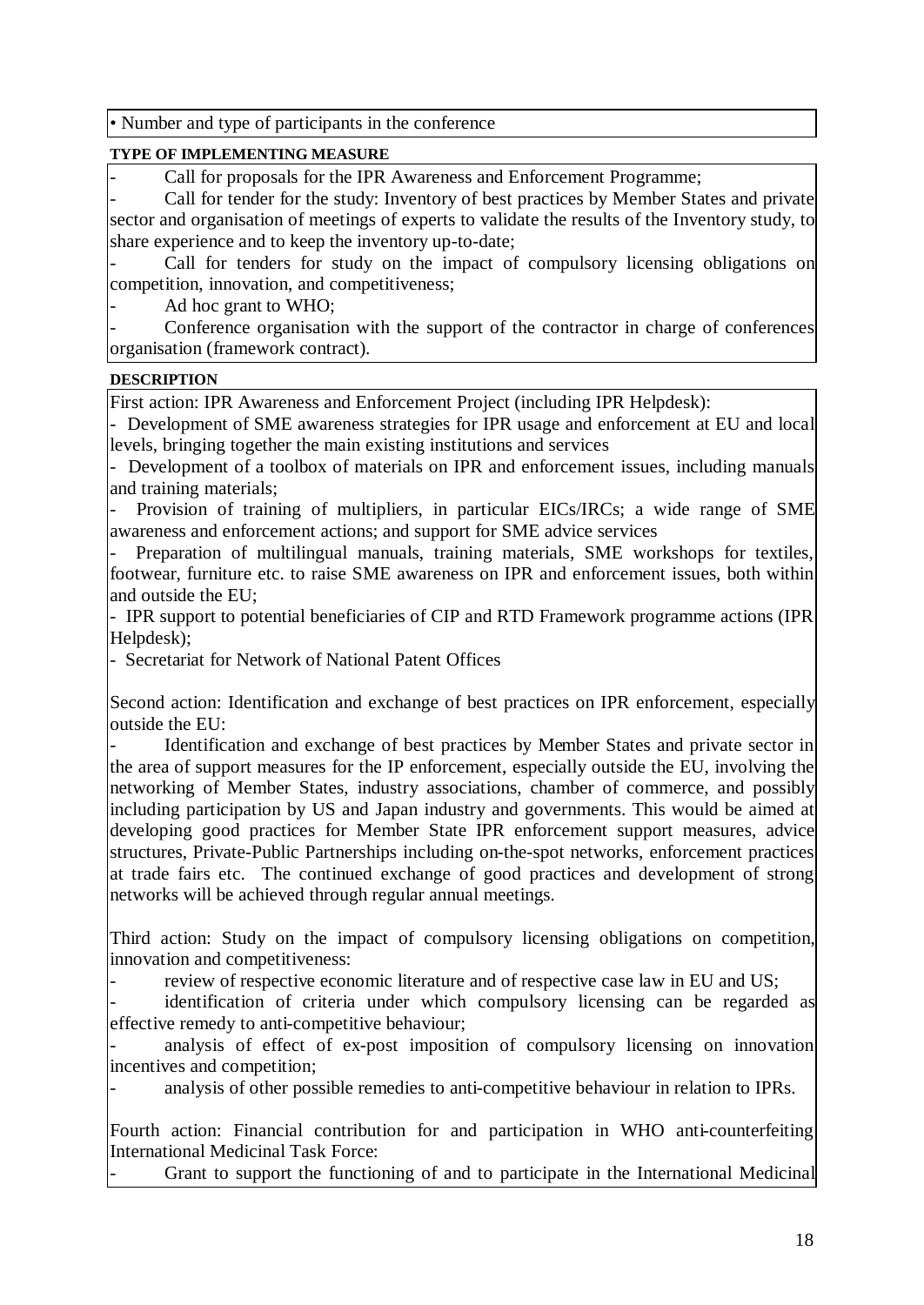Task Force.

Fifth action: Organise the PATINNOVA Conference:

Established since 1990, the PATINNOVA Conference brings together every 2 years patent professionals and the innovation community for an exchange of views on new developments and provides a forum for the two communities to meet and better understand each other.

Actions would have varying time periods, starting in 2007, but the three first if successful would be continued throughout the period of the CIP. The actions would use whenever possible existing or future Commission's networks and will avoid overlaps with existing similar activities by Member States or international organisations.

#### **RELATED MEASURES**

EIC network, IRC network

#### **PROGRAMME SUPPORT MEASURE**

No

| <b>OPERATION TIMETABLE</b>                                                                                                                                 |                           |
|------------------------------------------------------------------------------------------------------------------------------------------------------------|---------------------------|
| <b>MILESTONE DESCRIPTION</b>                                                                                                                               | <b>INDICATIVE QUARTER</b> |
| Call for proposals/tender for Action 1 (IPR Awareness and<br><b>Enforcement Project</b> )                                                                  | Q1/2007                   |
| End of contract for Action 1 (could be renewed for three<br>additional years)                                                                              | Q4/2010                   |
| Call for tenders for the study: Inventory of best practices by<br>Member States and private sector and organisation of a meetings<br>of experts (Action 2) | Q1/2007                   |
| Last meeting of experts and end of contract (Action 2)                                                                                                     | Q3/2009                   |
| Call for Tenders for Action 3 (Study on the impact of<br>compulsory licensing obligations on competition, innovation and<br>competitiveness)               | Q2/2007                   |
| Final report delivery for Action 3                                                                                                                         | Q3/2008                   |
| Contract signature (Financial contribution for and participation in<br>WHO anti-counterfeiting International Medicinal Task Force<br>Action 4)             | Q2/2007                   |
| Next PATINNOVA Conference (Action 5)                                                                                                                       | Q4/2007                   |
|                                                                                                                                                            |                           |

Total duration (months) : 36

| <b>ACTION</b>                       | <b>YEAR</b> | <b>BUDGET TYPE</b> | <b>BUDGET</b> | ECO-<br><b>INNOVATION</b> |                               | <b>DESCRIPTION</b>     |
|-------------------------------------|-------------|--------------------|---------------|---------------------------|-------------------------------|------------------------|
| grants                              | 2007 B      |                    | 7,900,000     | N <sub>o</sub>            |                               |                        |
| services contracts $2007 \text{ B}$ |             |                    | 275,000       | N <sub>o</sub>            |                               |                        |
| services contracts 2007 B           |             |                    | 120,000       | N <sub>o</sub>            |                               |                        |
| grants                              | 2007 B      |                    | 250,000       | N <sub>o</sub>            |                               |                        |
| other                               | 2007 B      |                    | 300,000       | N <sub>o</sub>            | Use  <br>$\sigma$<br>contract | framework<br>Patinnova |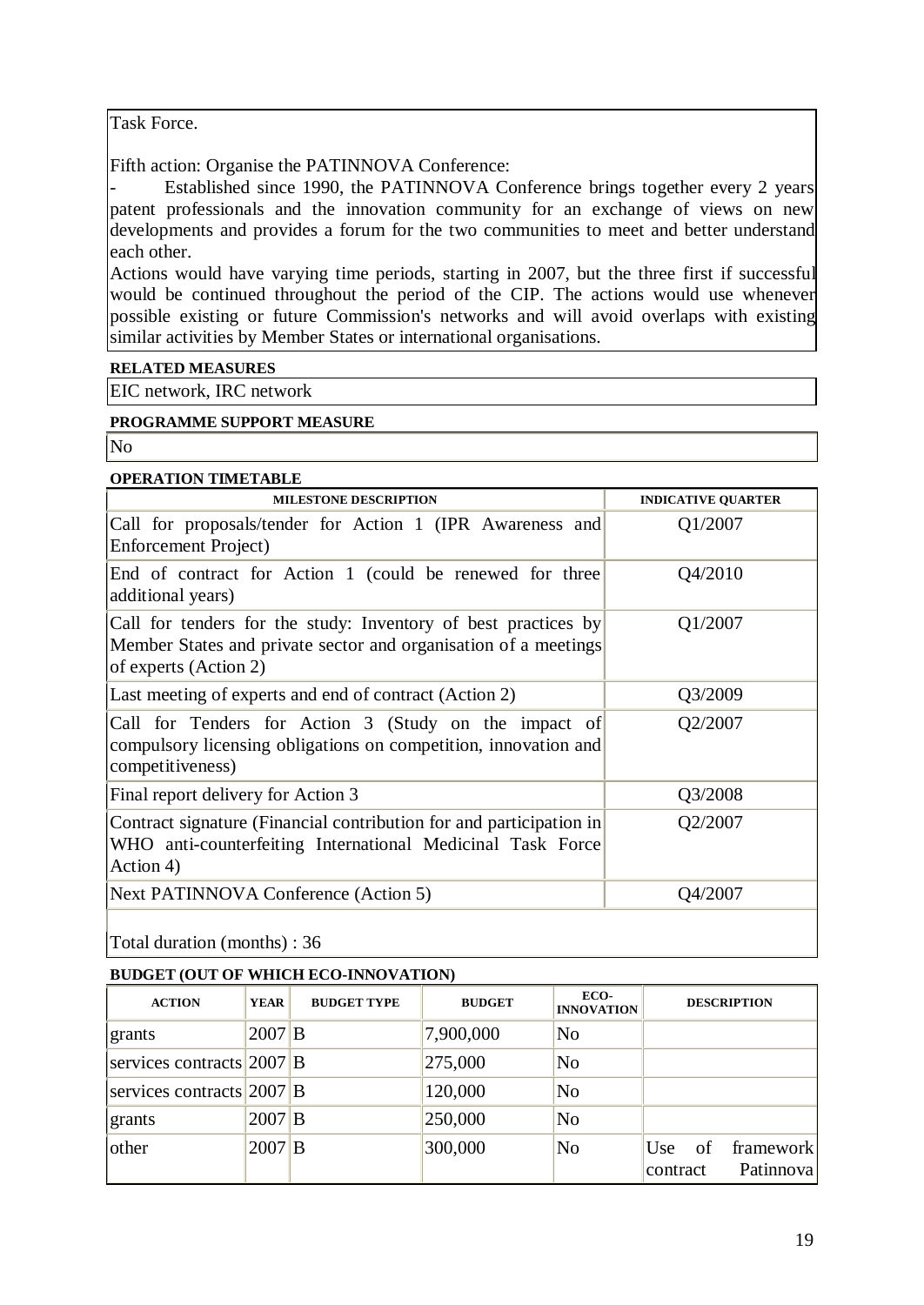| <b>ACTION</b> | <b>YEAR</b> | <b>BUDGET TYPE</b> | <b>BUDGET</b> | ECO-<br><b>INNOVATION</b> | <b>DESCRIPTION</b>         |
|---------------|-------------|--------------------|---------------|---------------------------|----------------------------|
|               |             |                    |               |                           | Conference<br>organisation |

|              | <b>TOTAL PER YEAR/CREDITS</b> |                  |           | <b>TOTAL PER ACTION</b>         |           |
|--------------|-------------------------------|------------------|-----------|---------------------------------|-----------|
| <b>Year</b>  | All                           | BA               | IВ        | meetings of experts             |           |
| 2007         | $8,845,000 \mid 0$            |                  | 8,845,000 | technical assistance            |           |
| 2008         | $\theta$                      | $\theta$         | 0         | stockage for publications       |           |
| 2009         | $\theta$                      | 0                | 0         | services contracts              | 395,000   |
| 2010         |                               | $\overline{0}$   | 0         | grants                          | 8,150,000 |
| 2011         |                               | $\Omega$         | $\theta$  | seminars                        |           |
| 2012         | $\left( \right)$              | $\left( \right)$ | 0         | other                           | 300,000   |
| 2013         |                               | $\Omega$         | 0         |                                 |           |
|              |                               |                  |           |                                 |           |
| <b>TOTAL</b> |                               |                  |           | <b>TOTAL FOR ECO-INNOVATION</b> |           |
| 8,845,000    |                               |                  |           |                                 |           |

#### **CALL FOR PROPOSALS:**

#### **TIMETABLE FOR THE CALL**

Call publication 01/2007 Call closure 04/2007 Publication of the results 9/2007 Contract signature 11/2007

#### **TOTAL INDICATIVE BUDGET FOR THE CALL**

#### 7900000 €

#### **FINANCIAL MODALITIES/COMMUNITY CO-FINANCING RATE**

The Community financial contribution to the project shall take the form of a tender or a grant based on the reimbursement of eligible costs reported by each participant. In the case of a grant, the Community financial contribution may reach a maximum of [90%] of the total eligible costs. The exact choice of financial modality still needs to be clarified

#### **DESCRIPTION OF THE CALL AND EVALUATION PROCEDURE**

(Action 1) Call for proposal for the IPR Awareness and Enforcement Project (3 years contract) to increase the business development and innovation of enterprises, particularly SMEs, through improving their awareness and use of intellectual property rights and their ability to protect those rights and to fight counterfeiting. As well as an overall approach, special attention will be devoted to textiles and similar sectors and to the need to support ECfunded research and innovation projects. The measure will contribute to raising SMEs awareness and knowledge on the IPR dimension of innovation, and IPR enforcement by providing appropriate advice manuals, awareness material, training material, and actual training to suitable multipliers, notably the EIC/IRC networks (and other regional/sectoral SMEs associations, chambers of commerce, NCP etc.). Special attention will be given to sectoral needs. Specifically for the textiles, clothing, leather, footwear, toys and furniture sectors, a multi-lingual IPR guide/practical handbook, containing a practical and userfriendly sector-specific introduction to IPR, will be provided at an early date, together with 25-30 subsequent training sessions linked to the guide. A IPR enforcement manual and other specialised materials, including third country IP protection guides to China, Russia etc., will be prepared. Support will be provided for workshops to raise SME awareness within the EU about third-country enforcement, including training the trainers for the future EIC/IRC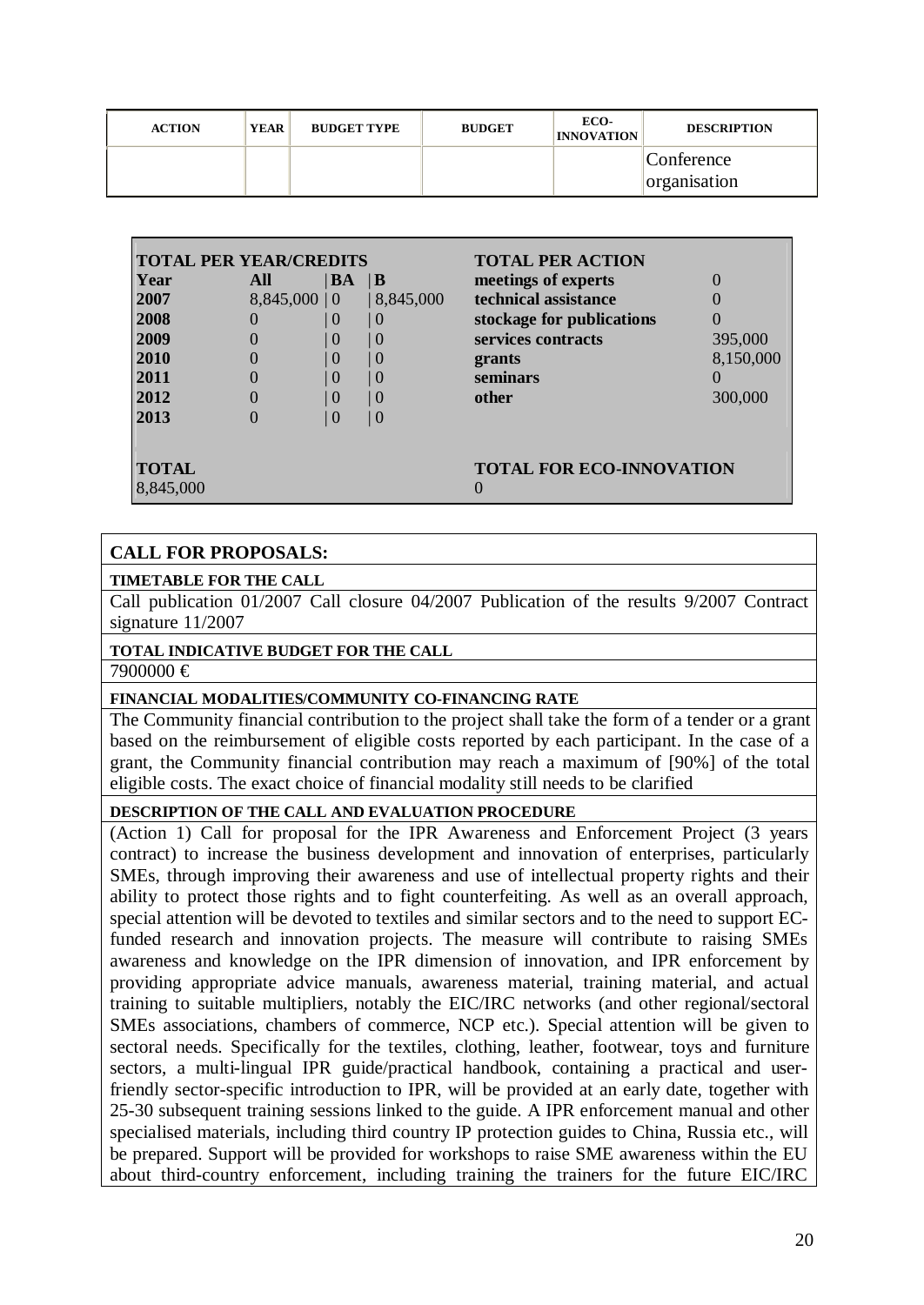network. It will support SMEs business development and innovation by providing first-line information and advice (including through on-line reference documentation and helpline) on a wide range of IPR use and enforcement issues, indicating, when necessary, adequate reference body (NPO, EPO, …) for further specific support. Provide advice services for the development of practical IPR protection strategies by SMEs via the EIC/IRC network. Provide means to give legal information to SMEs, referred through the EIC/IRC network, in order to facilitate their undertaking IPR enforcement actions outside the EU and liaison with on-the-spot networks. It will provide IPR support to (potential) beneficiaries of EC funded RTD and innovation measures (measures in support to SMEs, collaborative and frontier research projects…funded by the FP; IRC activities, ICT, innovation or eco-innovation projects…funded by the CIP) by providing them guidance on IPR-specific issues related to international RTD programs or technology transfer actions. It will support the development of the Network of NPOs. Links with EICs/IRCs and Framework Programme National Contact Points will be reinforced.

#### **INDICATIVE SELECTION AND EVALUATION CRITERIA**

- Relevance to the work programme - Overall quality of the work programme and planning (in particular quality, diversity and coverage of the documentation/training material proposed) - Potential impact (development of awareness and enforcement strategies, helpline, website and documents, efficiency of the promotion actions envisaged, ...) -Quality of the consortium (relevant experience and technical capacity of the partners…) - Overall quality of the management and quality assurance plan - Availability of necessary resources (personnel, financial …) and adequacy of financial plan The contract will be awarded to the most cost-effective offer ("best value for money") on the basis of the best quality /price ratio.

#### **CALL FOR PROPOSALS:**

#### **TIMETABLE FOR THE CALL**

Discussion on project in 12/2006, end of discussion 02/2007, Contract signature 04/2007

#### **TOTAL INDICATIVE BUDGET FOR THE CALL**

 $250000 \in$ 

#### **FINANCIAL MODALITIES/COMMUNITY CO-FINANCING RATE**

The Community financial contribution to the project shall take the form of a grant based on the reimbursement of eligible costs reported by each participant. The Community financial contribution may reach a maximum of 50% of the total eligible costs.

#### **DESCRIPTION OF THE CALL AND EVALUATION PROCEDURE**

(Action 4) Ad Hoc grant. Evaluation procedure: • The proposal will be chosen on the basis of an evaluation by an evaluation committee. IMPACT is a voluntary grouping of organizations, institutions, agencies and associations from developing and developed countries aimed at sharing expertise, identifying problems, seeking solutions, coordinating activities and working towards the common goal of fighting counterfeit medical products.

#### **INDICATIVE SELECTION AND EVALUATION CRITERIA**

Indicative evaluation criteria: - Relevance to the work programme - Linkage with projects on the work programme (study on counterfeit medicines) - Potential impact (implementation of recommendations by participating partners, effects on European industry and patients, effects on patients in poorer countries) - Quality of the organising committee (representation through relevant regulatory and industry partners from inside and outside the EU) - Overall quality of the management and quality assurance plan (cost-effectiveness of the project).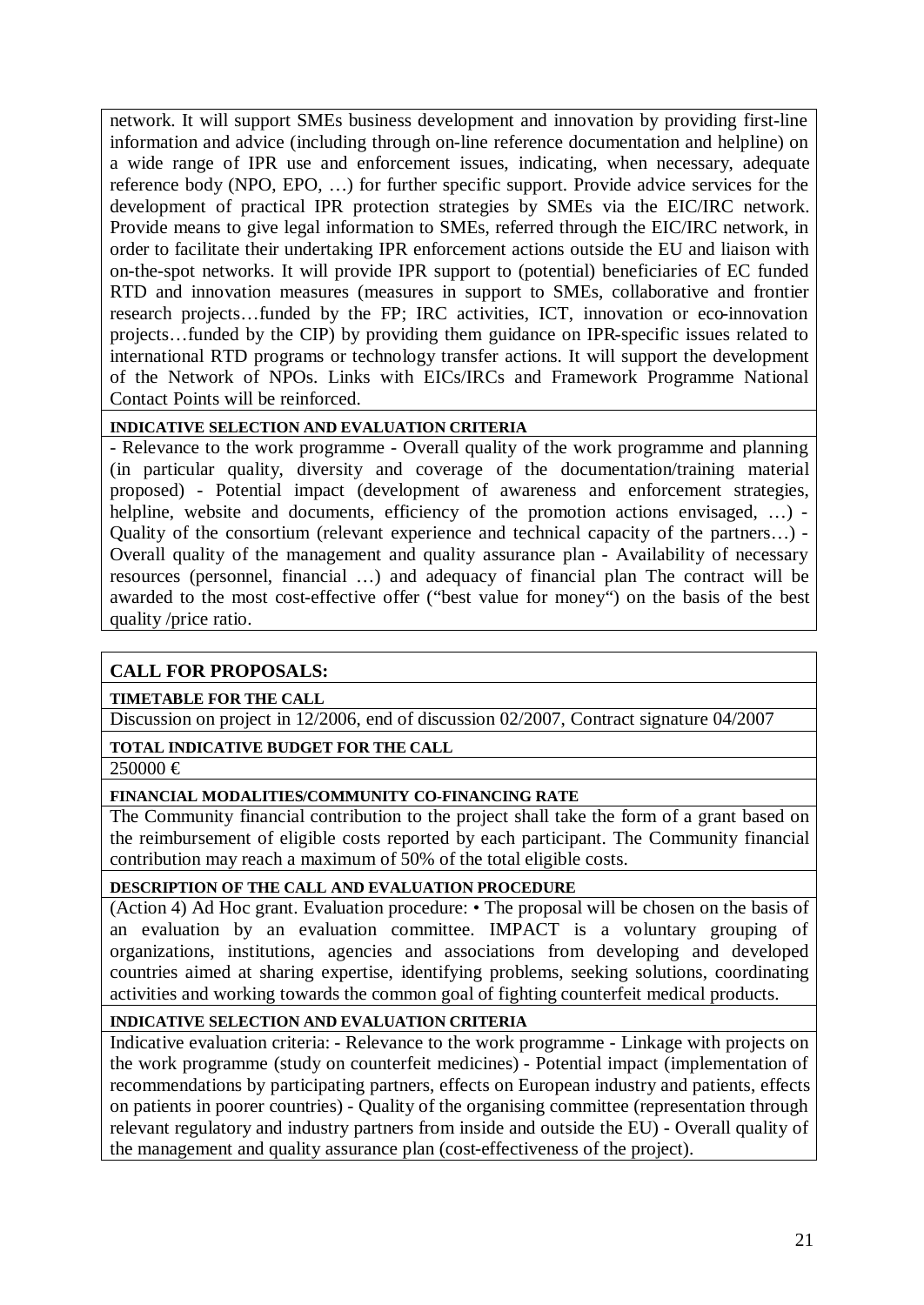**CALL FOR TENDERS:** 

**TIMETABLE FOR THE CALL**

Publication of the first call Q1 2007. Project duration 24 month.

#### **TOTAL INDICATIVE BUDGET FOR THE CALL**

275000 €

#### **DESCRIPTION OF THE CALL**

(Action 2) • Identification and exchange of best practices by Member States and private sector in the area of support measures for the IP enforcement, especially outside the EU, involving the networking of Member States, industry associations, chamber of commerce, and possibly including participation by US and Japan industry and governments. Aimed at developing good practices for Member State IPR enforcement support measures, Private-Public Partnerships including on-the-spot networks and advice structures etc. The continued exchange of good practices and development of strong networks will be achieved through regular annual meetings.

#### **INDICATIVE SELECTION AND EVALUATION CRITERIA**

1. Selection criteria - Financial and economic capacity - Technical and professional capacity 2. Evaluation criteria - Practical value of the output of the service to be provided - Clarity and feasibility of the work programme and methodologies (in particular the methodology to identify and evaluate best practices in the domain and the feasibility of application of them in other circumstances, i.e. other Member States, different sectors; ability to gather relevant expert groups that can have an impact on future Member Sates policies in this domain) - Relevance, quality and completeness of the information proposed to be used (especially the ability to have a wide geographical and large sectoral coverage of organisations to be screened) - Understanding of the objectives The contract will be awarded to the most costeffective offer ("best value for money") on the basis of the best quality /price ratio.

# **CALL FOR TENDERS:**

#### **TIMETABLE FOR THE CALL**

Publication of call Q2 2007; Commitment made Q4 2007; Report due Q3 2008

## **TOTAL INDICATIVE BUDGET FOR THE CALL**

 $120000 \in$ 

#### **DESCRIPTION OF THE CALL**

(Action 3) The study should critically review the economic literature on the impact of compulsory licensing obligations on competition, incentives to innovate and the competitiveness of the European industry. In addition, a review of the respective case law in the European Union and the US should be provided in order to identify criteria under which compulsory licensing can be regarded as an effective remedy to anti-competitive behaviour. As intellectual property rights are granted in order to provide an incentive for innovation, the effect of ex-post imposition of compulsory licensing should be carefully analysed and a balancing of the incentive effect and the impact on competition should be attempted. Furthermore, the study should investigate other possibilities to remedy anti-competitive behaviour in relation to intellectual property rights such as voluntary patent-pools, membership in standardisation bodies, etc.

#### **INDICATIVE SELECTION AND EVALUATION CRITERIA**

Technical competence in the field of performing economic studies; meets financial and economic capacity Evaluation criteria: quality of methodology, organisation of work, good knowledge of the subject, quality control measure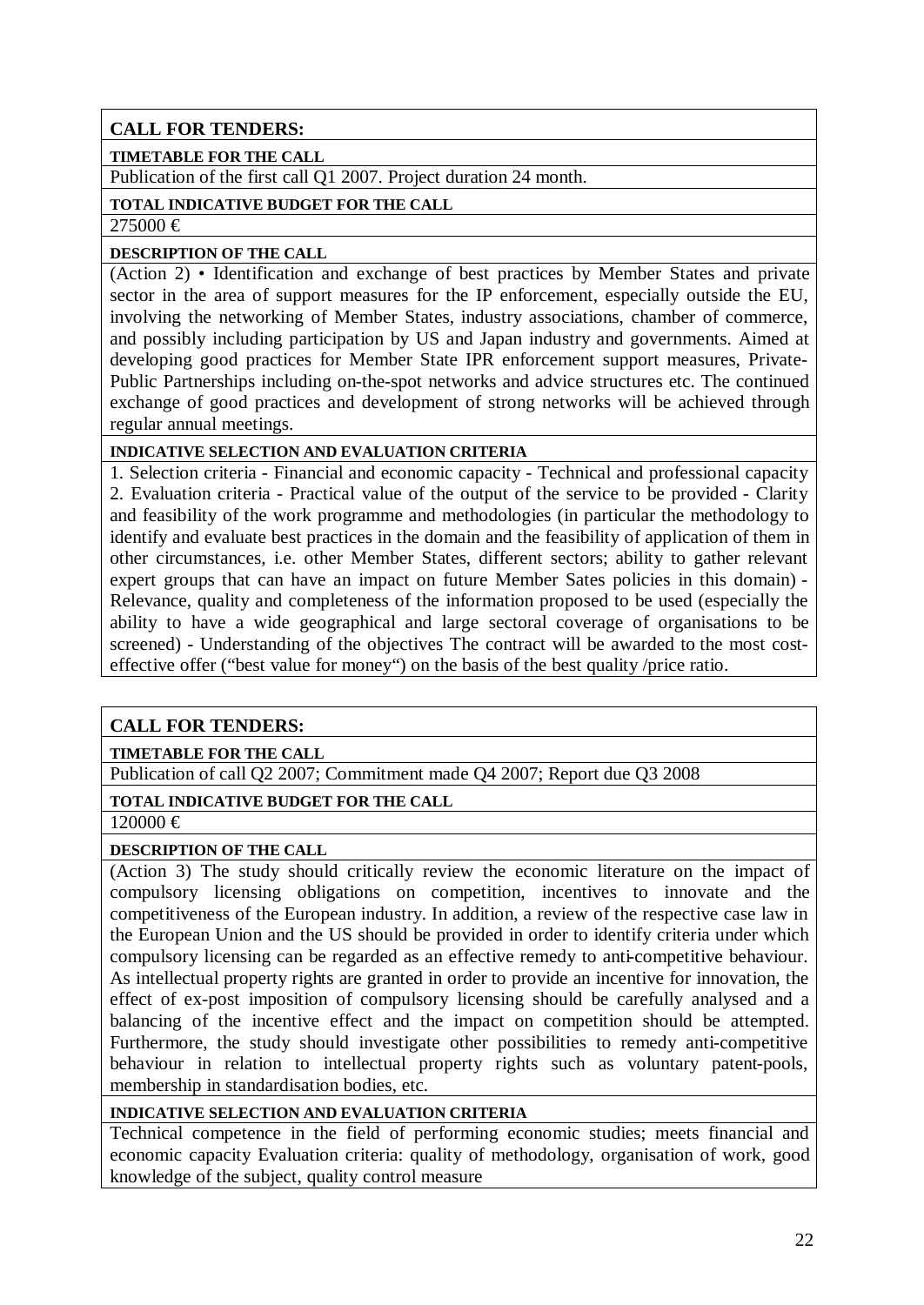# **FOURTH EUROPEAN CONFERENCE ON CRAFTS AND SMALL ENTERPRISES**

#### **YEAR**

2007

# **IMPLEMENTING MEASURE NO**

ENT/CIP/07/B/

#### **POLITICAL PRIORITIES**

**SMEs** 

#### **OBJECTIVES OF THE IMPLEMENTING MEASURE**

Qualitative objectives:

- To create a favourable environment for discussions on important contemporary challenges for craft and small enterprises (globalization, innovation, education, competitiveness, ageing of population);

- To come up with targeted policy recommendations to facilitate the integration and the development of the craft and small business sector in a competitive economy;

- To support a stronger representation of small enterprises and craft' interests.

Quantative objectives: 1000 participants

#### **INDICATORS**

#### CATEGORY INDICATOR(S)

1. Participation – number of participants:

- relevant business organisations,
- policy makers and academics;
- craftsmen and small entrepreneurs
- 2. Output indictors:
- publication of proceedings on Europa
- respect of timetable (foreseen  $Q4/2006 Q2/2007$ )
- 3. Qualitative indicators: as judged in exit survey
- 4. Impact indicators feedback of participants. Press coverage

#### **TYPE OF IMPLEMENTING MEASURE**

Conference, including production of conference documents; service contract

#### **DESCRIPTION**

The 4th European Conference on Craft Enterprises on 16/17 April 2007 in Stuttgart will facilitate a broad discussion to gather new ideas and prepare an adapted strategy to promote growth and job creation in the craft and small business sector. The 2007 conference is prepared by 2 workshops organised in the new Member States (29/30 June 2006 in Warsaw and 20/21 November 2006 in Budapest).

The project will be organised by the European Commission in the framework of the German EU presidency.

Policy recommendations to shape further actions in favour of crafts and SMEs are a substantial part of the mid-term review of the Modern SME policy.

#### **RELATED MEASURES**

Communication Strategy from DG Enterprise for SME policy and for craft and small enterprises (50 000  $\bigoplus$ 

**PROGRAMME SUPPORT MEASURE**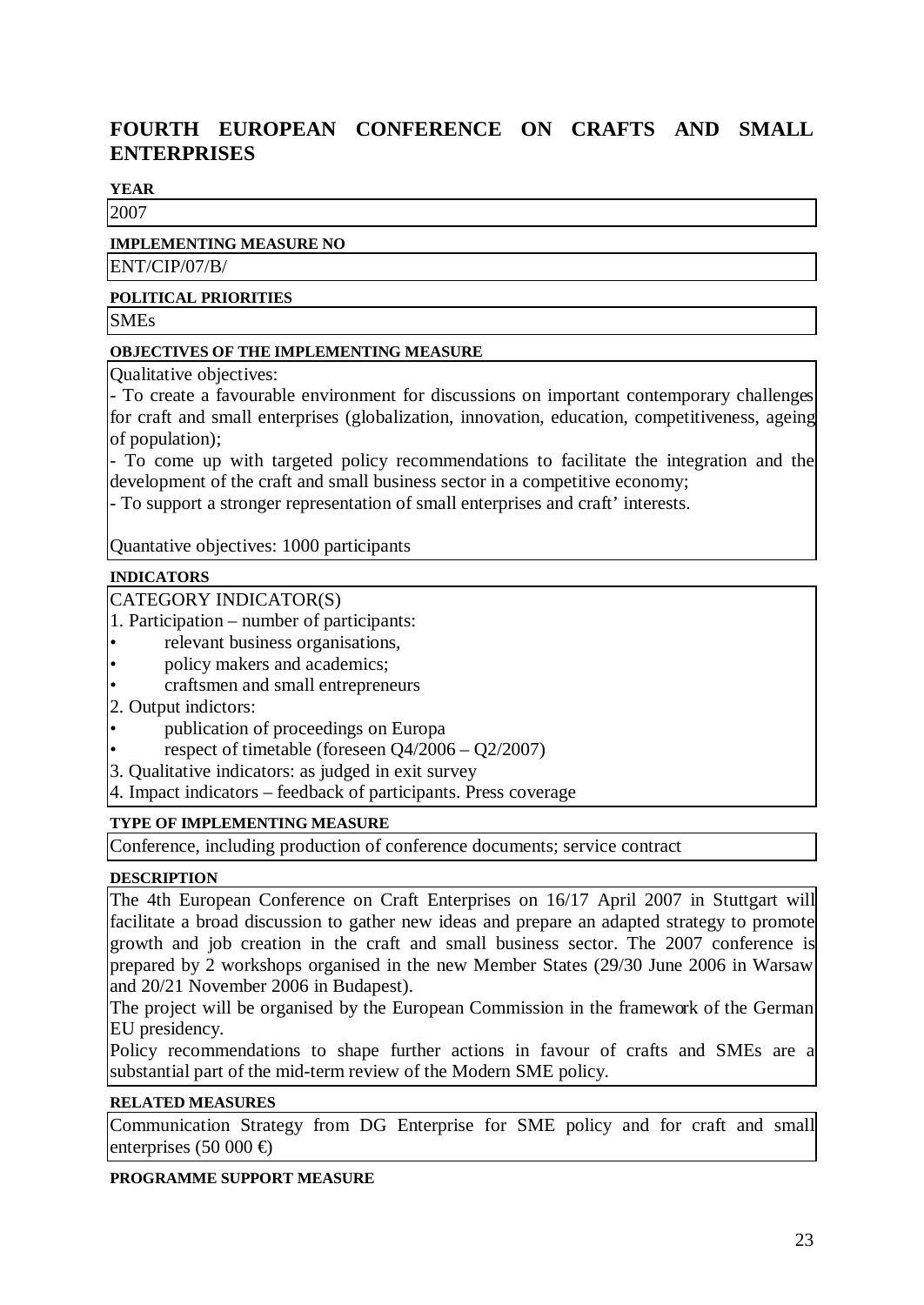No

- (a) Analysis and monitoring of competitiveness and sectoral issues, including for the Commission's annual report on the competitiveness of European industry.
- (d) Dissemination of appropriate information in relation to this programme.

| <b>OPERATION TIMETABLE</b>                             |                           |  |  |  |
|--------------------------------------------------------|---------------------------|--|--|--|
| <b>MILESTONE DESCRIPTION</b>                           | <b>INDICATIVE QUARTER</b> |  |  |  |
| 4th European Conference on crafts and small businesses | Q2/2007                   |  |  |  |
|                                                        |                           |  |  |  |

Total duration (months)

| <b>ACTION</b>                | <b>YEAR</b> | <b>BUDGET TYPE</b> | <b>BUDGET</b> | ECO-<br><b>INNOVATION</b> | <b>DESCRIPTION</b>                                                           |
|------------------------------|-------------|--------------------|---------------|---------------------------|------------------------------------------------------------------------------|
| other                        | $2007$ BA   |                    | 150,000       | N <sub>o</sub>            | 4th<br>European<br>Conference<br>on<br>small<br>crafts<br>and<br>enterprises |
| technical assistance 2007 BA |             |                    | 50,000        | N <sub>o</sub>            |                                                                              |
| other                        | $2007$ BA   |                    | 50,000        | N <sub>o</sub>            | for<br>translation<br>publications                                           |

| <b>TOTAL PER YEAR/CREDITS</b> |     |                           |                    | <b>TOTAL PER ACTION</b>         |                  |
|-------------------------------|-----|---------------------------|--------------------|---------------------------------|------------------|
| Year                          | All | <b>BA</b>                 | $\  \mathbf{B} \ $ | meetings of experts             | $\left( \right)$ |
| 2007                          |     | $250,000$   $250,000$   0 |                    | technical assistance            | 50,000           |
| 2008                          |     | $\theta$                  | $\theta$           | stockage for publications       |                  |
| 2009                          |     | $\overline{0}$            | $\overline{0}$     | services contracts              |                  |
| 2010                          |     | 0                         | $\vert 0 \vert$    | grants                          |                  |
| 2011                          |     | $\overline{0}$            | $\overline{0}$     | seminars                        |                  |
| 2012                          |     | $\Omega$                  | $\overline{0}$     | other                           | 200,000          |
| 2013                          |     | $\Omega$                  | $\theta$           |                                 |                  |
| <b>TOTAL</b>                  |     |                           |                    | <b>TOTAL FOR ECO-INNOVATION</b> |                  |
| 250,000                       |     |                           |                    |                                 |                  |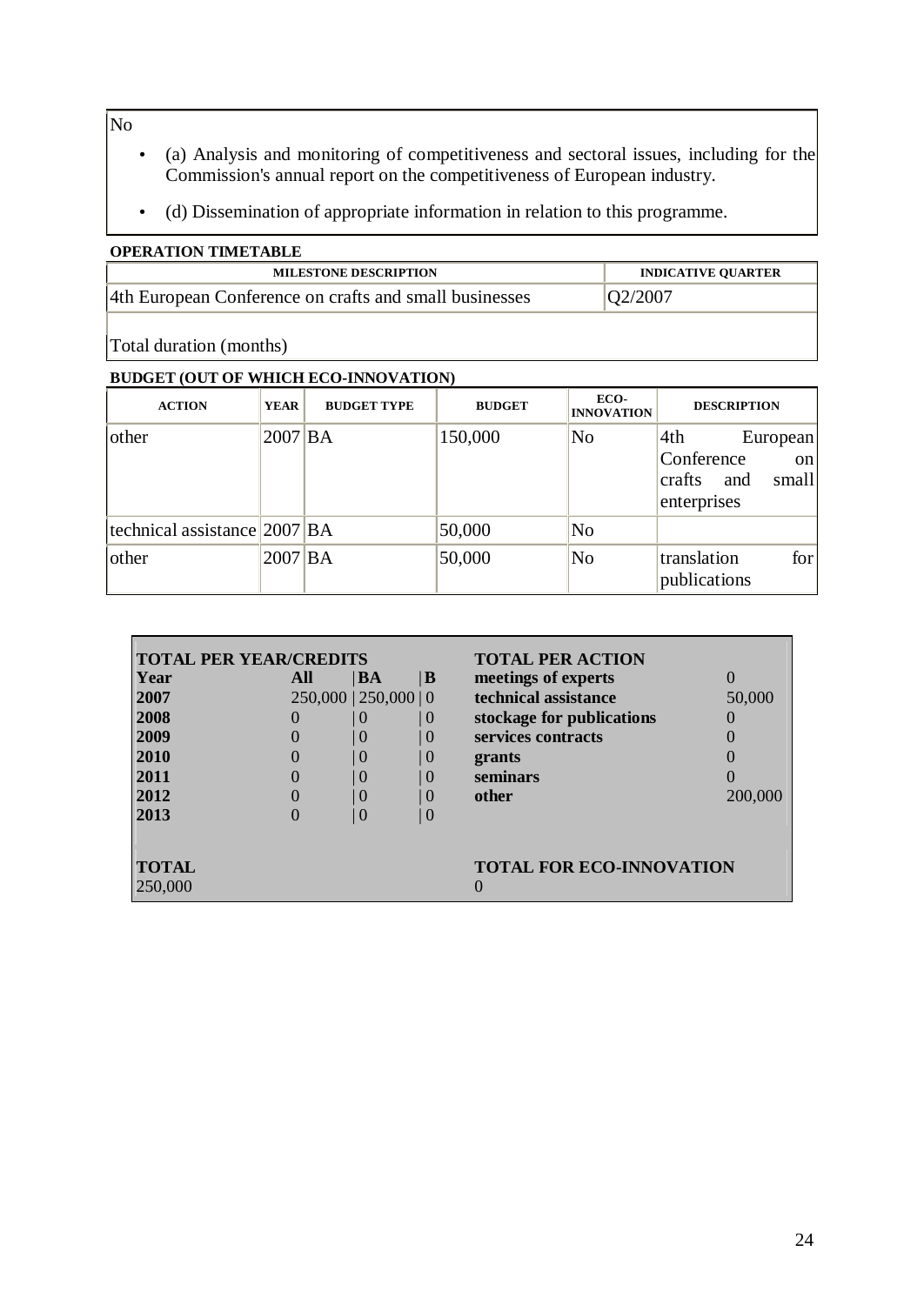# **EURO INFO CENTRE (EIC) NETWORK - 2007**

**YEAR**

2007

#### **IMPLEMENTING MEASURE NO**

ENT/CIP/07/B/

#### **POLITICAL PRIORITIES**

**SMEs** 

#### **OBJECTIVES OF THE IMPLEMENTING MEASURE**

Better contribute to growth and employment through a network providing locally delivered quality support services to European SMEs. The network is designed

- to inform enterprises on Community matters;

- to advise SMEs on the application of Community matters;

- to assist in positioning SMEs on the European market and at international level;

- to inform the Commission about Community matters affecting SMEs;

Operational Objective:

- Improve the impact and the quality of services and performance of the network.

- Create more synergies with policies, programmes and projects which relate to the "European" context and activities of SMEs;

- Position the EIC as a delivery tool for the implementation of the Communication on the new SME policy for Growth and Jobs;

- Continue with the implementation of a new strategy for business co-operation;

- Continue with the promotion of the network within the Commission and outside;

#### **INDICATORS**

CATEGORY INDICATOR(S)

1. Participation

a) Number of companies in the EICs' client database

2. Deliverables – quantity

a) Number of awareness-raising activities organised by the EIC network

b) Number of specialised advise services provided by the EIC network

c) Total number of questions handled by the EIC network (and distribution according to their complexity)

d) IPM cases encoded

3. Deliverables – quality

a) % of EIC which are carrying out client satisfaction studies

b) % of EIC which have implemented a response time policy

c) Number of staff training sessions

4. Implementation

a) Network management

- Deadline for the contracts

- Deadlines for the EIC extension

- Organisation of network campaigns

- Organisation of Steering and Working Group meetings

- Organisation of the annual conference (deadline, # of participants)

b) Training

- Number of training sessions

- Promotion

- Number of promotional material distributed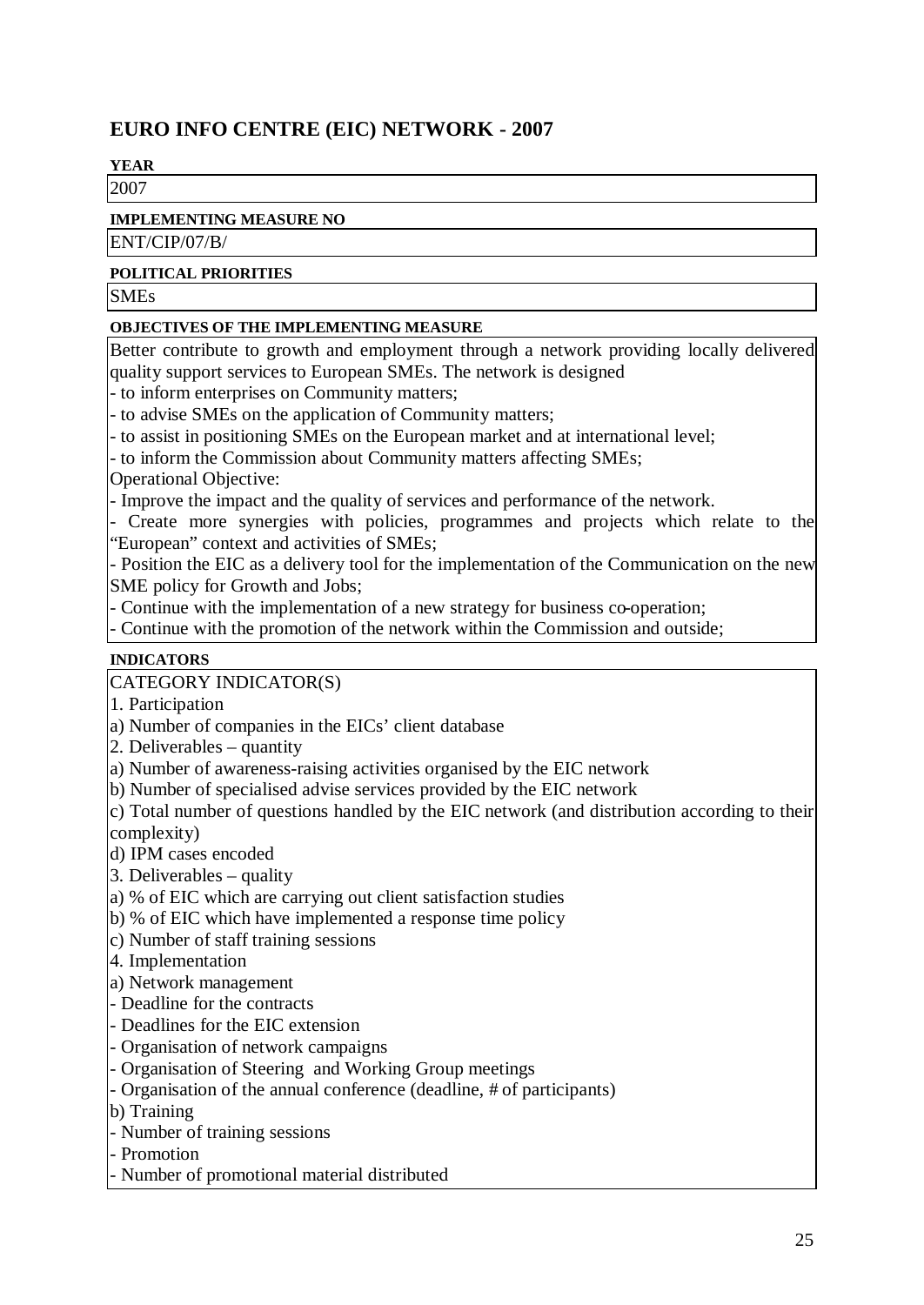EIC Web site hits

5. Effectiveness

The indicator of effectiveness of the project is based on a non-exhaustive list of deliverables obtained with an expenditure of 100.000  $\mathfrak{E}^*$  of the Commission budget:

- Number of questions replied

- Number of Internet sites related to European matters

- Number of Info Watch services

- Number of copies of information documents delivered

- Number of Tender Alert services provided

- Number of mailings sent out

- Number of events organised

- Number of articles or interviews in the mass media

- Number of companies which have received assistance in:

- European programmes and projects

- Public procurement

- Legal and fiscal matters

- Business co-operation projects

- Number of cases submitted in the "Listening to SMEs" initiative

\* calculated as if 100.000 EUR were exclusively dedicated to one action

#### **TYPE OF IMPLEMENTING MEASURE**

Co-ordination and management of the Euro Info Centre Network through 4 main actions: financial contributions:

management of technical, administrative and IT supports through a "Central Support Structure";

organisation of networking activities;

assessing options to reduce administrative burden through better synergies between EICs;

No calls for proposals and calls for tender are foreseen for this transitional period. As outlined in Article 51 of the CIP legal base, 2007 will see a continuation of EIC services as designed under the previous programme. Nevertheless, in order to organise for a smooth transition to the new network, elements applicable from 2008 onwards may already be applied in 2007. For that matter, 2007 may see first results for simpler administration as a result of an invitation to EICs in 2006, adapting their functioning to the future configuration.

#### **DESCRIPTION**

The EIC network, created in 1987, is a European-wide business support network acting as an interface between the European Commission and local SMEs. There are some 270 Centres all over the EU, the EEA and the candidate countries. 13 Correspondence Centres (EICCs) have been set up in Third Countries.

2007 is the final year of the current configuration of the network, before in 2008 the EIC type services described in Article 21 and Annex III (CIP) will be implemented through the new business support network scheme. In 2007, the network will be used as a tool to support European SME competitiveness and as a communication network to and from European SMEs. Recent communications such as "Modern SME Policy" and Communicating Europe" will play an integral part of EIC services.

The network's overall activity in 2007 will include:

- informing and assisting SMEs on Community matters;
- promoting EU initiatives;

- collaborating in listening to enterprises (in particular SME Feedback and Panels as well as on-line consultations);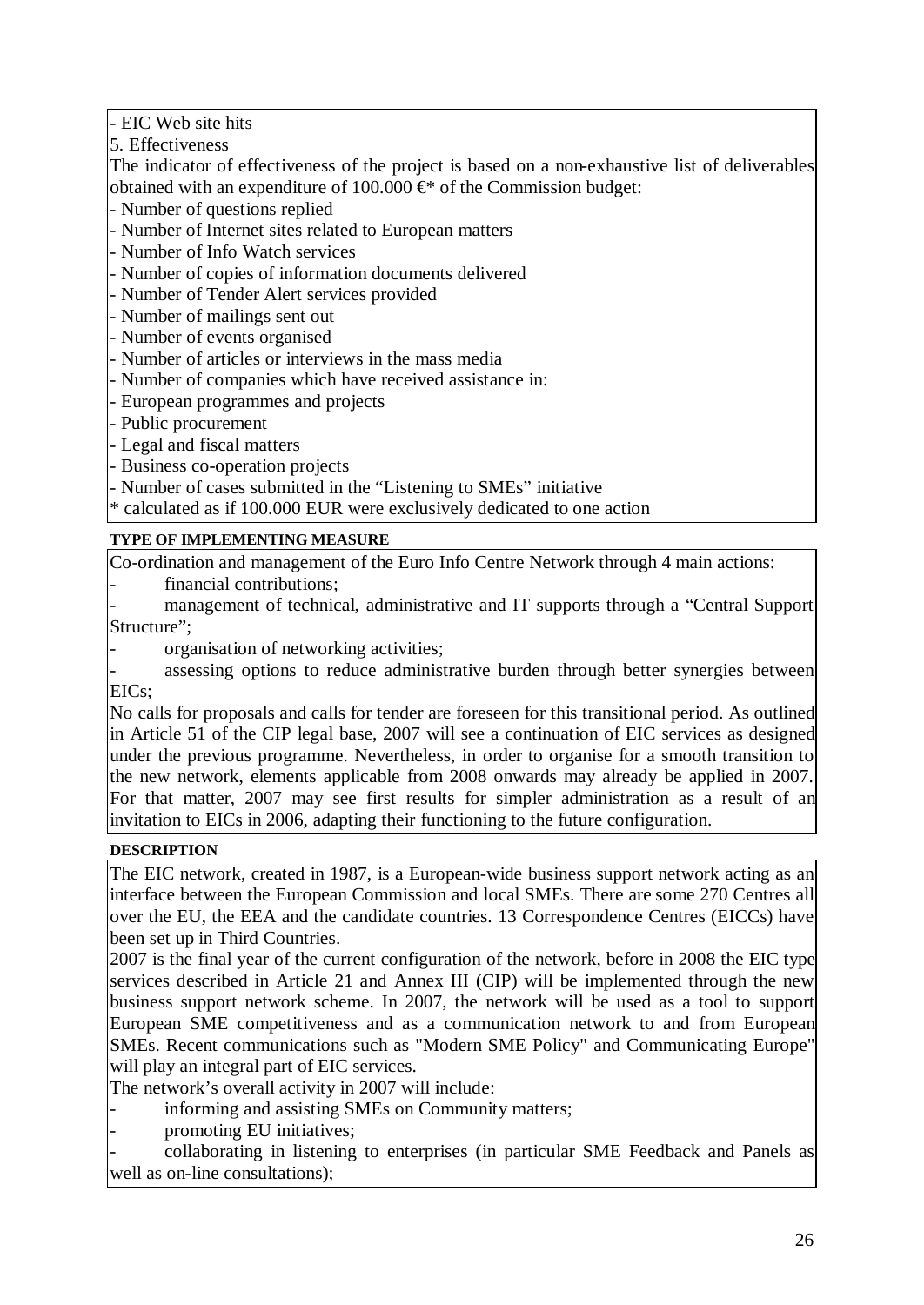facilitating trans-national business-cooperation.

The management of the network will include:

- two or three steering group meetings with representatives of the network;
- training sessions for the EIC staff to reinforce quality and efficiency in the network; think tanks on specific themes, where necessary.

As under the MAP the financing of the EIC statutory activities shall be limited to a maximum of 80% of eligible costs and the maximum total contribution shall be EUR 32,000, except for Candidate Countries where it may reach EUR 40,000.

[Subject to the results of the consultation with the EIC Network:

For the purpose of the 2007 specific agreement, several elements of simplification shall be introduced:

- a lump sum rate amount of EUR 10,000 for personnel costs;

- a limited set of external invoice-based costs such as external fees, network events and training, promotion, documentation and other expenditure based on external invoices. A single grant percentage shall apply on these external invoice-based costs in each EIC specific agreement;

- the Commission shall entirely finance for travels upon its express invitation.

Moreover, the forward activities description and the final activity report will be based on performance indicators and therefore their number of pages will be drastically reduced.]

#### **RELATED MEASURES**

- The management and operation of the EIC network is based on the current MAP programme 2000-2006 (Global MAP objective: Giving business easier access to Community support services, programmes and networks and improving the co-ordination of these services; Charter line of action: More out of the Single Market, Successful e-business models and topclass business support).

- Article 50 of CIP legal base foresees a transition period for 2007 to ensure continuity of the EIC network services while the new network is set up

- The 20th anniversary of the EIC network will be celebrated with a Conference to be held in the second half of 2007 in Portugal, in partnership with Portuguese EICs and related organisations.

#### **PROGRAMME SUPPORT MEASURE**

No

#### **OPERATION TIMETABLE**

| <b>MILESTONE DESCRIPTION</b>        | <b>INDICATIVE QUARTER</b> |
|-------------------------------------|---------------------------|
| Signature of Operational Grant 2007 | O2/2007                   |
|                                     |                           |

Total duration (months) : 12

| <b>ACTION</b>                  | <b>YEAR</b> | <b>BUDGET TYPE</b> | <b>BUDGET</b> | ECO-<br><b>INNOVATION</b> | <b>DESCRIPTION</b>             |
|--------------------------------|-------------|--------------------|---------------|---------------------------|--------------------------------|
| grants                         | $2007$ B    |                    | 8,000,000     | N <sub>o</sub>            |                                |
| other                          | 2007 B      |                    | 450,000       | N <sub>o</sub>            | <b>Travel Fees</b>             |
| other                          | $2007$ B    |                    | 350,000       | N <sub>o</sub>            | <b>EUR-OP</b><br>Documentation |
| meetings of experts $ 2007 BA$ |             |                    | 240,000       | No                        |                                |
| other                          | 2007        | B                  | 850,000       | N <sub>o</sub>            | Promotion                      |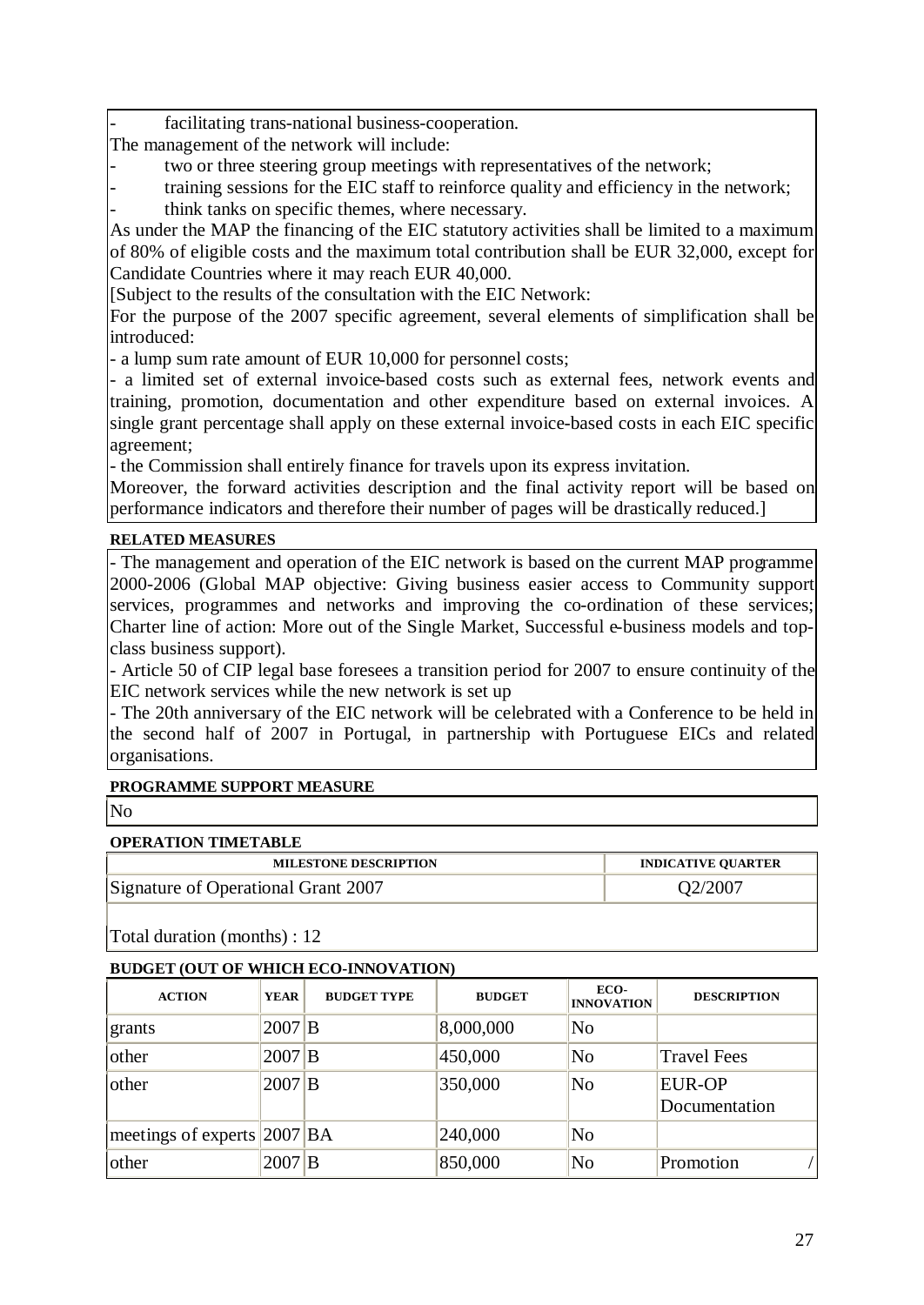| <b>ACTION</b>                   | <b>YEAR</b> | <b>BUDGET TYPE</b> | <b>BUDGET</b> | ECO-<br><b>INNOVATION</b> | <b>DESCRIPTION</b>              |
|---------------------------------|-------------|--------------------|---------------|---------------------------|---------------------------------|
|                                 |             |                    |               |                           | Networking/Annual<br>Conference |
| technical assistance $ 2007 BA$ |             |                    | 2,910,000     | No                        |                                 |

|                            | <b>TOTAL PER YEAR/CREDITS</b>        |    |   | <b>TOTAL PER ACTION</b>         |           |
|----------------------------|--------------------------------------|----|---|---------------------------------|-----------|
| <b>Year</b>                | All                                  | BA | B | meetings of experts             | 240,000   |
| 2007                       | $12,800,000$   3,150,000   9,650,000 |    |   | technical assistance            | 2,910,000 |
| 2008                       | $\theta$                             |    |   | stockage for publications       |           |
| 2009                       | $\Omega$                             | () |   | services contracts              |           |
| 2010                       | $\Omega$                             | () | 0 | grants                          | 8,000,000 |
| 2011                       | $\Omega$                             | () |   | seminars                        |           |
| 2012                       | $\Omega$                             | () |   | other                           | 1,650,000 |
| 2013                       | $\Omega$                             |    |   |                                 |           |
|                            |                                      |    |   |                                 |           |
| <b>TOTAL</b><br>12,800,000 |                                      |    |   | <b>TOTAL FOR ECO-INNOVATION</b> |           |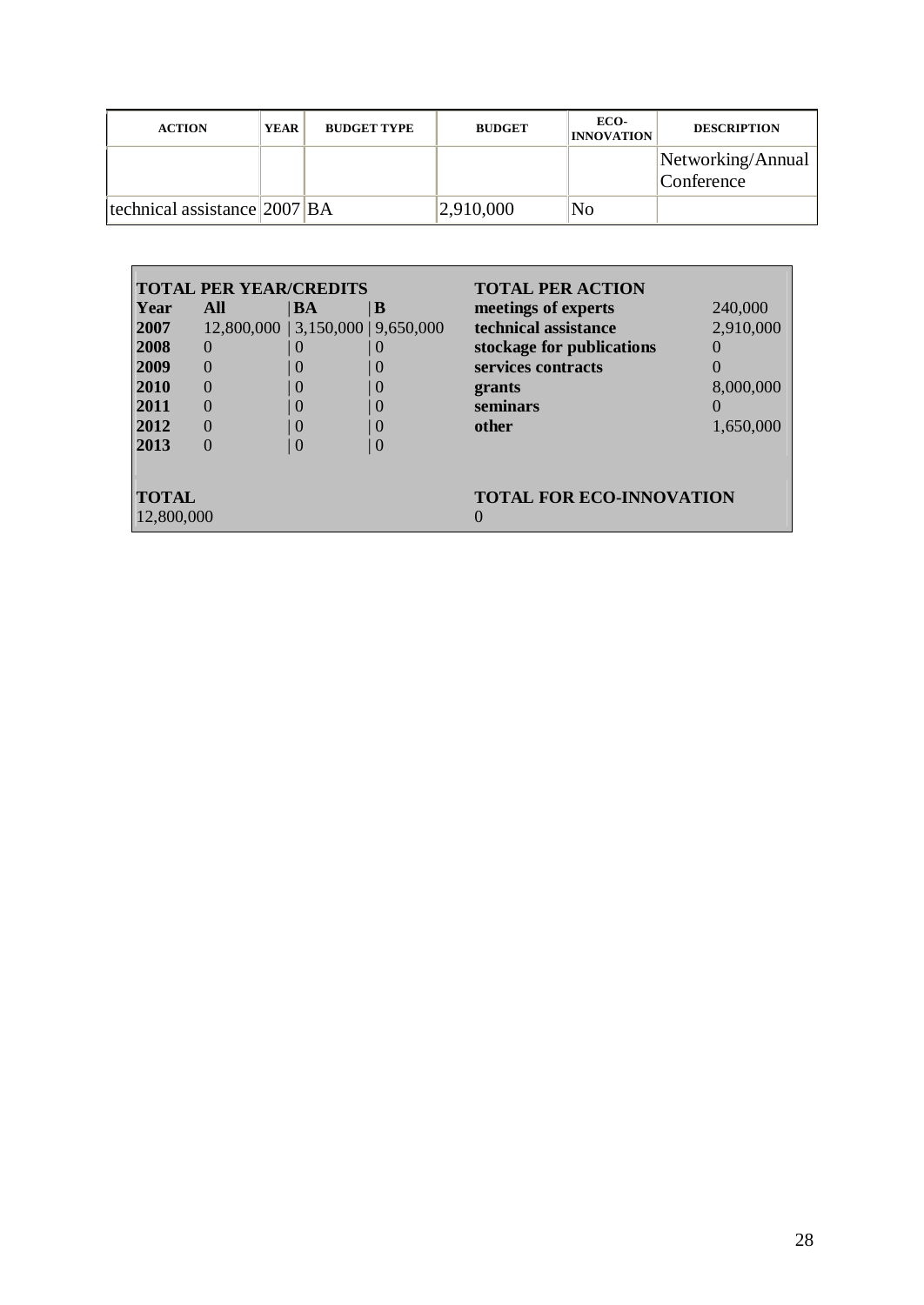# **SUPPORTING SME AND CRAFT ENTERPRISES PARTICIPATION IN THE EUROPEAN STANDARDISATION PROCESS**

#### **YEAR**

2007

#### **IMPLEMENTING MEASURE NO**

ENT/CIP/07/B/

#### **POLITICAL PRIORITIES**

**SMEs** 

#### **OBJECTIVES OF THE IMPLEMENTING MEASURE**

Qualitative objectives:

To foster SMEs' participation in the EU standardisation process;

To provide better information for SMEs;

Quantitative objectives:

Participation in 22 technical committees

Organise 20 seminars

#### **INDICATORS**

1. Participation

Level (numbers, frequency) of participation of SME experts in technical committees.

2. Output

• Number of SME experts that participated in technical committees (TC) of the main standardisation bodies;

• Number of SME-position papers produced concerning individual standards;

Number of reports produced by experts participating in TCs;

• Number of information initiatives to SMEs and craft enterprises (interactive Internet fora on propositions for standards, seminars, newsletters produced and mailed) undertaken;

• Number of European SME and craft enterprises benefiting from the information initiatives;

• Number of reports sent to the Commission

3. Qualitative

• Quality of interventions in technical committees (TC) of main standardisation bodies;

• Quality of SME-position papers concerning individual standards;

• Quality of targeting of information activities - do these actually reach the target group of small and craft enterprises, as indicated by feedback from SME representatives.

• Quality of the initiatives for dissemination of the information to SMEs and craft enterprises (seminars, WEB site, newsletter etc) as judged by the evaluation committee.

• Quality of reports to the Commission as judged by the evaluation committee

4. Output

Extension of service contract (this being dependent on the Commission being satisfied with previous work).

• Delivery of deliverables at agreed milestones

5. Impact

• Number of SME-friendly European standards adopted in accordance with the contribution and active participation of the contracted body in main standardisation bodies' technical committees, as indicated by feedback from SME representatives

# **TYPE OF IMPLEMENTING MEASURE**

Contract has been concluded from 24 months from 23 July 2005 until 23 July 2007. An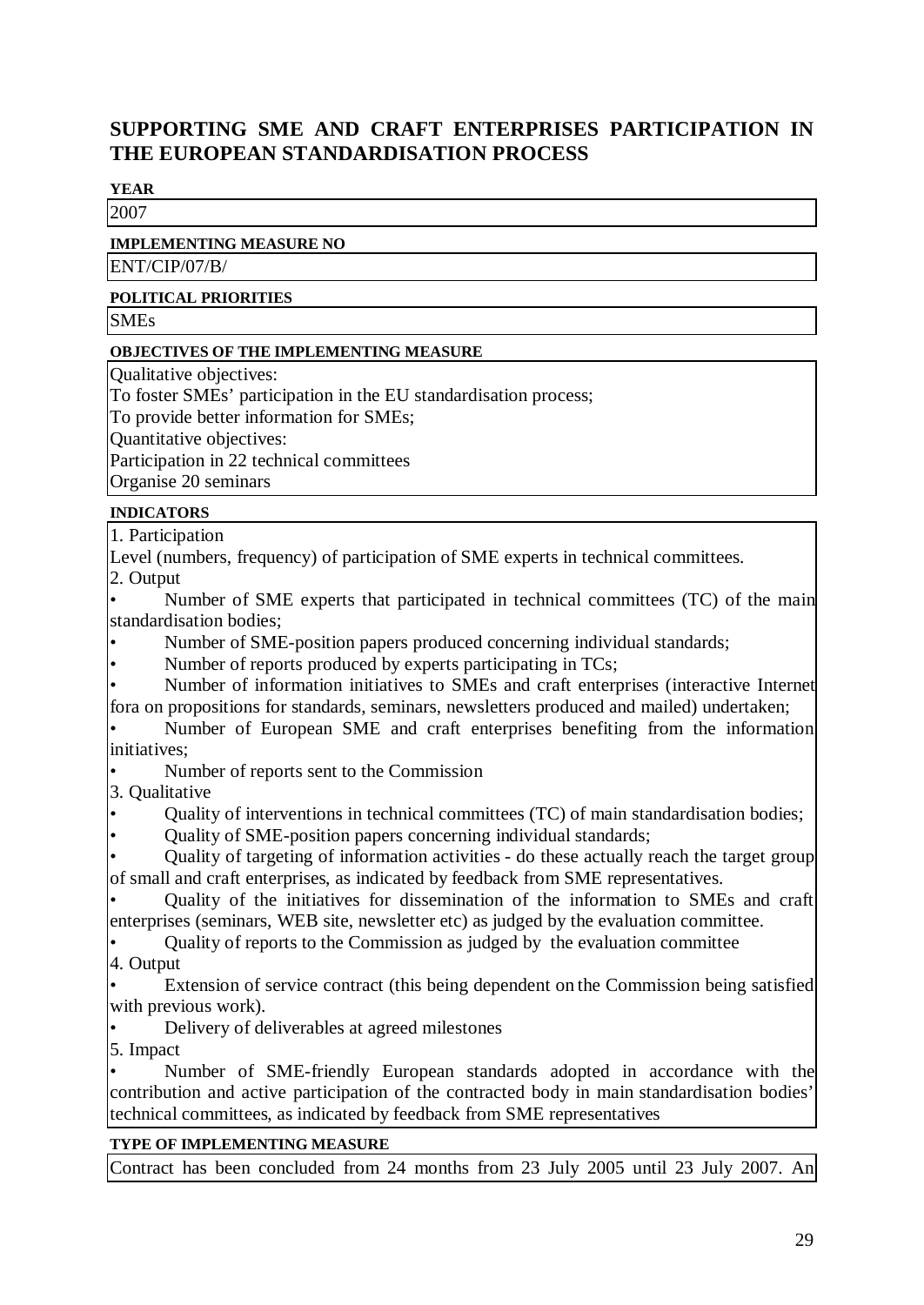extention for another 12 months is foreseen provided that the Commission is satisfied with the services provided.

An evaluation will take place in the first semester 2007.

An extention for a third year is expected.

#### **DESCRIPTION**

For a third consecutive year, UEAPME-NORMAPME will:

– Provide information to SMEs and craft businesses on standardisation, quality and norms, and it will exploit feedback;

– Organise SMEs' and craft enterprises' participation in national, European and International standardisation bodies (NSO, CEN, CENELEC, ETSI, ISO);

– Participate in strategic meetings, committees and conferences to promote SME interests;

– Extensively disseminate information (seminars, WEB site, newsletter etc.);

– Report back to the Commission on a regular basis.

#### **RELATED MEASURES**

#### **PROGRAMME SUPPORT MEASURE**

#### No

#### **OPERATION TIMETABLE**

| <b>MILESTONE DESCRIPTION</b> | <b>INDICATIVE OUARTER</b> |
|------------------------------|---------------------------|
| Mountly report,              | Q3/2007                   |
| intermediate report          | Q1/2008                   |
| Final report                 | Q3/2008                   |
|                              |                           |

Total duration (months): 12

| <b>ACTION</b>                    | <b>YEAR</b> | <b>BUDGET TYPE</b> | <b>BUDGET</b> | ECO-<br><b>INNOVATION</b> | <b>DESCRIPTION</b> |
|----------------------------------|-------------|--------------------|---------------|---------------------------|--------------------|
| $ $ services contracts $ 2007 B$ |             |                    | 764,000       | N <sub>0</sub>            |                    |
|                                  | 2007 BA     |                    |               | No                        |                    |
|                                  | 2007 BA     |                    |               | No                        |                    |

| <b>TOTAL PER YEAR/CREDITS</b> |                  |                |              | <b>TOTAL PER ACTION</b>         |                  |  |
|-------------------------------|------------------|----------------|--------------|---------------------------------|------------------|--|
| Year                          | All              | BA             | $\mathbf{B}$ | meetings of experts             | $\left( \right)$ |  |
| 2007                          | $764,000 \mid 0$ |                | 764,000      | technical assistance            |                  |  |
| 2008                          |                  | 0              | 0            | stockage for publications       |                  |  |
| 2009                          |                  | $\theta$       | $\theta$     | services contracts              | 764,000          |  |
| 2010                          |                  | 0              | ()           | grants                          |                  |  |
| 2011                          |                  | $\overline{0}$ | ()           | seminars                        |                  |  |
| 2012                          |                  | $\theta$       | ()           | other                           |                  |  |
| 2013                          |                  | $\overline{0}$ | $\theta$     |                                 |                  |  |
|                               |                  |                |              |                                 |                  |  |
| <b>TOTAL</b>                  |                  |                |              | <b>TOTAL FOR ECO-INNOVATION</b> |                  |  |
| 764,000                       |                  |                |              | $\left( \right)$                |                  |  |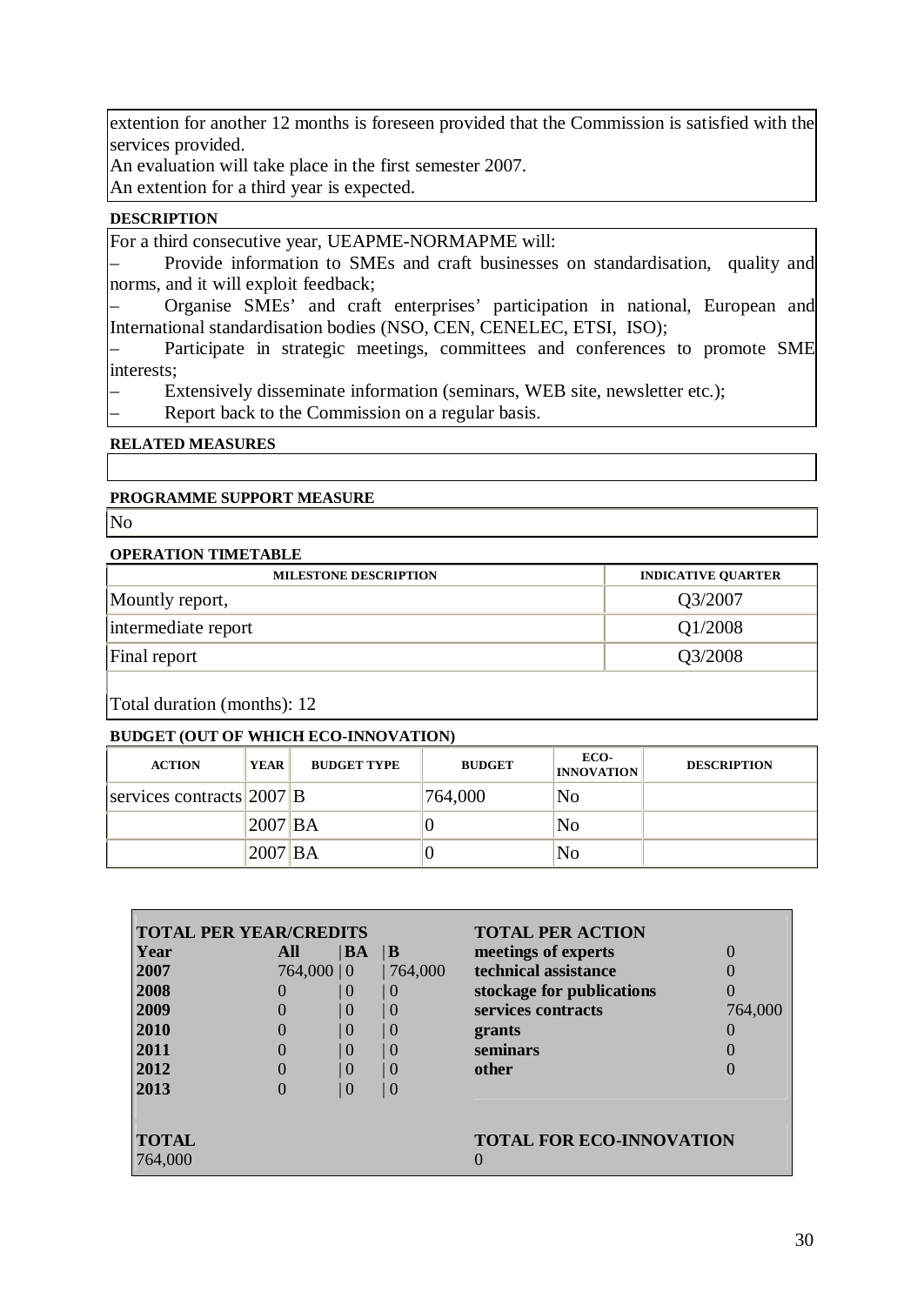# **POLICY-RELEVANT RESEARCH ON SMES**

# **YEAR**

2007

#### **IMPLEMENTING MEASURE NO**

ENT/CIP/07/B/

#### **POLITICAL PRIORITIES**

**SMEs** 

#### **OBJECTIVES OF THE IMPLEMENTING MEASURE**

Qualitative objectives: 1) To provide an overview of existing SME policy relevant research in selected SME policy fields. 2) To enable networking between SME researchers. 3) To intensify the collaboration between researchers and policy makers.

Operational objectives: 1) to promote the cooperation of national SME research institutes, 2) to disseminate research results on SMEs and to discuss their policy implications, 3) to communicate these results to policymakers and other relevant stakeholder groups at national and European level.

#### **INDICATORS**

1. Participation

Number of countries participating in the exercise (MS, Candidate Countries, EFTA)

2. Output

Publication of final report on results of the expert group, including the main conclusions and recommendations for SME policies and good practices.

3. Qualitative

Expert group provided sufficient information on the policy options available for supporting policy-relevant research on entrepreneurship and SMEs

Final report provided a comprehensive picture of the successful policy options and examples of good practice

• Amount of information provided give raise to substantial policy conclusions

4. Impact

- uptake of identified good practices by participating countries

- contribution to improved links between policy-makers and researchers

#### **TYPE OF IMPLEMENTING MEASURE**

Expert group meetings, identification of good practices.

#### **DESCRIPTION**

Research on SMEs is mainly conducted by SME research institutes at national or regional level. The research results of these institutes are often not synthesized in a coherent and structured way at European level.

The formation of a European expert group for SME Policy Research has three main objectives: 1) to create a European network consisting of national SME research institutes to bridge the gap between SME research and policymaking, 2) to establish a scientific base for more efficient and focused policy measures, 3) to disseminate research results and to discuss their policy implications, 4) to communicate these results to policymakers and other relevant stakeholder groups at national and European level.

The expert group will consist of one to two experts per participating country (ideally one representing the government and the other the research community). The group will identify good practices, make recommendations and present the results in a final report.

**PROGRAMME SUPPORT MEASURE**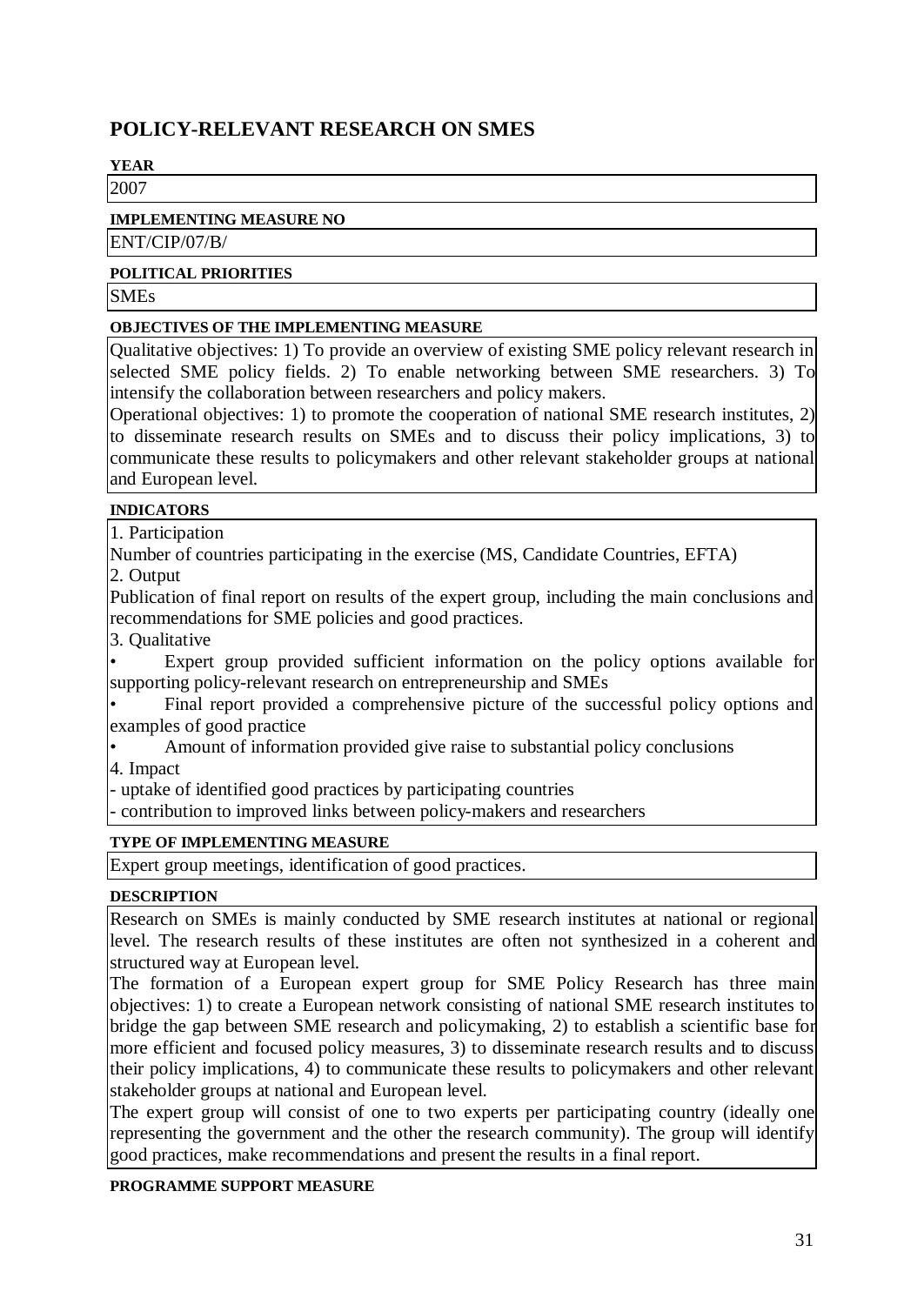No

#### **OPERATION TIMETABLE**

| <b>MILESTONE DESCRIPTION</b> | <b>INDICATIVE QUARTER</b> |
|------------------------------|---------------------------|
| 1st expert group meeting     | Q2/2007                   |
| 2nd expert group meeting     | Q4/2007                   |
| 3rd expert group meeting     | Q2/2008                   |
| 4th expert group meeting     | Q3/2008                   |

| <b>ACTION</b>                  | <b>YEAR</b> | <b>BUDGET TYPE</b> | <b>BUDGET</b> | ECO-<br><b>INNOVATION</b> | <b>DESCRIPTION</b> |
|--------------------------------|-------------|--------------------|---------------|---------------------------|--------------------|
| meetings of experts $ 2007 BA$ |             |                    | 80,000        | No                        |                    |
| meetings of experts $ 2008 BA$ |             |                    | 80,000        | No                        |                    |
|                                | $2007$ BA   |                    |               | No                        |                    |

| <b>TOTAL PER YEAR/CREDITS</b> |          |                         |                  | <b>TOTAL PER ACTION</b>         |         |
|-------------------------------|----------|-------------------------|------------------|---------------------------------|---------|
| Year                          | All      | <b>BA</b>               | $\mathbf{B}$     | meetings of experts             | 160,000 |
| 2007                          |          | $80,000$   $80,000$   0 |                  | technical assistance            |         |
| 2008                          |          | $80,000$   $80,000$   0 |                  | stockage for publications       |         |
| 2009                          |          | ()                      | 0                | services contracts              |         |
| 2010                          |          | 0                       | 0                | grants                          |         |
| 2011                          |          |                         | $\left( \right)$ | seminars                        |         |
| 2012                          | $\Omega$ | $\Omega$                | $\vert$ 0        | other                           |         |
| 2013                          | 0        | 0                       | $\cup$           |                                 |         |
| <b>TOTAL</b>                  |          |                         |                  | <b>TOTAL FOR ECO-INNOVATION</b> |         |
| 160,000                       |          |                         |                  |                                 |         |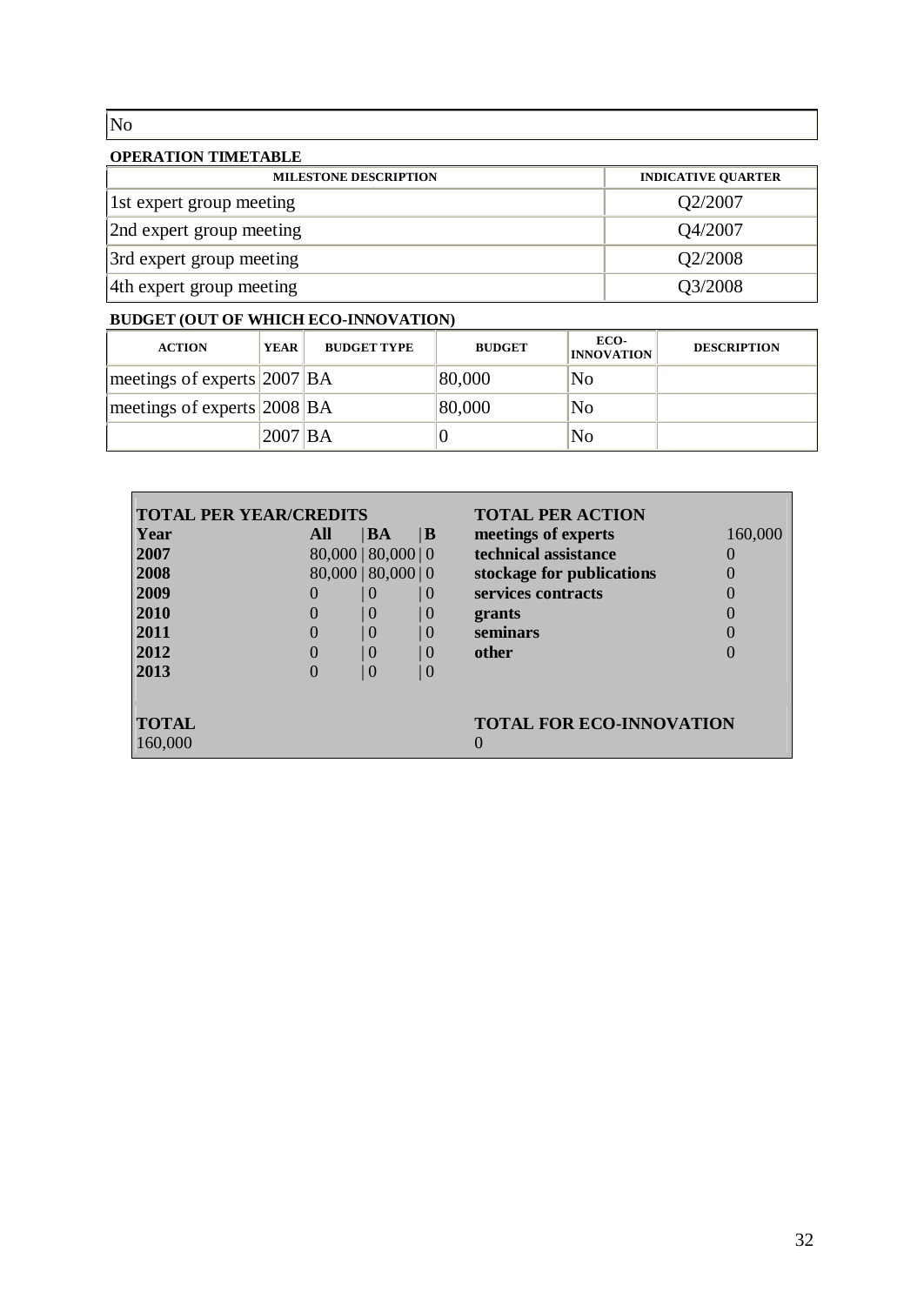# **EBSN WORKSHOPS AND MEETINGS**

# **YEAR**

2007

#### **IMPLEMENTING MEASURE NO**

ENT/CIP/07/B/

#### **POLITICAL PRIORITIES**

Innovation

#### **OBJECTIVES OF THE IMPLEMENTING MEASURE**

To foster networking, exchange of information and knowledge on public e-business policies and public-private partnerships, and to further elaborate on recent policy developments in regards to a list of priorities set by the Member States through the eBSN open consultation mechanism.

#### **INDICATORS**

A. Participation: number of e-business support policy initiatives covered (be it from business organisations, SME support networks, public sector, public-private partnerships, etc.); B. Outputs:

- 3 SG meetings and 4 workshops.
- timely delivery of the expected deliverables;
- C. Qualitative indicators: documentation and dissemination of policy practices;
- D. Impact (long-term):
- number of synergies between different initiatives as reported through the eBSN.

#### **TYPE OF IMPLEMENTING MEASURE**

Meetings.

#### **DESCRIPTION**

In response to the need to further promote the uptake and productive use of ICTs by SMEs, the Commission established the eBSN (the European e-Business Support Network for SMEs, www.e-bsn.org), an efficient policy coordination instrument to exchange good practice and provide substantial guidance in e-Business policies for SMEs, as confirmed by the Member States through various EPMC meetings and the EPG meeting of February 2006.

In this context, three eBSN SG meetings and four to five themed workshops are foreseen for 2007:

• Workshop on "e-Business solutions", by COPCA, Barcelona, 1st quarter 2007.

• Workshop on "e-Business solutions and standards for SMEs", by the Ministry of Economy and Technology, under the German Presidency, Berlin, 23-24 May 2007.

• Conference E-COMM\_LINE\_2007 by the Ministry of Education and research, and a number of Romanian universities and research agencies.

• Workshop on "Achievements and challenges in Sector specific e-Business policies", by Innovation Norway, Norway, autumn 2007. An eBSN SG meeting will be organised in conjunction to this workshop.

• eBSN workshop under the Portuguese Presidency, in the second half of 2007, in Portugal.

#### **RELATED MEASURES**

These activities have been carried out under MAP from 2001 onwards under the names of Go Digital and eBSN (cf. MAP 5.2./2002).

Several MAP projects have been approved (cf. most recently MAP 1.2./2005, MAP 6.3./2005, MAP 06/1.3, MAP 06/1.9 and MAP 06/1.10) since the establishment of eBSN and there has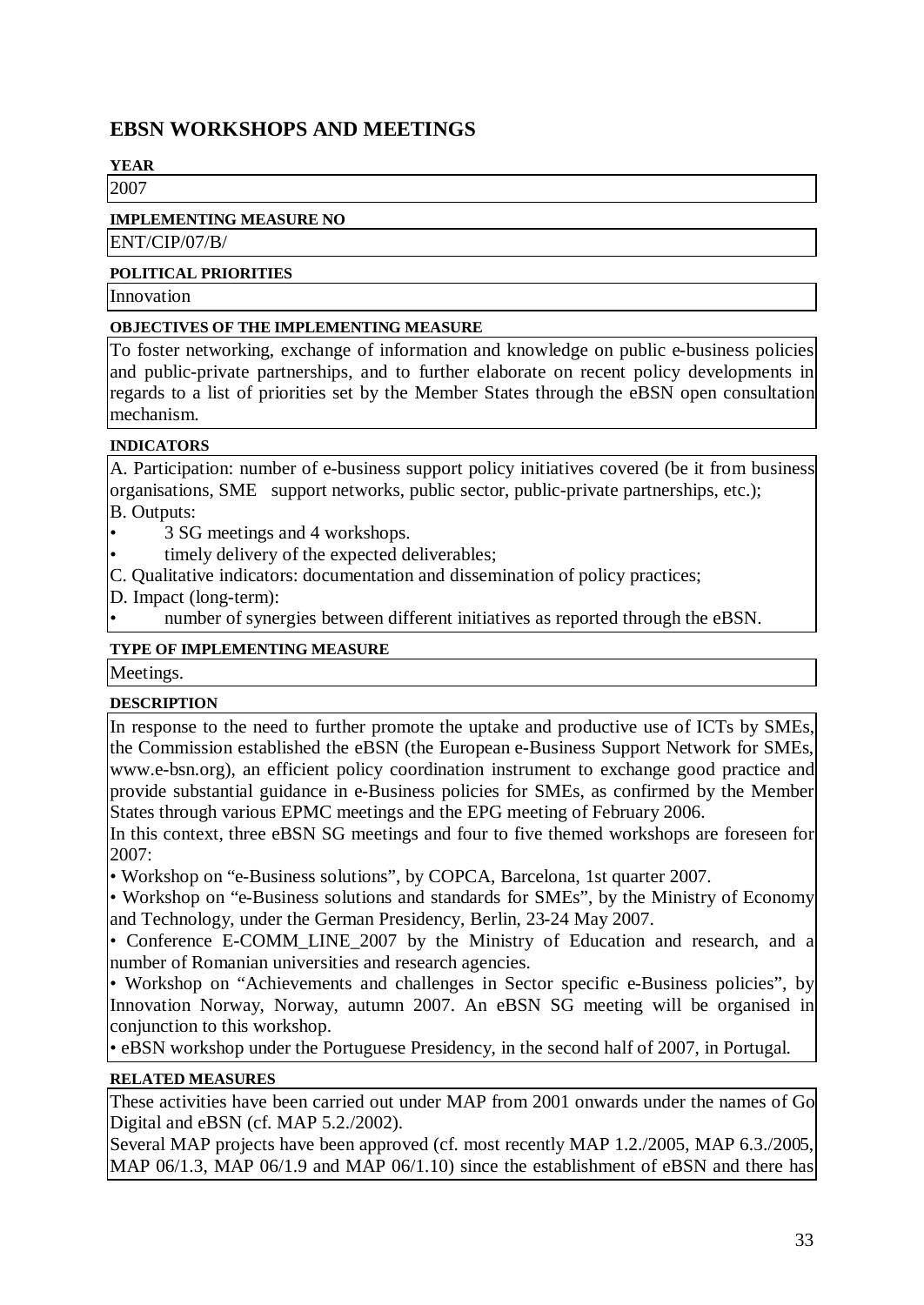also been support from the Competitiveness budget line.

#### **PROGRAMME SUPPORT MEASURE**

No

## **OPERATION TIMETABLE**

| <b> MILESTONE DESCRIPTION</b> | <b>INDICATIVE QUARTER</b> |
|-------------------------------|---------------------------|
| Meetings during 2007          |                           |
|                               |                           |

Total duration (months) 12

| <b>ACTION</b>                  | YEAR | <b>BUDGET TYPE</b> | <b>BUDGET</b> | ECO-<br><b>INNOVATION</b> | <b>DESCRIPTION</b> |
|--------------------------------|------|--------------------|---------------|---------------------------|--------------------|
| meetings of experts $ 2007 BA$ |      |                    | 200,000       | No                        |                    |

| <b>TOTAL PER YEAR/CREDITS</b> |     |                           |              | <b>TOTAL PER ACTION</b>         |         |  |
|-------------------------------|-----|---------------------------|--------------|---------------------------------|---------|--|
| Year                          | All | <b>BA</b>                 | $\mathbf{B}$ | meetings of experts             | 200,000 |  |
| 2007                          |     | $200,000$   $200,000$   0 |              | technical assistance            |         |  |
| 2008                          |     | $\Omega$                  | 0            | stockage for publications       |         |  |
| 2009                          |     | $\Omega$                  | 0            | services contracts              |         |  |
| 2010                          |     | $\Omega$                  | 0            | grants                          |         |  |
| 2011                          |     | $\theta$                  | -0           | seminars                        |         |  |
| 2012                          |     | $\theta$                  | 0            | other                           |         |  |
| 2013                          |     | 0                         | 0            |                                 |         |  |
|                               |     |                           |              |                                 |         |  |
| <b>TOTAL</b>                  |     |                           |              | <b>TOTAL FOR ECO-INNOVATION</b> |         |  |
| 200,000                       |     |                           |              | O                               |         |  |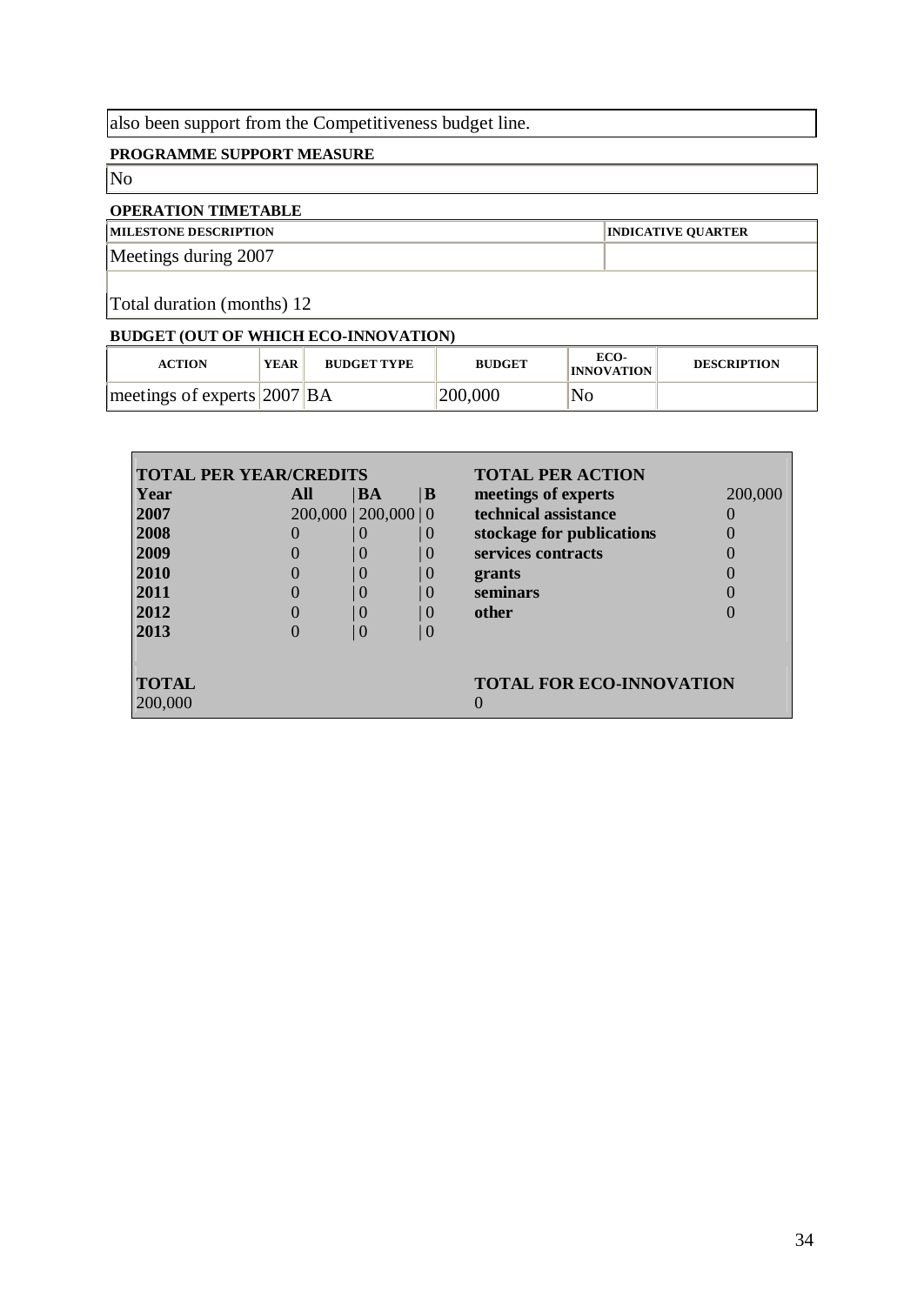# **(C) ALL FORMS OF INNOVATION IN ENTERPRISES**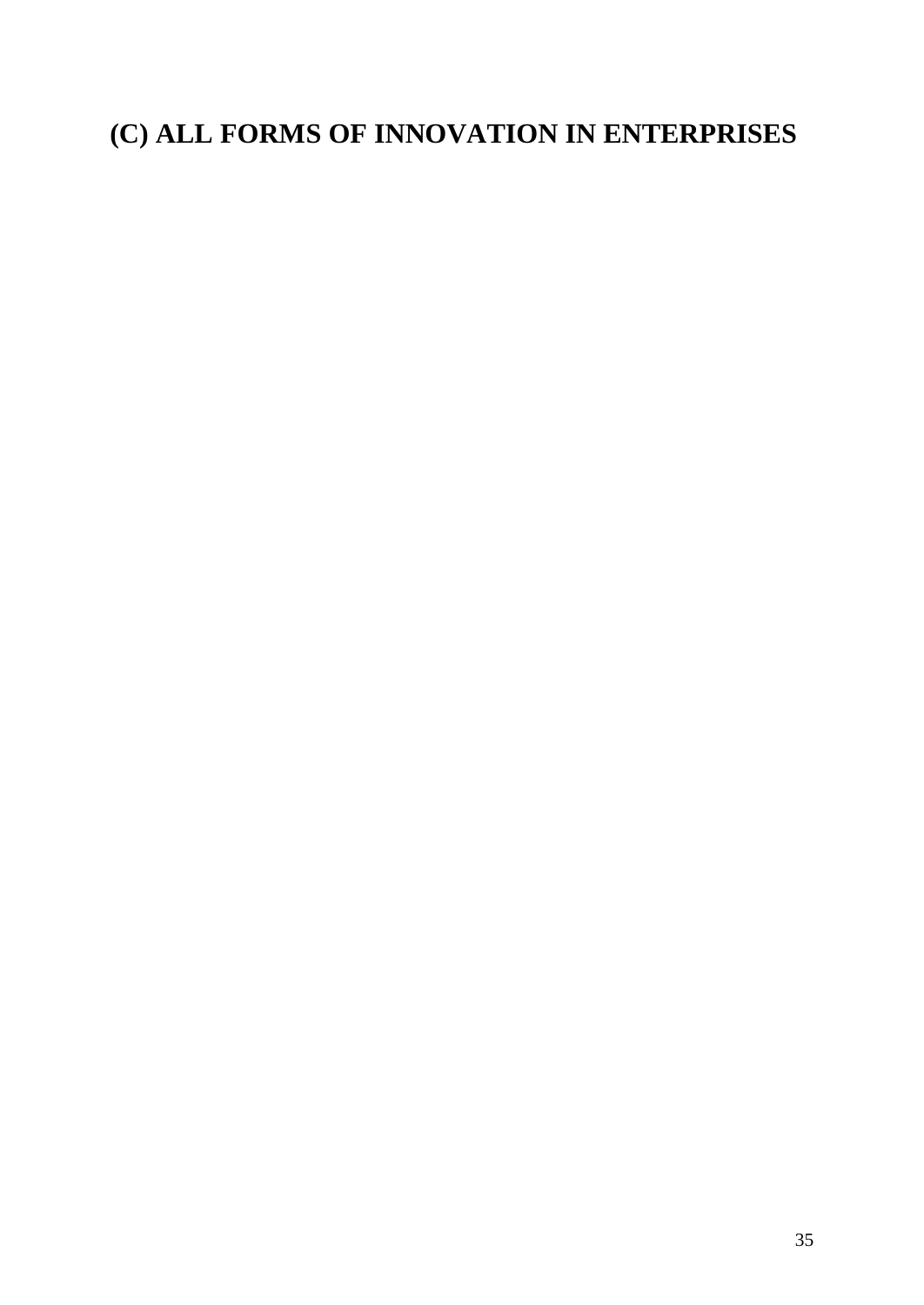# **INNO-METRICS: 1-EUROPEAN INNOVATION SCOREBOARD + 2- INNOBAROMETER**

#### **YEAR**

2007

#### **IMPLEMENTING MEASURE NO**

ENT/CIP/07/C/

#### **POLITICAL PRIORITIES**

Innovation

#### **OBJECTIVES OF THE IMPLEMENTING MEASURE**

(1) European Innovation Scoreboard (EIS): The purpose of this call is to provide the Commission services and more generally the European innovation community with economic and statistical analyses on innovation performance. The analyses will be based on publicly available statistics.

It will contribute to raising awareness of the innovation situation in Europe and will contribute to the identification of innovation challenges in the Member States.

(2) Innobarometer: The Innobarometer is a Eurobarometer survey (poll) aiming at capturing specific information on innovation in firms, or from European citizens. This analysis allows capturing innovation information at firm or citizen level which is not available under Eurostat statistics.

#### **INDICATORS**

(1) EIS:

- Timely delivery of the different reports

- Good acceptance by the European Innovation Community (The number of downloads of the EIS from the Trend Chart website)

- Public attention raised by the publication of the EIS (as measured by the press coverage from unit R4)

(2) Innobarometer:

- Timely deliverable of the report

- Relevance and utility of collected statistics, which are not covered by other statistical instruments

#### **TYPE OF IMPLEMENTING MEASURE**

- 1. EIS: Call for tender (500.000 EUR)
- 2. Innobarometer: will be implemented as part of a framework contract with DG Press (300.000
- 3. Administrative arrangement with DG JRC to support the work of the EIS (100.000 EUR)

#### **DESCRIPTION**

1. The European Innovation Scoreboard is the instrument developed by DG Enterprise and Industry to measure the innovation performance in Europe. It is based on a robust methodology and a list of 26 indicators.

The contractor will ensure the annual publication of the European Innovation Scoreboard (EIS), together with 6 thematic reports. The thematic reports' issues will be identified with the Commission services every year. They will notably include a sectoral scoreboard every year and a regional scoreboard every 2 years. All results will be published on the PRO INNO website, managed under another contract, for which the contractor will provide an html version of the EIS and thematic papers.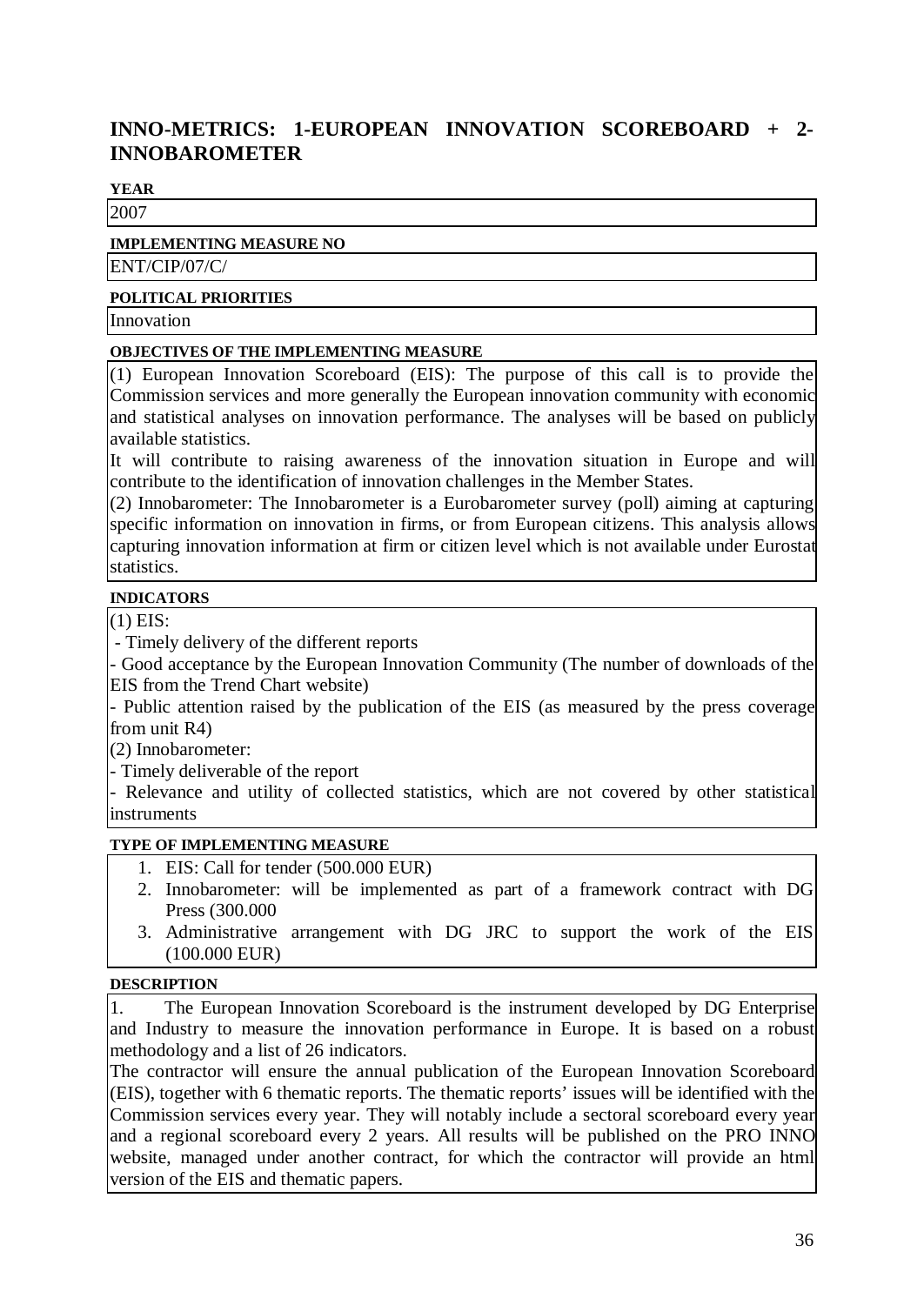2. The Innobarometer is the instrument developed by DG Enterprise and Industry to capture the innovation phenomenon at firm or citizen level. It is a poll based on the Eurobarometer methodology.

The interviews are based on a questionnaire developed by Commission services. The geographical coverage is defined by DG Enterprise and Industry and might cover EU-25, Candidate Countries, Associated Countries, US.

When the Innobarometer covers innovation in firms, 4,000 to 5,000 firms will be interviewed on ad-hoc subjects (e.g. innovation in clusters, evaluation of public support). When it covers innovation at citizen level (e.g. willingness to purchase innovative products or services), about 30,000 citizens are interviewed.

#### **RELATED MEASURES**

Trendchart contracts (2000-2006) included the European Innovation scoreboard. From 2007 onwards the Trendchart initiative is fully integrated under the PRO INNO Europe Initiative. From 2008 onwards the EIS will also be included in the PRO INNO Europe initiative.

Similarly the Innobarometer will be fully integrated under the PRO INNO Europe Initiative from 2007 onwards. It is an annual survey which has been conducted since 2001.

**PROGRAMME SUPPORT MEASURE**

No

#### **OPERATION TIMETABLE**

| <b>MILESTONE DESCRIPTION</b>                                                                     | <b>INDICATIVE QUARTER</b> |
|--------------------------------------------------------------------------------------------------|---------------------------|
| EIS - Take over period                                                                           | Q1/2008                   |
| <b>EIS</b> - finalisation of contract                                                            | Q1/2010                   |
|                                                                                                  |                           |
| $\mathsf{Im} \times \mathsf{1} \mathsf{1} \times \mathsf{1} \times \mathsf{1} \times \mathsf{2}$ |                           |

Total duration (months): 25

| <b>ACTION</b>                    | <b>YEAR</b> | <b>BUDGET TYPE</b> | <b>BUDGET</b> | ECO-<br><b>INNOVATION</b> | <b>DESCRIPTION</b>                                                                                                                                                                          |
|----------------------------------|-------------|--------------------|---------------|---------------------------|---------------------------------------------------------------------------------------------------------------------------------------------------------------------------------------------|
| $ $ services contracts $ 2007 B$ |             |                    | 500,000       | N <sub>o</sub>            |                                                                                                                                                                                             |
| other                            | $2007$ B    |                    | 300,000       | N <sub>o</sub>            | <b>The</b><br>Innobarometer:<br>will be implemented<br>of<br>part<br>as<br><sub>a</sub><br>framework contract<br>with DG Press                                                              |
| other                            | $2007$ B    |                    | 100,000       | N <sub>o</sub>            | administrative<br>An<br>arrangement between<br>DG ENTR and with<br>DG JRC will be<br>prepared to support<br>the work of the EIS.<br>A technical annex<br>will be agreed by both<br>parties. |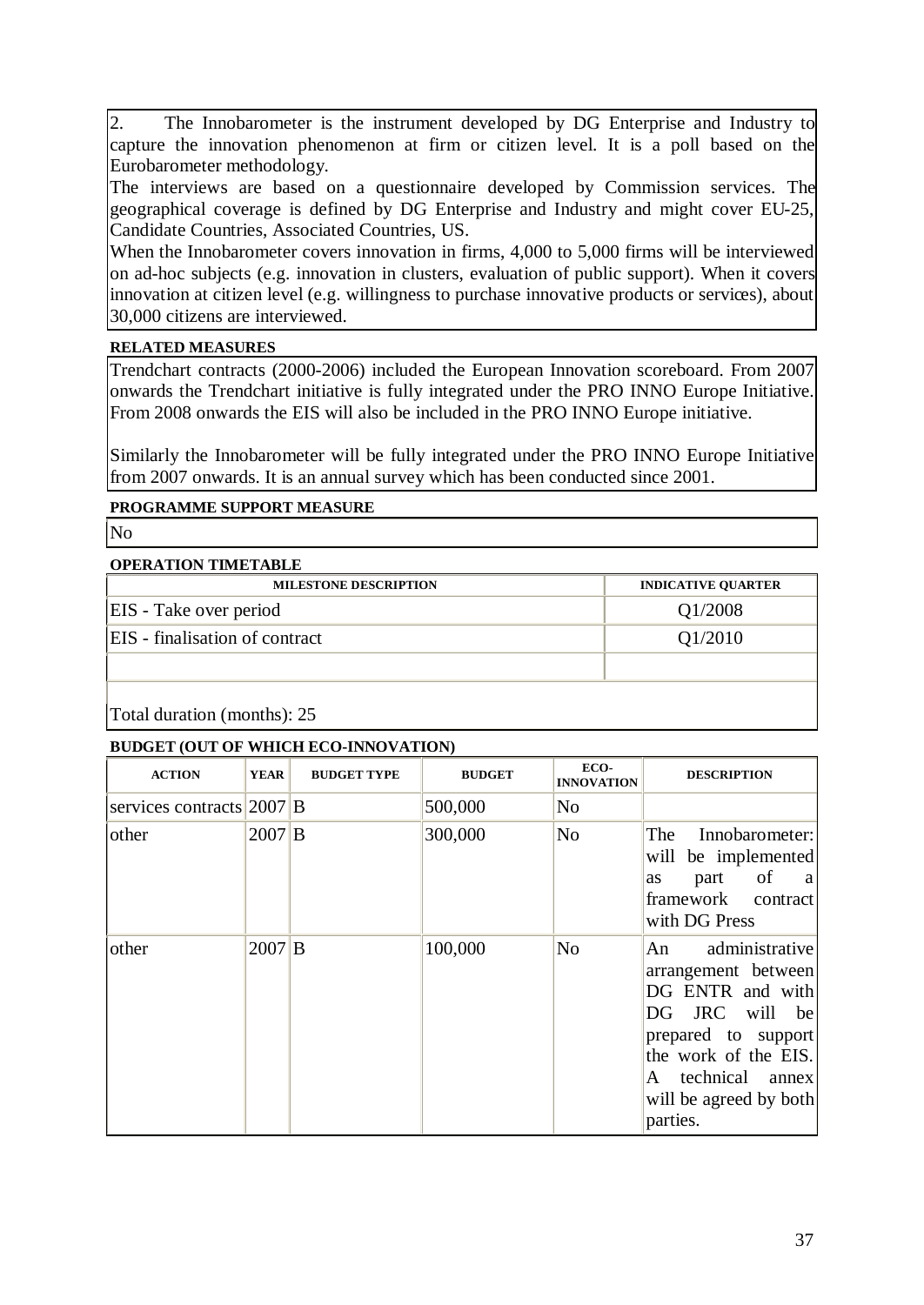| <b>TOTAL PER YEAR/CREDITS</b> |             |          |                | <b>TOTAL PER ACTION</b>         |         |
|-------------------------------|-------------|----------|----------------|---------------------------------|---------|
| Year                          | All         | BA       | IВ             | meetings of experts             |         |
| 2007                          | 900,000   0 |          | 900,000        | technical assistance            |         |
| 2008                          |             | 0        | -0             | stockage for publications       |         |
| 2009                          |             | $\theta$ | $\overline{0}$ | services contracts              | 500,000 |
| 2010                          |             | ()       | $\vert$ ()     | grants                          |         |
| 2011                          |             | $\theta$ | $\left($       | seminars                        |         |
| 2012                          |             | $\theta$ | $\vert$ ()     | other                           | 400,000 |
| 2013                          |             | $\theta$ | $\overline{0}$ |                                 |         |
| <b>TOTAL</b><br>900,000       |             |          |                | <b>TOTAL FOR ECO-INNOVATION</b> |         |

#### **CALL FOR TENDERS:**

#### **DATE OF PUBLICATION**

30/03/2007

**CLOSING DATE**

29/06/2007

#### **TIMETABLE FOR THE CALL**

Evaluation will take place in July 2007. Service contract will be prepared and signed in Q4- 2007.

#### **TOTAL INDICATIVE BUDGET FOR THE CALL**

500000 €

#### **DESCRIPTION OF THE CALL**

Open call. The purpose of this call is to provide the Commission services and more generally the European innovation community with economic and statistical analyses on innovation performance. The contractor will ensure the annual publication of the European Innovation Scoreboard (EIS), together with 6 thematic reports. The thematic reports' issues will be identified with the Commission services every year. They will notably include a sectoral scoreboard every year and a regional scoreboard every 2 years. All results will be published on the PRO INNO website, managed under another contract, for which the contractor will provide an html version of the EIS and thematic papers.

#### **INDICATIVE SELECTION AND EVALUATION CRITERIA**

Selection criteria: 1/ Financial & economic capacity. Sufficient economic and financial capacity to guarantee continuous and satisfactory performance throughout the envisaged lifetime of the contract. 2/ Technical and professional capacity 2.1 Reliability of the tenderer in terms of the availability and quality of its human and technical resources as well as the availability of measures to ensure the quality of service. 2.2 Proven efficiency and relevant and sound experience of the tenderer in the light of his track record of services performed in the field of the project in the past three years. 2.3 Academic background, skills and experience of the staff involved in the project necessary for the execution of tasks outlined in the Technical Specifications, as well as the linguistic abilities necessary to ensure compliance with the requirements which call for excellent command of English both oral and written. Evaluation criteria: 1- Quality of the proposal for production of the European Innovation Scoreboard and methodology  $2 -$  Quality of the proposal for production of the EIS thematic papers and Innovation Sectoral Scoreboard 3 – Quality of the proposal for publication of the EIS documents on the PRO INNO Europe website and database 4 – Quality of the proposed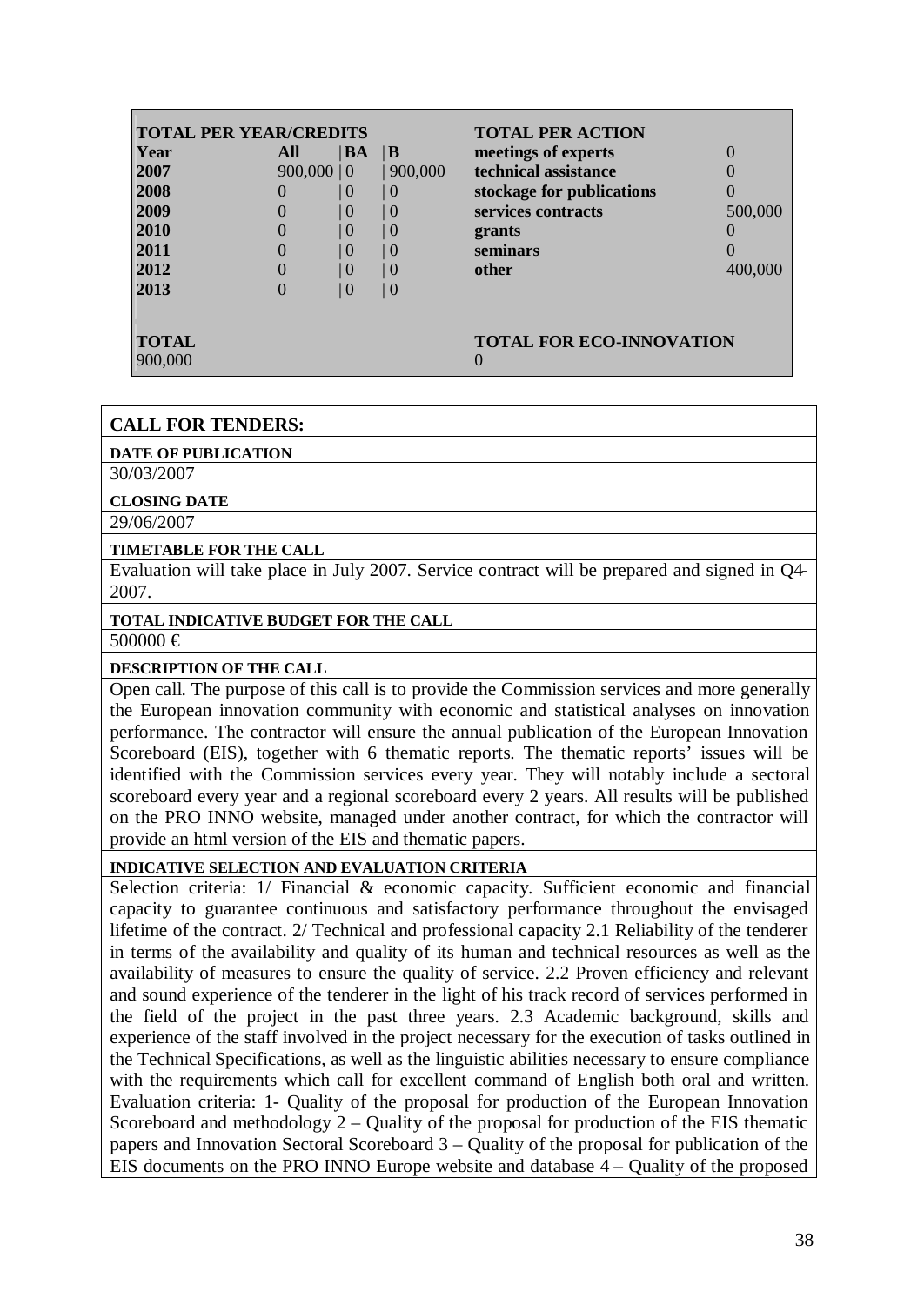work organisation. This includes the effective allocation of relevant staff to each type of tasks and the quality of the arrangements for ensuring that the objectives and deadlines are met.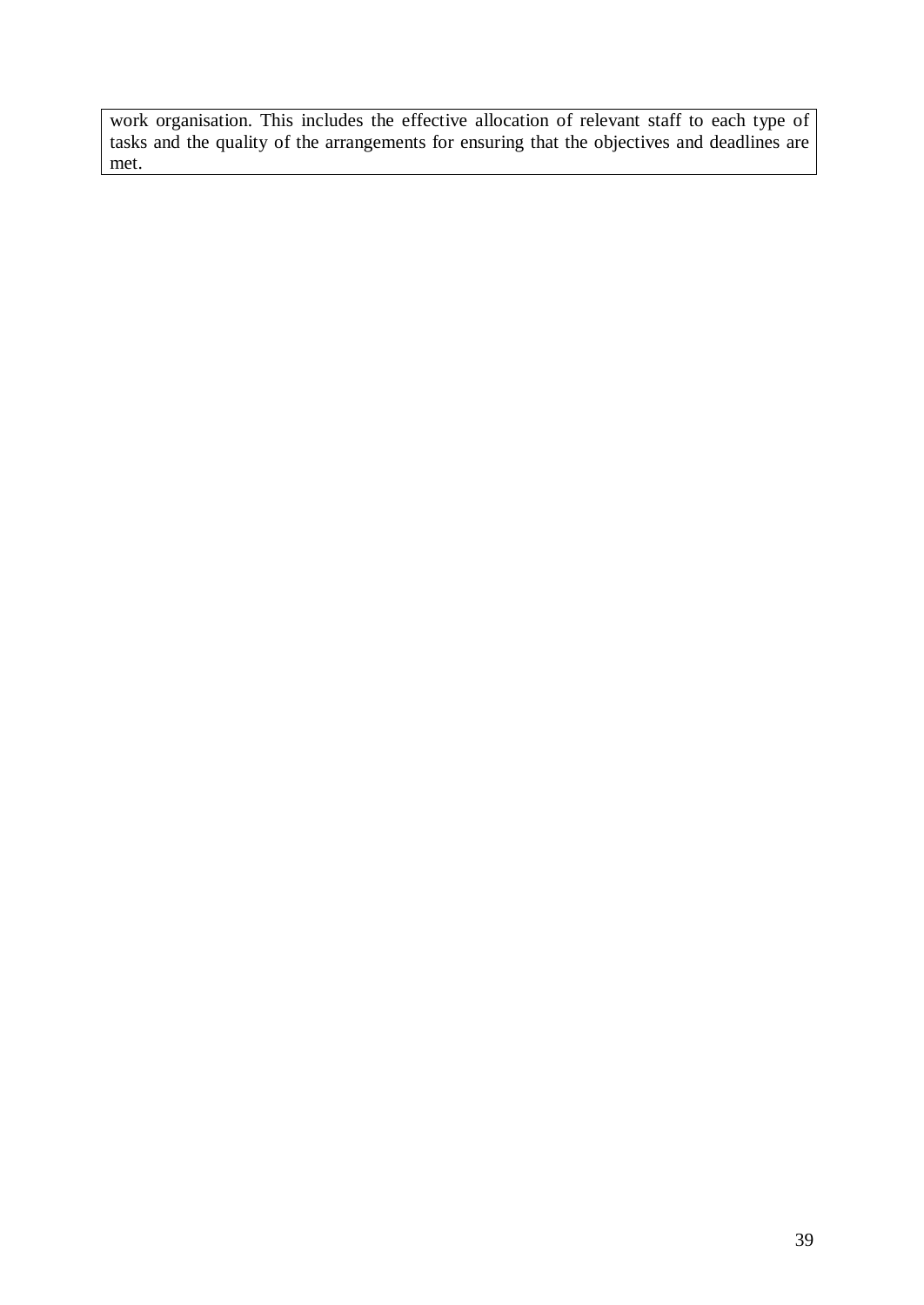# **E SKILLS**

# **YEAR**

2007

#### **IMPLEMENTING MEASURE NO**

ENT/CIP/07/C/

#### **POLITICAL PRIORITIES**

Innovation

#### **OBJECTIVES OF THE IMPLEMENTING MEASURE**

This measure covers two of the actions expected to fall under the responsibility of DG Enterprise and Industry in the Policy Communication and Action Plan on "e-Skills for Competitiveness, Employability and Workforce Development" planned to be adopted early 2007. Due to severe budget constraints only two actions could be launched under CIP in 2007. The two actions will focus on (1) the impact of global sourcing on e-skills and (2) the development of quality criteria for industry e-skills training and certifications. These actions have been identified after consultation of the ICT Task Force and discussed at the European e-Skills Conference on 5-6 October 2006 (see: www.e-skills-conference.org). Complementary actions will be supported in the fields of research, education and training through projects and pilots by corresponding national and EU programmes. Relevant stakeholders (including government representatives), Commission services, CEDEFOP and the OECD will be closely associated to their implementation and the taking up of their results.

#### **INDICATORS**

1. Participation: number of participating countries and stakeholders

2. Outputs: timely reports including conclusions and recommendations for policy and good practices endorsed by key stakeholders; and two workshops with key stakeholders to validate the conclusions and foster consensus on policy recommendations

3. Qualitative:

Comprehensive picture of policy options and examples of good practice; and substantial policy conclusions endorsed by relevant stakeholders

4. Impact: Impact in supporting the exchange of good practice and influencing policymaking at EU level

Number of follow up measures taken by the Commission and participating countries

#### **TYPE OF IMPLEMENTING MEASURE**

Two calls are planned for tender for the following actions:

- Six-month study of the impact of global sourcing on e-skills (200 K)
- Six-month study for the development of European quality criteria for industry e-skills training and certifications (200 K)

#### **DESCRIPTION**

The availability of adequate e-skills is an important condition for the competitiveness and the innovation capabilities of enterprises. Improving the availability of e-skills involves actions both at European and national level, in several areas: education, training, industrial and labour policies primarily, but also in other domains such as immigration, taxation and research.

The Commission established a European e-Skills Forum in 2003. It released a synthesis report "e-Skills in Europe: Towards 2010 and Beyond" in 2004. The recommendations of the Forum have been followed up in 2005 and a long term e-skills agenda emerged in 2006 allowing to prepare a policy communication and action plan on "e-Skills for Competitiveness,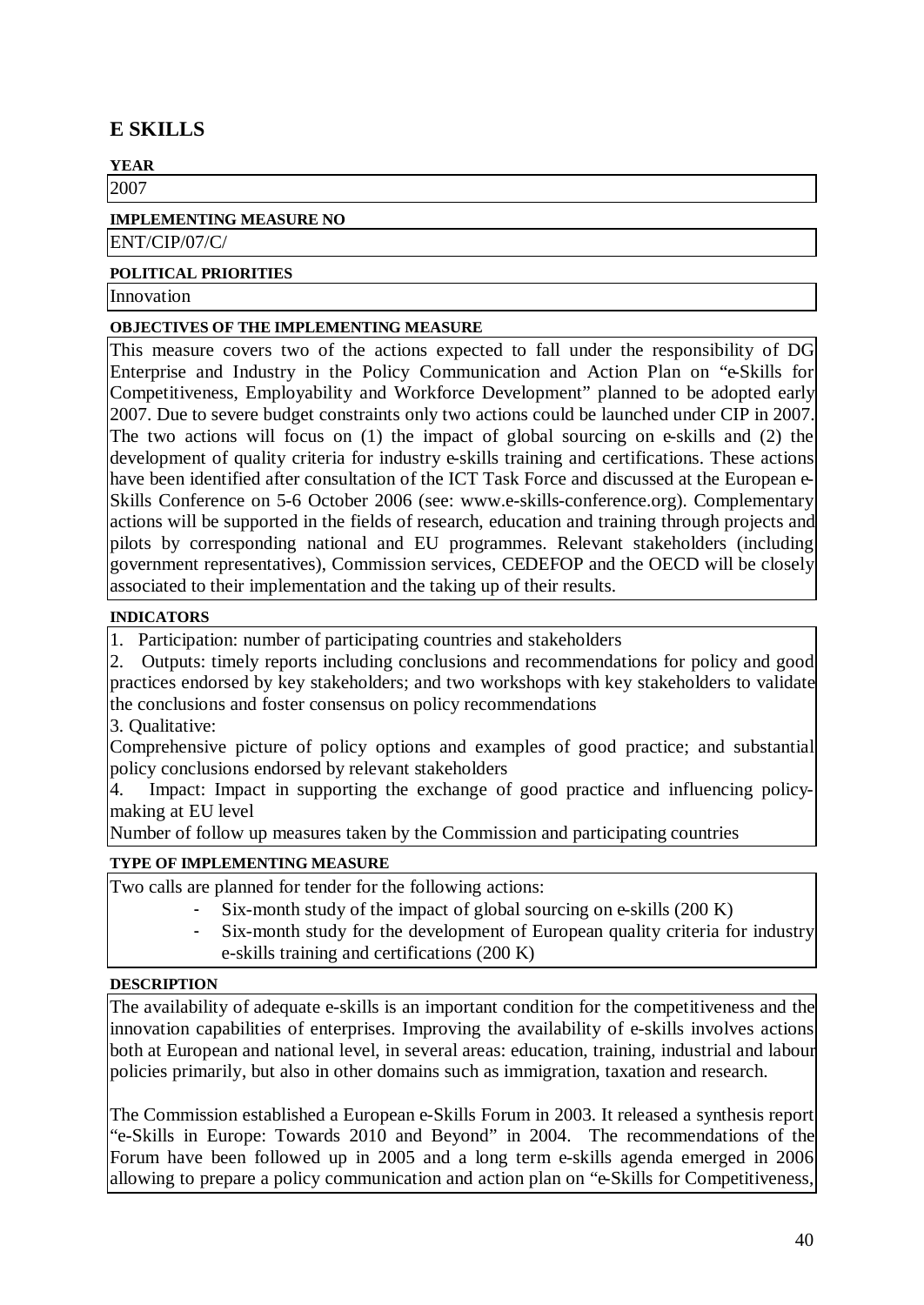Employability and Workforce Development" planned to be adopted early 2007.

The two proposed actions to be launched in 2007 under CIP will contribute, among others, to the implementation of the long term e-skills agenda. They will focus on:

1) Global sourcing and its impact on e-skills

The struggle for talent is world-wide, in particular in the field of ICT, where skills are subject to vigorous competition. ICT companies and large enterprises increasingly outsource software development and maintenance outside the EU. The OECD estimates that around 20% of total employment could potentially be affected by global sourcing and ICT-enabled outsourcing. The goal of this action is to understand better the impact of global sourcing on e-skills occupations in order to anticipate change and concentrate efforts on nurturing talent and developing skills where the EU can best compete.

2) European quality criteria for industry e-skills training and certifications

Multi-stakeholder partnerships between industry, governments and education and training institutions are crucial to promote e-skills and integrate successfully industry-based e-skills training material and certifications into formal education with a focus on advanced ICT practitioner skills. The goal of this action is to develop European quality criteria for e-skills training and certifications to promote trust and transparency as well as good practice. It will strengthen progress towards an EU-wide e-competence framework and foster compatibility between formal and non-formal ICT practitioner education and certifications.

Close co-operation with stakeholders and representatives from CIP participating countries will ensure a coherent and structured dialogue. These actions will be facilitated by a contractor to be selected after open calls for tender.

#### **RELATED MEASURES**

The policy communication and action plan on "e-Skills for Competitiveness, Employability and Workforce Development" should be adopted in 1Q2007. It will complement the i2010 initiative under which the Commission will launch a specific initiative on e-Inclusion in 2008.

Other activities to promote the e-skills agenda will be supported notably by the seventh framework programme for research and development, education and training programmes, standardisation activities, social and structural funds and the initiatives of stakeholders, the ICT industry, public authorities and CEDEFOP.

#### **PROGRAMME SUPPORT MEASURE**

No

#### **OPERATION TIMETABLE**

| <u> vi bini ilivi i iliyib ilibbb </u> |                           |  |  |  |  |  |
|----------------------------------------|---------------------------|--|--|--|--|--|
| <b>MILESTONE DESCRIPTION</b>           | <b>INDICATIVE OUARTER</b> |  |  |  |  |  |
| Publication of calls                   | Q2/2007                   |  |  |  |  |  |
| Contract conclusion                    | Q4/2008                   |  |  |  |  |  |

| <b>ACTION</b>                    | <b>YEAR</b> | <b>BUDGET TYPE</b> | <b>BUDGET</b> | ECO-<br><b>INNOVATION</b> | <b>DESCRIPTION</b> |
|----------------------------------|-------------|--------------------|---------------|---------------------------|--------------------|
| $ $ services contracts $ 2007 B$ |             |                    | 200,000       | No                        |                    |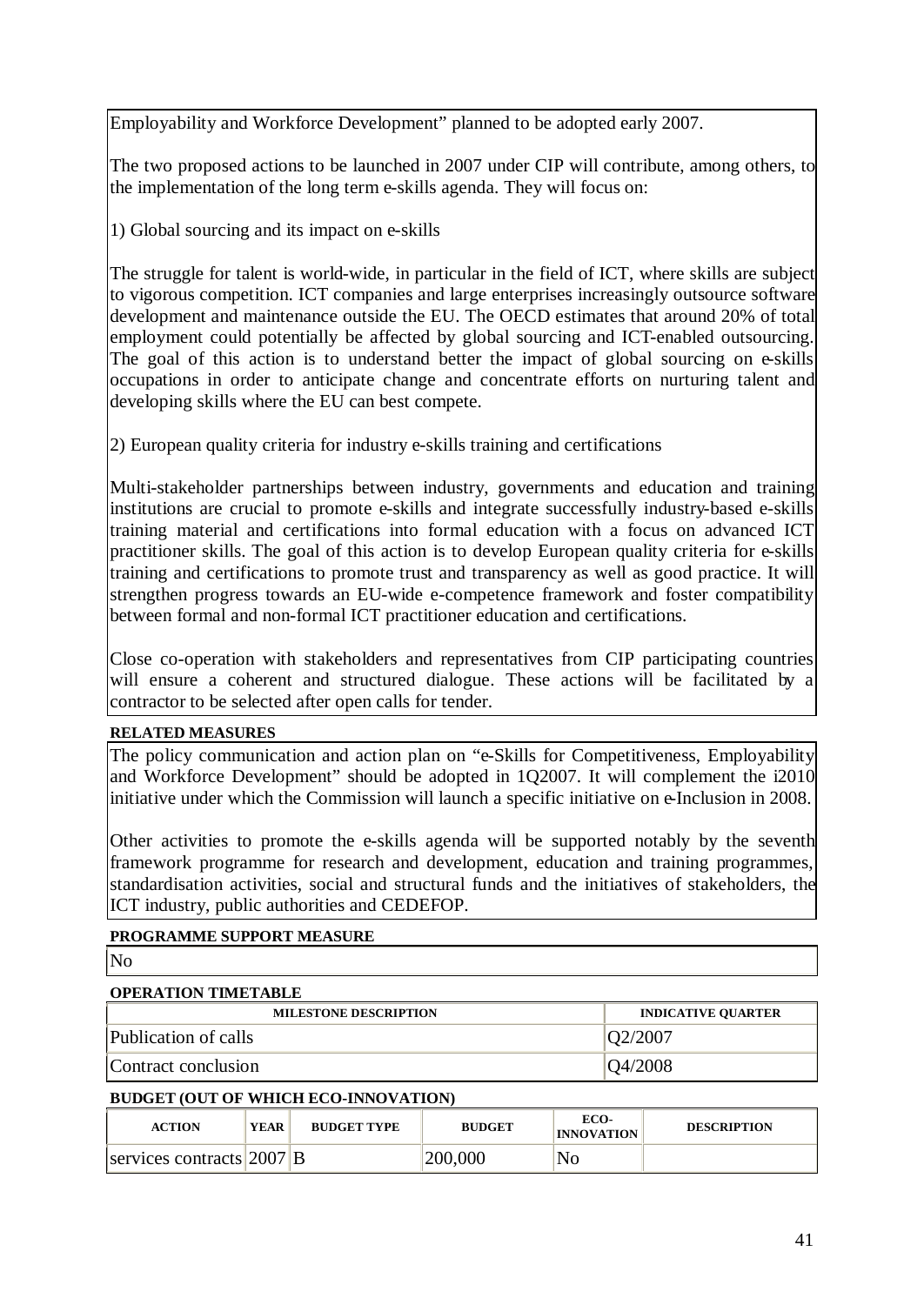| <b>ACTION</b>                    | YEAR | <b>BUDGET TYPE</b> | <b>BUDGET</b> | ECO-<br><b>INNOVATION</b> | <b>DESCRIPTION</b> |
|----------------------------------|------|--------------------|---------------|---------------------------|--------------------|
| $ $ services contracts $ 2007 B$ |      |                    | 200,000       | No                        |                    |

| <b>TOTAL PER YEAR/CREDITS</b> |                  |           |                | <b>TOTAL PER ACTION</b>         |         |
|-------------------------------|------------------|-----------|----------------|---------------------------------|---------|
| Year                          | All              | <b>BA</b> | IВ             | meetings of experts             |         |
| 2007                          | $400,000 \mid 0$ |           | 400,000        | technical assistance            |         |
| 2008                          |                  | 0         | ()             | stockage for publications       |         |
| 2009                          |                  | ()        | O              | services contracts              | 400,000 |
| 2010                          |                  | $\mid 0$  | 0              | grants                          |         |
| 2011                          |                  | -0        | ()             | seminars                        |         |
| 2012                          |                  | 0         | ()             | other                           |         |
| 2013                          |                  | $\Omega$  | $\overline{0}$ |                                 |         |
|                               |                  |           |                |                                 |         |
| <b>TOTAL</b><br>400,000       |                  |           |                | <b>TOTAL FOR ECO-INNOVATION</b> |         |

#### **CALL FOR TENDERS:**

**DATE OF PUBLICATION**

30/04/2007

**CLOSING DATE**

15/06/2007

#### **TIMETABLE FOR THE CALL**

Opening of tenders 25/06/2007 Evaluation 30/07/2007 Contract award 30/10/2007

#### **TOTAL INDICATIVE BUDGET FOR THE CALL**

 $200000 \in$ 

#### **DESCRIPTION OF THE CALL**

Title: the impact of global sourcing on e-skills The struggle for talent is world-wide, in particular in the field of ICT, where skills are subject to vigorous competition. ICT companies and large enterprises increasingly outsource software development and maintenance outside the EU. The OECD estimates that around 20% of total employment could potentially be affected by global sourcing and ICT-enabled outsourcing. The goal of this study is to understand better the impact of global sourcing on e-skills occupations in order to anticipate change and concentrate efforts on nurturing talent and developing skills where the EU can best compete. It will include an analysis of the major trends and developments; an assessment of the current situation and its impact on the supply and demand of e-skills; an overview of the strategies and policies of EU's most important competitors; conclusions, policy recommendations and identification of best practices.

#### **INDICATIVE SELECTION AND EVALUATION CRITERIA**

Indicative selection Criteria: Financial and economic capacity, to be judged on: - the tenderer's annual accounts (balance sheet, profit and loss accounts for the last three years); a statement of overall turnover and turnover relating to the relevant services. Technical and professional capacity, to be judged on: - relevant experience, wide geographic coverage and technical capacity over the last three years to carry out the project; - a description of the educational and professional background of the staff who will be responsible for the study; Indicative evaluation criteria - Clarity, quality, relevance and realism of the proposed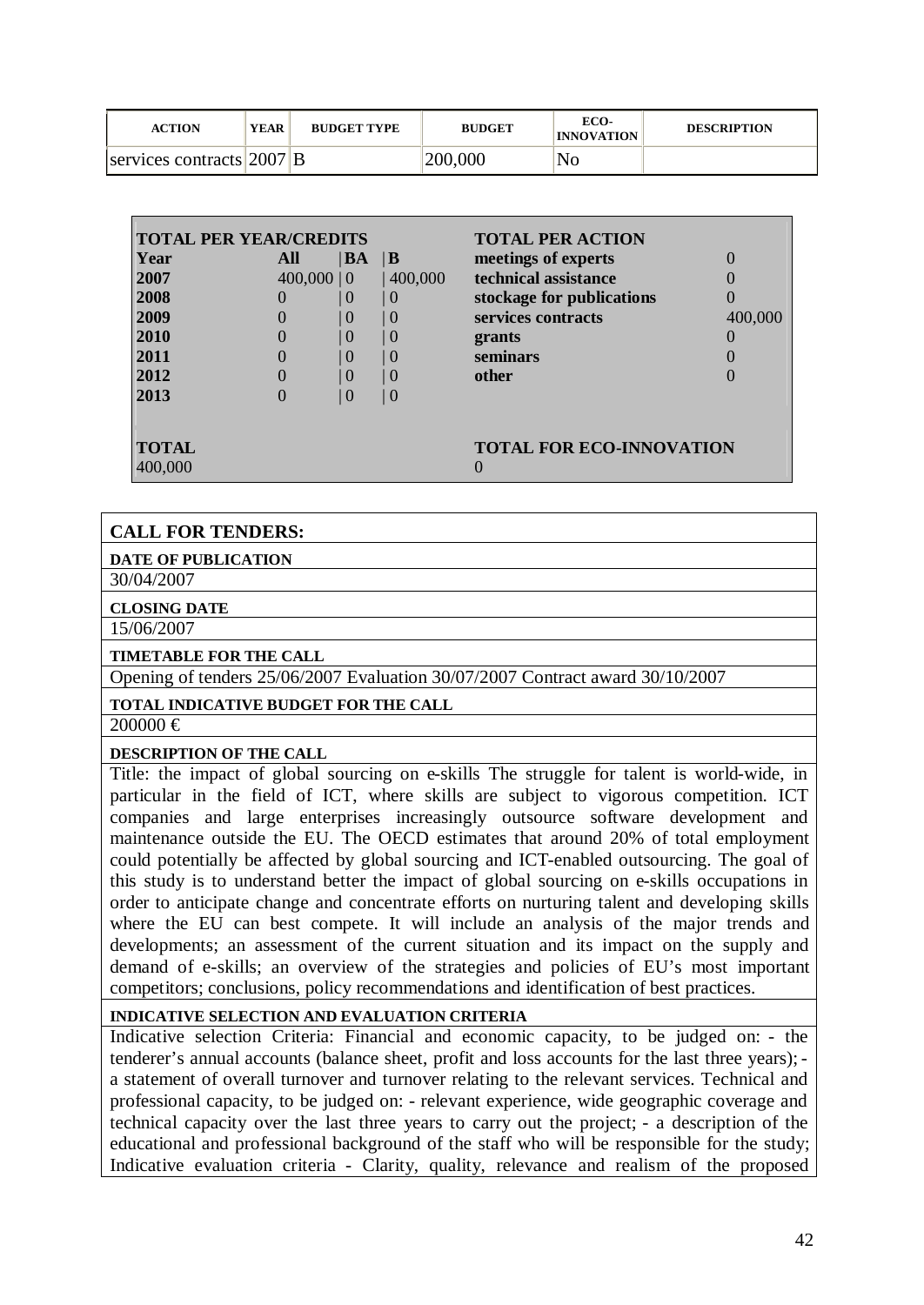methodology - Clarity, quality, relevance and consistency of the detailed work programme (tasks description, timetable, efforts and resources allocated, project management) - Completeness, quality and relevance of the involvement of key stakeholders and clarity of their role in the project

#### **CALL FOR TENDERS:**

# **DATE OF PUBLICATION**

30/04/2007

#### **CLOSING DATE**

15/06/2007

#### **TIMETABLE FOR THE CALL**

Opening of tenders 25/06/2007 Evaluation 30/07/2007 Contract award 30/10/2007

#### **TOTAL INDICATIVE BUDGET FOR THE CALL**

200000 €

#### **DESCRIPTION OF THE CALL**

Title: european quality criteria for industry e-skills training and certifications Multistakeholder partnerships between industry, governments and education and training institutions are crucial to promote e-skills and integrate successfully industry-based e-skills training material and certifications into formal education with a focus on advanced ICT practitioner skills. The goal of this study is to develop European quality criteria for e-skills training and certifications to promote trust and transparency as well as good practice (in the context of the development of a European e-competence framework). It will include an analysis of the current situation; proposal of quality criteria for endorsement by stakeholders,; conclusions, policy recommendations and identification of best practices.

#### **INDICATIVE SELECTION AND EVALUATION CRITERIA**

Indicative selection Criteria: Financial and economic capacity, to be judged on: - the tenderer's annual accounts (balance sheet, profit and loss accounts for the last three years); a statement of overall turnover and turnover relating to the relevant services. Technical and professional capacity, to be judged on: - relevant experience, wide geographic coverage and technical capacity over the last three years to carry out the project; - a description of the educational and professional background of the staff who will be responsible for the study; Indicative evaluation criteria - Clarity, quality, relevance and realism of the proposed methodology - Clarity, quality, relevance and consistency of the detailed work programme (tasks description, timetable, efforts and resources allocated, project management) - Completeness, quality and relevance of the involvement of key stakeholders and clarity of their role in the project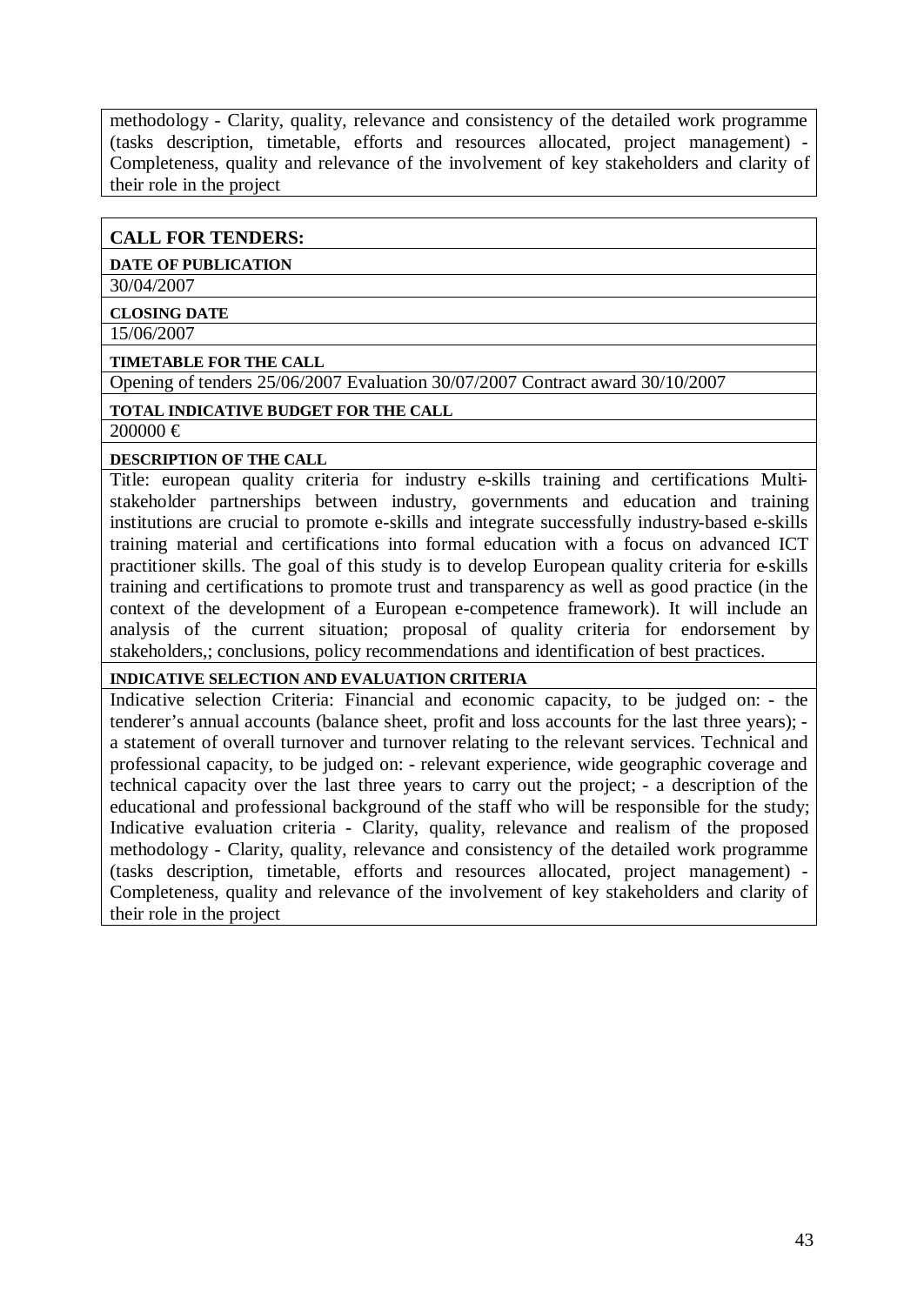# **STUDY ON FUTURE QUALIFICATION NEEDS IN THE CONSTRUCTION SECTOR**

#### **YEAR**

2007

#### **IMPLEMENTING MEASURE NO**

ENT/CIP/07/C/

#### **POLITICAL PRIORITIES**

Industrial policy

#### **OBJECTIVES OF THE IMPLEMENTING MEASURE**

i) On the basis of current and anticipated technological and social developments (innovation) and the capacities of the sector's companies, to assess the implications on the construction sector's future needs for skills and competencies.

ii)Based on objective i) above, plus an assessment of selected programmes/actions at EU-level as well as in Member States, to design a strategy which will help enterprises of the construction sector achieve dynamic and flexible upgrading of skills and competencies linked to technological and social developments in the construction sector.

#### **INDICATORS**

Outputs:

- A report with the assessment of future skills needed, according to at least three different scenarios;

- A draft strategy developed and delivered based on "best practice" assessment and according to the scenarios above.

#### **TYPE OF IMPLEMENTING MEASURE**

Open call for tender.

#### **DESCRIPTION**

Background:

Skills shortages are a key challenge in many sectors which the Commission addresses through a range of policies, such as the European Qualification Framework (EQF), Cedefop's development of an econometric model to forecast skills needs within 5-10 years and DG EMPL expert panels analyzing future skills needs in ICT and Mechanical Engineering, and specific studies.

Traditionally, the construction sector has a low level of uptake of innovations, a situation to be overcome in the interest of the competitiveness of the sector and for meeting the objectives laid down in the Lisbon Strategy.

Proposed action:

An assessment of the nature of the specific skill problems in the construction sector, with findings on company level, to develop a hands-on flexible strategy to upgrade skills. This includes identifying current and anticipated likely developments in skill requirements, including the effects on SMEs, and future initiatives for improving the competitiveness of the construction sector.

The action would be implemented through a service contract for a study.

#### **RELATED MEASURES**

Action related to training in the Construction Industry:

\* Working group on Education, Training and image of the Construction industry as a follow-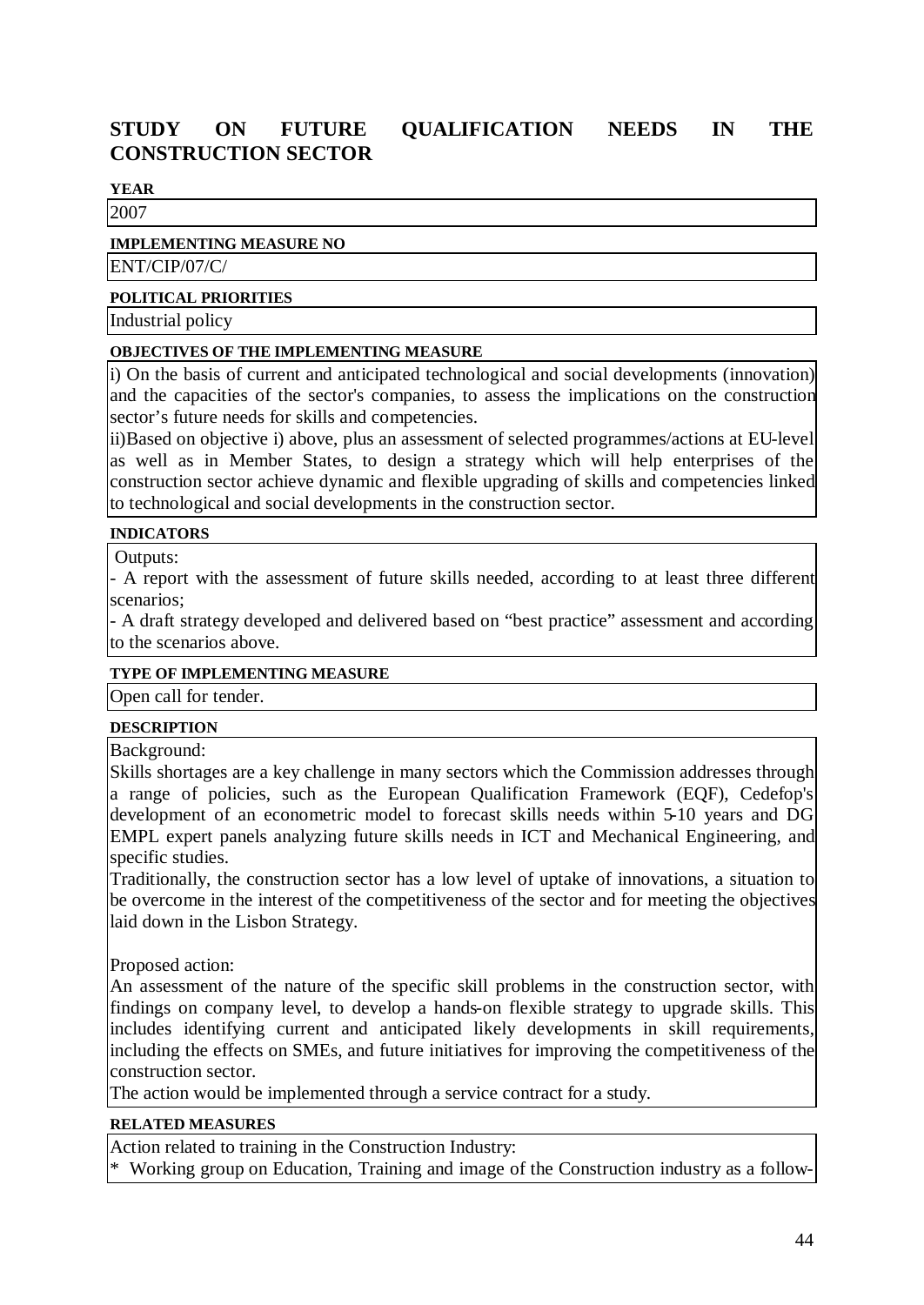up to the Communication on the competitiveness of the construction industry (COM(97)539 final) of 4 November 1997.

#### **PROGRAMME SUPPORT MEASURE**

No

# **OPERATION TIMETABLE**

| <b>VIENATIVA TIMETADLE</b>   |                           |  |  |  |  |  |
|------------------------------|---------------------------|--|--|--|--|--|
| <b>MILESTONE DESCRIPTION</b> | <b>INDICATIVE OUARTER</b> |  |  |  |  |  |
| Call for tender              | Q1/2007                   |  |  |  |  |  |
| Contract award               | Q3/2007                   |  |  |  |  |  |
| Final Report                 | Q4/2008                   |  |  |  |  |  |
|                              |                           |  |  |  |  |  |

Total duration (months) 15

| <b>ACTION</b>             | <b>YEAR</b> | <b>BUDGET TYPE</b> | <b>BUDGET</b> | ECO-<br><b>INNOVATION</b> | <b>DESCRIPTION</b> |  |  |  |
|---------------------------|-------------|--------------------|---------------|---------------------------|--------------------|--|--|--|
| services contracts 2007 B |             |                    | 250,000       | N <sub>0</sub>            |                    |  |  |  |
|                           | 2007 BA     |                    |               | No                        |                    |  |  |  |
|                           | 2007 BA     |                    |               | No                        |                    |  |  |  |

| <b>TOTAL PER YEAR/CREDITS</b> |                  |          |          | <b>TOTAL PER ACTION</b>         |         |
|-------------------------------|------------------|----------|----------|---------------------------------|---------|
| Year                          | All              | BA       | IВ       | meetings of experts             |         |
| 2007                          | $250,000 \mid 0$ |          | 250,000  | technical assistance            |         |
| 2008                          |                  | $\theta$ | $\left($ | stockage for publications       |         |
| 2009                          |                  | $\theta$ | ()       | services contracts              | 250,000 |
| 2010                          |                  | $\Omega$ | $\theta$ | grants                          |         |
| 2011                          |                  | $\theta$ |          | seminars                        |         |
| 2012                          |                  | $\theta$ | ()       | other                           |         |
| 2013                          |                  | $\theta$ | $\theta$ |                                 |         |
|                               |                  |          |          |                                 |         |
| <b>TOTAL</b>                  |                  |          |          | <b>TOTAL FOR ECO-INNOVATION</b> |         |
| 250,000                       |                  |          |          |                                 |         |

| <b>CALL FOR TENDERS:</b>                    |
|---------------------------------------------|
| <b>DATE OF PUBLICATION</b>                  |
| 28/02/2007                                  |
| <b>CLOSING DATE</b>                         |
| 11/05/2007                                  |
| <b>TIMETABLE FOR THE CALL</b>               |
| 1. Draft Terms of Reference: 12/2006        |
| 2. Publication Contract notice: 2/2007      |
| 3. Opening tenders: 5/2007                  |
| 4. Evaluation Report: 6/2007                |
| 5. Award decision: 9/2007                   |
| <b>TOTAL INDICATIVE BUDGET FOR THE CALL</b> |
| $250000 \in$                                |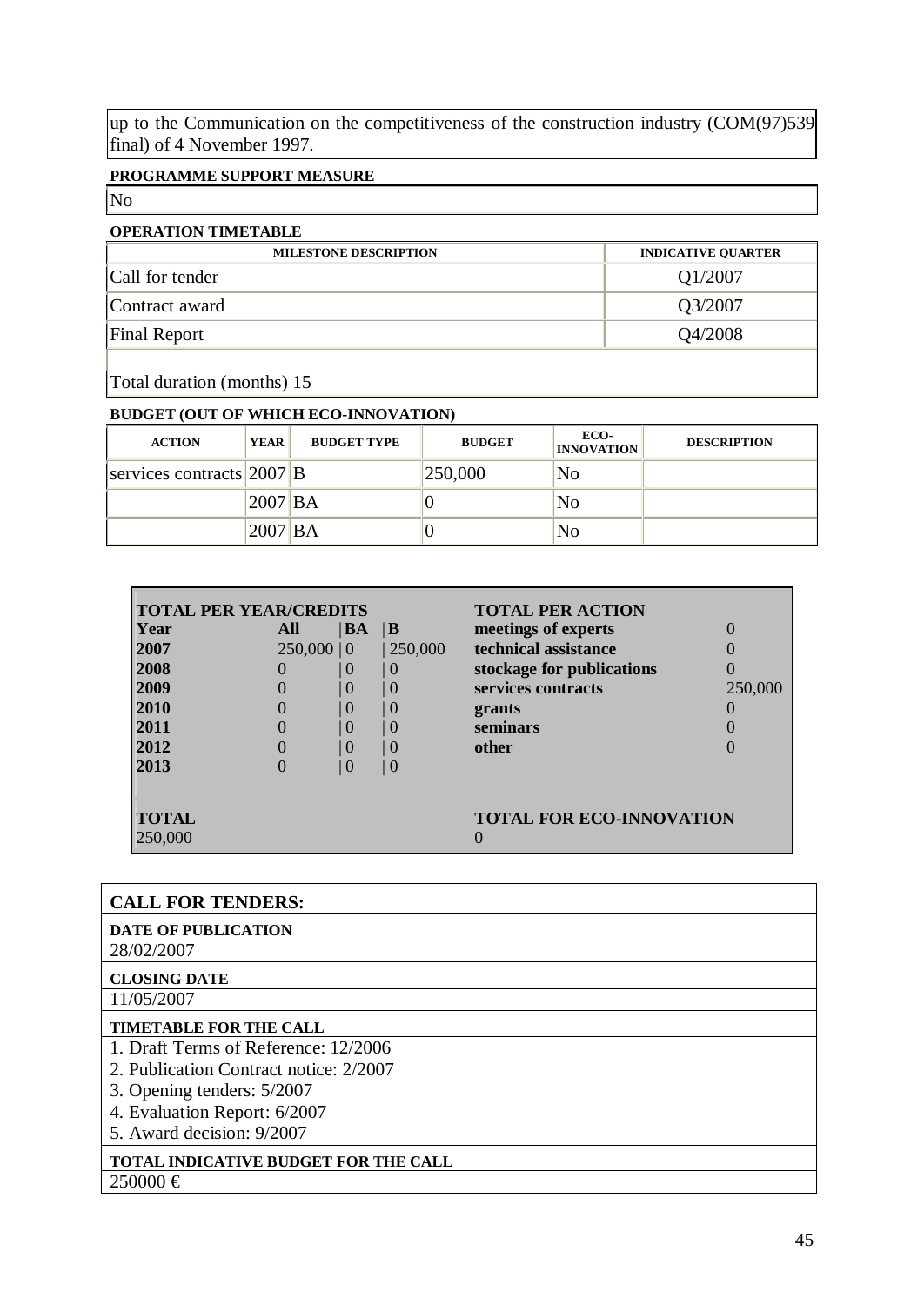#### **DESCRIPTION OF THE CALL**

An open-call-for-tender service contract to identify and assess, based on current and anticipated technological and social developments(innovations), and in a mid-term perspective, the following issues regarding future need for improved skills in enterprises of the construction sector: (a) the implications on how construction sector companies organise their construction work, (b) the corresponding demand for general qualifications of managers and workers in the construction industry and related professional services (according to at least three different scenarios), (c) the demand for specific additional skills enabling the uptake of innovative materials, products and services at company level, incl for SMEs (based on the three scenarios) (d) the capacity of currently used education/training approaches and systems apllied to the construction sector to cope with these demands, and (e) based on the assessments above and best practices at EU-level and in the Member States, design a flexible strategy with measures for upgrading of skills and competencies in the sector. Taking into account varying regional, economic and social conditions throughout the EU, this strategy should enable the provision of training/capacity building based on companies' capacity and willingness to take up technological/managerial developments.

#### **INDICATIVE SELECTION AND EVALUATION CRITERIA**

1. Selection criteria - Financial and economic capacity - Technical and professional capacity 2. Evaluation criteria - Practical value of the output of the service to be provided - Clarity and feasibility of the work programme and methodologies - Relevance, quality and completeness of the information proposed to be used - Understanding of the objectives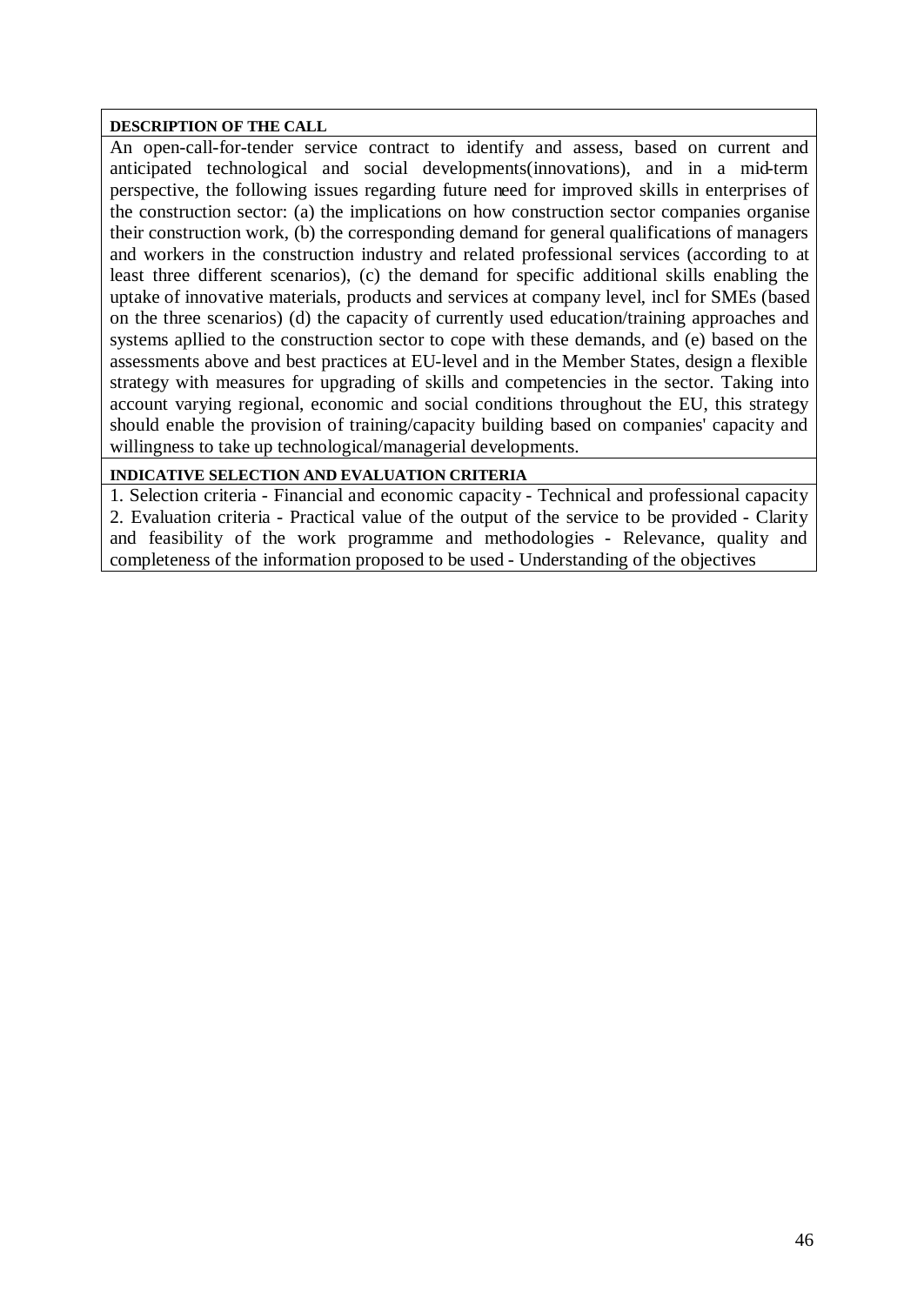# **EUROPE INNOVA**

# **YEAR**

2007

#### **IMPLEMENTING MEASURE NO**

ENT/CIP/07/C/

#### **POLITICAL PRIORITIES**

Innovation

#### **OBJECTIVES OF THE IMPLEMENTING MEASURE**

1. Pan-European incubation platform for start-ups in knowledge-intense services The objective of the platform resulting from this activity is to stimulate service innovation and the creation of innovative start-ups in knowledge intense services.

2. Sectoral Innovation Watch

The objective is to improve the understanding of innovation at sectoral level and to contribute to the development of better sector-specific innovation policies.

3. Europa INNOVA Communications

The objective of this activity is to provide common collaboration and communication services to the Europe INNOVA networks in order to facilitate the exchange and dissemination of results.

It comprises therefore sector-related actions of articles 13 and 15.

#### **INDICATORS**

1. Pan-European innovation platform for start-ups in knowledge-intense services

- Number of organisations participating in the platform

- Number of participants in the dissemination events

- Positive evolution in the number of hits to the website of the initiative

- Level of acceptance of the database of new research-based business models for services

- Quality and relevance of the training schemes addressed to service start-ups

- Quality and relevance of the specialised tools and methods to facilitate financing of service companies

2. Sectoral Innovation Watch

- Timely delivery of the different reports and milestones

- Relevance and utility of the proposed indicators and sectoral innovation models

- Acceptance of the project results by the different sectoral communities

3. Europe INNOVA Communications

- Number of hits of the Europe INNOVA website

- Level of participation in the partnering events

- Quality of the newsletters and the dissemination material produced

#### **TYPE OF IMPLEMENTING MEASURE**

Calls for proposals.

#### **DESCRIPTION**

1. Pan-European innovationplatform for start-ups in knowledge-intense services The platform will bring together pan-European networks of technology transfer offices,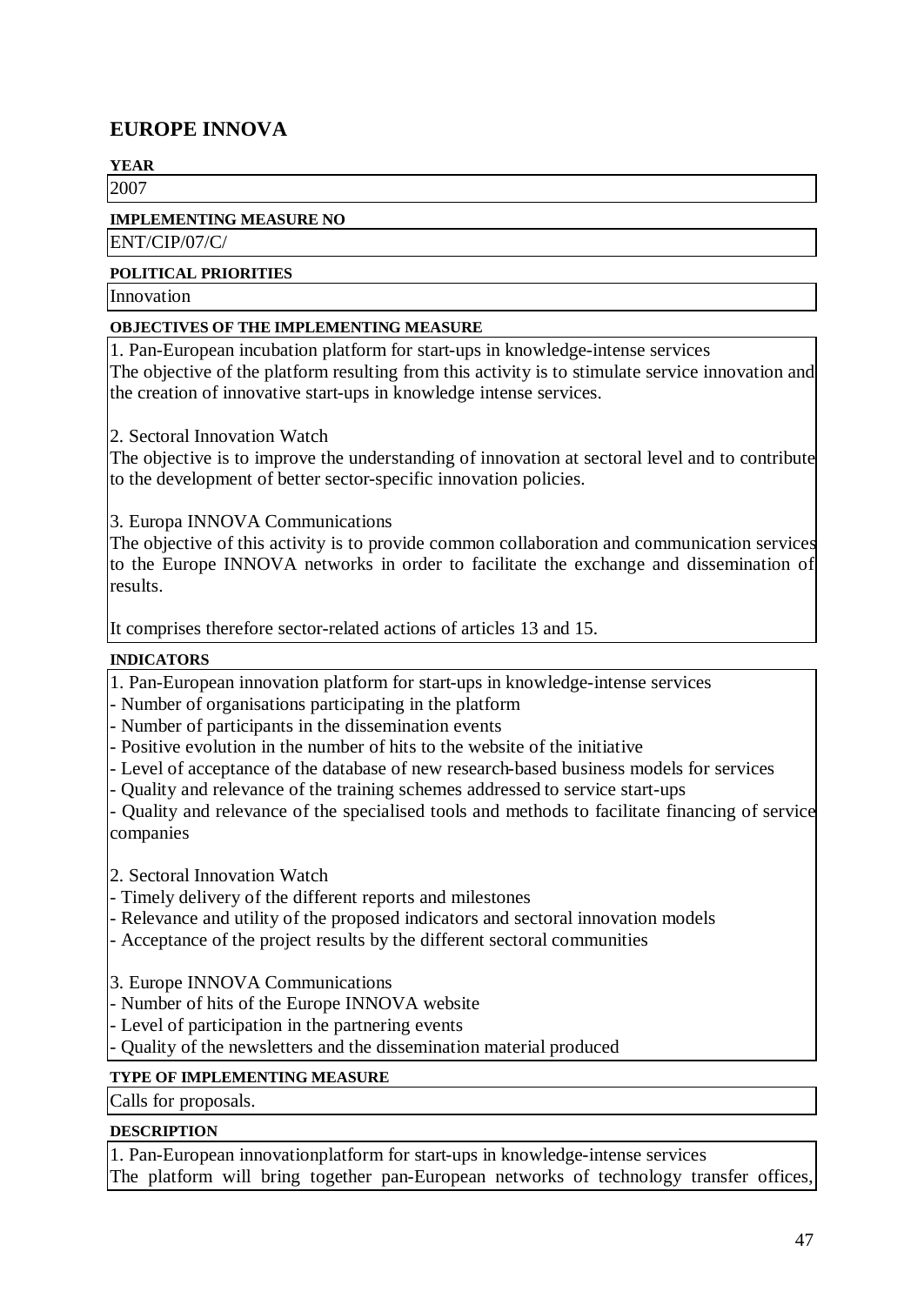incubators and financing institutes, to foster the creation of fast growing start-ups in Knowledge-intensive Services. Advanced methods should be developed to identify and disseminate new business models based on research, coach start-ups in knowledge-intensive services during the incubation phase and prepare them for international expansion.

#### 2. Sectoral Innovation Watch

This initiative will provide continuity to the existing Innovation Watch and complement it where necessary. It will seek to characterise sectoral innovation models and identify drivers and challenges for innovation. The effect of national policy environments on sectoral innovation performance will be assesed.

#### 3. Europe INNOVA Communications

A common service provider to the different Europe INNOVA networks, offering services such as website, newsletters, partnering events, ensuring a coherent communication and dissemination strategy for the whole Europa INNOVA initiative.

#### **RELATED MEASURES**

The measures provide continuity to the Europe INNOVA initiative started under the 6th research and development framework programme.

#### **PROGRAMME SUPPORT MEASURE**

No

#### **OPERATION TIMETABLE**

| <b>MILESTONE DESCRIPTION</b>                                                                          | <b>INDICATIVE QUARTER</b> |
|-------------------------------------------------------------------------------------------------------|---------------------------|
| Pan-European innovation platform for start-ups in knowledge-<br>intense services - Call for proposals | Q2/2007                   |
| Pan-European innovation platform for start-ups in knowledge-<br>intense services - projects start     | Q1/2008                   |
| Pan-European innovation platform for start-ups in knowledge-<br>intense services - projects end       | Q4/2010                   |
| Sectoral Innovation Watch - Call for proposals                                                        | Q2/2007                   |
| Sectoral Innovation Watch - take over                                                                 | Q2/2008                   |
| Sectoral Innovation Watch - final deliverables                                                        | Q4/2010                   |
| Communications - Call for proposals                                                                   | Q2/2008                   |
| Communications - take over                                                                            | Q1/2009                   |
| Communications - final deliverables                                                                   | Q4/2011                   |

Total duration (months) 57

#### **BUDGET (OUT OF WHICH ECO-INNOVATION)**

| <b>ACTION</b> | YEAR                | <b>BUDGET TYPE</b> | <b>BUDGET</b> | ECO-<br><b>INNOVATION</b> | <b>DESCRIPTION</b> |
|---------------|---------------------|--------------------|---------------|---------------------------|--------------------|
| grants        | $2007$ B            |                    | "7,000,000"   | No                        |                    |
| grants        | $2008$ <sub>B</sub> |                    | 3,000,000     | No                        |                    |

|  |  |  | <b>TOTAL PER YEAR/CREDITS</b> |  |
|--|--|--|-------------------------------|--|
|--|--|--|-------------------------------|--|

#### **TOTAL PER ACTION**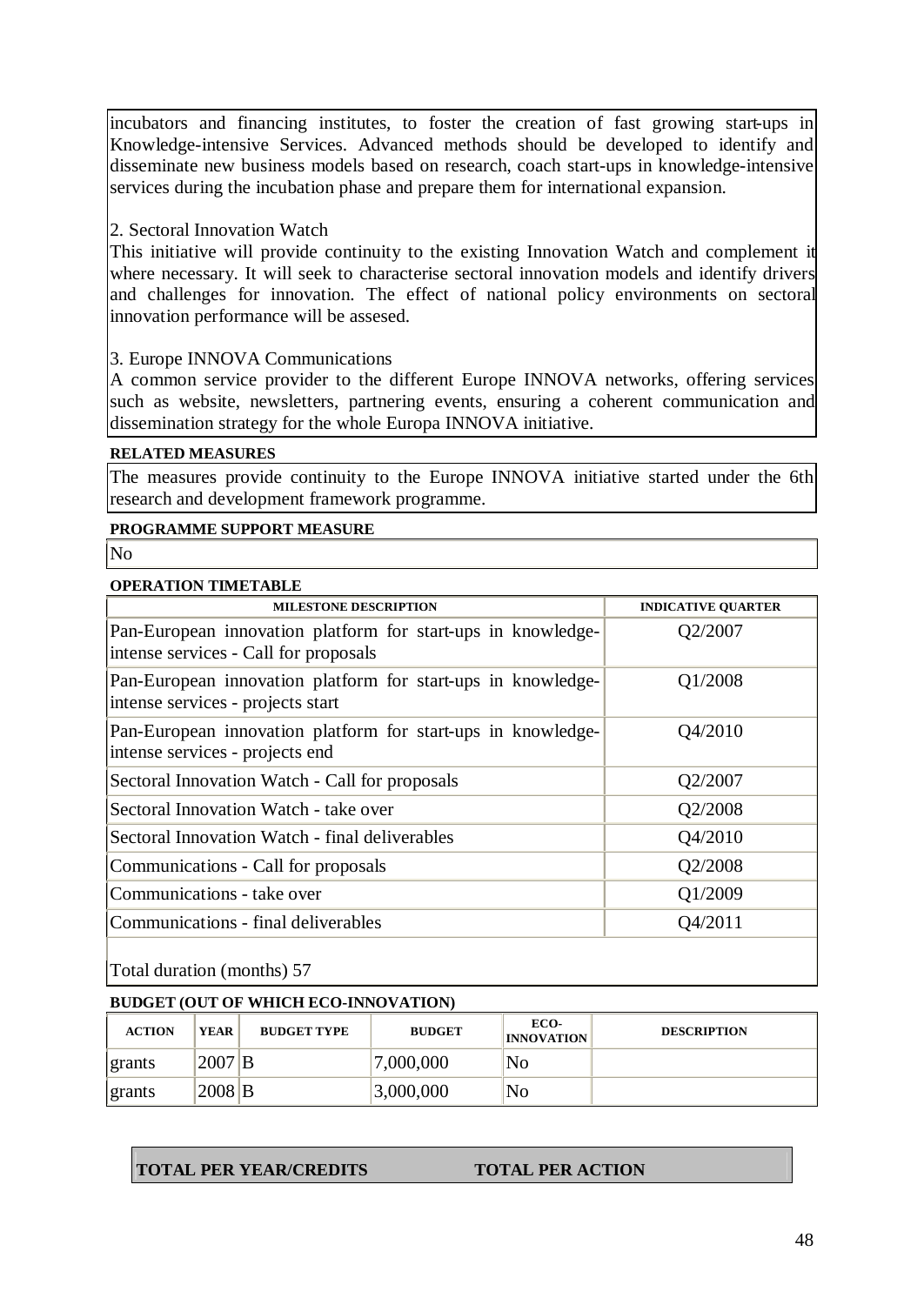| Year                       | All             | BA           | $\mathbf{B}$     | meetings of experts                                  |            |
|----------------------------|-----------------|--------------|------------------|------------------------------------------------------|------------|
| 2007                       | $7,000,000$   0 |              | 7,000,000        | technical assistance                                 |            |
| 2008                       | $3,000,000$   0 |              | 3,000,000        | stockage for publications                            |            |
| 2009                       |                 | 0            | $\mid 0 \rangle$ | services contracts                                   |            |
| 2010                       |                 | <sup>0</sup> | $\mid 0$         | grants                                               | 10,000,000 |
| 2011                       |                 | $\theta$     | $\mid 0$         | seminars                                             |            |
| 2012                       |                 | 0            | 0                | other                                                |            |
| 2013                       |                 |              | $\mid 0$         |                                                      |            |
|                            |                 |              |                  |                                                      |            |
| <b>TOTAL</b><br>10,000,000 |                 |              |                  | <b>TOTAL FOR ECO-INNOVATION</b><br>$\mathbf{\Omega}$ |            |

## **CALL FOR PROPOSALS:**

**DATE OF PUBLICATION**

20/04/2007

**CLOSING DATE**

22/06/2007

#### **TIMETABLE FOR THE CALL**

Pan-European innovation platform for start-ups in knowledge-intense services ---------------------------- Evaluation will take place in July 2007. Grant agreement(s) will be signed in Q4-2007 and the activiti(es) will have a duration of 36 months, indicatively from the beginning of 2008 to the end of 2010.

#### **TOTAL INDICATIVE BUDGET FOR THE CALL**

 $5000000 \in$ 

#### **FINANCIAL MODALITIES/COMMUNITY CO-FINANCING RATE**

Community funding up to 100% of eligible costs.

#### **DESCRIPTION OF THE CALL AND EVALUATION PROCEDURE**

The platform resulting from this call for proposals should stimulate service innovation and the creation of innovative start-ups in knowledge-intensive services. To achieve this, a pan European platform will be established, which will bring together networks of knowledge transfer institutions, business incubators and the risk financing community. Efficient mechanisms should be established to build new businesses with high growth potential on promising research based business models and methodologies, by bringing together the relevant actors and accelerating the transformation of new business ideas for knowledgeintensive business services into commercial applications. Advanced methods should be developed to identify and disseminate new business models based on research, coach startups in knowledge-intensive services during the incubation phase and prepare them for international expansion, by establishing close links between knowledge transfer institutions, business incubation programmes and financing (business angels, venture capital).

#### **INDICATIVE SELECTION AND EVALUATION CRITERIA**

Selection criteria: 1/ Financial & economic capacity. Sufficient economic and financial capacity to guarantee continuous and satisfactory performance throughout the envisaged lifetime of the contract. 2/ Technical and professional capacity 2.1 Reliability of the tenderer in terms of the availability and quality of its human and technical resources as well as the availability of measures to ensure the quality of service. 2.2 Proven efficiency and relevant and sound experience of the tenderer in the light of his track record of services performed in the field of the project in the past three years. 2.3 Academic background, skills and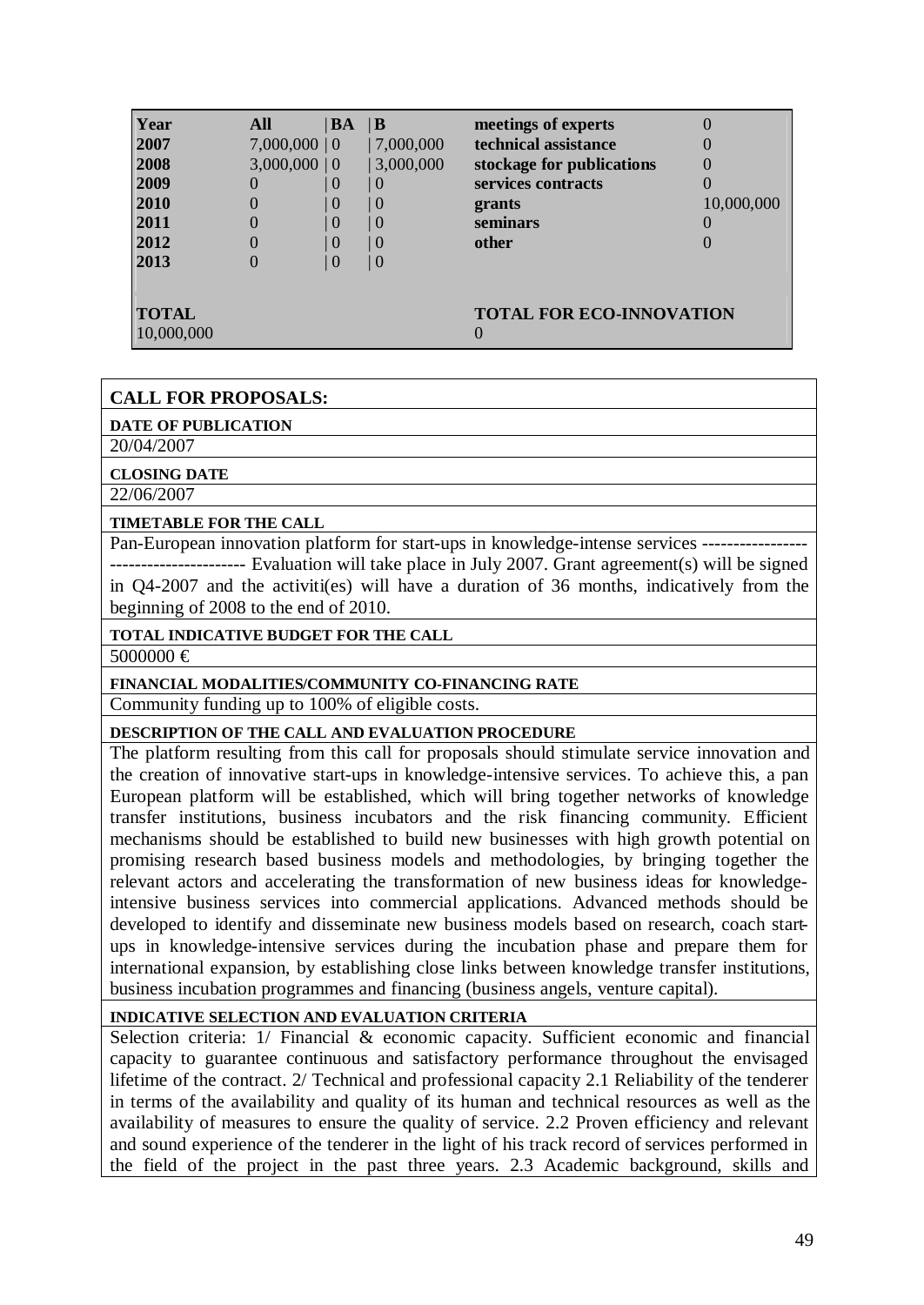experience of the staff involved in the project necessary for the execution of tasks outlined in the Technical Specifications, as well as the linguistic abilities necessary to ensure compliance with the requirements which call for excellent command of English both oral and written. Evaluation criteria: 1 - Overall quality of the proposal for the establishment of the platform for knowledge-intense services, including the robustness of the methodological approach 2 – Quality of the work programme for the establishment of the platform for knowledge-intense services included the proposal 3 - Quality of the consortia, including the relevance and specialisation of the proposed players 3 – Quality of the proposed project management. This includes the effective allocation of relevant staff to each type of tasks, the quality of the arrangements for ensuring that the objectives and deadlines are met and the quality of the contingency plan devised.

#### **CALL FOR PROPOSALS:**

**DATE OF PUBLICATION**

18/05/2007

**CLOSING DATE**

20/07/2007

#### **TIMETABLE FOR THE CALL**

Sectoral Innovation Watch ------------------------------ Evaluation will take place in September 2007. The grant agreement will be ready in Q1-2008 and the new Innovation Watch will take over from the existing activity around March-April 2008.

#### **TOTAL INDICATIVE BUDGET FOR THE CALL**

 $2000000 €$ 

**FINANCIAL MODALITIES/COMMUNITY CO-FINANCING RATE**

Community funding up to 100% of eligible costs.

#### **DESCRIPTION OF THE CALL AND EVALUATION PROCEDURE**

The Sectoral Innovation Watch is the instrument developed by DG Enterprise and Industry to monitor innovation trends in different industrial sectors in Europe. This project was first launched under FP6 as part of the Europe INNOVA initiative in November 2005. The purpose of this implementing measure is to give continuity to the Innovation Watch under CIP and to extend the coverage of sectors to services, in particular to Knowledge Intensive Business Services (KIBS). The Innovation Watch shall identify drivers and challenges to innovation in different sectors, explore emerging market and socio-economic trends in these sectors and ultimately provide targeted policy recommendation to the Commission services and Member States.

**INDICATIVE SELECTION AND EVALUATION CRITERIA**

Selection criteria: 1/ Financial & economic capacity. Sufficient economic and financial capacity to guarantee continuous and satisfactory performance throughout the envisaged lifetime of the contract. 2/ Technical and professional capacity 2.1 Reliability of the tenderer in terms of the availability and quality of its human and technical resources as well as the availability of measures to ensure the quality of service. 2.2 Proven efficiency and relevant and sound experience of the tenderer in the light of his track record of services performed in the field of the project in the past three years. 2.3 Academic background, skills and experience of the staff involved in the project necessary for the execution of tasks outlined in the Technical Specifications, as well as the linguistic abilities necessary to ensure compliance with the requirements which call for excellent command of English both oral and written. Evaluation criteria: 1 - Overall quality of the proposal for the production of a Sectoral Innovation Watch (SIW), including the robustness of the methodological approach 2 –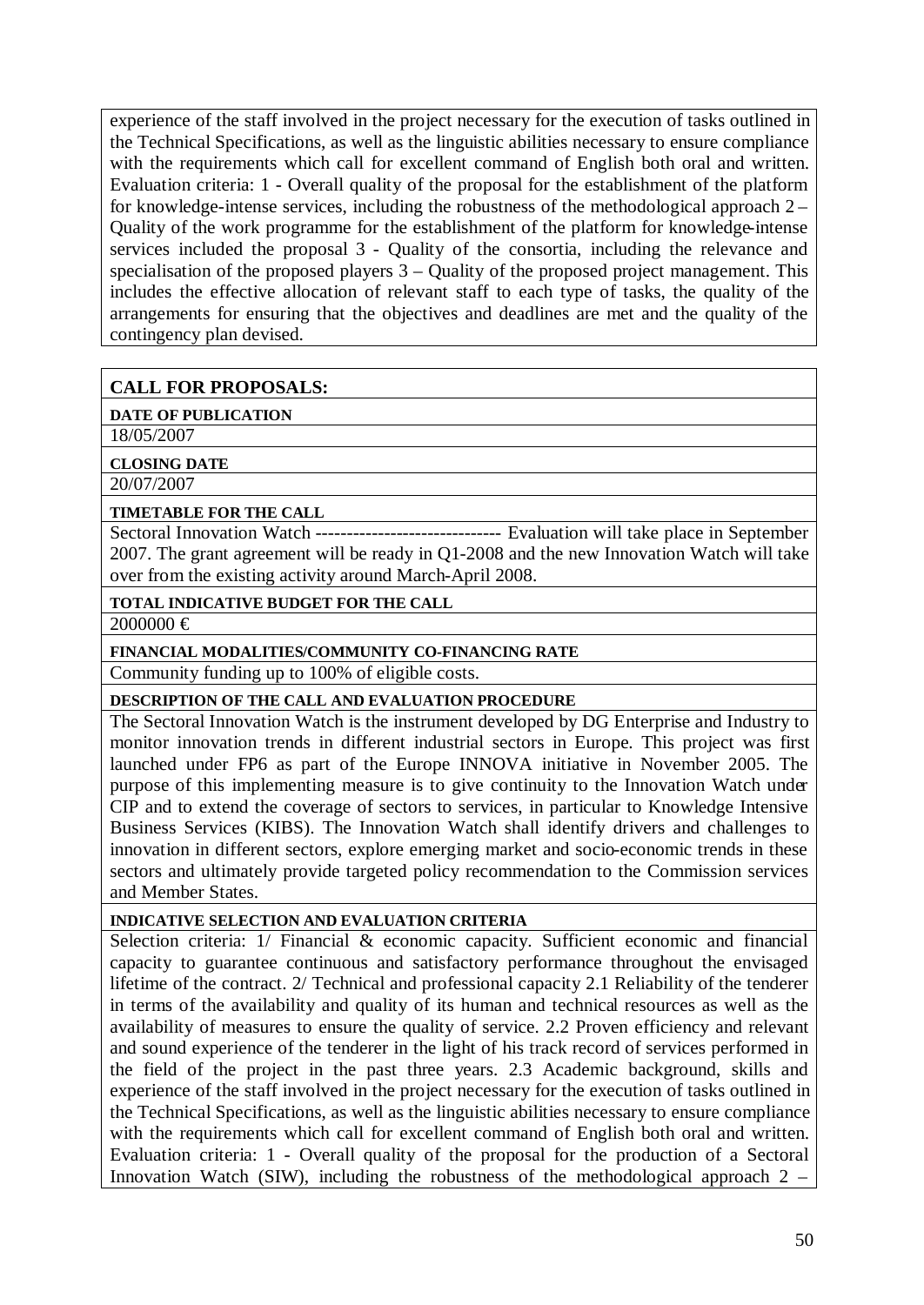Quality of the work programme for the production of a SIW included the proposal, including the identification of relevant topics to assess sectoral innovation performance, the proposed deliverables and a clear structure of the different Work Packages 3 – Quality of the proposed dissemination plan, the collaboration with other ongoing Europe INNOVA projects and the exploitation of results amongst the Europe INNOVA community and the wider public. 4 – Quality of the proposed project management. This includes the effective allocation of relevant staff to each type of tasks, the quality of the arrangements for ensuring that the objectives and deadlines are met and the quality of the contingency plan devised.

# **CALL FOR PROPOSALS:**

**DATE OF PUBLICATION**

16/09/2007

#### **CLOSING DATE**

05/01/2008

#### **TIMETABLE FOR THE CALL**

Europe INNOVA Communications ------------------- Evaluation of proposals in April 2008 Signature of the grant agreement in July 2008, duration: 36 months.

#### **TOTAL INDICATIVE BUDGET FOR THE CALL**

3000000 €

#### **FINANCIAL MODALITIES/COMMUNITY CO-FINANCING RATE**

Community funding up to 100% of eligible costs.

#### **DESCRIPTION OF THE CALL AND EVALUATION PROCEDURE**

The contractor of Europe INNOVA Communications will provide support services to the Europe INNOVA networks which are active throughout the duration of the service contract. These services will include the update and maintenance of the Europe INNOVA website, the organisation of thematic workshops and events, the promotion of the activities undertaken by the different networks, the cross-networking of the different projects and the effective exploitation of their results.

#### **INDICATIVE SELECTION AND EVALUATION CRITERIA**

Selection criteria: 1/ Financial & economic capacity. Sufficient economic and financial capacity to guarantee continuous and satisfactory performance throughout the envisaged lifetime of the contract. 2/ Technical and professional capacity 2.1 Reliability of the tenderer in terms of the availability and quality of its human and technical resources as well as the availability of measures to ensure the quality of service. 2.2 Proven efficiency and relevant and sound experience of the tenderer in the light of his track record of services performed in the field of the project in the past three years. 2.3 Skills and experience of the staff involved in the project necessary for the execution of tasks outlined in the Technical Specifications, as well as the linguistic abilities necessary to ensure compliance with the requirements which call for excellent command of English both oral and written. Evaluation criteria: 1 - Overall quality of the proposal for the provision of a Europe INNOVA Communications service, including the relevance of the services to be provided.  $2 -$  Quality of the work plan and roadmap for the provision of a Europe INNOVA Communications service, including the description of the proposed deliverables and a clear overall structure of the different Work Packages. 3 – Quality of the proposal for the proposed dissemination plan, the proposed collaboration with the ongoing Europe INNOVA projects and the exploitation of results amongst the Europe INNOVA community and the wider public. 4 – Quality of the proposed project management. This includes the effective allocation of relevant staff to each type of tasks, the quality of the arrangements for ensuring that the objectives and deadlines are met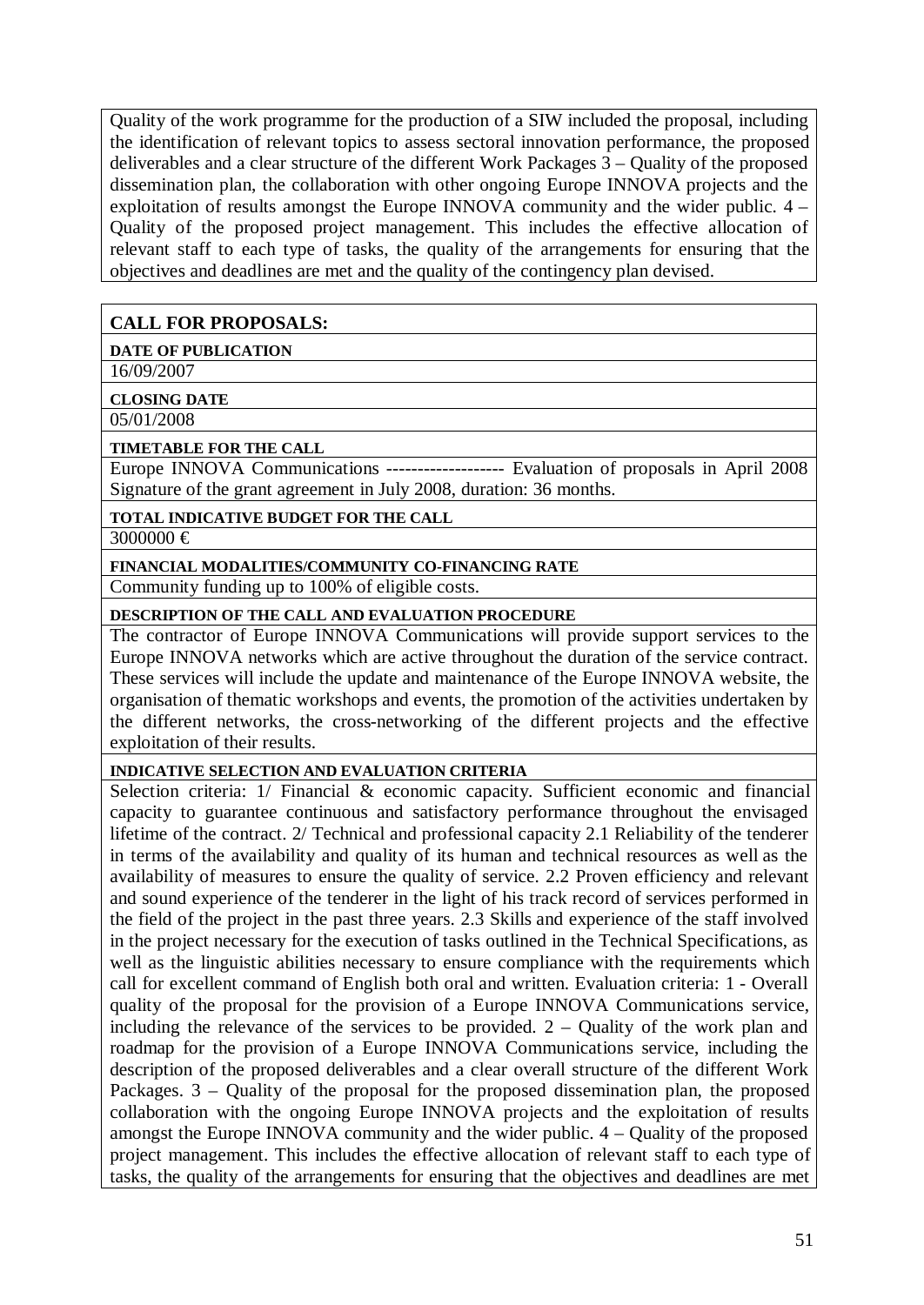and the quality of the contingency plan devised.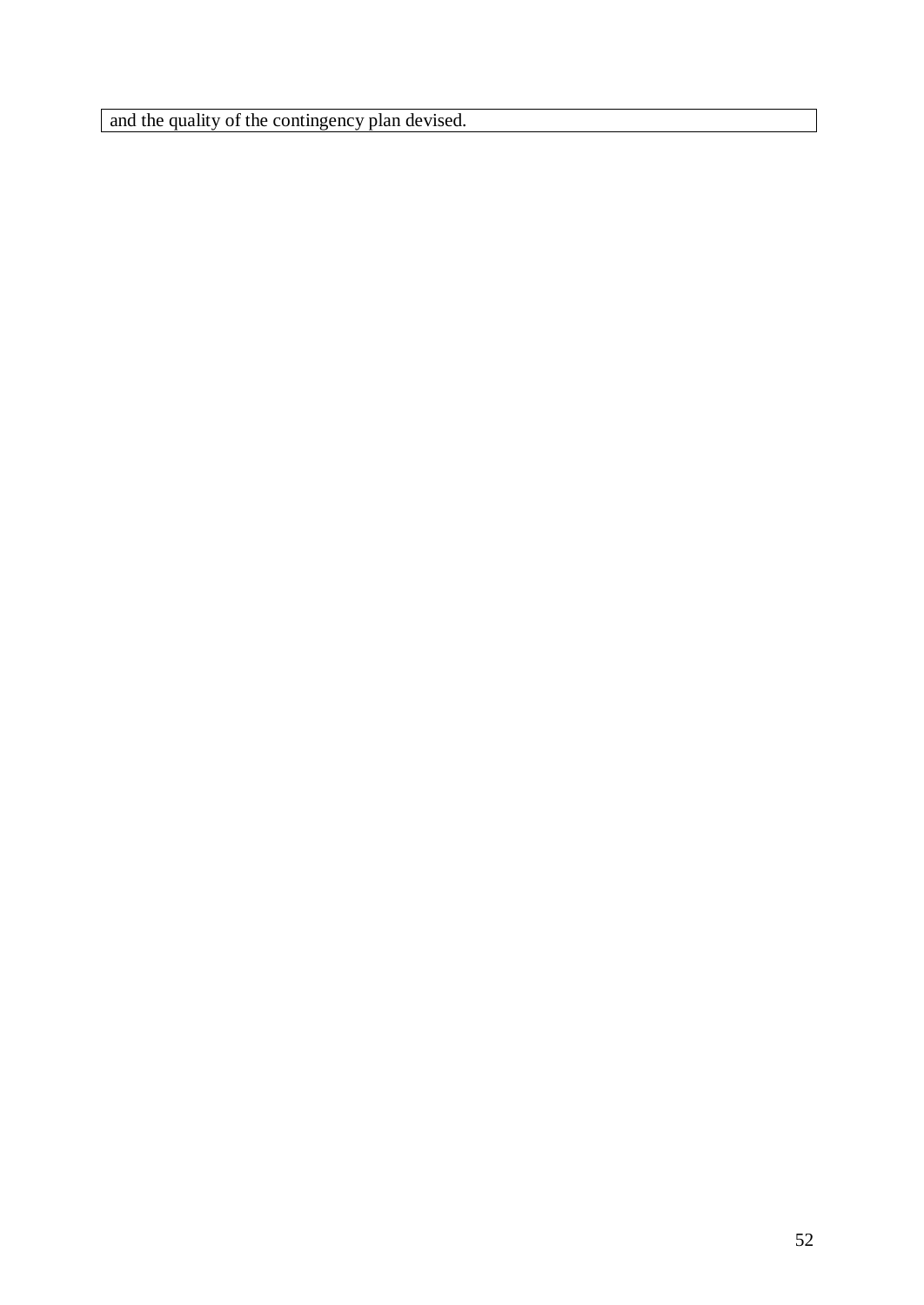# **STUDY ON INNOVATION SYSTEMS AND LEADING ICT MARKETS**

# **YEAR**

2007

#### **IMPLEMENTING MEASURE NO**

ENT/CIP/07/C/

#### **POLITICAL PRIORITIES**

Innovation

#### **OBJECTIVES OF THE IMPLEMENTING MEASURE**

The purpose of the study is to evaluate emerging technologies on a global level that may impact on EU ICT competitiveness in the future. The study will identify, describe and assess the likelihood of the success of the technologies and their impact on ICT markets.

The findings of the study will be used in order to analyse in which areas of ICT the EU ICT industry will be competitive in the future. These results will be used for policy recommendations aiming at strengthening the competitiveness of the EU ICT industry.

#### **INDICATORS**

Outputs – quantity: six semi-annual reports identifying and describing the technologies.

Qualitative: availability of sufficiently detailed information on conditions necessary for developing successful ICT products in order to propose sectorial policies aiming at strengthening the EU ICT industry's competitiveness in key ICT technologies. Quality will be evaluated by participants at follow-up workshop.

#### **TYPE OF IMPLEMENTING MEASURE**

Subdelegation to JRC for the launch of a call for tender.

#### **DESCRIPTION**

The study will identify and describe existing and emerging technologies on a global level that are expected to have an impact on the competitiveness of the EU ICT sector. The study will assess the likelihood of commercial success for these technologies. Of particular interest are those technologies that will have a disruptive impact on business models and market structures.

The measure is part of DG Enterprise and Industry's work to continuously analyse and monitor developments in the ICT sector which are impacting on the competitiveness of the EU ICT sector. The measure is related to the activities of the ICT Task Force which will identify major obstacles for the competitiveness of Europe's ICT industry and for the completion of the internal market for this sector. It is also related to the Commission's lead markets initiative which was endorsed by the 2006 Spring European Council's call to action to support markets for innovative goods and services and excellence in research in new technologies.

#### **RELATED MEASURES**

Innovation panels (D1).

#### **PROGRAMME SUPPORT MEASURE**

No

#### **OPERATION TIMETABLE**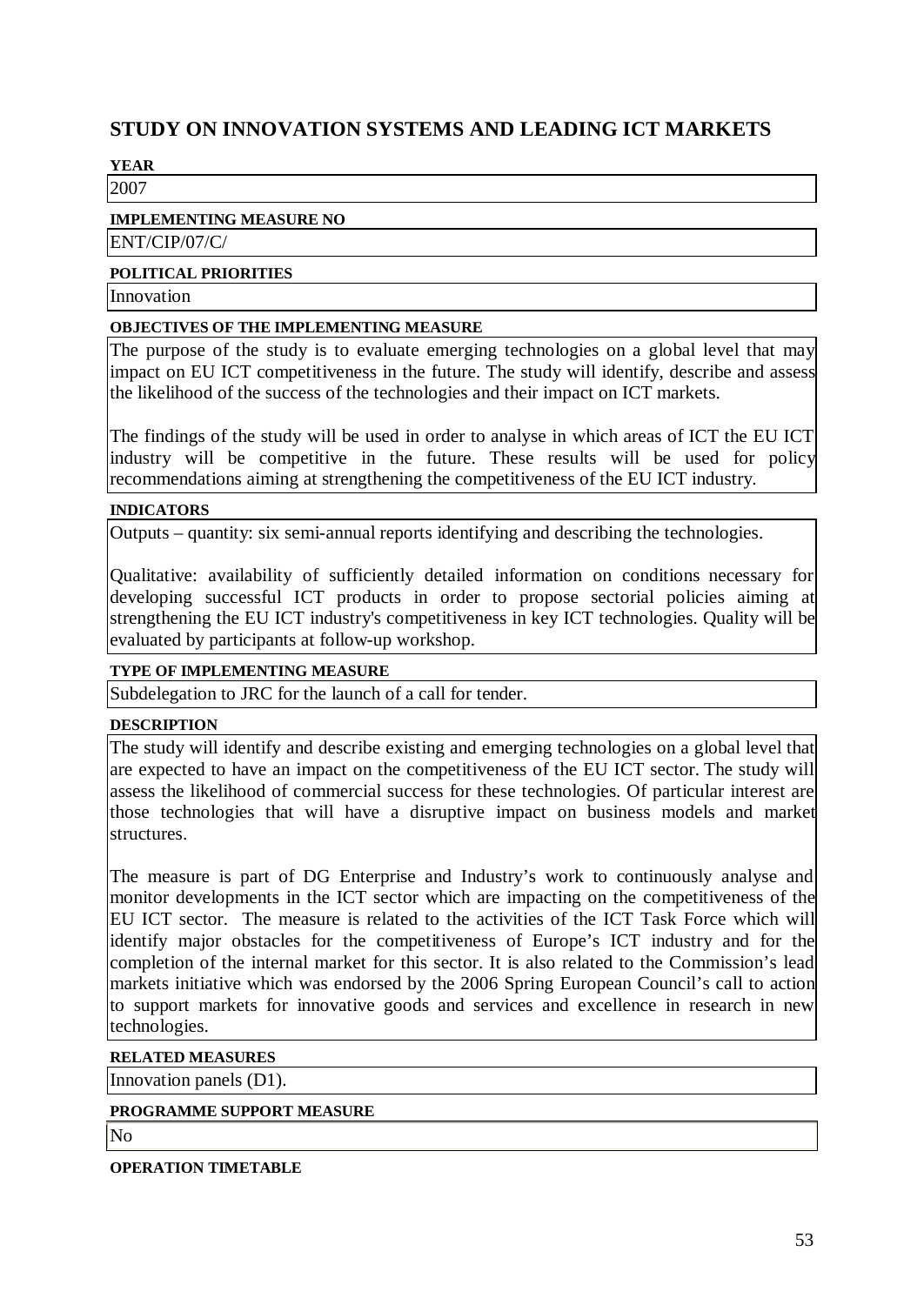| <b>MILESTONE DESCRIPTION</b> | <b>INDICATIVE QUARTER</b> |
|------------------------------|---------------------------|
| Subdelegation to JRC         | Q2/2007                   |

Total duration (months) 36

| <b>ACTION</b> | <b>YEAR</b> | <b>BUDGET TYPE</b> | <b>BUDGET</b> | ECO-<br><b>INNOVATION</b> | <b>DESCRIPTION</b> |
|---------------|-------------|--------------------|---------------|---------------------------|--------------------|
| lother        | $2007$ B    |                    | 400,000       | No                        |                    |

| <b>TOTAL PER YEAR/CREDITS</b> |                  |                  |                  | <b>TOTAL PER ACTION</b>         |         |
|-------------------------------|------------------|------------------|------------------|---------------------------------|---------|
| Year                          | All              | <b>BA</b>        | $\mathbf{B}$     | meetings of experts             |         |
| 2007                          | $400,000 \mid 0$ |                  | 400,000          | technical assistance            |         |
| 2008                          |                  | $\theta$         | ()               | stockage for publications       |         |
| 2009                          |                  | $\left( \right)$ | $\left( \right)$ | services contracts              |         |
| 2010                          |                  | $\theta$         | 0                | grants                          |         |
| 2011                          |                  | $\overline{0}$   | $\theta$         | seminars                        |         |
| 2012                          |                  | $\left( \right)$ | $\left( \right)$ | other                           | 400,000 |
| 2013                          |                  | $\Omega$         | $\left($         |                                 |         |
|                               |                  |                  |                  |                                 |         |
| <b>TOTAL</b><br>400,000       |                  |                  |                  | <b>TOTAL FOR ECO-INNOVATION</b> |         |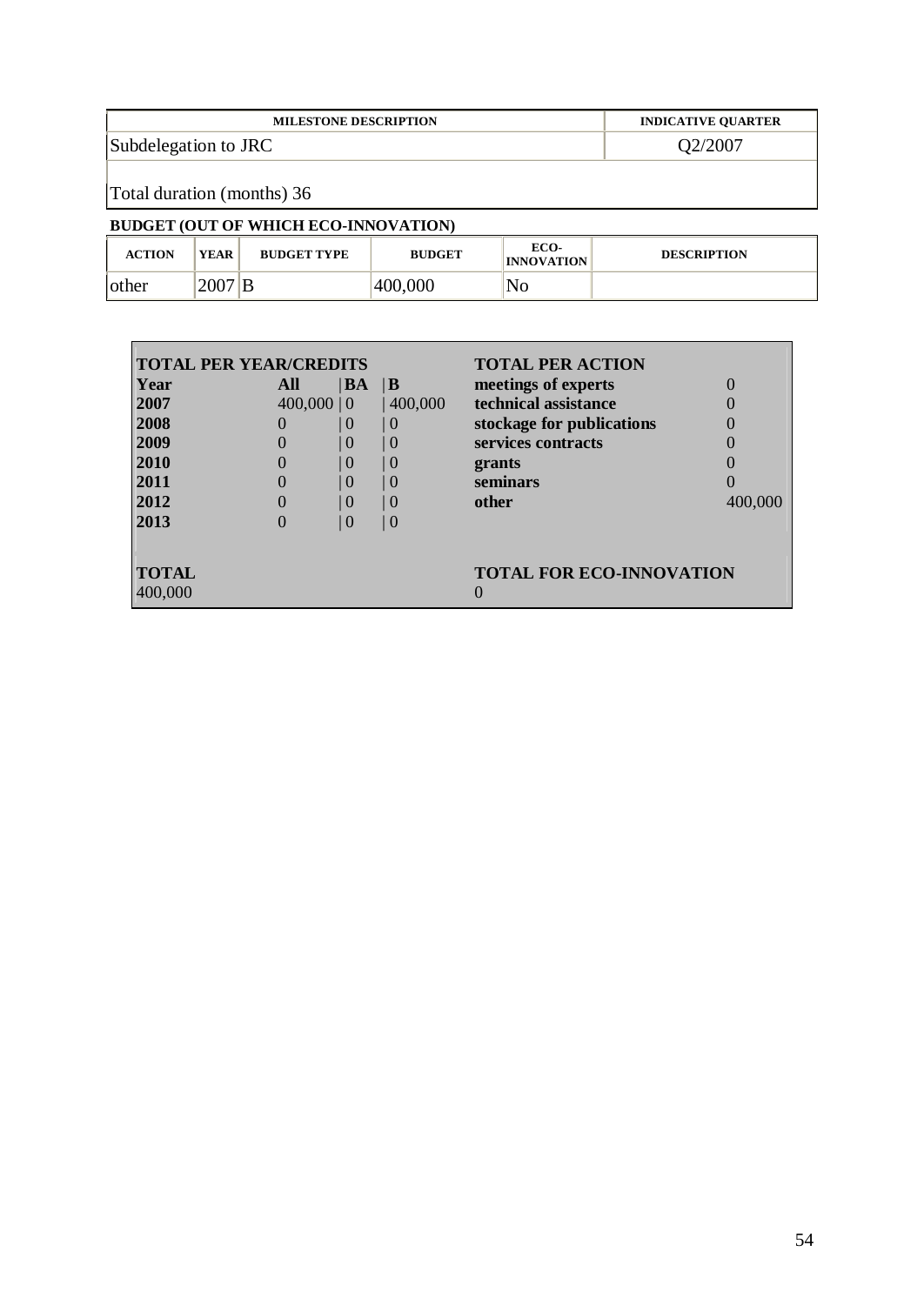# **ENTERPRISE SURVEY ON THE USE OF THE ICT AND THE ELECTRONIC COMMERCE**

#### **YEAR**

2007

#### **IMPLEMENTING MEASURE NO**

ENT/CIP/07/C/

#### **POLITICAL PRIORITIES**

Innovation

#### **OBJECTIVES OF THE IMPLEMENTING MEASURE**

Collection and distribution of data on the ICT adoption and use by enterprises; development of benchmarking indicators and related variables, covering enterprises of EU Member States and EEA/EFTA countries.

Follow-up of ICT – uptake – related development of competitiveness in EU enterprises.

Follow-up of the output of the DG ENTR ICT Task Force – Working Group No. 1 "ICT Uptake"

#### **INDICATORS**

Consistency and timeliness of the statistical data provided by the National Statistical Institutes and ESTAT.

Quality reports from MS to ESTAT provide information on the execution of the survey, accuracy of results, encountered problems in the survey execution and proposals to develop the procedures. These quality reporting obligations and time schedules and deadlines for delivery of results are defined in the yearly implementing regulation and in grant contracts. Results are used to develop the survey, methodology and implementation guidelines.

#### **TYPE OF IMPLEMENTING MEASURE**

Subdelegation to ESTAT for the launch of a call for proposals.

#### **DESCRIPTION**

ICT uptake and efficient use makes a significant contribution to the productivity growth and increase of competitiveness of European enterprises. ICT is also typically an enabling factor in 60-70 % of all new innovations.

For measuring the situation, comprehensive annual statistical survey is necessary. DG ENTR co-funds (by grants to National Statistical Institutes) the Eurostat's survey called "Enterprise survey on ICT usage and E-Commerce" and develops benchmarking indicators.

The survey covers EU-25, and candidate countries and EEA, with sample size of 100.000 enterprises and is based on Regulation EC/2004/808 of 30.4.2004.

The survey provides comprehensive official statistical information on the ICT systems and their usage in enterprises, use of Internet and other electronic networks by enterprises, e-Commerce and e-Business processes, ICT competence in the enterprises and the demand of ICT skills.

Further details: Implementing Regulation EC/2006/1031 of July 4, 2006 of the European Parliament and of the Council concerning Community statistics on the information society, OJ L 186 7.7.2006, pp. 11-18.

#### **RELATED MEASURES**

Sectoral analysis on ICT uptake and e-business by Sectoral e-Business Watch.

#### **PROGRAMME SUPPORT MEASURE**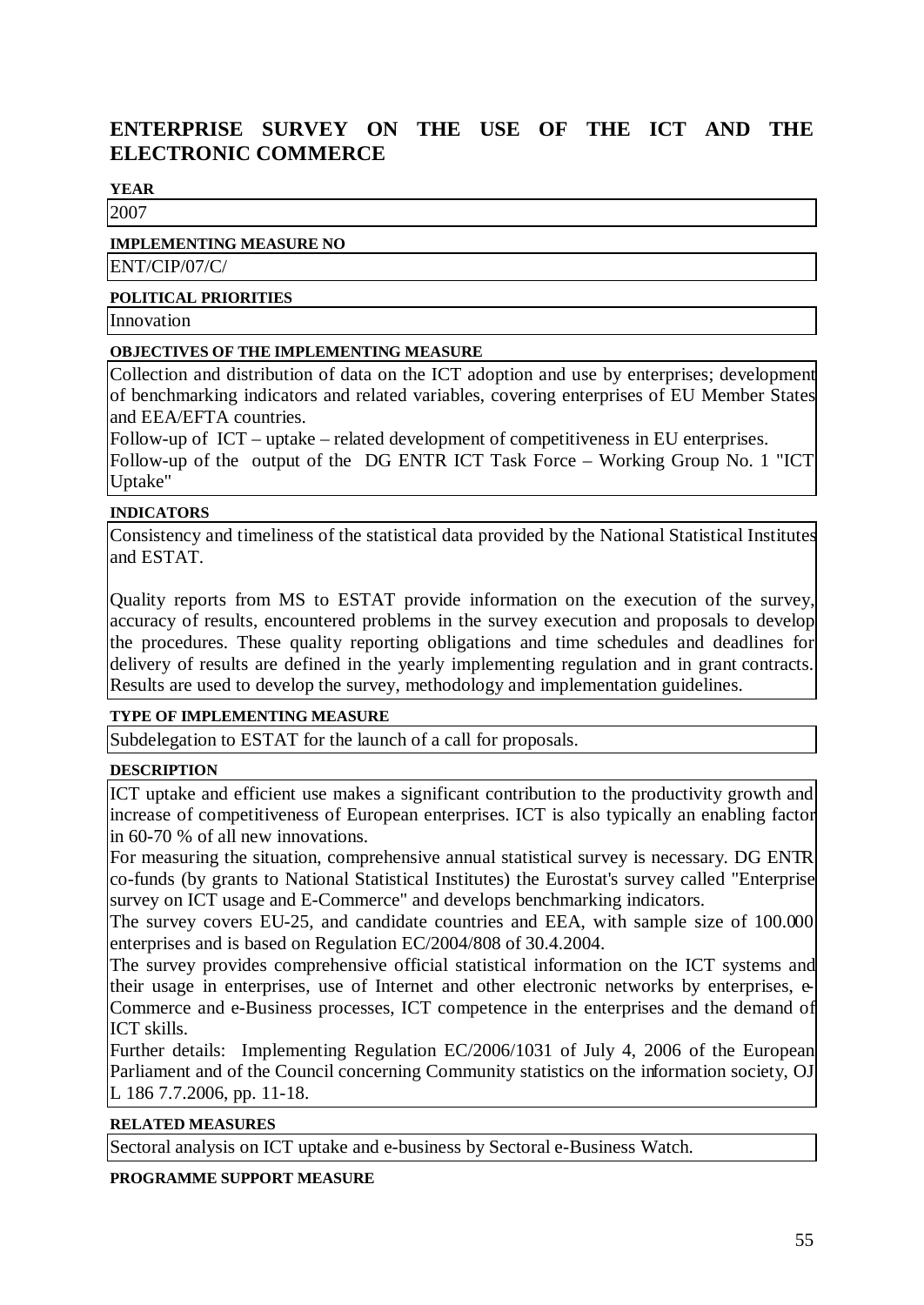No

| <b>MILESTONE DESCRIPTION</b>                                                                    | <b>INDICATIVE QUARTER</b> |
|-------------------------------------------------------------------------------------------------|---------------------------|
| Agreement with SPC (Statistical Programme Committee)                                            | Q1/2007                   |
| Publishing of Implementation Regulation                                                         | Q1/2007                   |
| Publishing of Request for proposals for Grants                                                  | Q2/2007                   |
| Contract signing on Grants                                                                      | Q4/2007                   |
| Survey execution                                                                                | Q1/2008                   |
| Metadata Reports                                                                                | Q2/2008                   |
| Survey aggregate data to Eurostat                                                               | Q4/2008                   |
| <b>Quality Reports</b>                                                                          | Q4/2008                   |
| Development of benchmarking indicators DG ENTR together<br>with JRC : $Q2 2007$ - December 2008 |                           |

Total duration (months): 24

| <b>ACTION</b> | <b>YEAR</b> | <b>BUDGET TYPE</b> | <b>BUDGET</b> | ECO-<br><b>INNOVATION</b> | <b>DESCRIPTION</b> |
|---------------|-------------|--------------------|---------------|---------------------------|--------------------|
| Iother        | $2007$ B    |                    | 500,000       | No                        |                    |

| <b>TOTAL PER YEAR/CREDITS</b> |                  |          |              | <b>TOTAL PER ACTION</b>                          |                  |
|-------------------------------|------------------|----------|--------------|--------------------------------------------------|------------------|
| Year                          | All              | BA       | $\mathbf{B}$ | meetings of experts                              | $\left( \right)$ |
| 2007                          | $500,000 \mid 0$ |          | 500,000      | technical assistance                             |                  |
| 2008                          |                  | 0        | 0            | stockage for publications                        |                  |
| 2009                          |                  | 0        | $\theta$     | services contracts                               |                  |
| 2010                          |                  | ()       | ()           | grants                                           |                  |
| 2011                          |                  | $\theta$ | ()           | seminars                                         |                  |
| 2012                          |                  | $\Omega$ | $\theta$     | other                                            | 500,000          |
| 2013                          |                  | $\Omega$ | 0            |                                                  |                  |
|                               |                  |          |              |                                                  |                  |
| <b>TOTAL</b><br>500,000       |                  |          |              | <b>TOTAL FOR ECO-INNOVATION</b><br>$\mathcal{O}$ |                  |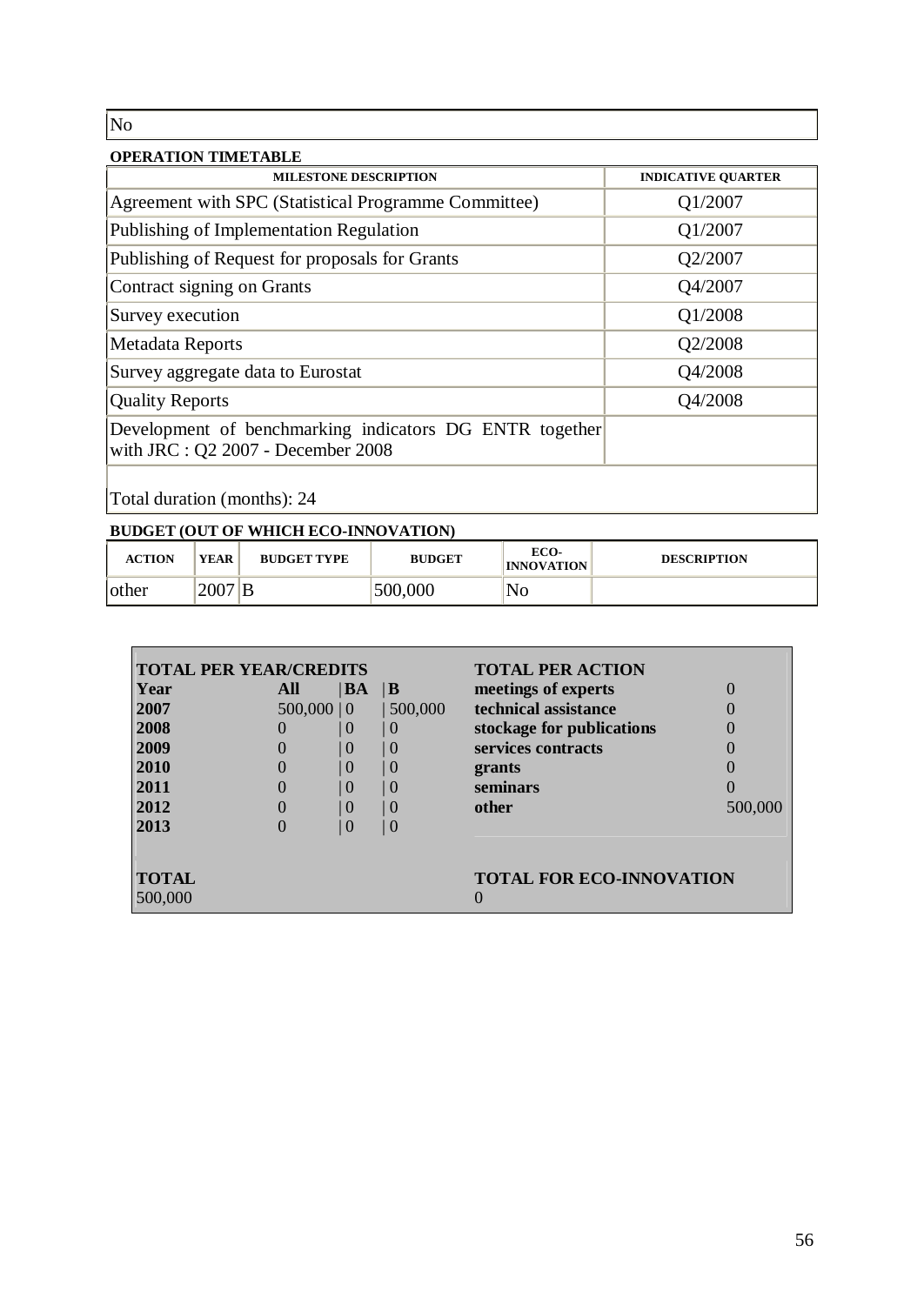# **(D) ECO-INNOVATION**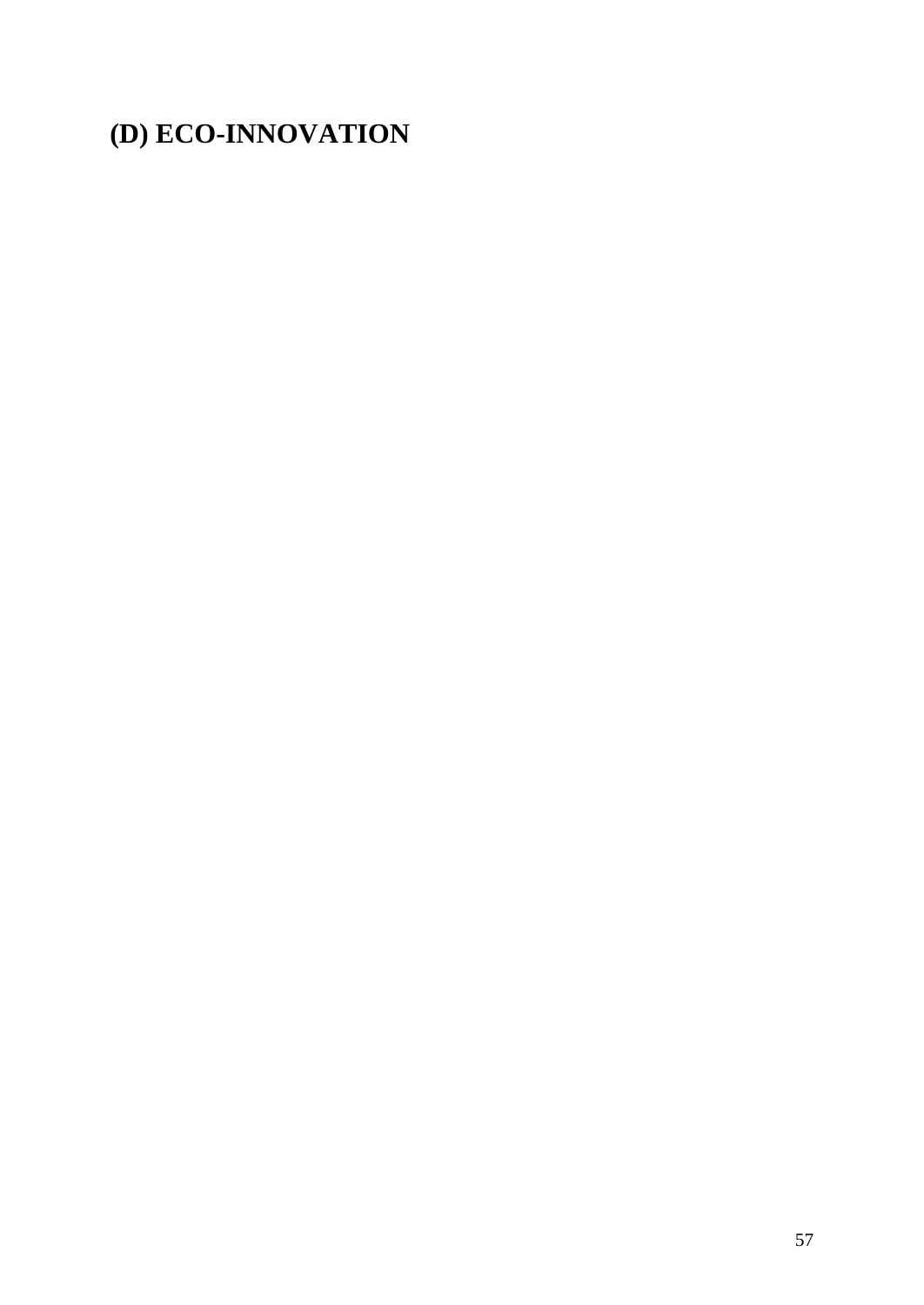**(E) ENTREPRENEURSHIP AND INNOVATION CULTURE**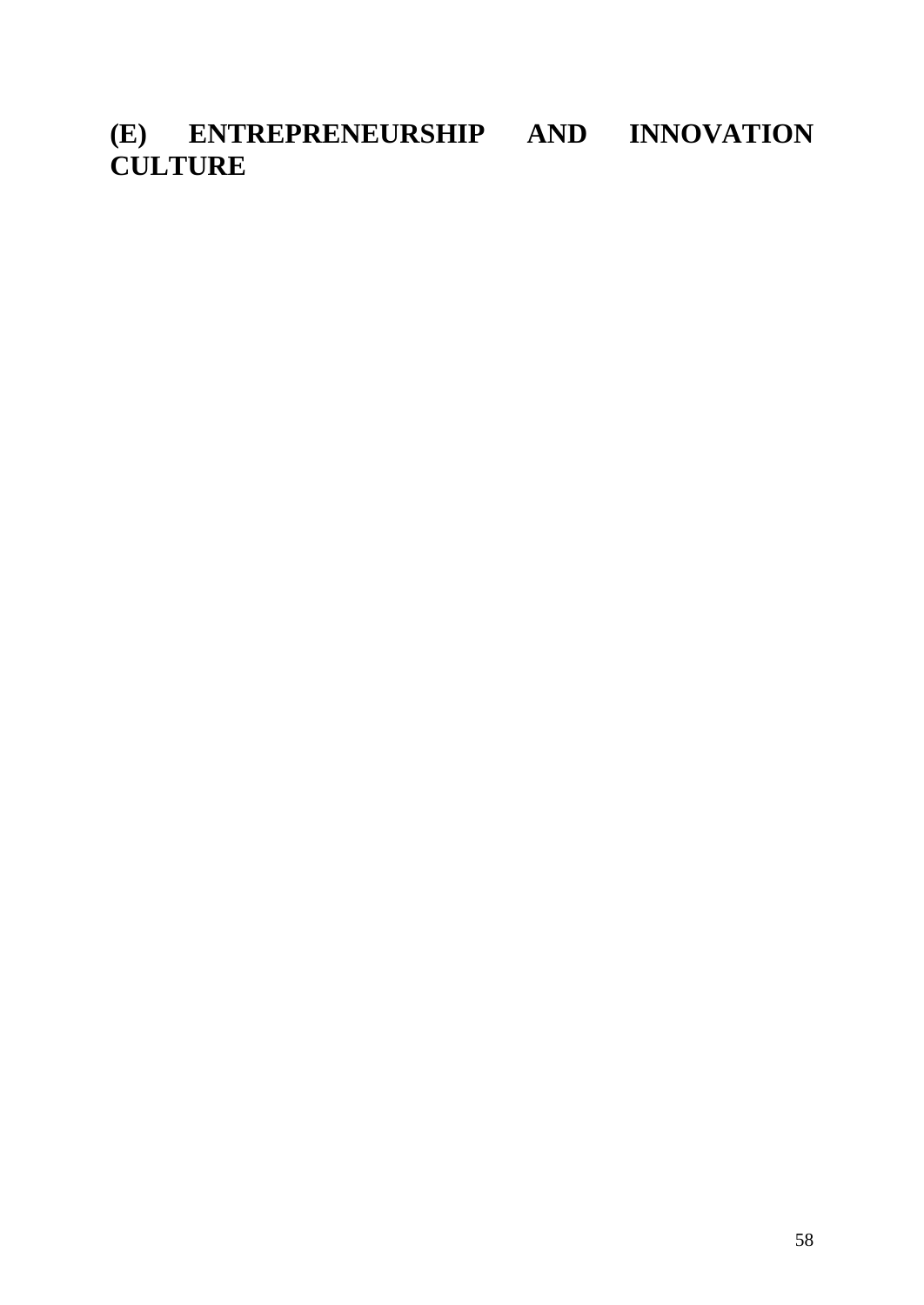# **EXCHANGE OF GOOD PRACTICE UNDER THE EUROPEAN CHARTER FOR SMALL ENTERPRISES**

#### **YEAR**

2007

**IMPLEMENTING MEASURE NO**

ENT/CIP/07/E/

#### **POLITICAL PRIORITIES**

**SMEs** 

#### **OBJECTIVES OF THE IMPLEMENTING MEASURE**

Qualitative objective: Raise awareness of SME policy issues covered by the Charter and trigger concrete action by the Member States through identification and exchange of good practice and learning from each other. Follow-up on the conclusions of the Annual Progress Report under the Growth and Jobs Strategy and the subsequent Spring Summit.

Quantitative Objective: Two deliverables: A Charter conference and a printed good practice brochure in 20 languages.

#### **INDICATORS**

1. Participation

Number of people attending the Charter conference as a percentage of the number of invitations sent out.

2. Quantitative:

Ca. 8 000 copies of the brochure printed by June 2008. Number of copies disseminated by December 2008 as a percentage of copies printed.

3. Qualitative:

Brochure easy to read and to use (according to feedback from national administrations). Conference well organised (according to feedback via an exit survey).

4. Output:

Were the deliverables delivered as planned and according to the budget foreseen?

5. Impact:

Number of cases where Member States indicate that good practices identified in the Charter process / Best Procedure project / other relevant Enterprise and Industry DG activities have been used a source of inspiration for designing their own policies compared to cases reported in the previous exercise.

#### **TYPE OF IMPLEMENTING MEASURE**

Conference and publication.

#### **DESCRIPTION**

The project will include two components:

1. Organisation of a conference to exchange good practice in the context of the Charter in May/June 2008 inviting representatives of national, regional and local governments, European and national business organisations and business support providers from all participating countries. The two-day conference will be organised jointly with the Slovenian Presidency. The conference will include presentations and discussions on good practices in the Charter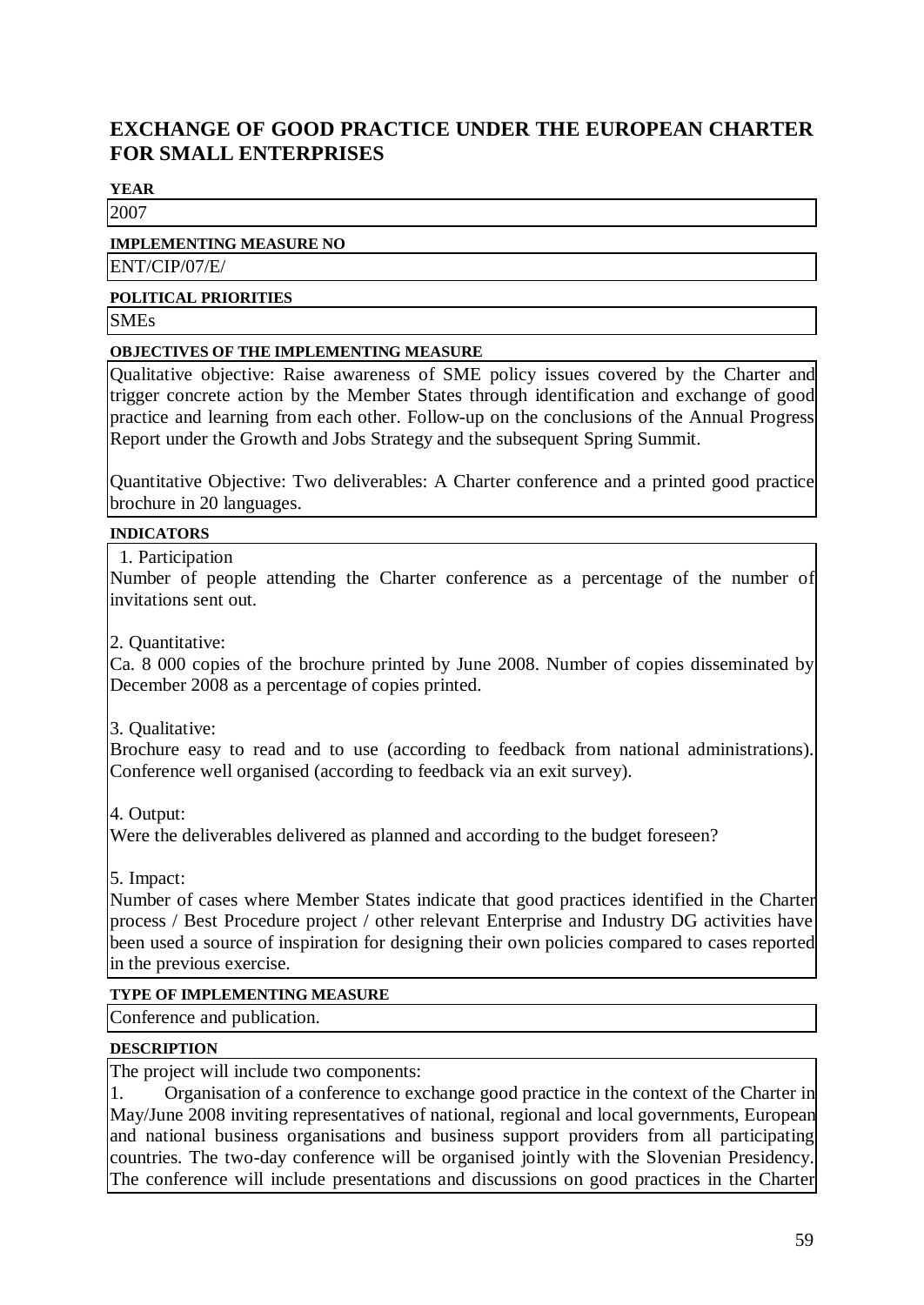areas;

2. Following invitation to all Member States, good practices related to focus areas will be collected. A selection of the best practice cases will be published in an easy to read and to use brochure in 20 languages in printed and electronic format.

#### **RELATED MEASURES**

– European Charter for Small Enterprises endorsed at the Santa Maria da Feira European Council in June 2000.

– Five Charter Implementation Reports: COM (2001) 122 of 07.03.2001, (COM (2002) 68 of 06.02.2002, COM (2003) 21 of 21.01.2003, COM (2004) 64 of 11.02.2004, and COM (2005) 30 of 08.02.2005; reports published in Enterprise Directorate-General's house style or by Opoce; dissemination measures: press releases, conferences, mailings, meetings with business organisations.

Brochure with text of the Charter  $+$  introduction by the Commissioner published in September 2002; in the languages of the new Member States in June 2004.

- 2006 Charter good practice publication, published in June 2006.
- Charter conference in Dublin with the Irish Presidency, 29-30 June 2004 .
- Charter conference in Luxemburg with the Luxemburg Presidency, 15-16 June 2005 .
- Charter conference in Vienna with the Austrian Presidency, 13-14 June 2006 .

#### **PROGRAMME SUPPORT MEASURE**

No

#### **OPERATION TIMETABLE**

| <b>MILESTONE DESCRIPTION</b>                                                                                                                                                                                                              | <b>INDICATIVE QUARTER</b> |
|-------------------------------------------------------------------------------------------------------------------------------------------------------------------------------------------------------------------------------------------|---------------------------|
| Start preparations for the 2008 Charter conference / Launch the<br>good practice identification exercise with the Member States /<br>Start preparations with the framework contractor on the<br>publication of the good practice brochure | Q3/2007                   |
| Publication of the good practice brochure                                                                                                                                                                                                 | Q2/2008                   |
| Charter conference                                                                                                                                                                                                                        | Q2/2008                   |
|                                                                                                                                                                                                                                           |                           |

Total duration (months) 10

| <b>ACTION</b> | <b>YEAR</b> | <b>BUDGET TYPE</b> | <b>BUDGET</b> | ECO-<br><b>INNOVATION</b> | <b>DESCRIPTION</b>                                                                                       |
|---------------|-------------|--------------------|---------------|---------------------------|----------------------------------------------------------------------------------------------------------|
| other         | $2007$ BA   |                    | 180,000       | No                        | organisation of<br>For the<br>300-400<br>conference<br>participants                                      |
| other         | $2007$ BA   |                    | 170,000       | No                        | practice<br>For<br>good<br>dissemination<br>e.g.<br>of<br>printing<br>translation,<br>brochure, CD, etc. |
|               | $2007$ BA   |                    | 0             | N <sub>o</sub>            |                                                                                                          |

| <b>TOTAL PER YEAR/CREDITS</b> |     |                           | <b>TOTAL PER ACTION</b> |                      |  |
|-------------------------------|-----|---------------------------|-------------------------|----------------------|--|
| <b>Year</b>                   | All | <b>BA</b>                 | B                       | meetings of experts  |  |
| 2007                          |     | $350,000$   $350,000$   0 |                         | technical assistance |  |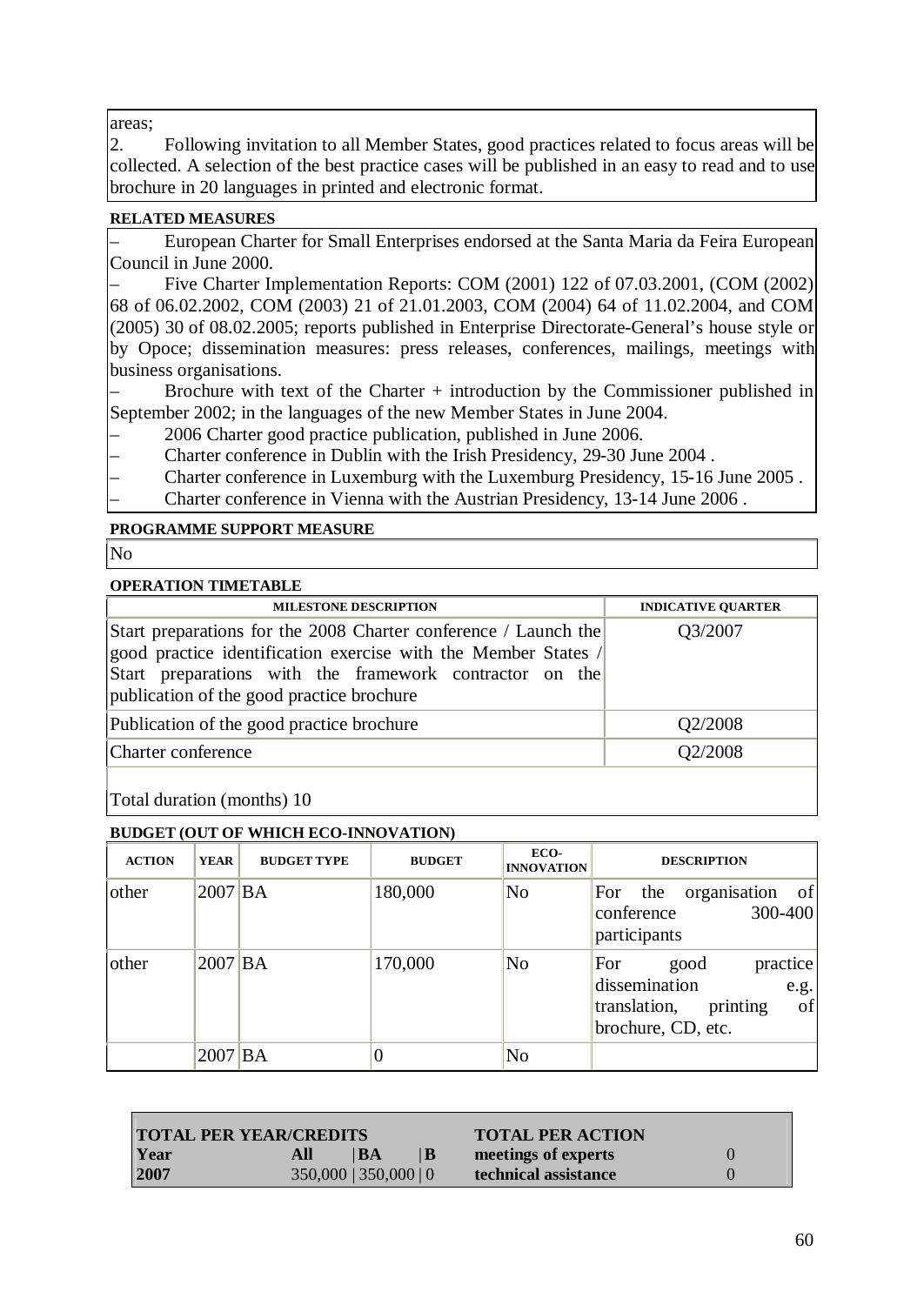| 2008<br>2009<br>2010<br>2011<br>2012<br>2013 | 0<br>0 | $\theta$<br>$\theta$<br>$\theta$<br>$\theta$<br>$\theta$<br>0 | $\mid 0 \mid$<br>$\theta$<br>$\theta$<br>$\theta$<br>$\theta$<br>$\theta$ | stockage for publications<br>services contracts<br>grants<br>seminars<br>other | 0<br>O<br>0<br>350,000 |
|----------------------------------------------|--------|---------------------------------------------------------------|---------------------------------------------------------------------------|--------------------------------------------------------------------------------|------------------------|
| <b>TOTAL</b><br>350,000                      |        |                                                               |                                                                           | <b>TOTAL FOR ECO-INNOVATION</b>                                                |                        |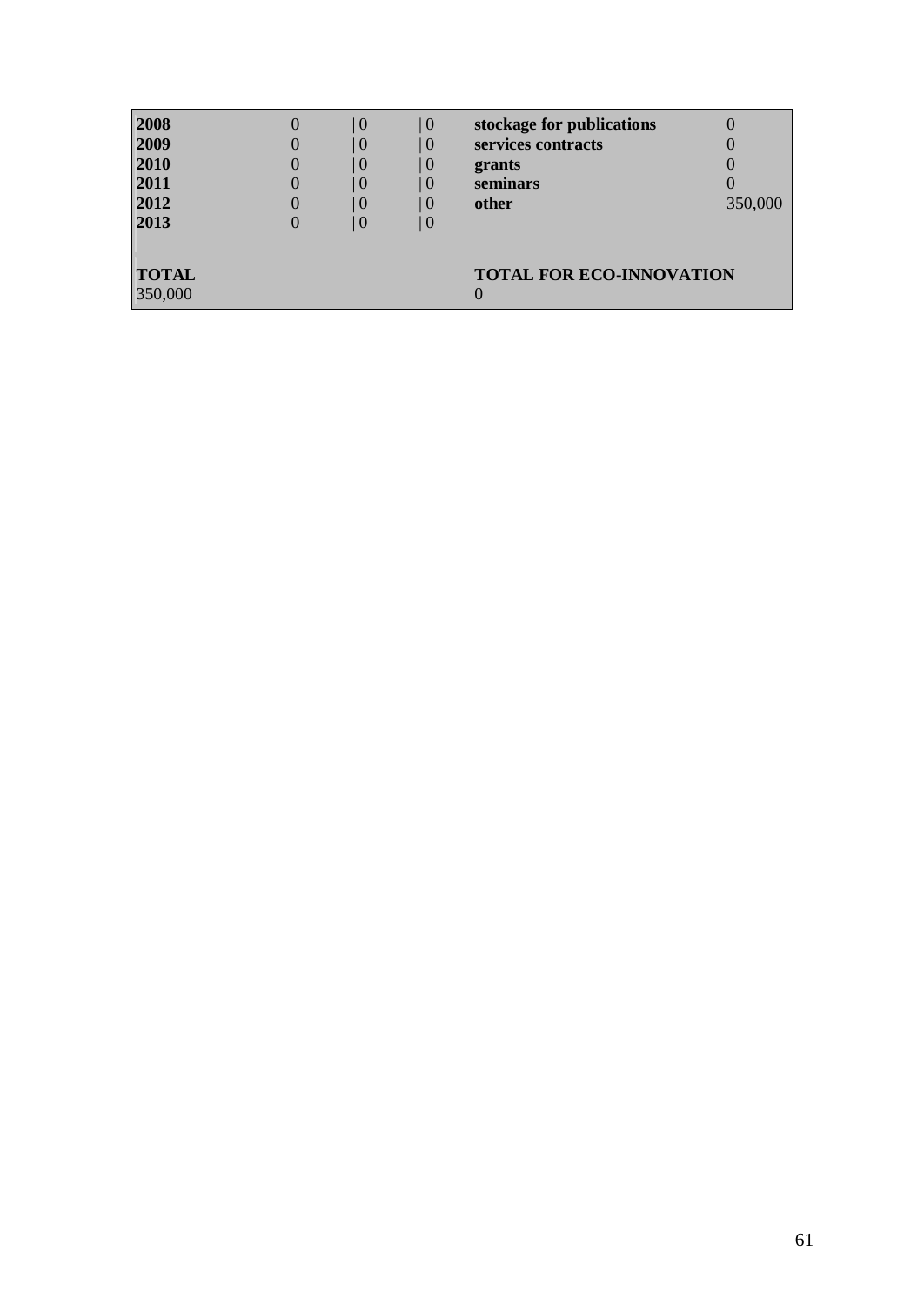# **STUDY ON SMES ACCESS TO PUBLIC PROCUREMENT**

# **YEAR**

2007

#### **IMPLEMENTING MEASURE NO**

ENT/CIP/07/E/

#### **POLITICAL PRIORITIES**

**SMEs** 

#### **OBJECTIVES OF THE IMPLEMENTING MEASURE**

- To promote SMEs growth and employment potential by facilitating their access to public procurement according to the priorities set out in the renewed Lisbon strategy and in the framework of the new public procurement directive.

- To update and complement the statistical and other information contained in the study report of 2004 to be used as a basis for possible policy support measures to encourage SMEs' access to public procurement at EU and national level.

- To update and complement the list of best practices covering both the awarding authorities and SMEs.

- To increase the level of awareness of awarding authorities and SMEs on best practices which help SMEs' participation in the public procurement markets.

#### **INDICATORS**

- Number of good practices identified by the study

- Number of sets of statistics and trends updated by the study

- Number of sets of new policy measures identified by the study

#### **TYPE OF IMPLEMENTING MEASURE**

Call for tender.

#### **DESCRIPTION**

The project aims at measuring progress in the participation of SMEs in European and national public procurement contracts updating and complementing the information contained in the project report published in 2004.

It will be made up of a study identifying good practices, specifying the success factors, as well as the progress that needs to be made in order to bring about greater SME participation in public procurement contracts and proposing procedures and/or instruments to measure the development and impact of instruments designed to promote SME participation in public procurement.

#### **RELATED MEASURES**

MAP project on SME access to public procurement (MAP 1.3/2004)

#### **PROGRAMME SUPPORT MEASURE**

No

#### **OPERATION TIMETABLE**

| <b>MILESTONE DESCRIPTION</b>                          | <b>INDICATIVE OUARTER</b> |
|-------------------------------------------------------|---------------------------|
| Call for tender published                             | Q2/2007                   |
| Contract signed and quick off meeting with contractor | Q4/2007                   |
| Final report                                          | Q3/2008                   |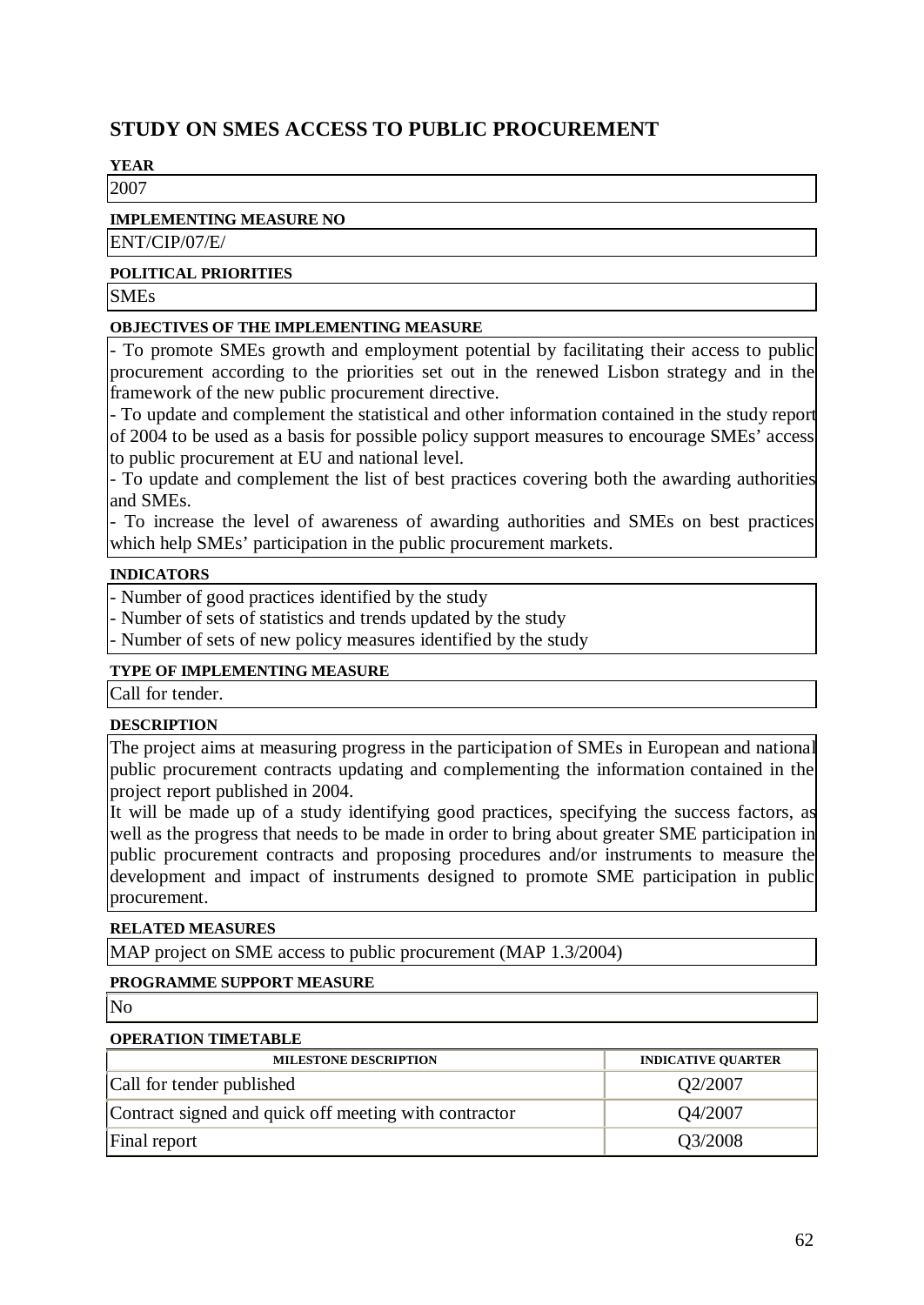|                            | <b>MILESTONE DESCRIPTION</b> |                                             | <b>INDICATIVE QUARTER</b> |                                 |                    |
|----------------------------|------------------------------|---------------------------------------------|---------------------------|---------------------------------|--------------------|
| Total duration (months): 8 |                              |                                             |                           |                                 |                    |
|                            |                              | <b>BUDGET (OUT OF WHICH ECO-INNOVATION)</b> |                           |                                 |                    |
| <b>ACTION</b>              | <b>YEAR</b>                  | <b>BUDGET TYPE</b>                          | <b>BUDGET</b>             | ECO-<br><b>TATALOUS</b> APPEALS | <b>DESCRIPTION</b> |

| <b>ACTION</b>             | <b>YEAR</b> | <b>BUDGET TYPE</b> | <b>BUDGET</b> | ECO-<br><b>INNOVATION</b> | <b>DESCRIPTION</b> |
|---------------------------|-------------|--------------------|---------------|---------------------------|--------------------|
| services contracts 2007 B |             |                    | 550,000       | No                        |                    |

| <b>TOTAL PER YEAR/CREDITS</b> |                  |                  |                  | <b>TOTAL PER ACTION</b>         |         |
|-------------------------------|------------------|------------------|------------------|---------------------------------|---------|
| Year                          | All              | <b>BA</b>        | $\mathbf{B}$     | meetings of experts             |         |
| 2007                          | $550,000 \mid 0$ |                  | 550,000          | technical assistance            |         |
| 2008                          |                  | $\left( \right)$ | $\left( \right)$ | stockage for publications       |         |
| 2009                          |                  | $\theta$         | ()               | services contracts              | 550,000 |
| 2010                          |                  | $\overline{0}$   | $\mid$ ()        | grants                          |         |
| 2011                          |                  | $\left( \right)$ | $\mid$ ()        | seminars                        |         |
| 2012                          |                  | $\Omega$         | $\mid$ ()        | other                           |         |
| 2013                          |                  | $\theta$         | $\mid$ ()        |                                 |         |
| <b>TOTAL</b><br>550,000       |                  |                  |                  | <b>TOTAL FOR ECO-INNOVATION</b> |         |

#### **CALL FOR TENDERS:**

**DATE OF PUBLICATION**

02/04/2007

**CLOSING DATE**

31/05/2007

#### **TIMETABLE FOR THE CALL**

June-October 2007 - Evaluation of tenders November 2007 - Signing of the contract November 2007-May 2008 - Contractor working

# **TOTAL INDICATIVE BUDGET FOR THE CALL**

 $550000 \in$ 

#### **DESCRIPTION OF THE CALL**

A general invitation to tender for a study on SMEs' access to public procurement.

#### **INDICATIVE SELECTION AND EVALUATION CRITERIA**

Quality of methodology proposed to collect and analyse data. Quality and methodology for the qualitative survey and analyses. Skills, efficiency, experience and reliability of the service provider.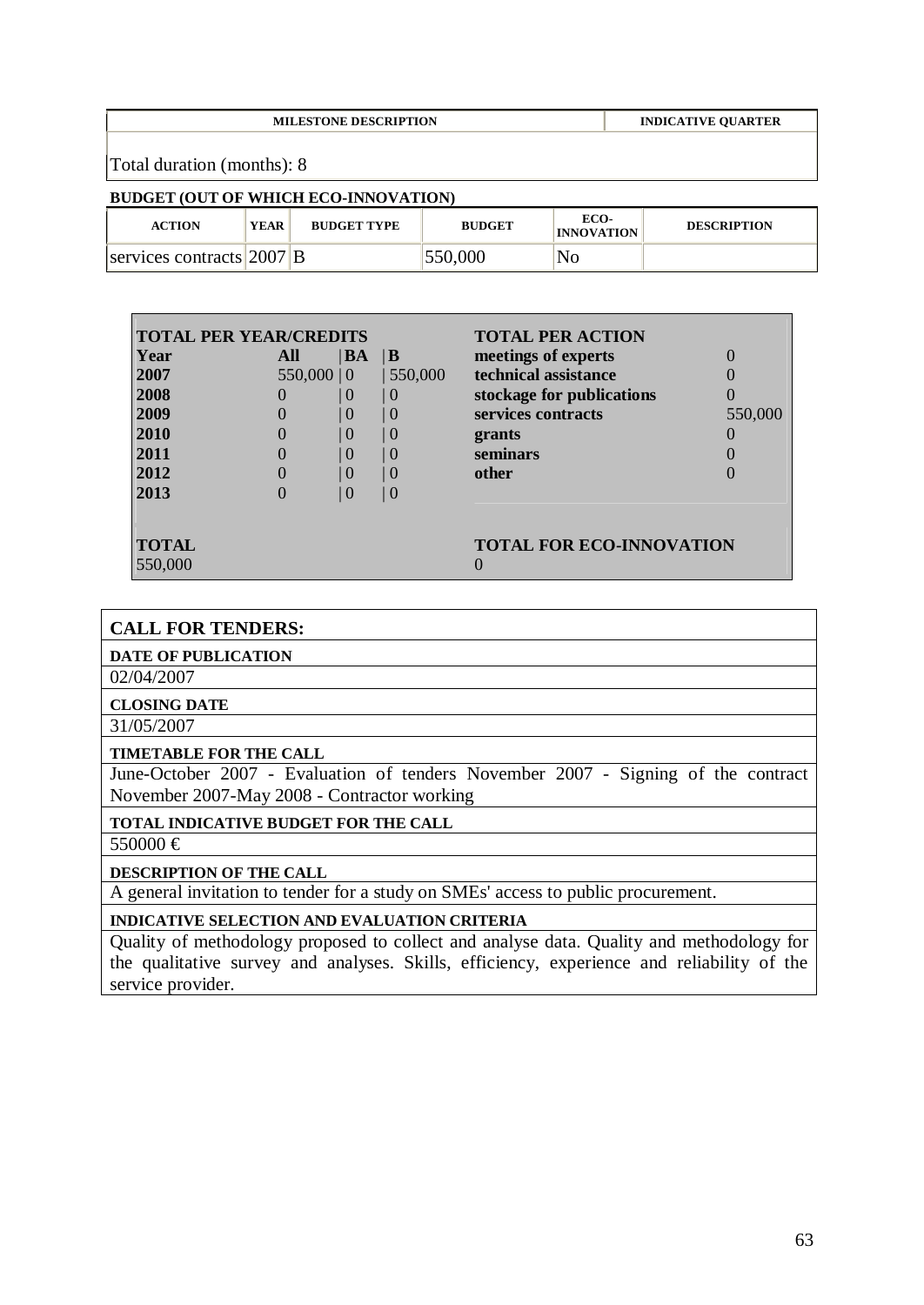# **ENHANCED COMPETITIVENESS OF SMES IN THE EU FOREST-BASED INDUSTRIES**

#### **YEAR**

2007

#### **IMPLEMENTING MEASURE NO**

ENT/CIP/07/E/

#### **POLITICAL PRIORITIES**

Innovation

#### **OBJECTIVES OF THE IMPLEMENTING MEASURE**

To foster the competitiveness of SMEs of the European forest-based industries, especially the woodworking industry (WWI) through a set of measures. These may include pilot projects seeking to improve management capacity for product and process innovation and market development. The specific needs of the New Member States and candidate countries are taken into account.

Linked to the Lisbon Agenda, the overall aim is to help to develop and improve entrepreneurship, including the up-take of innovation, as part of a new approach to business. In addition, the demand side will be furthered through training and information for users, including product and process designers, and managers.

#### **INDICATORS**

i) Number, scope and quality of projects (e.g. courses) developed and their potential target audience; Quality will be evaluated in relation to observed changes in management models and applied practices.

ii) Number, level and geographic range of the potential target audience and their capacity to foster the exchange of best practices and to generate further innovative thinking and practice. Exchange capacity and best practices will be covered by peer reviews.

iii) Scope, content and quality (based on audience evaluation) of events.

#### **TYPE OF IMPLEMENTING MEASURE**

Calls for tender (services contracts for devising training courses, preparations of workshops, etc.).

#### **DESCRIPTION**

The sectoral measures identified should improve the competitiveness of the EU WWI through the following types of project element:

i) education and training  $(E \& T)$  for SMEs, primarily for management and other technical professionals in the WWI and for key linked occupations (KLO);

ii) systems for solutions concerning product, process and service development (innovation);

iii) better information for end-users in the woodworking sector and KLO.

Examples of each of these elements are:

a) the development of education and training course elements for managers and other professionals in SMEs in the WWI and KLO; e.g.:

- improving management capacity in WWI SMEs;
- modules on wood for non-specialists such as architects, designers, planners, etc.;
- sectorially adapted "non-wood" modules for WWI specialists;

– specific E&T needs for SMEs in New Member States and candidate countries.

b) systems for solutions concerning innovative wood-related products, processes and services development. Emphasis on wood and composite materials, in particular those with potential for combining technical performance with safety and environmental compatibility (e.g.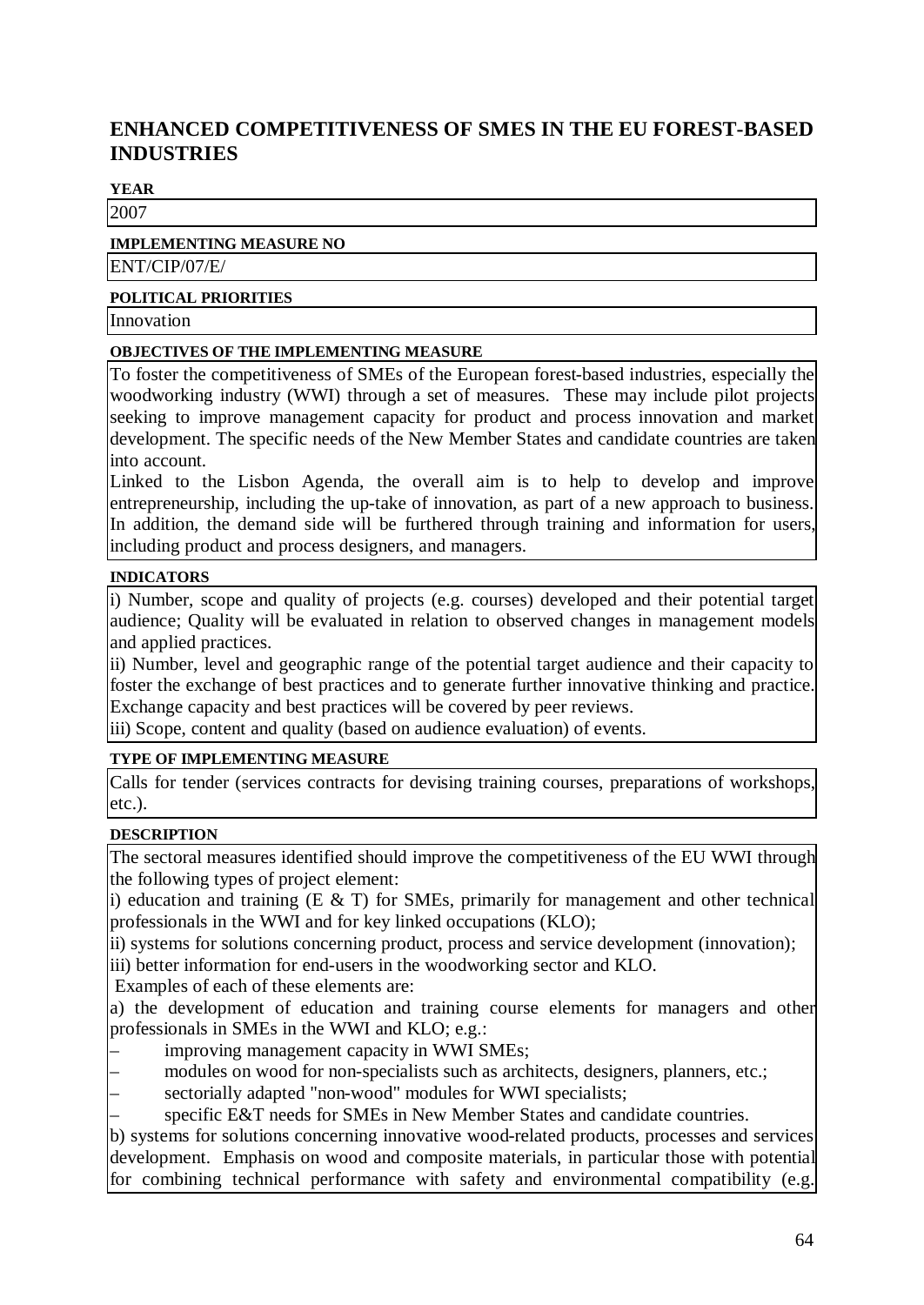thermal efficiency, prolonged working life, recoverability & recyclability); c) Better information and know-how on wood materials relating to the above actions.

#### **RELATED MEASURES**

Related measures include the "Road Map 2010" initiative", run by the EU woodworking industries and the "Enhanced Use of Wood Working Group', run by DG Enterprise (2001- 2005).

Both these measures respond to the fact that the woodworking industries have a fragmented structure and are dominated by SMEs. They meet with increasing competition from low-cost wood-producting and exporting countries.

#### **PROGRAMME SUPPORT MEASURE**

No

• (c) Evaluation of specific aspects or specific implementation measures in relation to this programme.

#### **OPERATION TIMETABLE**

| <b>MILESTONE DESCRIPTION</b>                                                                                                                                                                                                    | <b>INDICATIVE OUARTER</b> |
|---------------------------------------------------------------------------------------------------------------------------------------------------------------------------------------------------------------------------------|---------------------------|
| Tentative indicative Work Programme (2007-2011). As<br>numbered above: elements i) and ii) Phase $1$ (2007-2008); iii)<br>Phase 1 (2011). As numbered above: elements i) and ii) Phase 1<br>$(2007 – 8)$ ; iii) Phase 1 (2011). | Q1/2007                   |
| As numbered above: iii) Phase 1 (2009).                                                                                                                                                                                         | Q1/2009                   |
| As numbered above: i) and ii) Phase $2(2010)$ .                                                                                                                                                                                 | Q1/2010                   |
|                                                                                                                                                                                                                                 |                           |

Total duration (months): 72

| <b>ACTION</b>                  | <b>YEAR</b>         | <b>BUDGET TYPE</b> | <b>BUDGET</b> | ECO-<br><b>INNOVATION</b> | <b>DESCRIPTION</b>                    |
|--------------------------------|---------------------|--------------------|---------------|---------------------------|---------------------------------------|
| meetings of experts $ 2007 BA$ |                     |                    | 10,000        | No                        |                                       |
| services contracts             | $2007$ B            |                    | 185,000       | No                        |                                       |
| services contracts             | $2008$ <sub>B</sub> |                    | 195,000       | No                        |                                       |
| other                          | $2009$ <sub>B</sub> |                    | 90,000        | No                        | Workshops<br>and<br>supporting media. |

| <b>TOTAL PER YEAR/CREDITS</b> |                  |                |                            | <b>TOTAL PER ACTION</b>         |                  |
|-------------------------------|------------------|----------------|----------------------------|---------------------------------|------------------|
| Year                          | All              | BA             | B                          | meetings of experts             | 10,000           |
| 2007                          |                  |                | 195,000   10,000   185,000 | technical assistance            |                  |
| 2008                          | $195,000 \mid 0$ |                | 195,000                    | stockage for publications       | $\left( \right)$ |
| 2009                          | 90,000           | $\overline{0}$ | 90,000                     | services contracts              | 380,000          |
| 2010                          | $\theta$         | O              | $\left($                   | grants                          |                  |
| 2011                          |                  | $\overline{0}$ | ()                         | seminars                        |                  |
| 2012                          |                  | 1 O            | ()                         | other                           | 90,000           |
| 2013                          |                  | ()             | ()                         |                                 |                  |
|                               |                  |                |                            |                                 |                  |
| <b>TOTAL</b>                  |                  |                |                            | <b>TOTAL FOR ECO-INNOVATION</b> |                  |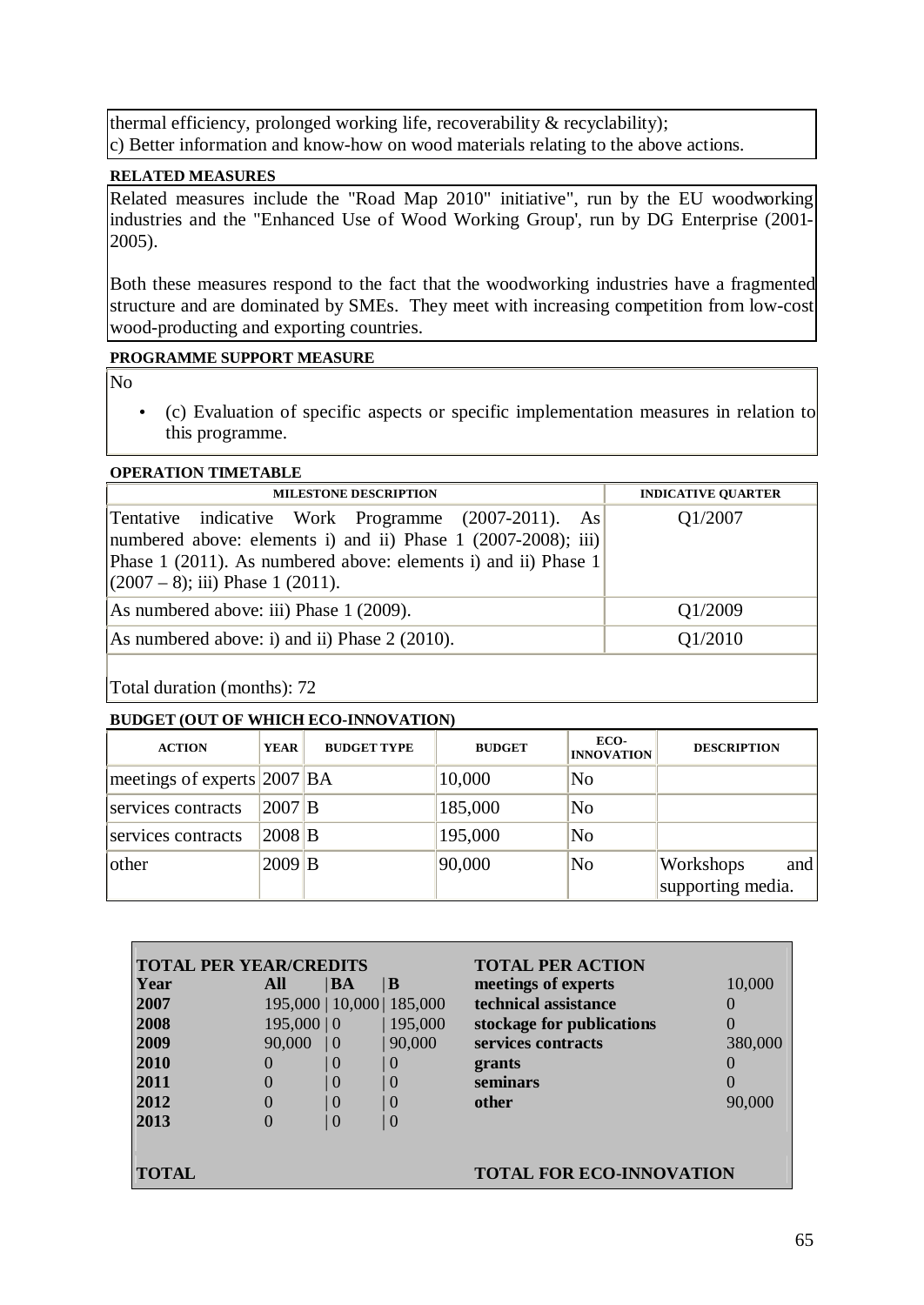#### **CALL FOR TENDERS:**

#### **DATE OF PUBLICATION**

15/02/2007

#### **CLOSING DATE**

15/04/2007

#### **TIMETABLE FOR THE CALL**

Publication : 15/02/2007 (estimation)

Closing date : 15/04/2007 (estimation)

Evaluation : between the 1st and 31st of May 2007 (estimation)

Submission of the evaluation report to R1 : between the 1st and 30th of June 2007 (estimation) Contract signature : between the 1st and 31st of July 2007 (estimation).

#### **TOTAL INDICATIVE BUDGET FOR THE CALL**

185000 €

#### **DESCRIPTION OF THE CALL**

The sectoral measures identified are to improve the competitiveness of the EU WWI through the following types of project element: i) education and training ( $E \& T$ ) for SMEs, primarily for management and other technical professionals in the WWI & for key linked occupations (KLO); ii) systems for solutions concerning product, process and service development (innovation); iii) better information for end-users in the woodworking sector and KLO. Examples of each of these elements are: i) the development of education and training course elements for managers and other professionals in SMEs in the WWI and KLO;e.g.: – improving management capacity in WWI SMEs; – modules on wood for non-specialists such as architects, designers, planners, etc.; – sectorially adapted "non-wood" modules for WWI specialists; – specific E&T needs for SMEs in New Member States and candidate countries. ii) systems for solutions concerning innovative wood-related products, processes and services development. Emphasis on wood and composite materials, in particular those with potential for combining technical performance with safety and environmental compatibility (e.g. thermal efficiency, prolonged working life, recoverability & recyclability); iii) Better information and know-how on wood materials relating to the above actions.

#### **INDICATIVE SELECTION AND EVALUATION CRITERIA**

1. FINANCIAL AND ECONOMIC CAPACITY 1.1. Sufficient overall economic and financial capacity to guarantee continuous and satisfactory performance throughout the envisaged lifetime of the contract, in order to carry out the work as specified.

2. TECHNICAL AND PROFESSIONAL CAPACITY 2.1. The reliability of the Tenderer to perform the services required in terms of human, technical and other relevant resources. 2.2 Capacity for and experience of oral and written expression in English and several other EU languages (e.g. conducting interviews, holding meetings, writing notes and reports, etc.) as well as the drafting in English of clear, detailed but concise, written technical reports. 2.3. Knowledge of and know-how related to education and training issues, structures and means in the sub-sectors and at the levels which are relevant. 2.4 A good quality of capacity for and experience of information handling in the public and/or private sectors. 2.5. Knowledge of the EU woodworking sector and related key occupations, as well as those of other relevant national institutions. Evaluation criteria and weighting (indicative) Criteria 1. Relevance 2. Quality of the support action 3. Potential impact 4. Quality of the management 5. Mobilisation of resources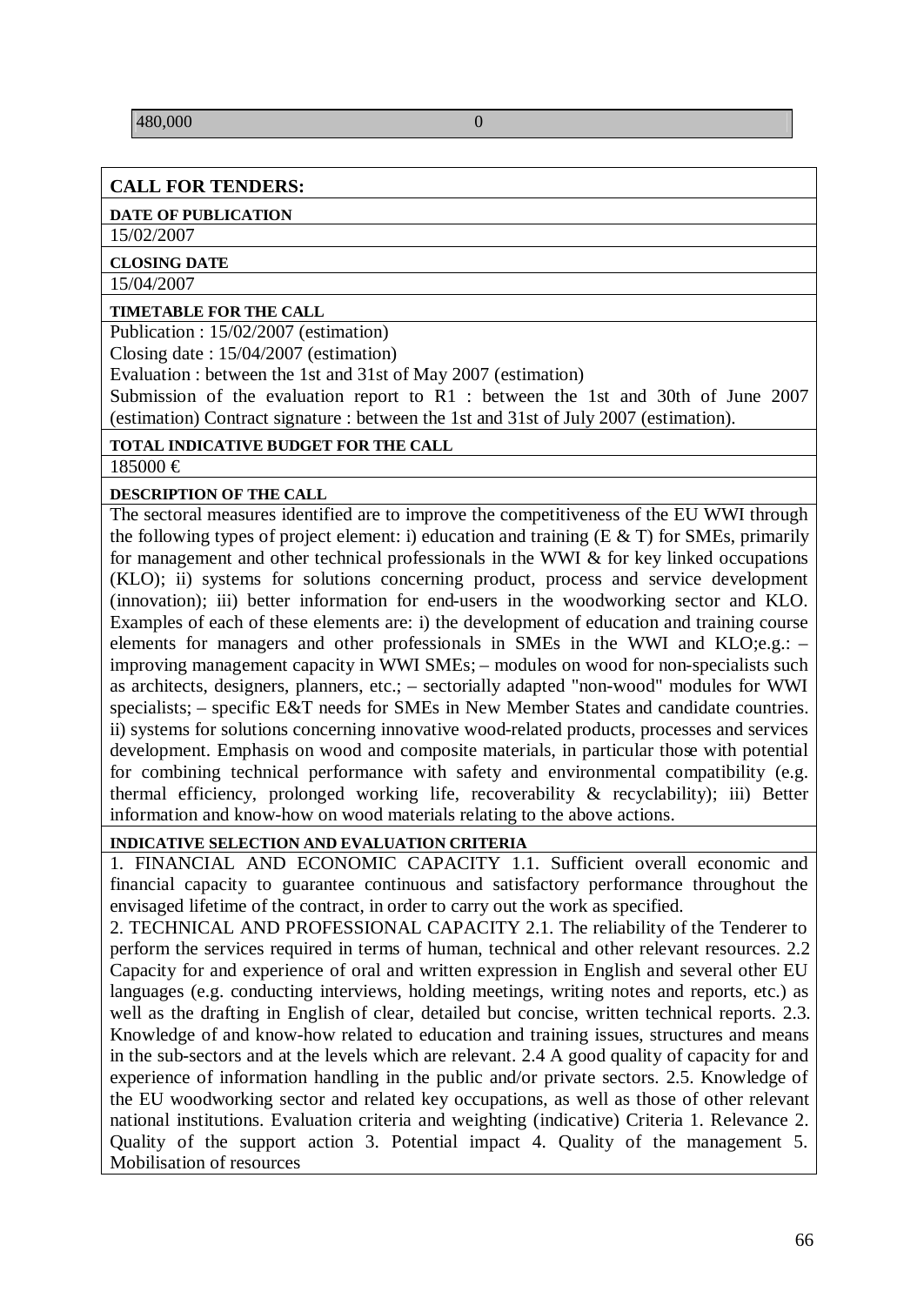# **DISSEMINATION OF AGRO-FOOD INDUSTRY INNOVATION**

# **YEAR**

2007

#### **IMPLEMENTING MEASURE NO**

ENT/CIP/07/E/

#### **POLITICAL PRIORITIES**

Innovation

#### **OBJECTIVES OF THE IMPLEMENTING MEASURE**

Disseminate to the agro-food SMEs within the 25 Member States the necessary information for innovation in their field of activities by way of appropriate regional conferences ;

To favour the exchange of good practices;

To favour the cooperation between SMEs and other local, national and international bodies;

To highlight accomplishments.

#### **INDICATORS**

• Number of SMEs, relevant associations, public administrations disseminator agents involved in the related fields, reached by this CIP action.

• Outputs: timely reports including conclusions on possible co-operations and good practices for innovation purposes explained to key stakeholders.

#### **TYPE OF IMPLEMENTING MEASURE**

Call for tender.

#### **DESCRIPTION**

Dissemination of results of the research carried in the Agri-Food Sector during the « Food for Life » Platform (and other working groups) to SMEs by the way of the "cascade effect" using monitored focus groups, such as regional conferences, as staging posts - target for completion end 2008.

#### **RELATED MEASURES**

Training of disseminators.

#### **PROGRAMME SUPPORT MEASURE**

No

• (d) Dissemination of appropriate information in relation to this programme.

#### **OPERATION TIMETABLE**

| <b>MILESTONE DESCRIPTION</b> | <b>INDICATIVE QUARTER</b> |
|------------------------------|---------------------------|
| Launch of call               | Q2/2007                   |
| Selection of the contractor  | Q2/2007                   |
| First event                  | Q4/2007                   |
|                              |                           |

Total duration (months) 24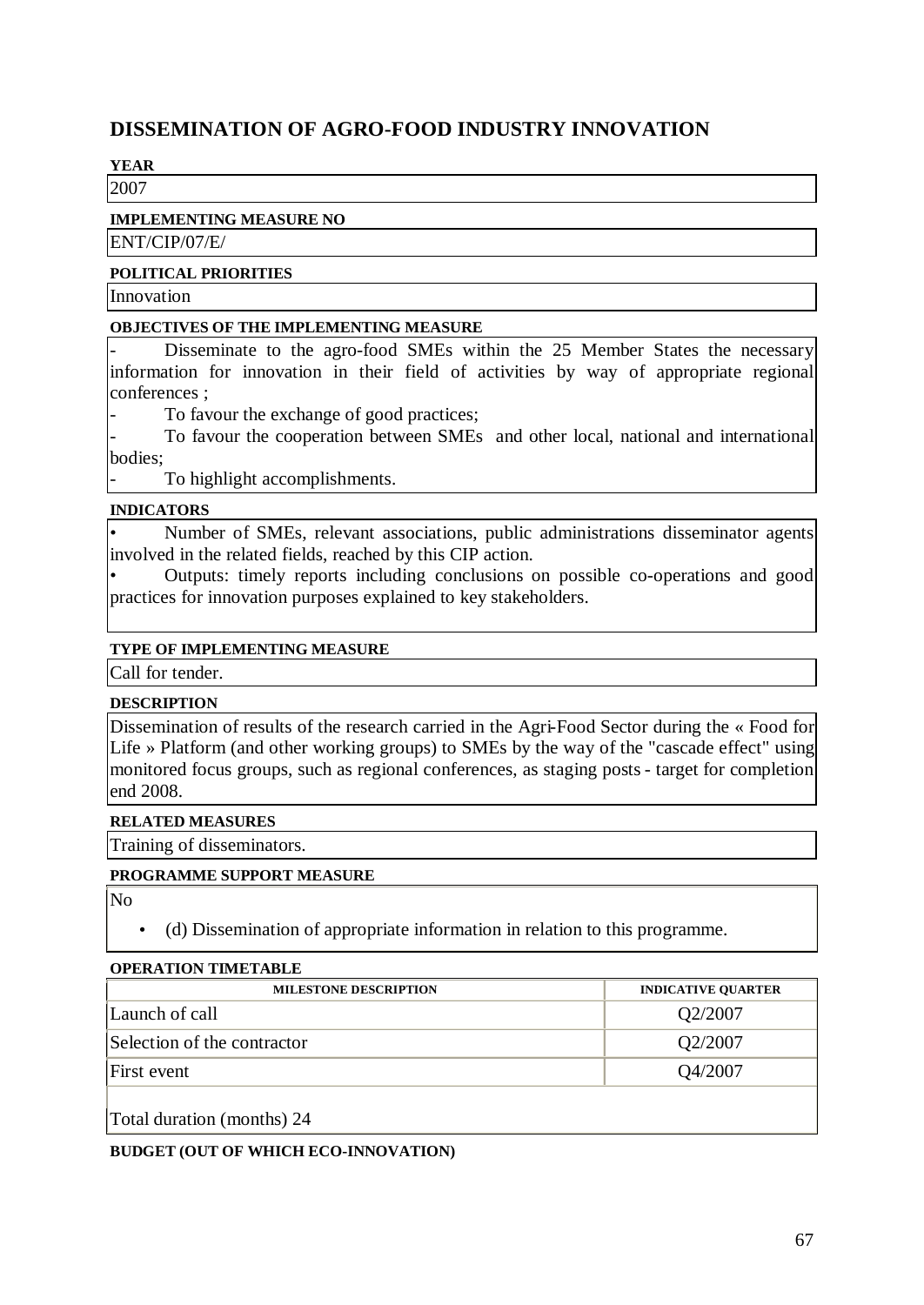| <b>ACTION</b>                       | YEAR      | <b>BUDGET TYPE</b> | <b>BUDGET</b> | ECO-<br><b>INNOVATION</b> | <b>DESCRIPTION</b> |
|-------------------------------------|-----------|--------------------|---------------|---------------------------|--------------------|
| technical assistance $ 2007 BA$     |           |                    | 150,000       | Yes                       |                    |
| $ t$ echnical assistance $ 2008 BA$ |           |                    | 250,000       | Yes                       |                    |
|                                     | $2007$ BA |                    |               | No                        |                    |

| <b>TOTAL PER YEAR/CREDITS</b> |                           |                |                      | <b>TOTAL PER ACTION</b>                    |                  |
|-------------------------------|---------------------------|----------------|----------------------|--------------------------------------------|------------------|
| Year                          | All                       | $\mathbf{B}$   | $\parallel$ <b>B</b> | meetings of experts                        | $\left( \right)$ |
| 2007                          | $150,000$   $150,000$   0 |                |                      | technical assistance                       | 400,000          |
| 2008                          | $250,000$   $250,000$   0 |                |                      | stockage for publications                  |                  |
| 2009                          |                           | $\theta$       | 0                    | services contracts                         |                  |
| 2010                          |                           | $\theta$       | 0                    | grants                                     |                  |
| 2011                          |                           | $\overline{0}$ | 0                    | seminars                                   |                  |
| 2012                          |                           | $\overline{0}$ | $\overline{0}$       | other                                      |                  |
| 2013                          |                           | $\theta$       | ()                   |                                            |                  |
| <b>TOTAL</b><br>400,000       |                           |                |                      | <b>TOTAL FOR ECO-INNOVATION</b><br>400,000 |                  |

### **CALL FOR TENDERS:**

#### **DATE OF PUBLICATION**

16/03/2007

#### **CLOSING DATE**

16/05/2007

#### **TIMETABLE FOR THE CALL**

1. drafting Terms of Reference:11/2006

- 2. publication pre-information notice:01/2007
- 3. publication of contract notice:03/2007
- 4. opening tenders:05/2007
- 5. evaluation report:06/2007
- 6. award decision: 06/2007
- 7. signing the contract:06/2007

#### **TOTAL INDICATIVE BUDGET FOR THE CALL**  $150000 \in$

#### **DESCRIPTION OF THE CALL**

An open call for tender procedure for a service contract to provide us with the following services: - Target the agro-food SMEs within the 25 Member States and give them the necessary information for innovation in their field of activities by way of appropriate regional conferences; - To favour the exchange of good practices - To favour the cooperation between SMEs and other local, national and international bodies. - To highlight accomplishments.

#### **INDICATIVE SELECTION AND EVALUATION CRITERIA**

- 1. Selection criteria
- financial and economic capacity
- technical and professional capacity
- 2. Evaluation criteria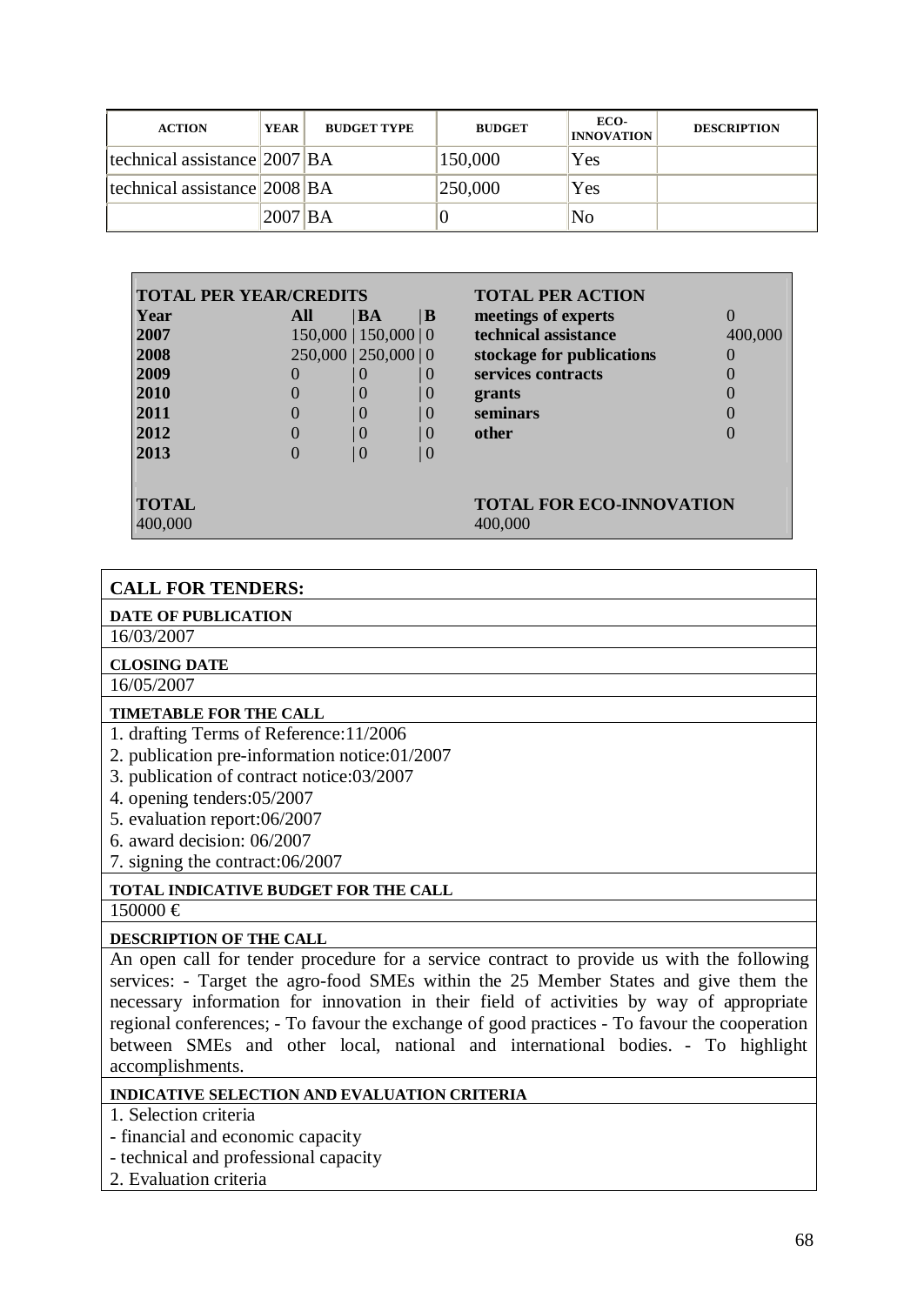- understanding of the objectives
- quality of the information dissemination sessions
- clarity and feasibility of the work programme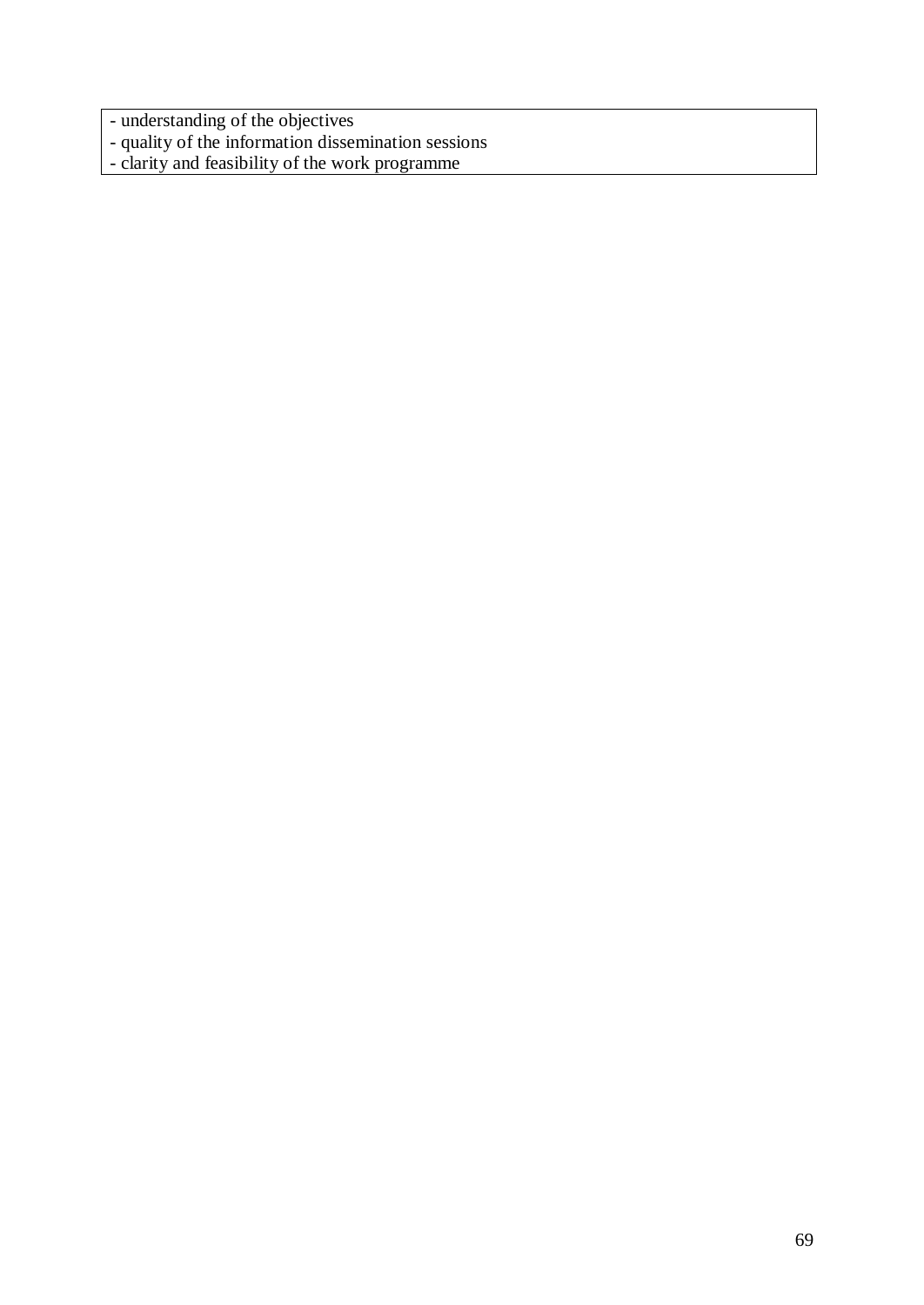# **(F) ENTERPRISE AND INNOVATION RELATED ECONOMIC AND ADMINISTRATIVE REFORM**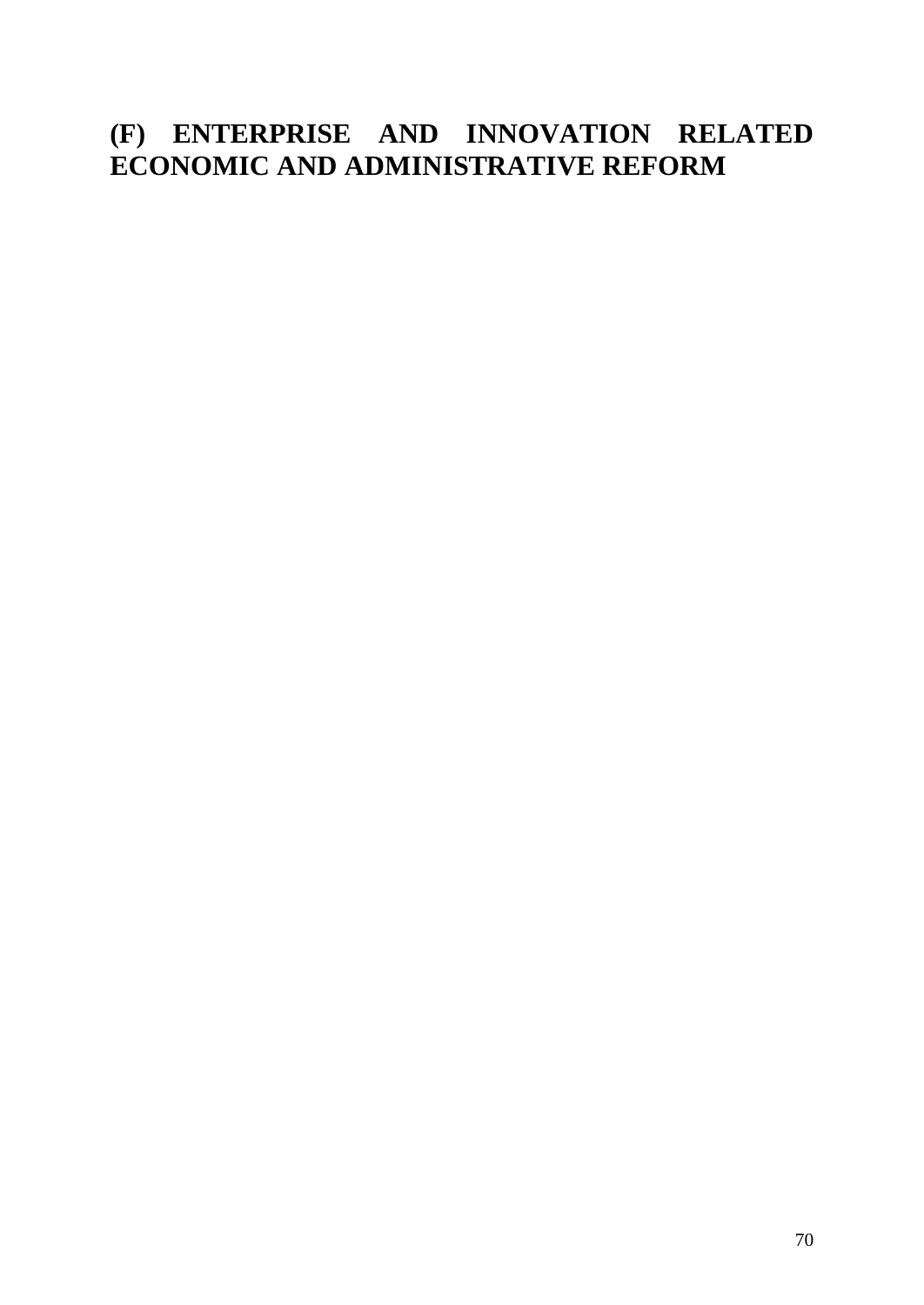# **CONFERENCE ON STREAMLINING THE IMPLEMENTATION OF ENVIRONMENT-RELATED REGULATORY REQUIREMENTS**

#### **YEAR**

2007

#### **IMPLEMENTING MEASURE NO**

ENT/CIP/07/F/

#### **POLITICAL PRIORITIES**

Better regulation

#### **OBJECTIVES OF THE IMPLEMENTING MEASURE**

Take stock of the implementation of recommendations formulated in the Best Report on "Streamlining and simplification of environment-related regulatory requirements for companies" (June 2007) - follow-up of the project MAP 3.4/4

#### **INDICATORS**

a) Number and composition of participants to the conference.

b) Feedback of participants.

#### **TYPE OF IMPLEMENTING MEASURE**

Use of existing framework contracts.

#### **DESCRIPTION**

As part of their national Better Regulation strategies many countries are streamlining the administrative requirements of environmental regulation to reduce the burden imposed on businesses, whilst still respecting EU Directives on the environment. These measures take a variety of forms (e.g. compliance assistance tools, modifying the permitting framework), and there is considerable scope for learning from good/best practices in other countries. The conference will be a follow-up of the recommendations of the study presented at the conference of 22/6/06. Member States will update delegates on progress made with initiatives described in the BEST report of June 2006 and will present new concrete examples of successful streamlining measures and the reasons for their success. Overall, the use of these examples presented will improve the cost-effectiveness, proportionality and coherence of transposition of EU legislation at the Member State level.

#### **RELATED MEASURES**

BEST report, 22 June 2006, 'Streamlining and simplification of environment-related regulatory requirements for companies'. Final report of the best project expert group - May 2006

• Conference on 'Reducing Burdens on Industry: Simplifying the Implementation of Environmental Regulation. 22 June 2006

#### **PROGRAMME SUPPORT MEASURE**

No

#### **OPERATION TIMETABLE**

| <b>MILESTONE DESCRIPTION</b>                                                        | <b>INDICATIVE OUARTER</b> |
|-------------------------------------------------------------------------------------|---------------------------|
| Conference (end september 2007) on the follow up of BEST<br>project recommandations | Q3/2007                   |
|                                                                                     |                           |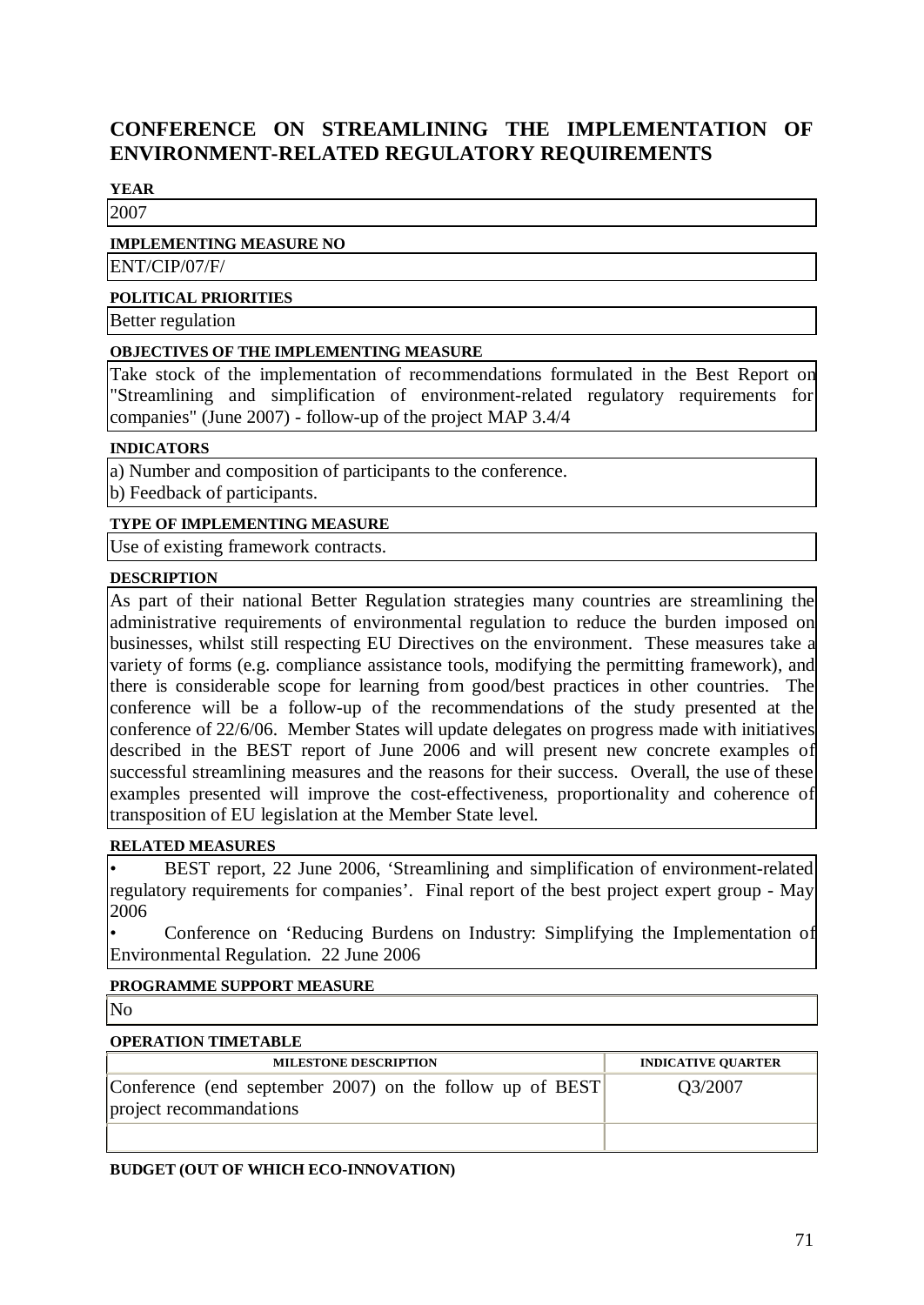| <b>ACTION</b>               | <b>YEAR</b> | <b>BUDGET TYPE</b> | <b>BUDGET</b> | ECO-<br><b>INNOVATION</b> | <b>DESCRIPTION</b> |
|-----------------------------|-------------|--------------------|---------------|---------------------------|--------------------|
| services contracts  2007  B |             |                    | 60,000        | N <sub>0</sub>            |                    |
|                             | 2007 BA     |                    |               | N <sub>0</sub>            |                    |
|                             | 2007 BA     |                    |               | No                        |                    |

| <b>TOTAL PER YEAR/CREDITS</b> |                 |                     |        | <b>TOTAL PER ACTION</b>         |        |
|-------------------------------|-----------------|---------------------|--------|---------------------------------|--------|
| Year                          | All             | BA <br>$\mathbf{B}$ |        | meetings of experts             |        |
| 2007                          | $60,000 \mid 0$ |                     | 60,000 | technical assistance            |        |
| 2008                          |                 | 0<br>  ()           |        | stockage for publications       |        |
| 2009                          |                 | 10<br>0             |        | services contracts              | 60,000 |
| 2010                          |                 | 0<br>$\theta$       |        | grants                          |        |
| 2011                          |                 | $\vert$ ()<br>0     |        | seminars                        |        |
| 2012                          |                 | $\mid$ ()<br>  ()   |        | other                           |        |
| 2013                          |                 | 0<br>  0            |        |                                 |        |
| <b>TOTAL</b><br>60,000        |                 |                     |        | <b>TOTAL FOR ECO-INNOVATION</b> |        |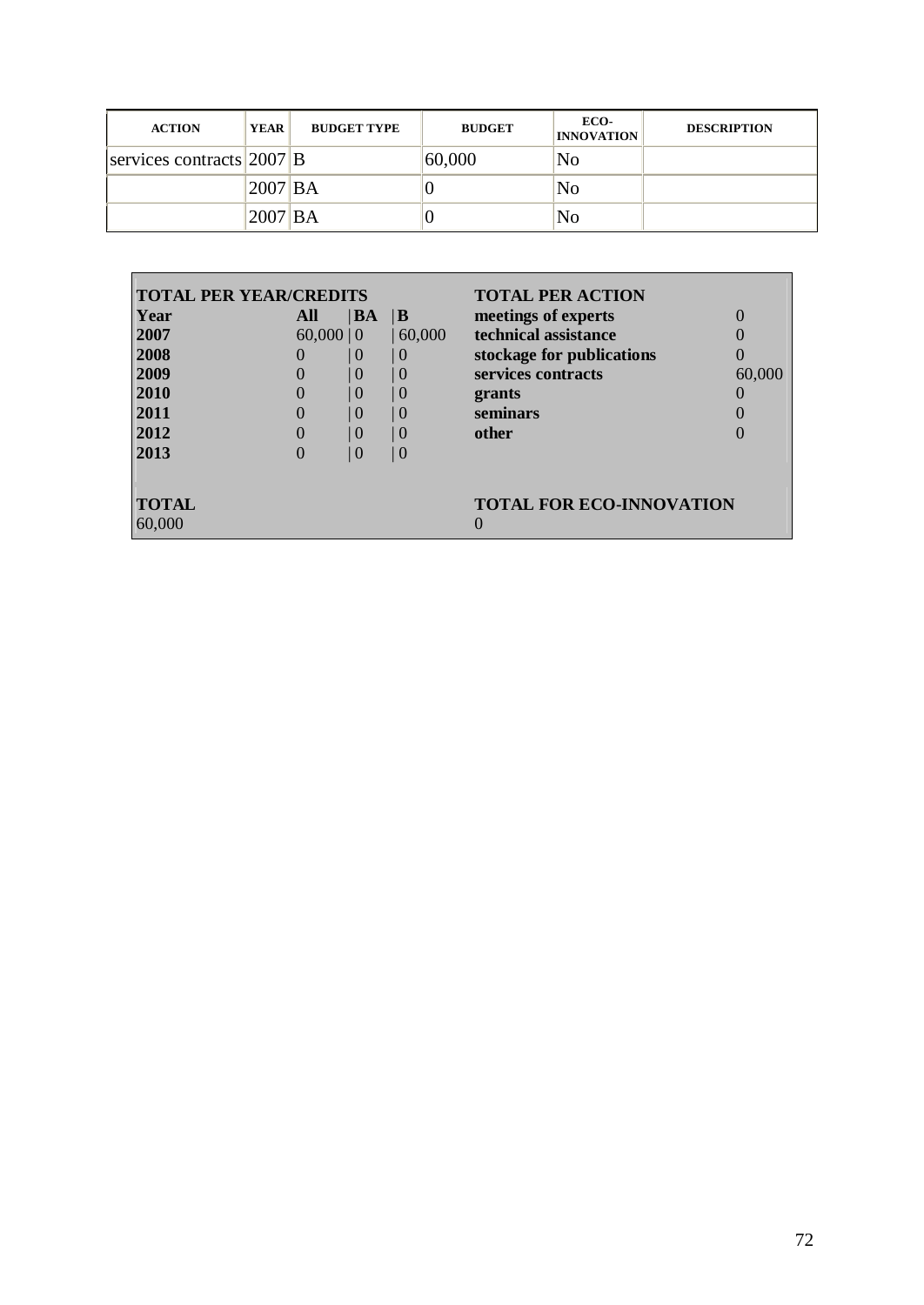# **PEER REVIEWS BY THE OECD ON BETTER REGULATION PRACTICES**

## **YEAR**

2007

### **IMPLEMENTING MEASURE NO**

ENT/CIP/07/F/

#### **POLITICAL PRIORITIES**

Better regulation

### **OBJECTIVES OF THE IMPLEMENTING MEASURE**

Following the ongoing SIGMA (OECD) implementing measure that examines the regulatory environment in the 10 "new" Member States, the proposed implementing measure aims at extending the analysis to the old EU 15 Member States. The measure should lead to an improved understanding of Better Regulation practices, exchanging experiences and making recommendations for promoting best practices in the area of Better Regulation, covering their recent Better Regulation developments and situation. This review was foreseen in the March 2005 Communication on Better Regulation for growth and jobs.

The work will contribute to substantially improve the knowledge on this topic to better focus Member States National Reform Programmes under the Lisbon agenda.

### **INDICATORS**

Peers- review reports to be done by the OECD presenting the state of play of the national regulatory environment and tools and proposing some country-specific recommendations.

1. Participation

Number of Member States participating in the reviews (target: 15)

2. Quantitave: 15 country reports and one synthesis report to be made public through a web publication.

3. Qualitative: relevance of the OECD recommendations to be addressed to the Member States in the country reports to be validated by the degree of Member States acceptance to proceed with their implementation.

4. Impact:

The number of reforms the reports flag as still being needed to be put in place in the Member States concerned.

### **TYPE OF IMPLEMENTING MEASURE**

The measure will be implemented by a grant to the OECD using the standard contribution agreement with international organisations proposed by DG AIDCO in 2004, in accordance with the General framework Agreement between the EU and the OECD on contracting principles (signed on the 4/4/2006). Clearance from DG BUDG as regards the appropriateness of the above contractual arrangement for this project has already been secured.

### **DESCRIPTION**

The implementing measure would first set a baseline against which to assess the country regulatory management capacities. The baseline used for such reviews is usually based on the OECD regulatory reform standards of best practices. The project will then, for each country, consist in peer reviews identifying, against the identified baseline, strengths and weaknesses in the national legal/institutional and regulatory management frameworks, the capacities of the responsible institutions, the state of introduction, development and practical use of Better Regulation practices regarding new and existing legislation. A series of individual country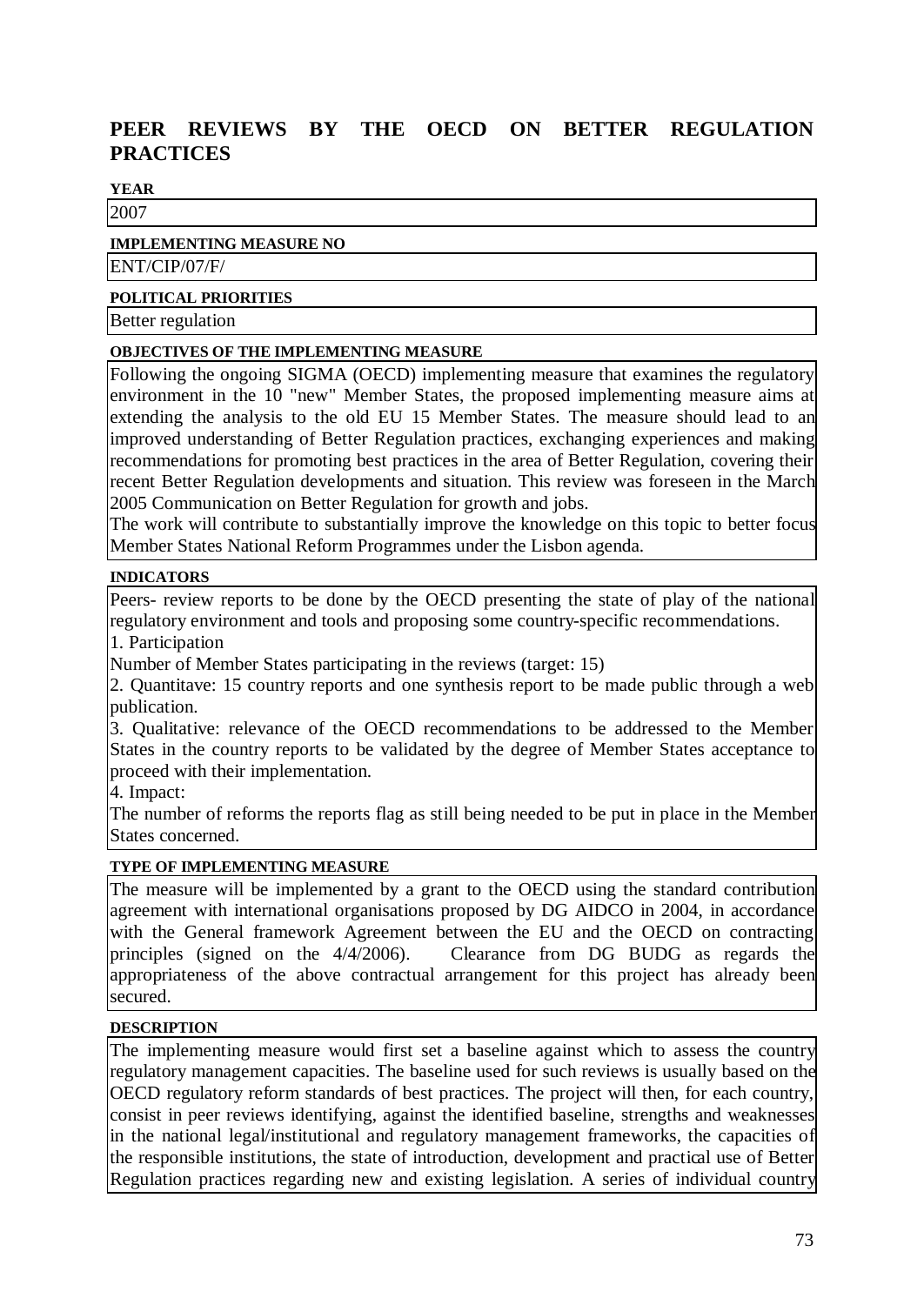specific reports, destined to the Commission and the Member State concerned, will be produced. After completion the 15 individual reports, an aggregated synthesis report will be produced looking at the overall regulatory policy outcomes of the 15 reviews, bringing together the findings and presenting a possible work programme for future implementation, for the countries to tackle gaps, problems and weaknesses identified during the review exercise.

### **RELATED MEASURES**

A similar implementing measure (peer reviews on governance) is currently ongoing in the 10 "new" EU MS under the SIGMA (OECD)/ DG ELARG initiative. The current implementing measure is planned to be completed by end of 2006. An extension of the SIGMA programme to the two new MS (Bulgaria and Romania) is also planned for 2007 (financed by DG ELARG).

### **PROGRAMME SUPPORT MEASURE**

No

• (a) Analysis and monitoring of competitiveness and sectoral issues, including for the Commission's annual report on the competitiveness of European industry.

| <b>OPERATION TIMETABLE</b>                                                  |                           |  |  |  |  |  |  |
|-----------------------------------------------------------------------------|---------------------------|--|--|--|--|--|--|
| <b>MILESTONE DESCRIPTION</b>                                                | <b>INDICATIVE QUARTER</b> |  |  |  |  |  |  |
| Phase 1: Baseline development for each country; kick-off<br>meetings.       | Q2/2007                   |  |  |  |  |  |  |
| Phase 2: 15 peer reviews.                                                   | Q1/2008                   |  |  |  |  |  |  |
| Phase 3: final reports, synthesis, concluding meetings in Member<br>States. | Q1/2009                   |  |  |  |  |  |  |
|                                                                             |                           |  |  |  |  |  |  |

Total duration (months) 24

### **BUDGET (OUT OF WHICH ECO-INNOVATION)**

| <b>ACTION</b> | <b>YEAR</b> | <b>BUDGET TYPE</b> | <b>BUDGET</b> | ECO-<br><b>INNOVATION</b> | <b>DESCRIPTION</b>     |       |
|---------------|-------------|--------------------|---------------|---------------------------|------------------------|-------|
| <b>other</b>  | $2007$ B    |                    | 700,000       | N <sub>o</sub>            | Framework<br>Agreement | Grant |
| <b>other</b>  | $2008$ B    |                    | 300,000       | N <sub>o</sub>            | Framework<br>Agreement | Grant |

| <b>TOTAL PER YEAR/CREDITS</b> |                  |           |                | <b>TOTAL PER ACTION</b>         |           |
|-------------------------------|------------------|-----------|----------------|---------------------------------|-----------|
| Year                          | All              | <b>BA</b> | IВ             | meetings of experts             |           |
| 2007                          | $700,000 \mid 0$ |           | 700,000        | technical assistance            |           |
| 2008                          | 300,000   0      |           | 300,000        | stockage for publications       |           |
| 2009                          | $\mathbf{O}$     | $\theta$  | 0              | services contracts              |           |
| 2010                          |                  | $\Omega$  | $\overline{0}$ | grants                          |           |
| 2011                          |                  | $\theta$  | $\mid$ ()      | seminars                        |           |
| 2012                          |                  | $\Omega$  | $\overline{0}$ | other                           | 1,000,000 |
| 2013                          |                  | $\Omega$  | $\vert$ ()     |                                 |           |
| <b>TOTAL</b><br>1,000,000     |                  |           |                | <b>TOTAL FOR ECO-INNOVATION</b> |           |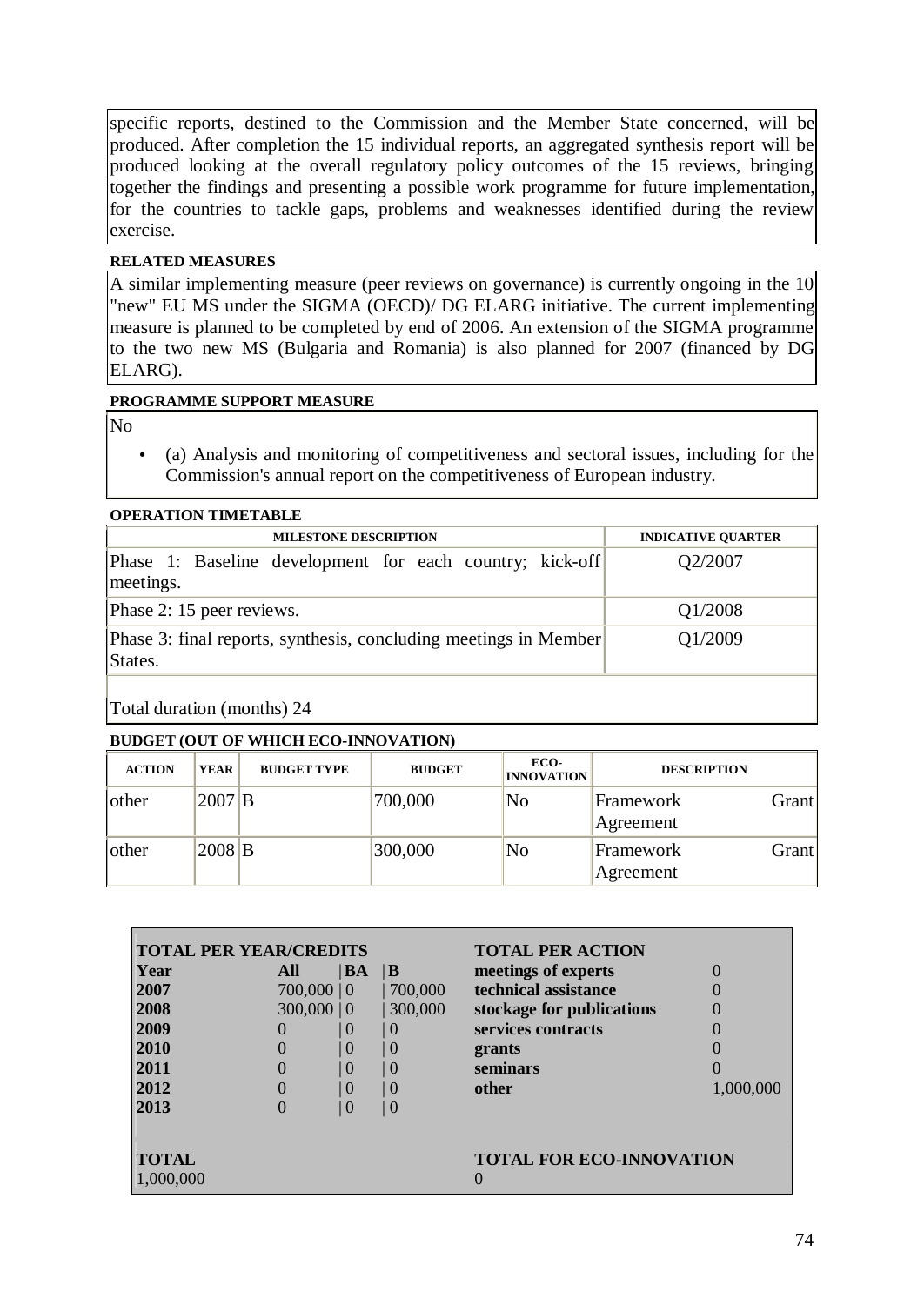## **CALL FOR PROPOSALS:**

### **TIMETABLE FOR THE CALL**

First quarter 2007

# **TOTAL INDICATIVE BUDGET FOR THE CALL**

 $1000000 \in$ 

#### **DESCRIPTION OF THE CALL AND EVALUATION PROCEDURE**

An ad hoc call for proposal has been addressed to the OECD in October 2006, which is the sole international organisation able to execute the implementing measure. Based on OECD's proposal we will examine the feasibility of concluding a standard contribution Agreement

### **INDICATIVE SELECTION AND EVALUATION CRITERIA**

In cases of work outsourced to other international organisations by means of ad hoc grant agreements, the evaluation of proposals is done through an ad hoc procedure as regards the content, deadlines and deliverables. The Commission will examine the OECD proposal on the basis of its coherence with the peer reviews already done under the SIGMA EU ten programmes.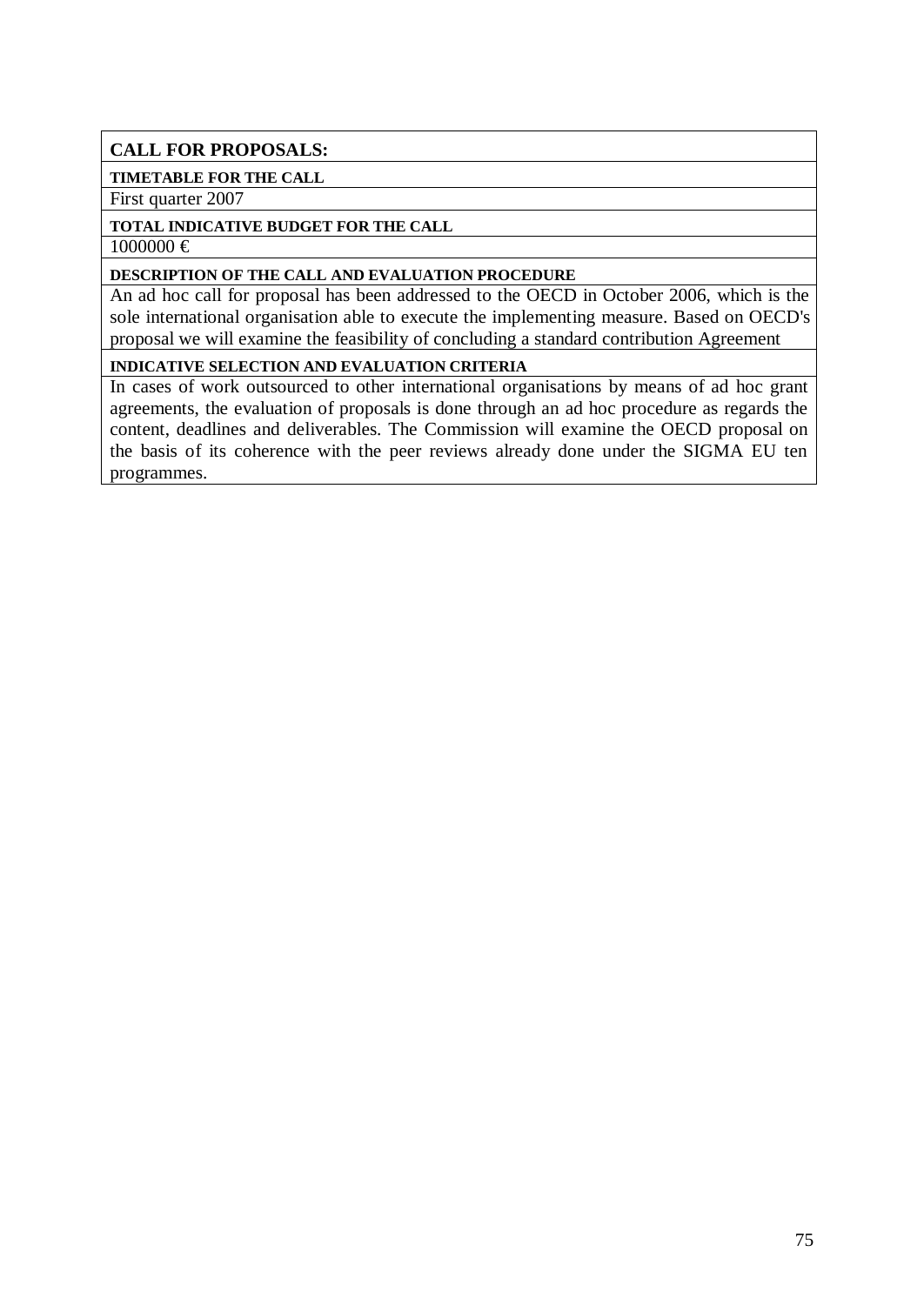# **COMMUNITY PROGRAMME FOR THE REDUCTION OF REGULATORY ADMINISTRATIVE COSTS**

### **YEAR**

2007

### **IMPLEMENTING MEASURE NO**

ENT/CIP/07/F/

### **POLITICAL PRIORITIES**

Better regulation

### **OBJECTIVES OF THE IMPLEMENTING MEASURE**

On the basis of previous research completed in October 2006, to carry out measurements of administrative costs deriving from specific EU policy areas.

Provide assistance to Member States where administrative costs measurements have not been carried out.

Provide input for the setting of a common cost reduction target at EU level.

Launch administrative costs reduction programmes, both at the Community and MS levels, by providing indications of areas most suitable for rapid reduction and how this can be achieved.

### **INDICATORS**

A final report with measurements and recommendations for simplification/administrative cost reduction in specific policy areas and/or pieces of legislation.

1. Participation

Number of countries participating in the exercise.

2. Quantitative

Periodical progress reports by policy area and MS, update and completion of a data base containing all Information Obligations (IO)

3. Qualitative

Relevance of information and measurement - to be validated through appropriate interviews and expert panels.

4. Impact:

The degree to which results of the work will contribute to set concrete reduction targets at Community and MS levels and to measure progress on a regular basis.

Willingness of MS public authorities to launch national reduction programmes, as judged by their actions.

### **TYPE OF IMPLEMENTING MEASURE**

Call for tender for the conclusion of a framework contract.

### **DESCRIPTION**

The implementing measure proposed for 2007/2008 will follow from a measure that has been completed in 2006 by means of a pilot project which allowed the preliminary identification of specific priority policy areas where measurements on administrative costs should be carried out. The implementing measure aims to follow-up on this by:

1- measuring the identified areas and comparing the cost estimates related to EU legislation across participating Member States.

2- distinguishing between policy areas where administrative burdens are attributable to national/regional regulations on the one hand and EU legislation on the other.

The origins of the administrative burdens identified will be analysed on the basis of Information Obligations (IOs) and in particular the costs linked to transposition and implementation will be recorded with the aim of addressing problematic legislation. The most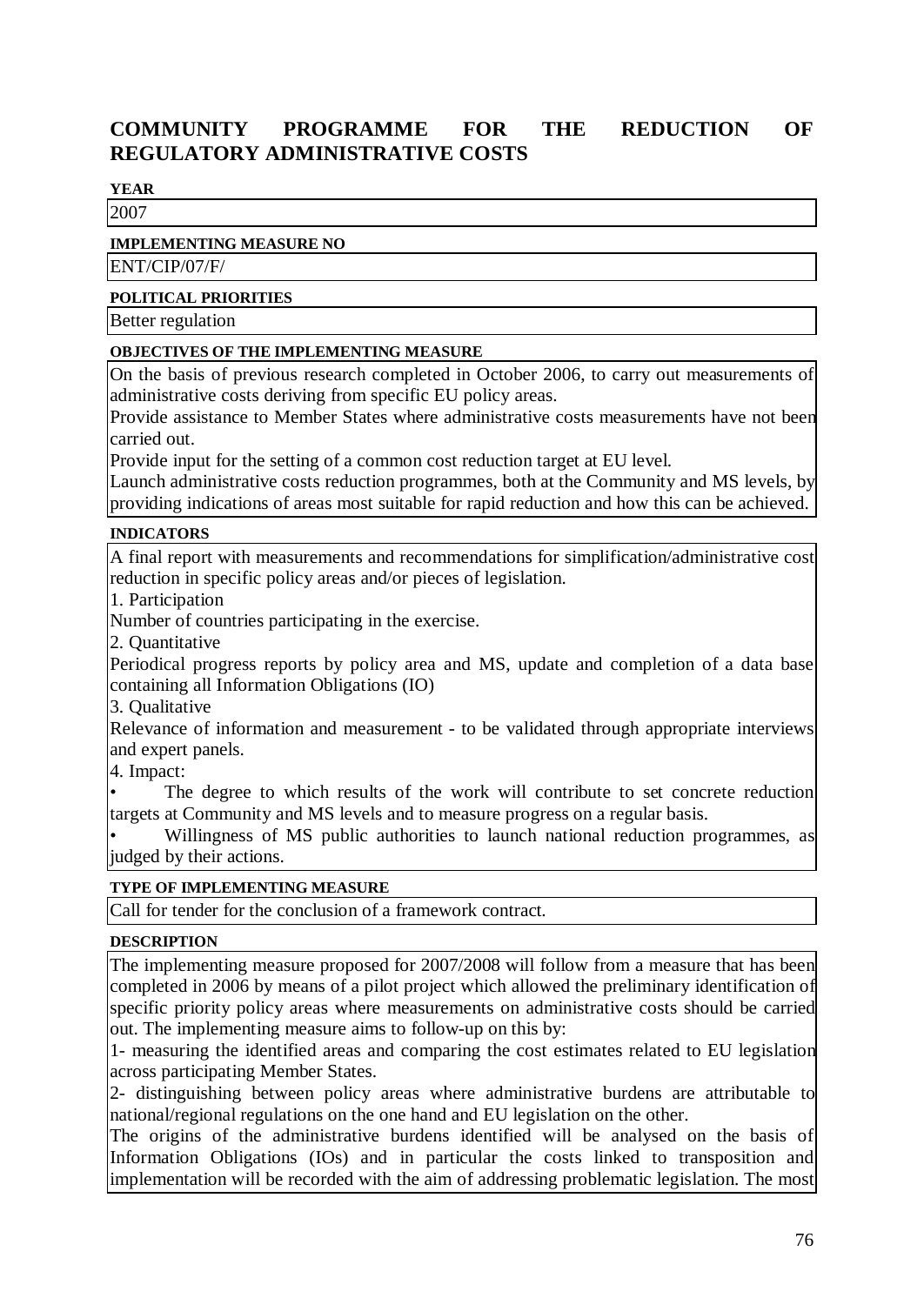burdensome policy areas will be ranked and recommendations will be made as to their eligibility for reducing administrative costs. This will provide an important contribution to a common administrative cost reduction target at EU-level.

The Commission foresees a budget of  $\epsilon 10$  million for this measure in 2007. However, the measure will be implemented progressively and in the first stage the amount committed is likely to be lower than the full budget.

### **RELATED MEASURES**

Pilot implementing measure launched in 2006 to identify the policy areas that will be measured and determine the methodological aspects that need to be taken into account when launching the study on administrative costs.

#### **PROGRAMME SUPPORT MEASURE**

No

• (a) Analysis and monitoring of competitiveness and sectoral issues, including for the Commission's annual report on the competitiveness of European industry.

#### **OPERATION TIMETABLE**

| <b>MILESTONE DESCRIPTION</b>                                                                                                           | <b>INDICATIVE QUARTER</b> |
|----------------------------------------------------------------------------------------------------------------------------------------|---------------------------|
| Mapping of Information Obligations stemming directly from EU<br>legislation                                                            | Q3/2007                   |
| Mapping of Information Obligations<br>stemming<br>from the<br>implementation of EU legislation                                         | Q4/2007                   |
| Field measurements of Information Obligations<br>stemming<br>directly from EU legislation                                              | Q4/2007                   |
| Field measurement of Information Obligation stemming from the<br>implementation of EU legislation                                      | Q3/2008                   |
| Development of administrative costs reduction programmes,<br>targets, proposals, economic projections and dissemination of<br>results. | Q3/2008                   |

Total duration (months) : 24

### **BUDGET (OUT OF WHICH ECO-INNOVATION)**

| <b>ACTION</b>             | <b>YEAR</b> | <b>BUDGET TYPE</b> | <b>BUDGET</b> | ECO-<br><b>INNOVATION</b> | <b>DESCRIPTION</b> |
|---------------------------|-------------|--------------------|---------------|---------------------------|--------------------|
| services contracts 2007 B |             |                    | 10,000,000    | No                        |                    |
| services contracts 2008 B |             |                    | 10,000,000    | No                        |                    |

| <b>TOTAL PER YEAR/CREDITS</b> |     |                  |            | <b>TOTAL PER ACTION</b>   |            |
|-------------------------------|-----|------------------|------------|---------------------------|------------|
| Year                          | All | BA               | B          | meetings of experts       |            |
| 2007                          |     | $10,000,000$   0 | 10,000,000 | technical assistance      |            |
| 2008                          |     | $10,000,000$   0 | 10,000,000 | stockage for publications |            |
| 2009                          |     | ()               |            | services contracts        | 20,000,000 |
| 2010                          |     | ()               |            | grants                    |            |
| 2011                          |     | ()               |            | seminars                  |            |
| 2012                          |     | $\theta$         |            | other                     |            |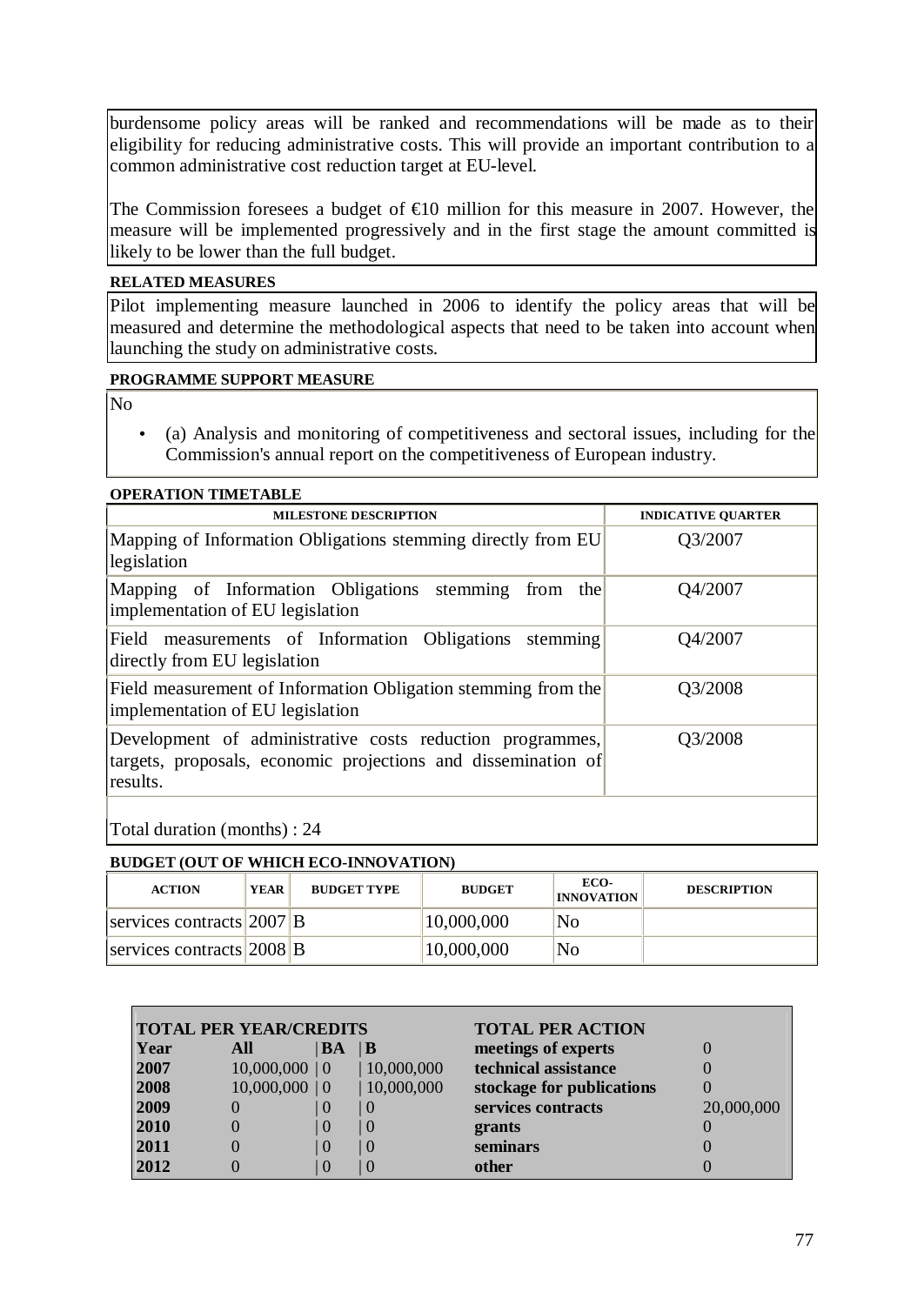$\Omega$ 

# **CALL FOR TENDERS:**

#### **DATE OF PUBLICATION**

30/03/2007

# **TIMETABLE FOR THE CALL**

First quarter 2007

# **TOTAL INDICATIVE BUDGET FOR THE CALL**

# $20000000 \in$

### **DESCRIPTION OF THE CALL**

Following an open call for tenders for the provision of services, the project will be carried out via a framework contract. The services to be provided will essentially consist in setting up and running, for an approximate period of two years, an international team of experts that will perform the required work for the Commission and national authorities in the Member States. The selected contractor (consulting firm or a consortium) will need to have a proven record of handling large international study projects through an established European network. The essential tasks of the contractor will be twofold: - assist the Commission and the designated representatives of national governments in establishing baselines for a comprehensive measurement exercise of administrative costs arising from Community legislation either directly ( from regulations) or indirectly (directives ) that have been transposed into national law, - propose a series of action plans, at an appropriate level of detail, for reducing such administrative costs at national and community levels (such as, for example, by policy areas and/or any other relevant criterion to be determined). A more specific description of the tasks to be performed and the methodological/operational approach to be adopted for will be drawn up in specific contract s to be concluded under the framework contract, building on the completion of an on-going pilot project launched in July 2006 that focuses on the preliminary findings and experience of four member states (CZ, DK, NL, UK) which have already conducted measurements of administrative costs on the basis of the Standard Cost Model (SCM) methodology. Currently, it is foreseen that the framework contract will be structured on the following activities: - Specific contract 1 - Mapping of IOs stemming directly from EU legislation - Specific contract 2 - Mapping of IOs stemming from the implementation of EU legislation - Specific contract 3 - Field measurements of Specific contract 1 - Specific contract 4 - Field measurements of Specific contract 2 - Specific contract 5 - Development of administrative costs reduction programmes, targets, proposals, economic projections and dissemination of results. It is foreseen to put in place a task force and a steering committee composed Commission and MS representatives from the High Level Group on Better Regulation to monitor and control the programme. Within indicative financial thresholds, specific ad hoc contracts will be signed, as appropriate. Individual payments will be planned based on regular progress reports.

# **INDICATIVE SELECTION AND EVALUATION CRITERIA**

The contract will be awarded on the basis of the best quality/price ratio.

1. FINANCIAL AND ECONOMIC CAPACITY 1.1. Sufficient overall economic and financial capacity to guarantee continuous and satisfactory performance throughout the envisaged lifetime of the contract, in order to carry out the work as specified.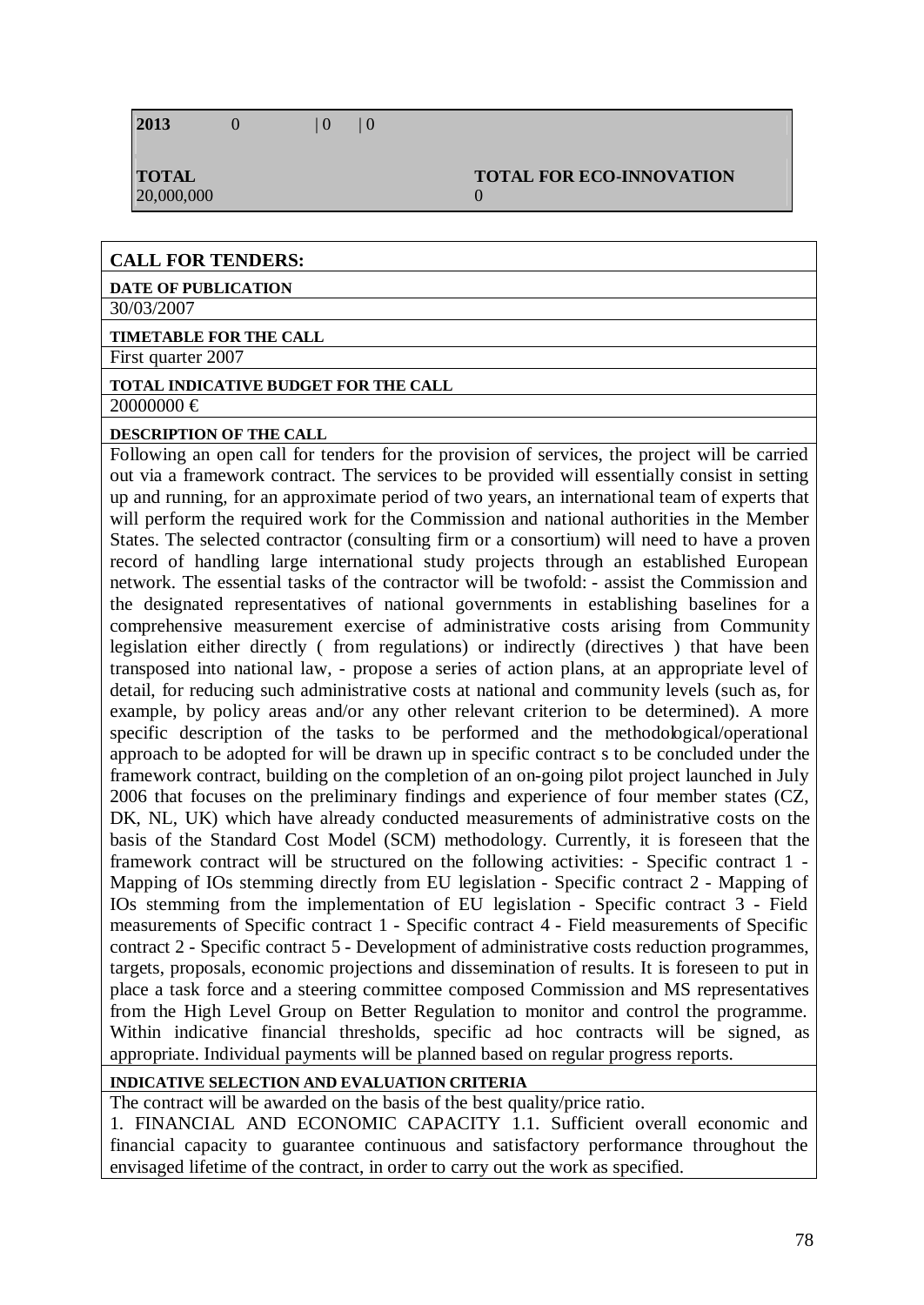2. TECHNICAL AND PROFESSIONAL CAPACITY 2.1. The reliability of the Tenderer to perform the services required in terms of human, technical and other relevant resources. 2.2 Capacity for and experience of oral and written expression in English and several other EU languages (e.g. conducting interviews, holding meetings, writing notes and reports, etc.) as well as the drafting in English of clear, detailed but concise, written technical reports. 2.3. Proven record of handling large international study projects through an established European network. 2.4 A good quality of capacity for and experience of information handling in the public and/or private sectors. Evaluation criteria and weighting (indicative) criteria: 1. Relevance 2. Quality of the support action 3. Quality of the management 4. Mobilisation of resources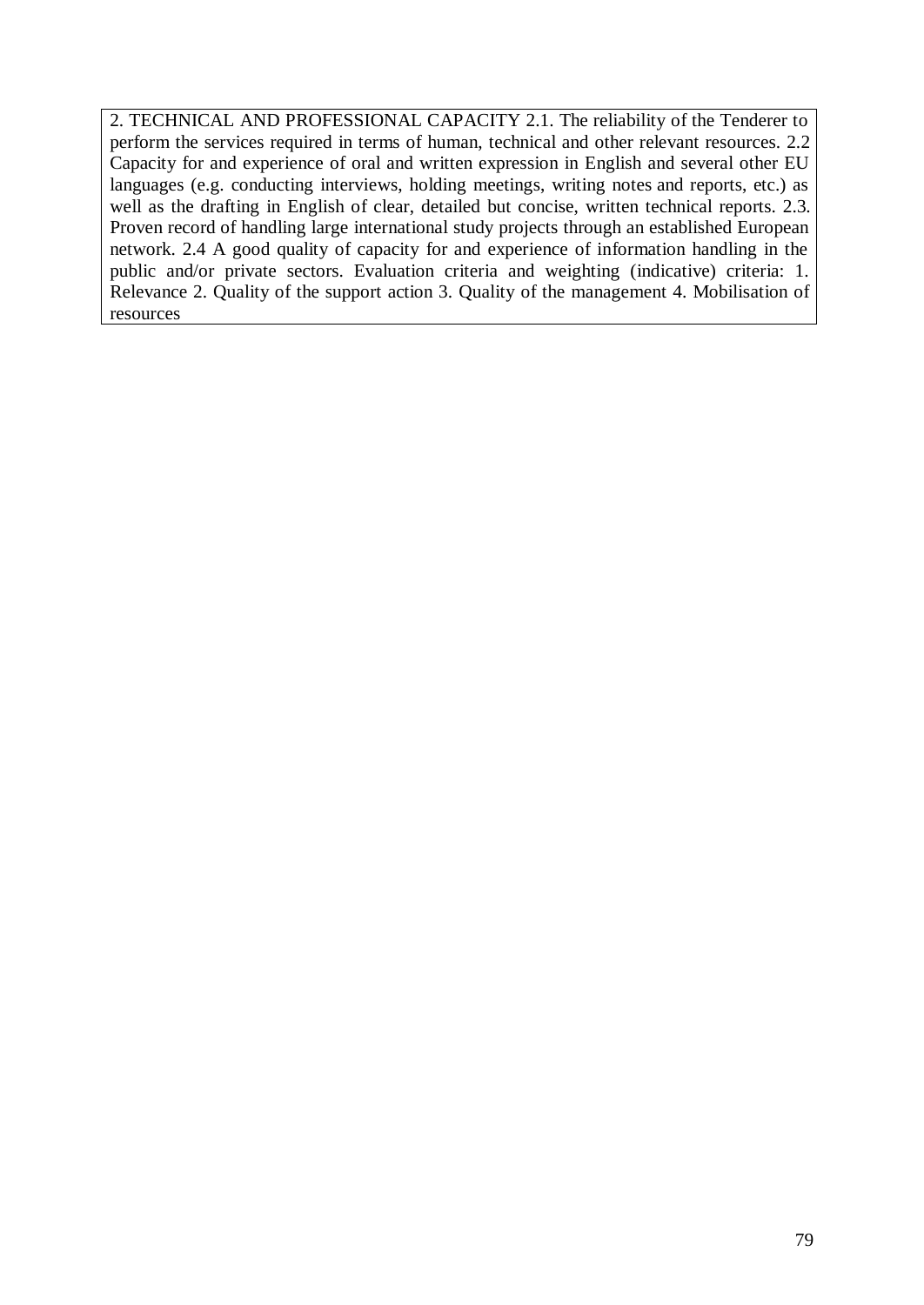# **OVERVIEW OF FAMILY BUSINESS RELEVANT ISSUES: RESEARCH, NETWORKS, POLICY MEASURES AND EXISTING STUDIES**

### **YEAR**

2007

### **IMPLEMENTING MEASURE NO**

ENT/CIP/07/F/

### **POLITICAL PRIORITIES**

**SMEs** 

## **OBJECTIVES OF THE IMPLEMENTING MEASURE**

Qualitative objectives:

Analyse the need for and the shape of possible future policy initiatives in favour of family businesses, of which the small and medium sized businesses had so far been included in the Commission's overall SME policy.

Provide an overview of relevant research, networks, policies, existing studies on best practices in the field of family business (small enterprises).

Operational objectives:

Two expert group meetings will allow us to draw conclusions for a report at the end of 2007. Report might be published on ENTR webpages. (EN).

## **INDICATORS**

1. Participation

Expert group meetings:

Number of Countries participating, important stakeholders represented.

Study: Number of countries, research institutes, networks participating in the exercise.

2. Quantitative

Timelyness of the delivery of the expert group report written by the Commission.

Timelyness of the delivery of the Study (Overview) produced by an external contractor.

Timelyness of the delivery of Web publication.

3. Qualitative

Quality of research in the field of family business.

4. Impact

Degree to which the work substantially contributes to improving the knowledge of this topic and to disseminate the relevant information

Degree to which the action has an impact in supporting the exchange of good practice and draw conclusions to influencing/adapting policy-making.

# **TYPE OF IMPLEMENTING MEASURE**

Call for tender, expert meetings, Commission report

### **DESCRIPTION**

An overview will be requested by an open call for tender to identify in a study existing family business related research, networks, policy actions and existing studies on best practices and the specificities of family business vis-à-vis SMEs. The results will serve as a basis to verify if additional value form the creation of growth and jobs can be expected from actions at EU level in favour of family businesses.

Therefore two expert group meetings will be organised in 2007 (May/June September/October) to discuss the main problems for family run business in the single market and to find out if there is a need for specific actions. On the basis of the main findings a report will be produced.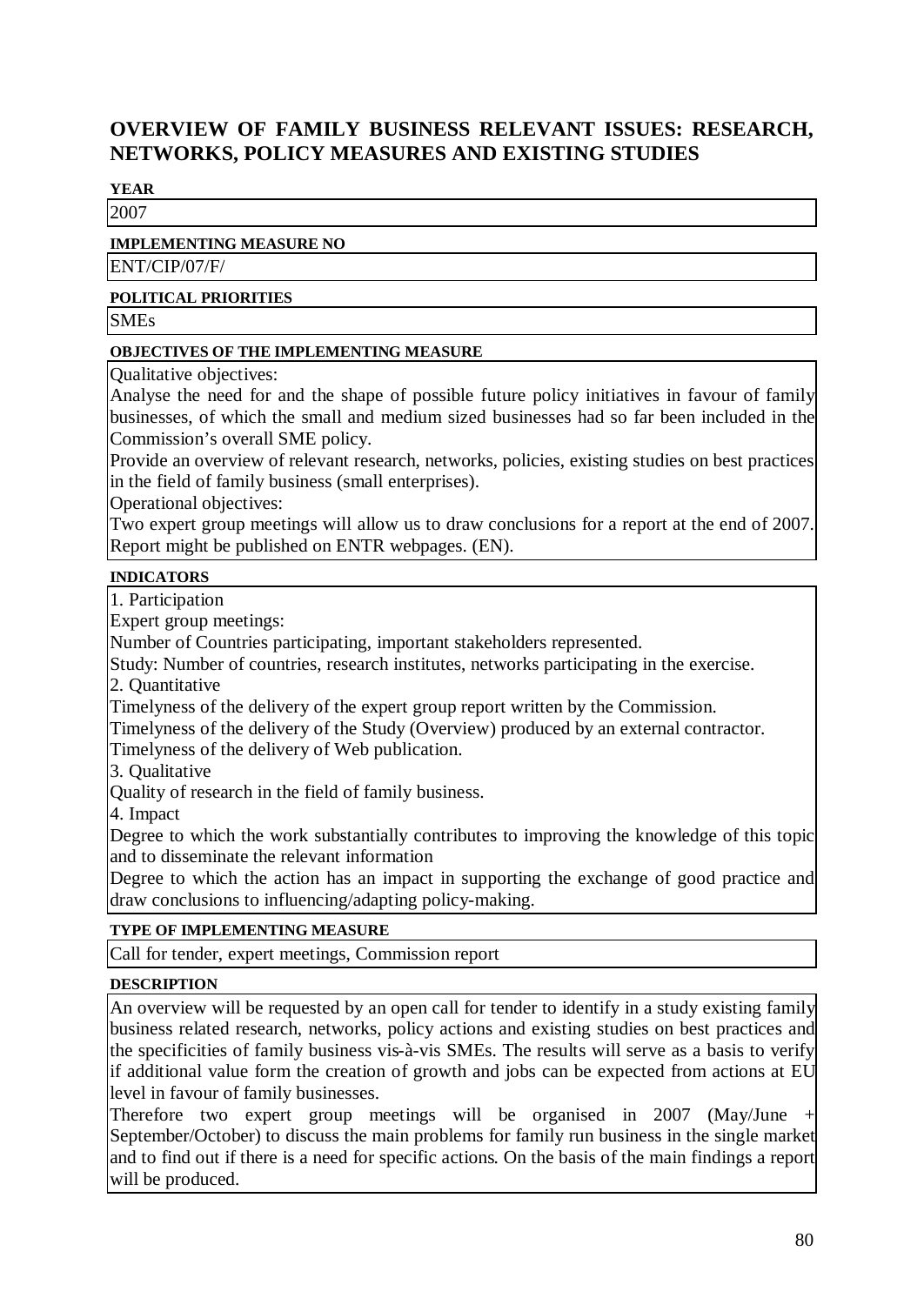The contractor will present the results of his work in a final report (end of 2008).

### **RELATED MEASURES**

The SME Observatory has carried out research, past and recent SME policy actions have included family businesses, but a separate analysis of it has not been undertaken.

## **PROGRAMME SUPPORT MEASURE**

No

### **OPERATION TIMETABLE**

| <b>MILESTONE DESCRIPTION</b>              | <b>INDICATIVE QUARTER</b> |
|-------------------------------------------|---------------------------|
| 1st expert meeting                        | Q2/2007                   |
| Preparation of the call for tender        | Q2/2007                   |
| 2nd expert meeting                        | Q3/2007                   |
| Launch of the call for tender (study)     | Q3/2007                   |
| Expert meetings result: Commission report | Q4/2007                   |
| Interim report of the study               | Q2/2008                   |
| Final report of the study                 | Q4/2008                   |
|                                           |                           |

Total duration (months) 17

## **BUDGET (OUT OF WHICH ECO-INNOVATION)**

| <b>ACTION</b>                  | <b>YEAR</b> | <b>BUDGET TYPE</b> | <b>BUDGET</b> | ECO-<br><b>INNOVATION</b> | <b>DESCRIPTION</b> |  |  |
|--------------------------------|-------------|--------------------|---------------|---------------------------|--------------------|--|--|
| services contracts             | 2007 B      |                    | 120,000       | No                        |                    |  |  |
| meetings of experts $ 2007 BA$ |             |                    | 60,000        | No                        |                    |  |  |

| <b>TOTAL PER YEAR/CREDITS</b> |     |    |                            | <b>TOTAL PER ACTION</b>         |         |
|-------------------------------|-----|----|----------------------------|---------------------------------|---------|
| Year                          | All | BA | $\mathbf{B}$               | meetings of experts             | 60,000  |
| 2007                          |     |    | 180,000   60,000   120,000 | technical assistance            |         |
| 2008                          |     | 0  | $\theta$                   | stockage for publications       |         |
| 2009                          |     | 0  | $\theta$                   | services contracts              | 120,000 |
| 2010                          |     | 0  | $\theta$                   | grants                          |         |
| 2011                          |     | 0  |                            | seminars                        |         |
| 2012                          |     | 0  | $\left($                   | other                           |         |
| 2013                          |     | 0  | $\left($                   |                                 |         |
|                               |     |    |                            |                                 |         |
| <b>TOTAL</b><br>180,000       |     |    |                            | <b>TOTAL FOR ECO-INNOVATION</b> |         |

# **CALL FOR TENDERS:**

# **TIMETABLE FOR THE CALL**

August/September 2007 - Evaluation of tenders

November/December 2007 - Signing of the contract

November/December 2007 – November/December 2008 - Contractor working

# **TOTAL INDICATIVE BUDGET FOR THE CALL**

180000 €